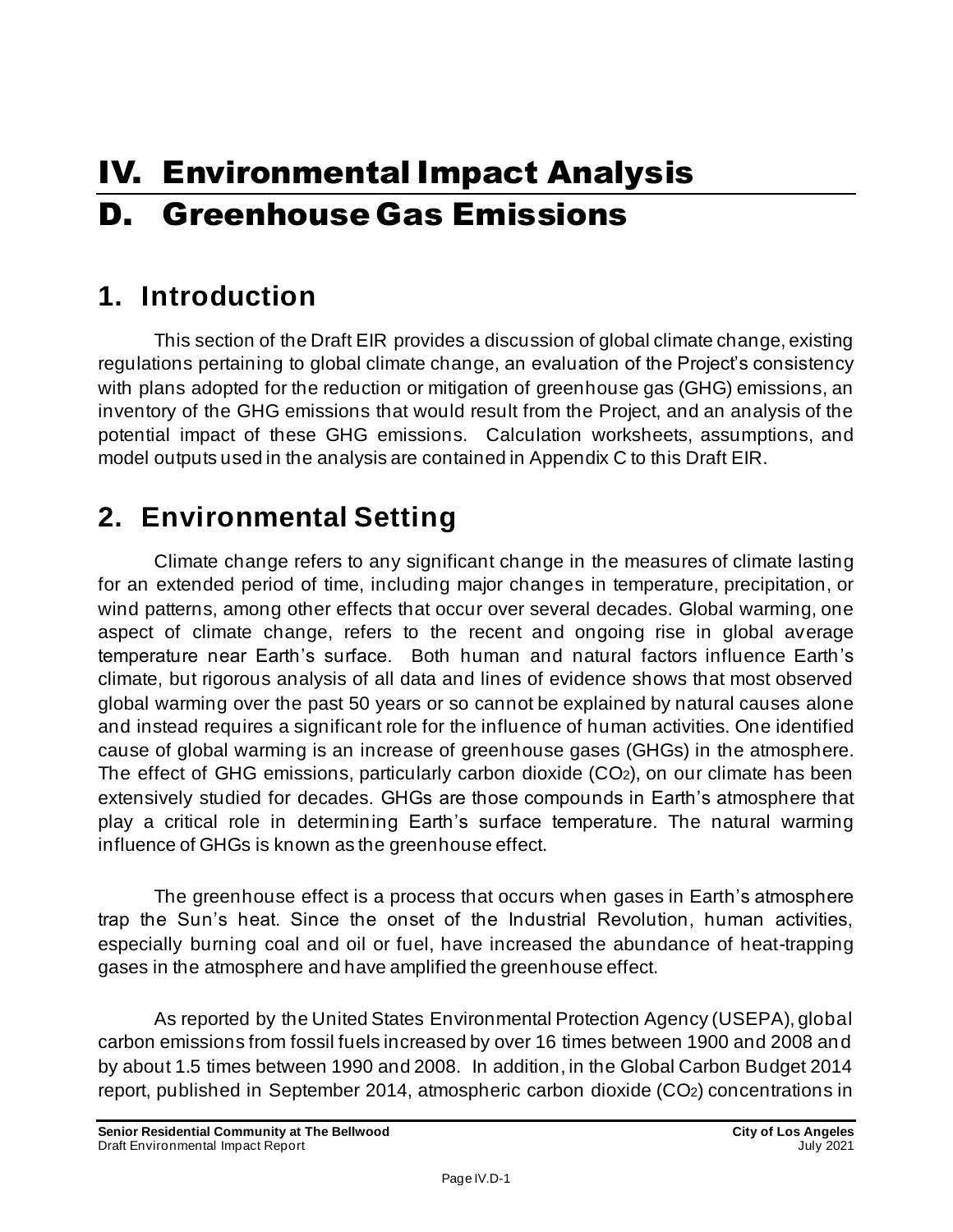2013 were found to be 43 percent above the concentration at the start of the In dustrial Revolution, and the present concentration is the highest during at least the last 800,000 years.<sup>1</sup> Global increases in CO<sub>2</sub> concentrations are due primarily to fossil fuel use, with land use change providing another significant but smaller contribution. With regard to emissions of non-CO<sub>2</sub> GHG, these have also increased significantly since 1900.<sup>2</sup> In particular, studies have concluded that it is very likely that the observed increase in methane (CH<sub>4</sub>) concentration is predominantly due to agriculture and fossil fuel use.<sup>3</sup>

The establishment of the Intergovernmental Panel on Climate Change (IPCC) by the United Nations and World Meteorological Organization in 1988 led to increased efforts devoted to GHG emissions reduction and climate change research and policy.

In August 2007, international climate talks held under the auspices of the United Nations Framework Convention on Climate Change (UNFCCC) led to the official recognition by the participating nations that global emissions of GHG must be reduced. According to the "Ad Hoc Working Group on Further Commitments of Annex I Parties under the Kyoto Protocol," avoiding the most catastrophic events forecast by the IPCC would entail emissions reductions by industrialized countries in the range of 25 to 40 percent below 1990 levels.

In December 2015, the US entered into the Paris Agreement which has a goal of keeping a global temperature rise this century below 2 degrees Celsius above preindustrial levels and limit the temperature increase further to 1.5 degrees Celsius. This agreement requires that all parties report regularly on emissions and implementation efforts to achieve these goals. In November 2020, the US withdrew from the agreement, however, on January 20, 2021, President Biden has issued an executive order to have the U.S. rejoin the agreement with entry into force on February 19, 2021. 4

With regard to the adverse effects of global warming, as reported by the Southern California Association of Governments (SCAG), "Global warming poses a serious threat to the economic well-being, public health and natural environment in Southern Californ ia and beyond. The potential adverse impacts of global warming include, among others, a reduction in the quantity and quality of water supply, a rise in sea levels, damage to marine

*<sup>1</sup> C. Le Quéré, et al., Global Carbon Budget 2014, (Earth System Science Data, 2015, doi:10.5194/essd– 7–47–2015).*

*<sup>2</sup> USEPA, Global Greenhouse Gas Emissions Data, www.epa.gov/ghgemissions/global-greenhouse-gasemissions-data, accessed October 20, 2020.*

*<sup>3</sup> USEPA, Atmospheric Concentrations of Greenhouse Gas, updated June 2015.*

*<sup>4</sup> The White House, Paris Climate Agreement, www.whitehouse.gov/briefing-room/statements-releases/ 2021/01/20/paris-climate-agreement/, accessed May 12, 2021.*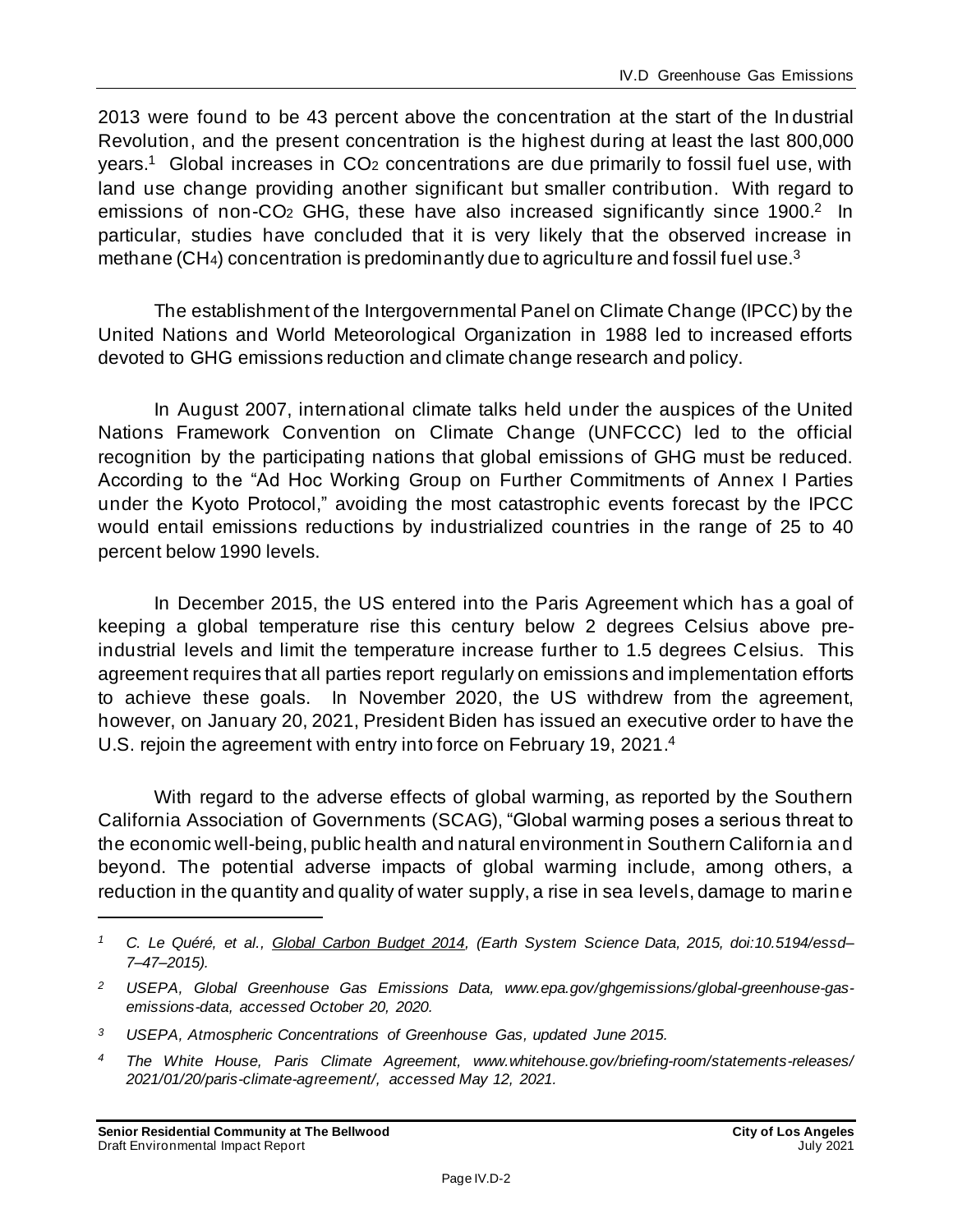and other ecosystems, and an increase in the incidences of infectious diseases." The SCAG region, with close to half of the State's population and economic activities, is a major contributor to the global warming problem.<sup>5</sup>

### **a. GHG Background**

GHGs include CO2, CH4, nitrous oxide (N2O), hydrofluorocarbons (HFCs), perfluorocarbons (PFCs), sulfur hexafluoride (SF6), and nitrogen trifluoride (NF3).<sup>6</sup> CO2 is the most abundant GHG. Other GHGs are less abundant, but have higher global warming potential than CO2. Thus, emissions of other GHGs are frequently expressed in the equivalent mass of CO2, denoted as CO2e. Forest fires, decomposition, industrial processes, landfills, and consumption of fossil fuels for power generation, transportation, heating, and cooking are the primary sources of GHG emissions. A general description of the aforementioned GHGs is provided in Table IV.D-1 on page IV.D-4.

Global Warming Potentials (GWPs) are one type of simplified index based upon radiative properties used to estimate the potential future impacts of emissions of different gases upon the climate system. GWP is based on a number of factors, including the radiative efficiency (heat-absorbing ability) of each gas relative to that of CO<sub>2</sub>, as well as the decay rate of each gas (the amount removed from the atmosphere over a given number of years) relative to that of CO2. The larger the GWP, the more that a given gas warms the Earth compared to CO<sub>2</sub> over that time period. A summary of the atmospheric lifetime<sup>7</sup> and GWP of selected gases is presented in Table IV.D-2 on page IV.D-5. As indicated below, GWPs range from 1 to 22,800.

### **b. Projected Impacts of Global Warming in California**

In 2009, California adopted a statewide Climate Adaptation Strategy (CAS) that summarizes climate change impacts and recommends adaptation strategies across seven sectors: Public Health, Biodiversity and Habitat, Oceans and Coastal Resources, Water, Agriculture, Forestry, and Transportation and Energy. The California Natural Resources Agency will be updating the CAS and be responsible for preparing reports to the Governor

*<sup>5</sup> SCAG, The State of the Region—Measuring Regional Progress, December 2006, p. 121.*

*<sup>6</sup> As defined by California Assembly Bill (AB) 32 and Senate Bill (SB) 104.*

*<sup>7</sup> Atmospheric lifetime is defined as the time required to turn over the global atmospheric burden. Source: Intergovernmental Panel on Climate Change, IPCC Third Assessment Report: Climate Change 2001 (TAR), Chapter 4: Atmospheric Chemistry and Greenhouse Gases, 2001, p. 247.*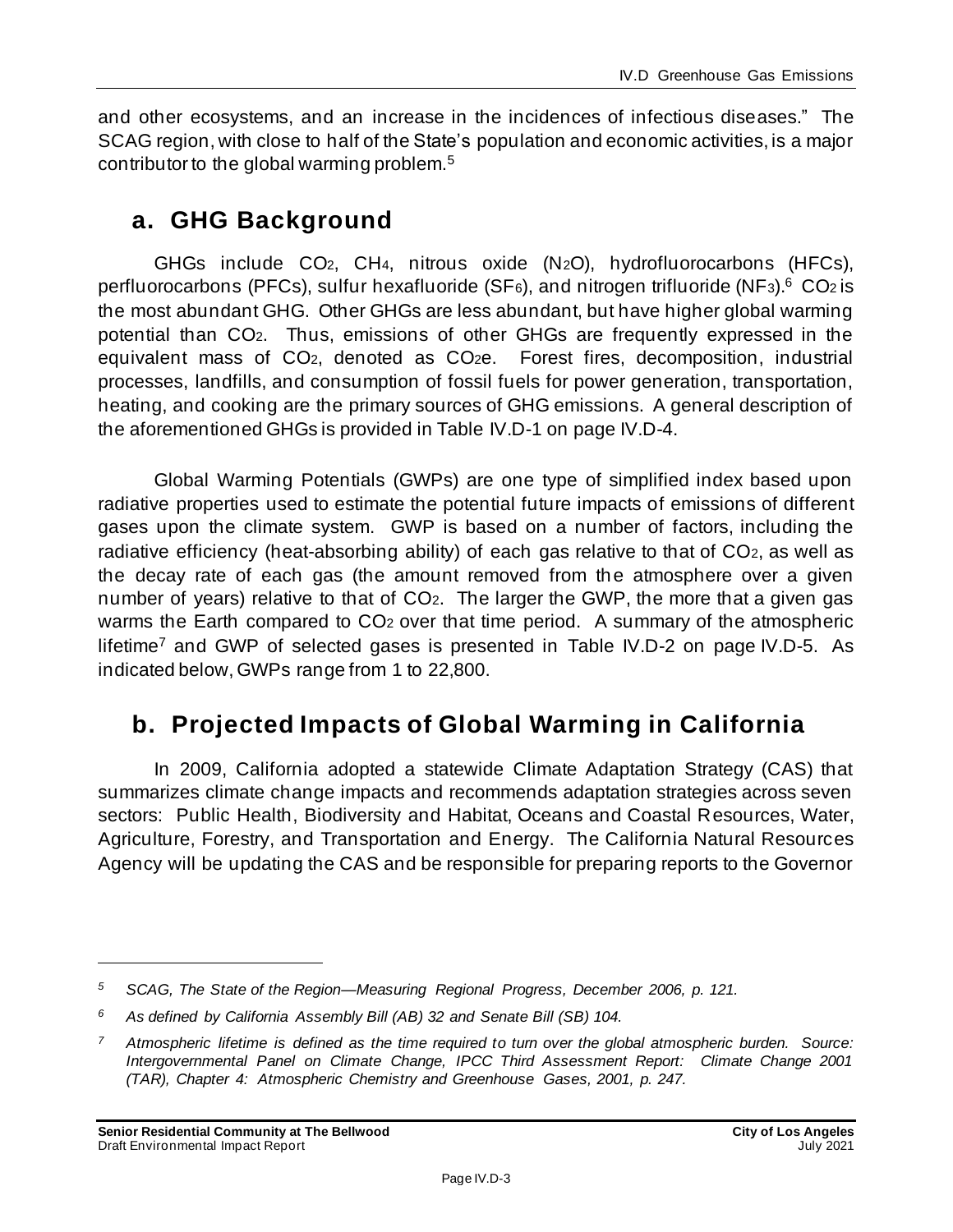#### **Table IV.D-1 Description of Identified GHGs**<sup>a</sup>

| <b>Greenhouse Gas</b>                                                                                                                                                                                                                                                                                                                                                                                                                                                                        | <b>General Description</b>                                                                                                                                                                                                                                                                                                                                                                                                                                                                                                                                                                                                                                                                                                  |  |  |  |  |
|----------------------------------------------------------------------------------------------------------------------------------------------------------------------------------------------------------------------------------------------------------------------------------------------------------------------------------------------------------------------------------------------------------------------------------------------------------------------------------------------|-----------------------------------------------------------------------------------------------------------------------------------------------------------------------------------------------------------------------------------------------------------------------------------------------------------------------------------------------------------------------------------------------------------------------------------------------------------------------------------------------------------------------------------------------------------------------------------------------------------------------------------------------------------------------------------------------------------------------------|--|--|--|--|
| <b>Carbon Dioxide</b><br>(CO <sub>2</sub> )                                                                                                                                                                                                                                                                                                                                                                                                                                                  | An odorless, colorless GHG, which has both natural and anthropocentric sources.<br>Natural sources include the following: decomposition of dead organic matter;<br>respiration of bacteria, plants, animals, and fungus; evaporation from oceans; and<br>volcanic outgassing. Anthropogenic (human caused) sources of CO <sub>2</sub> are burning<br>coal, oil, natural gas, and wood.                                                                                                                                                                                                                                                                                                                                      |  |  |  |  |
| Methane (CH <sub>4</sub> )                                                                                                                                                                                                                                                                                                                                                                                                                                                                   | A flammable gas and the main component of natural gas. When one molecule of<br>$CH4$ is burned in the presence of oxygen, one molecule of $CO2$ and two molecules<br>of water are released. A natural source of CH4 is the anaerobic decay of organic<br>matter. Geological deposits, known as natural gas fields, also contain CH4, which<br>is extracted for fuel. Other sources are landfills, fermentation of manure, and<br>cattle.                                                                                                                                                                                                                                                                                    |  |  |  |  |
| <b>Nitrous Oxide</b><br>(N <sub>2</sub> O)                                                                                                                                                                                                                                                                                                                                                                                                                                                   | A colorless GHG.<br>High concentrations can cause dizziness, euphoria, and<br>sometimes slight hallucinations. N <sub>2</sub> O is produced by microbial processes in soil<br>and water, including those reactions which occur in fertilizer containing nitrogen. In<br>addition to agricultural sources, some industrial processes (fossil fuel-fired power<br>plants, nylon production, nitric acid production, and vehicle emissions) also<br>contribute to its atmospheric load. It is used in rocket engines, race cars, and as<br>an aerosol spray propellant.                                                                                                                                                        |  |  |  |  |
| Hydrofluorocarbons<br>(HFCs)                                                                                                                                                                                                                                                                                                                                                                                                                                                                 | Chlorofluorocarbons (CFCs) are gases formed synthetically by replacing all<br>hydrogen atoms in CH4 or ethane (C2H6) with chlorine and/or fluorine atoms.<br>CFCs are non-toxic, non-flammable, insoluble, and chemically unreactive in the<br>troposphere (the level of air at Earth's surface). CFCs were first synthesized in<br>1928 for use as refrigerants, aerosol propellants, and cleaning solvents. Because<br>they destroy stratospheric ozone, the production of CFCs was stopped as required<br>by the Montreal Protocol in 1987. HFCs are synthetic man-made chemicals that<br>are used as a substitute for CFCs as refrigerants. HFCs deplete stratospheric<br>ozone, but to a much lesser extent than CFCs. |  |  |  |  |
| Perfluorocarbons<br>(PFCs)                                                                                                                                                                                                                                                                                                                                                                                                                                                                   | PFCs have stable molecular structures and do not break down through the<br>chemical processes in the lower atmosphere. High-energy ultraviolet rays about<br>60 kilometers above Earth's surface are able to destroy the compounds. PFCs<br>have very long lifetimes, between 10,000 and 50,000 years. Two common PFCs<br>are tetrafluoromethane and hexafluoroethane. The two main sources of PFCs are<br>primary aluminum production and semi-conductor manufacturing.                                                                                                                                                                                                                                                    |  |  |  |  |
| <b>Sulfur Hexafluoride</b><br>$(SF_6)$                                                                                                                                                                                                                                                                                                                                                                                                                                                       | An inorganic, odorless, colorless, non-toxic, and non-flammable gas. SF6 is used<br>for insulation in electric power transmission and distribution equipment, in the<br>magnesium industry, in semi-conductor manufacturing, and as a tracer gas for leak<br>detection.                                                                                                                                                                                                                                                                                                                                                                                                                                                     |  |  |  |  |
| Nitrogen Trifluoride<br>$(NF_3)$                                                                                                                                                                                                                                                                                                                                                                                                                                                             | An inorganic, non-toxic, odorless, non-flammable gas. NF <sub>3</sub> is used in the<br>manufacture of semi-conductors, as an oxidizer of high energy fuels, for the<br>preparation of tetrafluorohydrazine, as an etchant gas in the electronic industry,<br>and as a fluorine source in high power chemical lasers.                                                                                                                                                                                                                                                                                                                                                                                                       |  |  |  |  |
| а<br>GHGs identified in this table are ones identified in the Kyoto Protocol and other synthetic gases<br>recently added to the IPCC's Fifth Assessment Report.<br>Source: Association of Environmental Professionals, Alternative Approaches to Analyze Greenhouse Gas<br>Emissions and Global Climate Change in CEQA Documents, Final, June 29, 2007; United States<br>Environmental Protection Agency, Acute Exposure Guideline Levels (AEGLs) for Nitrogen Trifluoride;<br>January 2009. |                                                                                                                                                                                                                                                                                                                                                                                                                                                                                                                                                                                                                                                                                                                             |  |  |  |  |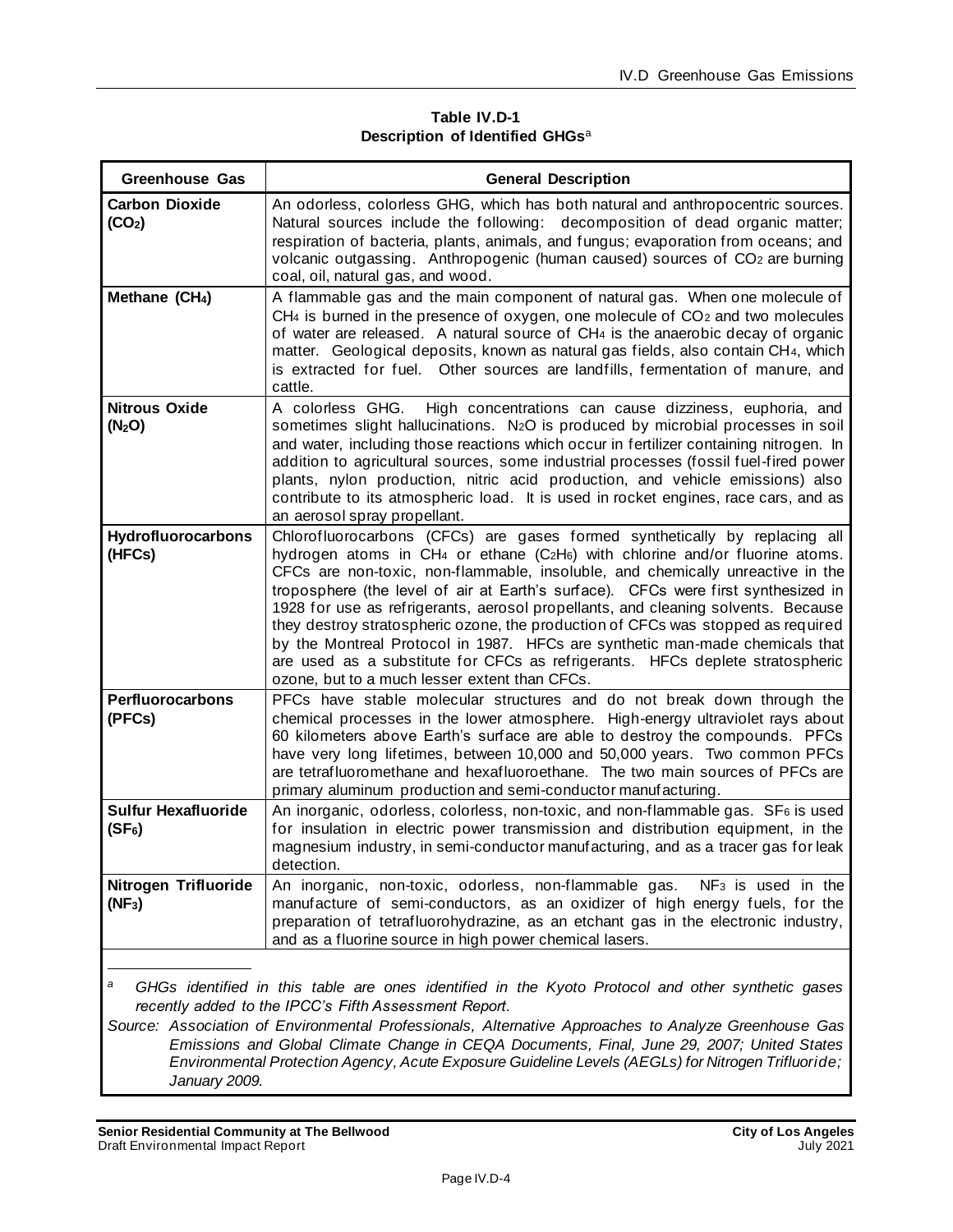| Gas                                                                        | <b>Atmospheric Lifetime</b><br>(years) | <b>Global Warming Potential</b><br>(100-year time horizon) <sup>a</sup> |
|----------------------------------------------------------------------------|----------------------------------------|-------------------------------------------------------------------------|
| Carbon Dioxide (CO2)                                                       | $50 - 200$                             |                                                                         |
| Methane (CH <sub>4</sub> )                                                 | $12 (+/-3)$                            | 25                                                                      |
| Nitrous Oxide (N <sub>2</sub> O)                                           | 114                                    | 298                                                                     |
| HFC-23: Fluoroform (CHF <sub>3</sub> )                                     | 270                                    | 14,800                                                                  |
| HFC-134a: 1,1,1,2-Tetrafluoroethane<br>(CH <sub>2</sub> FCF <sub>3</sub> ) | 14                                     | 1,430                                                                   |
| HFC-152a: 1,1-Difluoroethane (C2H4F2)                                      | 1.4                                    | 124                                                                     |
| PFC-14: Tetrafluoromethane (CF4)                                           | 50,000                                 | 7,390                                                                   |
| PFC-116: Hexafluoroethane (C2F6)                                           | 10,000                                 | 12,200                                                                  |
| Sulfur Hexafluoride (SF6)                                                  | 3,200                                  | 22,800                                                                  |
| Nitrogen Trifluoride (NF <sub>3</sub> )                                    | 740                                    | 17,200                                                                  |

**Table IV.D-2 Atmospheric Lifetimes and Global Warming Potentials** 

<sup>a</sup>*Global Warming Potentials and associated CO2e values were developed by the Intergovernmental Panel on Climate Change (IPCC), and published in its Second Assessment Report (SAR) in 1996. Historically, GHG emission inventories have been calculated using the GWPs from the IPCC's SAR. The IPCC updated the GWP values based on the latest science in its Fourth Assessment Report (AR4). The California Air Resources Board (CARB) reports GHG emission inventories for California using the GWP values from the IPCC AR4. Therefore, the analysis below reflects the GWP values from IPCC AR4. Although the IPCC has released AR5 with updated GWPs, CARB reports the statewide GHG inventory using the AR4 GWPs, which is consistent with international reporting standards.*

*Source: IPCC, Climate Change 2007: Working Group I: The Physical Science Basis, Direct Global Warming Potentials, www.ipcc.ch/publications\_and\_data/ar4/wg1/en/ch2s2-10-2.html, accessed October 20, 2020.*

on the status of the CAS. The Natural Resources Agency has produced climate change assessments which detail impacts of global warming in California.<sup>8</sup> These include:

- Sea level rise, coastal flooding and erosion of California's coastlines would increase, as well as sea water intrusion;
- The Sierra snowpack would decline between 70 and 90 percent by the end of the century, threatening California's water supply;
- Higher risk of forest fires resulting from increasing temperatures and making forests and brush drier. Climate change will affect tree survival and growth;

*<sup>8</sup> State of California, Department of Justice, Office of the Attorney General, Climate Change Impacts in California, https://oag.ca.gov/environment/impact, accessed October 20, 2020.*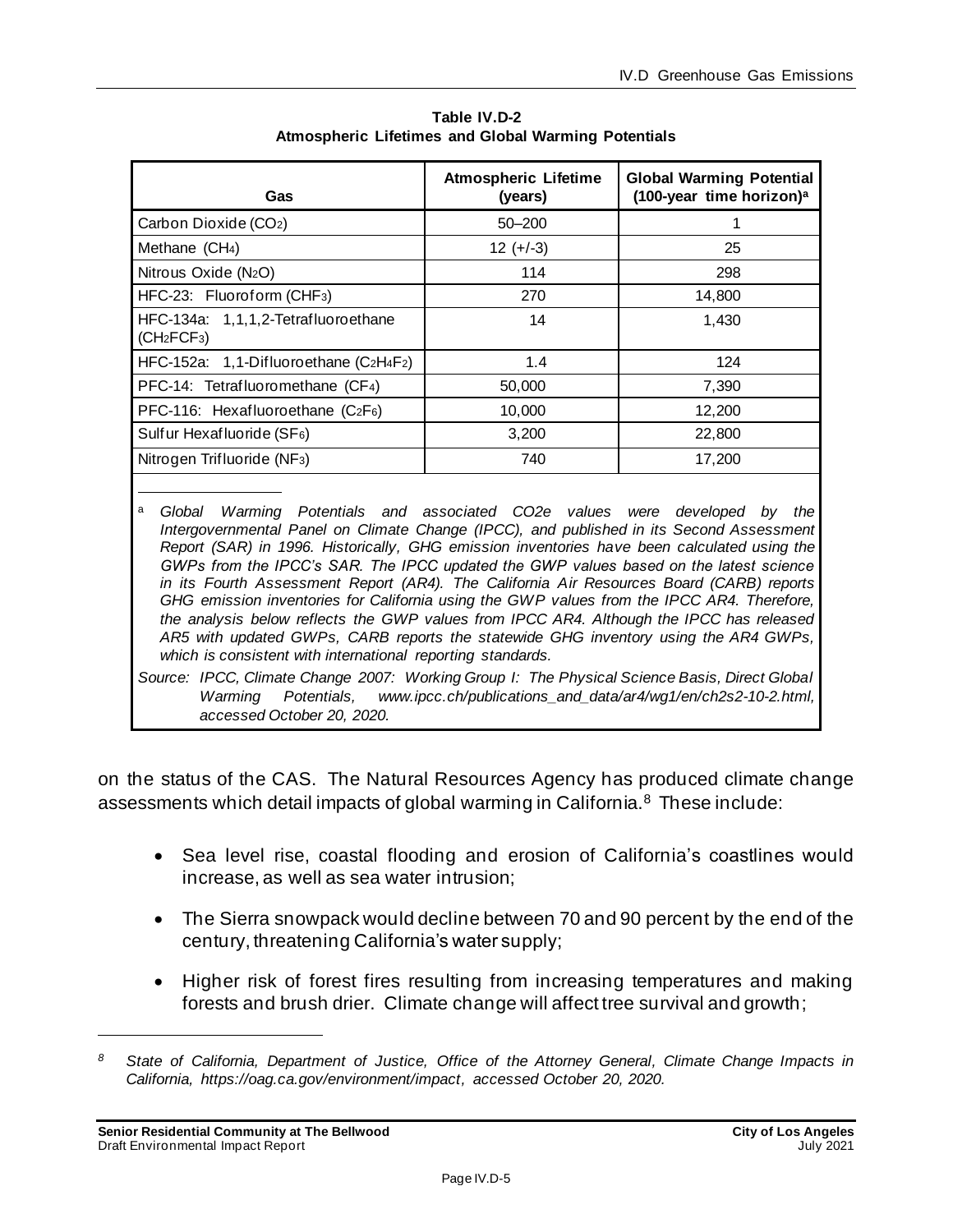- Attainment of air quality standards would be impeded by increasing emissions, accelerating chemical processes, and raising inversion temperatures during stagnation episodes resulting in public health impacts;
- Habitat destruction and loss of ecosystems due to climate change affecting plant and wildlife habitats; and
- Global warming can cause drought, warmer temperatures and salt water contamination resulting in impacts to California's agricultural industry.

With regard to public health, as reported by the Center for Health and the Global Environment at the Harvard Medical School, the following are examples of how climate change can affect cardio-respiratory disease: (1) pollen is increased by higher levels of atmospheric CO2; (2) heat waves can result in temperature inversions, leading to trapped masses or unhealthy air contaminants by smog, particulates, and other pollutants; and (3) the incidence of forest fires is increased by drought secondary to climate change and to the lack of spring runoff from reduced winter snows. These fires can create smoke and haze, which can settle over urban populations causing acute and exacerbating chronic respiratory illness.<sup>9</sup>

### **c. Regulatory Framework**

In response to growing scientific and political concern with global climate change, federal and state entities have adopted a series of laws to reduce emissions of GHGs to the atmosphere, which are discussed herein.

- (1) Federal
	- *(a) Federal Clean Air Act*

The U.S. Supreme Court ruled in *Massachusetts v. Environmental Protection*  Agency, 127 S.Ct. 1438 (2007), that CO<sub>2</sub> and other GHGs are pollutants under the federal Clean Air Act (CAA), which the USEPA must regulate if it determines they pose an endangerment to public health or welfare. The U.S. Supreme Court did not mandate that the USEPA enact regulations to reduce GHG emissions. Instead, the Court found that the USEPA could avoid taking action if it found that GHGs do not contribute to climate change or if it offered a "reasonable explanation" for not determining that GHGs contribute to climate change.

*<sup>9</sup> Paul R. Epstein, et al., Urban Indicators of Climate Change, Report from the Center for Health and the*  Global Environment, (Harvard Medical School and the Boston Public Health Commission, August 2003), *unpaginated.*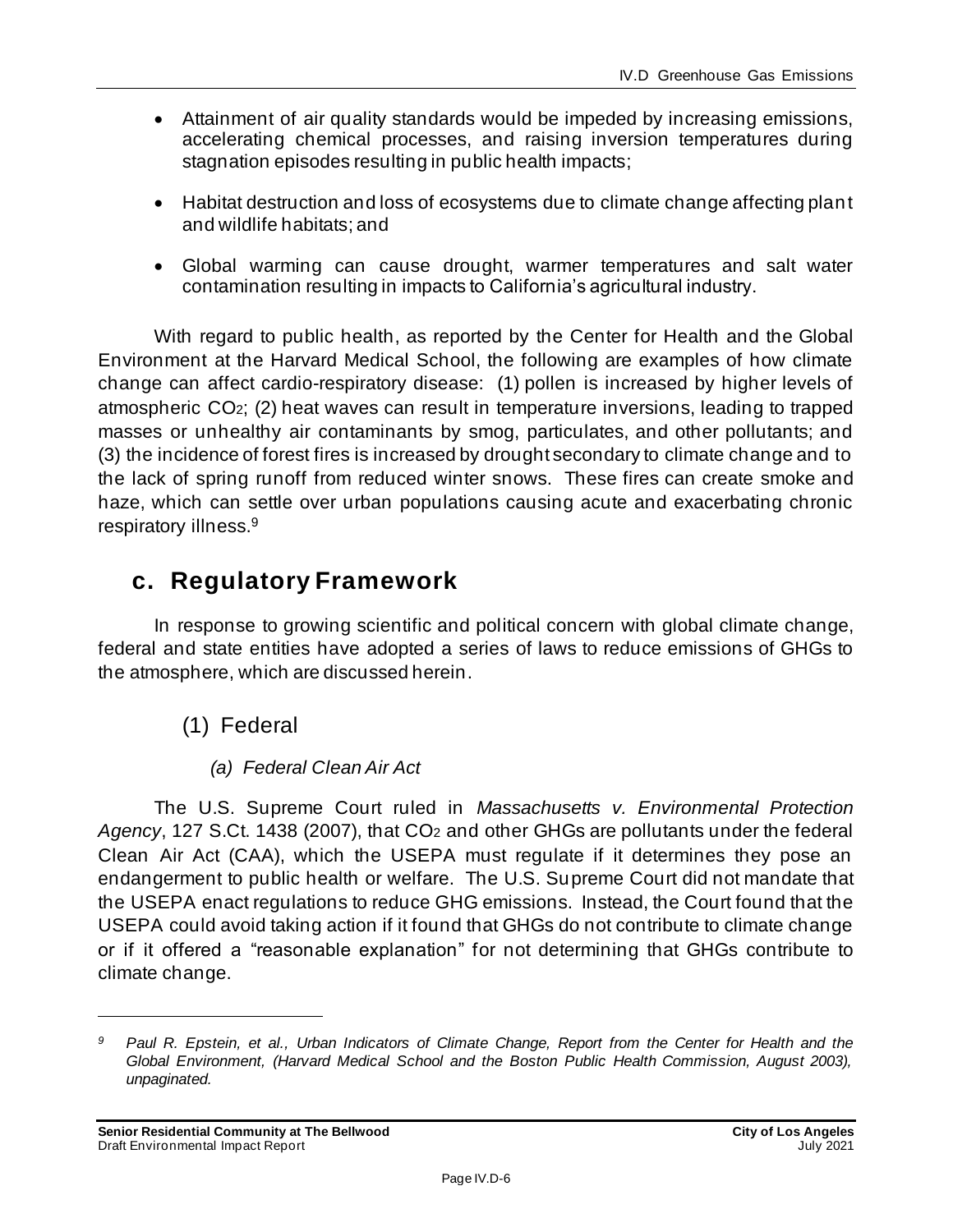On April 17, 2009, the USEPA issued a proposed finding that GHGs contribute to air pollution that may endanger public health or welfare. On April 24, 2009, the proposed rule was published in the Federal Register under Docket ID No. EPA-HQ-OAR-2009-0171. The USEPA stated that high atmospheric levels of GHGs "are the unambiguous result of human emissions, and are very likely the cause of the observed increase in average temperatures and other climatic changes." The USEPA further found that "atmospheric concentrations of greenhouse gases endanger public health and welfare within the meaning of Section 202 of the Clean Air Act." The findings were signed by the USEPA Administrator on December 7, 2009. The final findings were published in the Federal Register on December 15, 2009. The final rule was effective on January 14, 2010.<sup>10</sup> While these findings alone do not impose any requirements on industry or other entities, this action is a prerequisite to regulatory actions by the USEPA, including, but not limited to, GHG emissions standards for light‐duty vehicles.

On April 4, 2012, USEPA published a proposed rule to establish, for the first time, a new source performance standard for GHG emissions. Under the proposed rule, new fossil fuel–fired electric generating units larger than 25 megawatts (MW) are required to limit emissions to 1,000 pounds of CO<sub>2</sub> per MW-hour (CO<sub>2</sub>/MWh) on an average annual basis, subject to certain exceptions.

On April 17, 2012, the USEPA issued emission rules for oil production and natural gas production and processing operations, which are required by the CAA under Title 40 of the Code of Federal Regulations, Parts 60 and 63. The final rules include the first federal air standards for natural gas wells that are hydraulically fractured, along with requirements for several other sources of pollution in the oil and gas industry that were not previously regulated at the federal level.<sup>11</sup>

### *(b) Corporate Average Fuel Economy (CAFE) Standards*

In response to the *Massachusetts v. Environmental Protection Agency* ruling, the George W. Bush Administration issued Executive Order 13432 in 2007, directin g the USEPA, the United States Department of Transportation (USDOT), and the United States Department of Energy (USDOE) to establish regulations that reduce GHG emissions from motor vehicles, non-road vehicles, and non-road engines by 2008. In 2009, the National Highway Traffic Safety Administration (NHTSA) issued a final rule regulating fuel efficiency

*<sup>10</sup> USEPA, Endangerment and Cause or Contribute Findings for Greenhouse Gases Under Section 202(a) of the Clean Air Act, Final Rule, www.epa.gov/ghgemissions/endangerment-and-cause-or-contributefindings-greenhouse-gases-under-section-202a-clean, accessed October 20, 2020.*

*<sup>11</sup> USEPA, 2012 Final Rules for Oil and Natural Gas Industry, April 17, 2012, www.epa.gov/controlling-airpollution-oil-and-natural-gas-industry/2012-final-rules-oil-and-natural-gas-industry, accessed October 20, 2020.*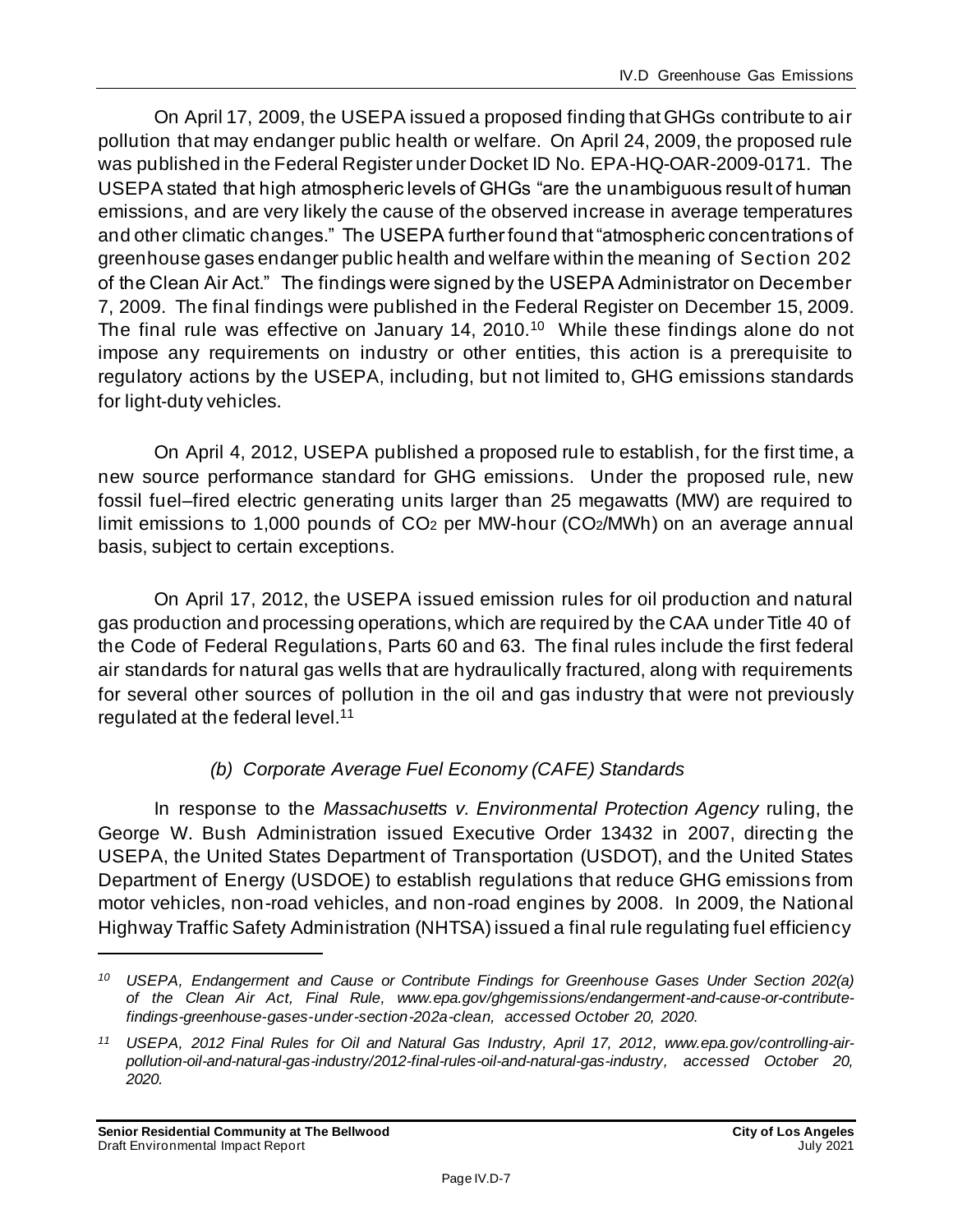for and GHG emissions from cars and light-duty trucks for model year 2011; in 2010, the USEPA and NHTSA issued a final rule regulating cars and light-duty trucks for model years 2012–2016.

In 2010, President Barack Obama issued a memorandum directing the USEPA, USDOT, USDOE, and NHTSA to establish additional standards regarding fuel efficiency and GHG reduction, clean fuels, and advanced vehicle infrastructu re. In response to this directive, the USEPA and NHTSA proposed stringent, coordinated federal GHG and fuel economy standards for model years 2017–2025 light-duty vehicles. The proposed standards are projected to achieve 163 grams/mile of CO<sub>2</sub> in model year 2025, on an average industry fleet-wide basis, which is equivalent to 54.5 miles per gallon (mpg) if the standards were achieved solely through fuel efficiency. The final rule was adopted in 2012 for model years 2017–2021, and NHTSA intends to set standards for model years 2022– 2025 in a future rulemaking. On April 2, 2018, the USEPA signed the Mid-term Evaluation Final Determination which found that the model year 2022–2025 GHG standards are not appropriate and should be revised.<sup>12</sup> On August 24, 2018, the USEPA and NHTSA published a proposal to freeze the model year 2020 standards through model year 2026 and to revoke California's waiver under the Clean Air Act to establish more stringent standards.<sup>13</sup> On September 27, 2019, the USEPA withdrew the waiver it had previously provided to California for the State's GHG and ZEV programs under Section 209 of the Clean Air Act.<sup>14</sup> The withdrawal of the waiver became effective November 26, 2019. In response, several states including California have filed a lawsuit challenging the withdrawal of the EPA waiver.<sup>15</sup> As of December 2020, the lawsuit is still ongoing.

On August 2, 2018, USEPA and NHTSA proposed the Safer Affordable Fuel-Efficient (SAFE) Vehicles Rule to amend the existing CAFE and tailpipe carbon dioxide emissions standards for passenger cars and light trucks and to establish new standards covering model years 2021 through 2026.<sup>16</sup> On March 31, 2020, USEPA and NHTSA

*<sup>12</sup> Federal Register, Mid-Term Evaluation of Greenhouse Gas Emissions Standards for Model Year 2022– 2025 Light-Duty Vehicles, www.federalregister.gov/documents/2018/04/13/2018-07364/mid-term-evaluationof-greenhouse-gas-emissions-standards-for-model-year-2022-2025-light-duty, accessed October 20, 2020.*

*<sup>13</sup> Regulations, The Safer Affordable Fuel-Efficient Vehicles Rule for Model Years 2021–2026 Passenger Cars and Light Trucks, www.epa.gov/regulations-emissions-vehicles-and-engines/safer-affordable-fuelefficient-safe-vehicles-final-rule, accessed October 20, 2020.*

*<sup>14</sup> 84 Federal Register 51310.*

*<sup>15</sup> United States District Court for the District Court of Columbia, State of California vs. Chao, Case 1:19-cv-02826, 2019.*

*<sup>16</sup> Federal Register, Notice of Proposed Rulemaking, The Safer Affordable Fuel-Efficient (SAFE)Vehicles Rule for Model Years 2021–2026 Passenger Cars and Light Trucks, www.federalregister.gov/documents/ 2020/04/30/2020-06967/the-safer-affordable-fuel-efficient-safe-vehicles-rule-for-model-years-2021-2026 passenger-cars-and, accessed October 20, 2020.*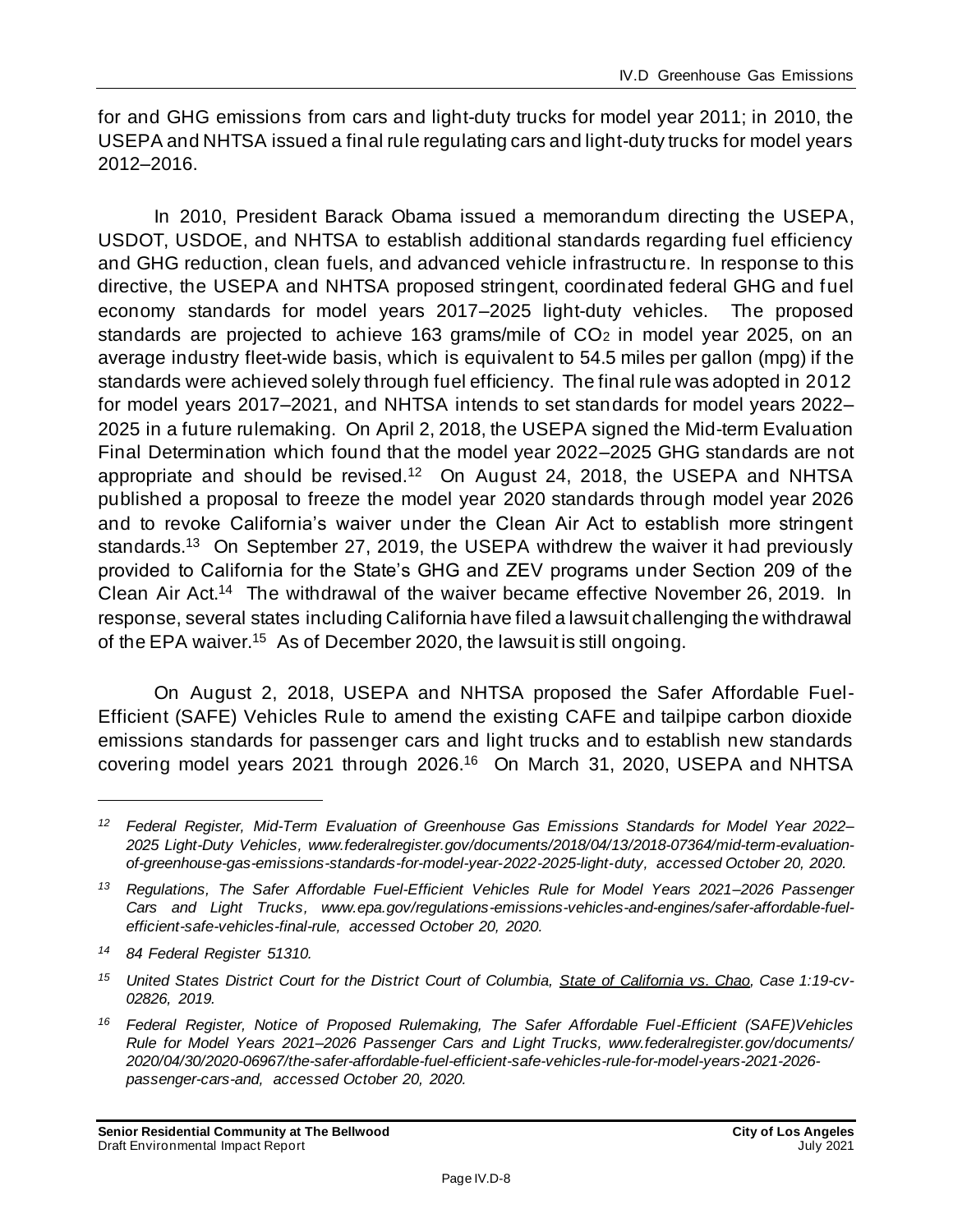issued the SAFE Vehicles Rule, setting fuel economy and carbon dioxide standards that increase 1.5 percent in stringency each year from model years 2021 through 2026.<sup>17</sup>

In addition to the regulations applicable to cars and light-duty trucks described above, in 2011 the USEPA and NHTSA announced fuel economy and GHG standards for medium- and heavy-duty trucks for model years 2014–2018. The standards for CO<sup>2</sup> emissions and fuel consumption are tailored to three main vehicle categories: combination tractors, heavy-duty pickup trucks and vans, and vocational vehicles. According to the USEPA, this regulatory program would reduce GHG emissions and fuel consumption for the affected vehicles by 6 to 23 percent over the 2010 baselines.<sup>18</sup>

In August 2016, the USEPA and NHTSA finalized Phase 2 standards for mediumand heavy-duty vehicles through model year 2027 that will improve fuel efficiency and cut carbon pollution. The Phase 2 standards are expected to lower CO<sup>2</sup> emissions by approximately 1.1 billion metric tons and save vehicle owners fuel costs of about \$170 billion.<sup>19</sup>

#### *(c) Energy Independence and Security Act*

The Energy Independence and Security Act of 2007 (EISA) facilitates the reduction of national GHG emissions by requiring the following:

- Increasing the supply of alternative fuel sources by setting a mandatory Renewable Fuel Standard (RFS) that requires fuel producers to use at least 36 billion gallons of biofuel in 2022;
- Prescribing or revising standards affecting regional efficiency for heating and cooling products, procedures for new or amended standards, energy conservation, energy efficiency labeling for consumer electronic products, residential boiler efficiency, electric motor efficiency, and home appliances;
- Requiring approximately 25 percent greater efficiency for light bulbs by phasing out incandescent light bulbs between 2012 and 2014; requiring approximately

*<sup>17</sup> Federal Register, Final Rule, The Safer Affordable Fuel-Efficient Vehicles Rule for Model Years 2021– 2026 Passenger Cars and Light Trucks.*

*<sup>18</sup> The emission reductions attributable to the regulations for medium- and heavy-duty trucks were not included in the Project's emissions inventory due to the difficulty in quantifying the reductions. Excluding these reductions results in a more conservative (i.e., higher) estimate of emissions for the Project.*

*<sup>19</sup> U.S. EPA, EPA and NHTSA Adopt Standards to Reduce GHG and Improve Fuel Efficiency of Mediumand Heavy-Duty Vehicles for Model Year 2018 and Beyond, August 2016.*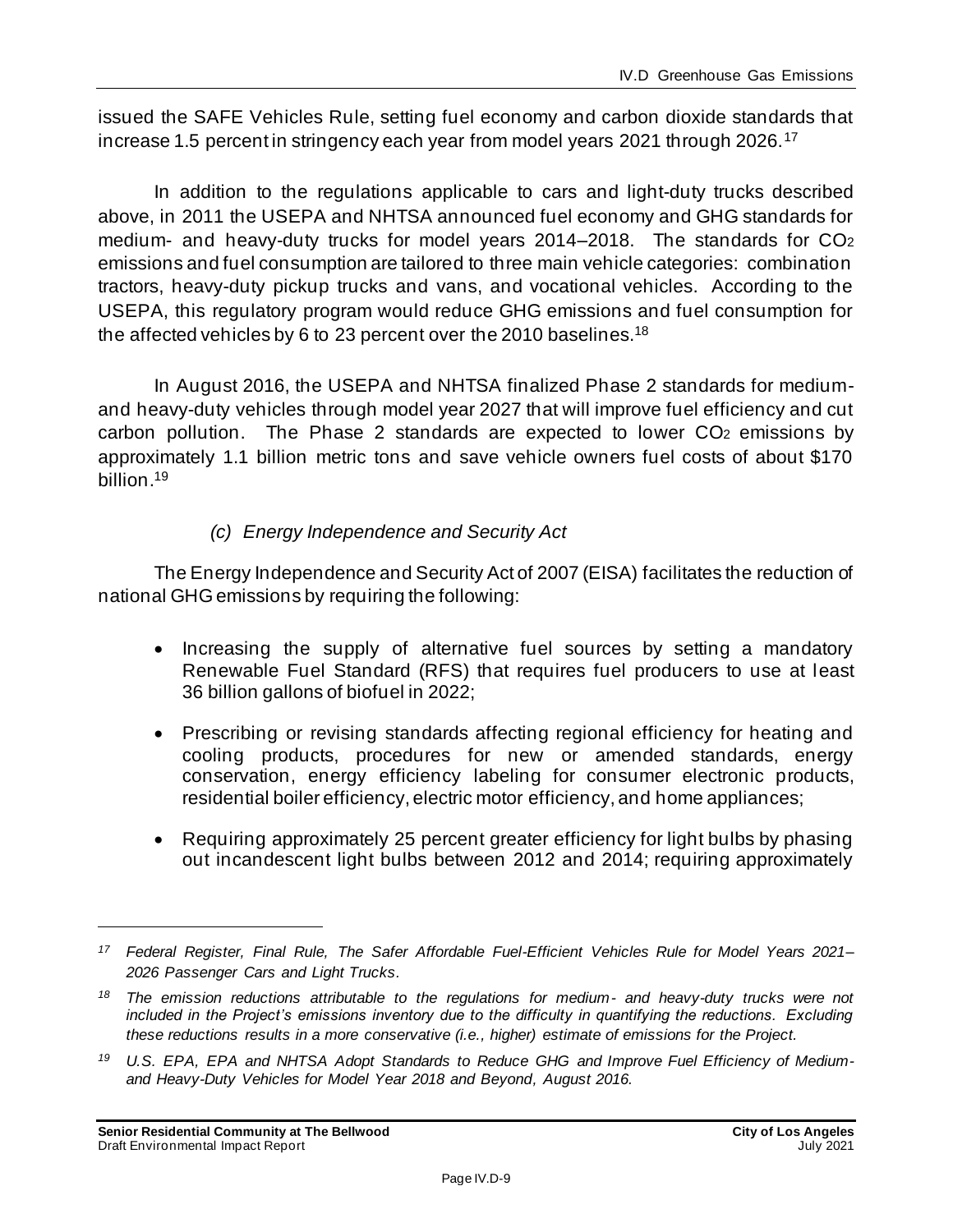200 percent greater efficiency for light bulbs, or similar energy savings, by 2020; and

• While superseded by the USEPA and NHTSA actions described above, (i) establishing miles per gallon targets for cars and light trucks and (ii) directing the NHTSA to establish a fuel economy program for medium- and heavy-duty trucks and create a separate fuel economy standard for trucks.

Additional provisions of EISA address energy savings in government and public institutions, promote research for alternative energy, additional research in carbon capture, international energy programs, and the creation of "green jobs."<sup>20</sup>

- (2) State
	- *(a) Executive Order S-3-05, Executive Order B-30-15, and Executive Order B-55-18*

Executive Order S-3-05, issued by Governor Schwarzenegger in June 2005, established GHG emissions targets for the state, as well as a process to ensure the targets are met. The order directed the Secretary for the California Environmental Protection Agency (CalEPA) to report every two years on the State's progress toward meeting the Governor's GHG emission reduction targets. The statewide GHG targets established by Executive Order S-3-05 are as follows:

- By 2010, reduce to 2000 emission levels; $^{21}$
- By 2020, reduce to 1990 emission levels; and
- By 2050, reduce to 80 percent below 1990 levels.

Executive Order B-30-15, issued by Governor Brown in April 2015, established an additional statewide policy goal to reduce GHG emissions 40 percent below their 1990 levels by 2030. Reducing GHG emissions by 40 percent below 1990 levels in 2030 and by 80 percent below 1990 levels by 2050 (consistent with Executive Order S-3-05) aligns with

*<sup>20</sup> A green job, as defined by the United States Department of Labor, is a job in business that produces goods or provides services that benefit the environment or conserve natural resources.*

*<sup>21</sup> The 2010 target to reduce GHG emissions to 2000 levels was not met. Source: Rubin, Thomas A., Does California Really Need Major Land Use and Transportation Changes to Meet Greenhouse Gas Emissions Targets?, July 3, 2013.*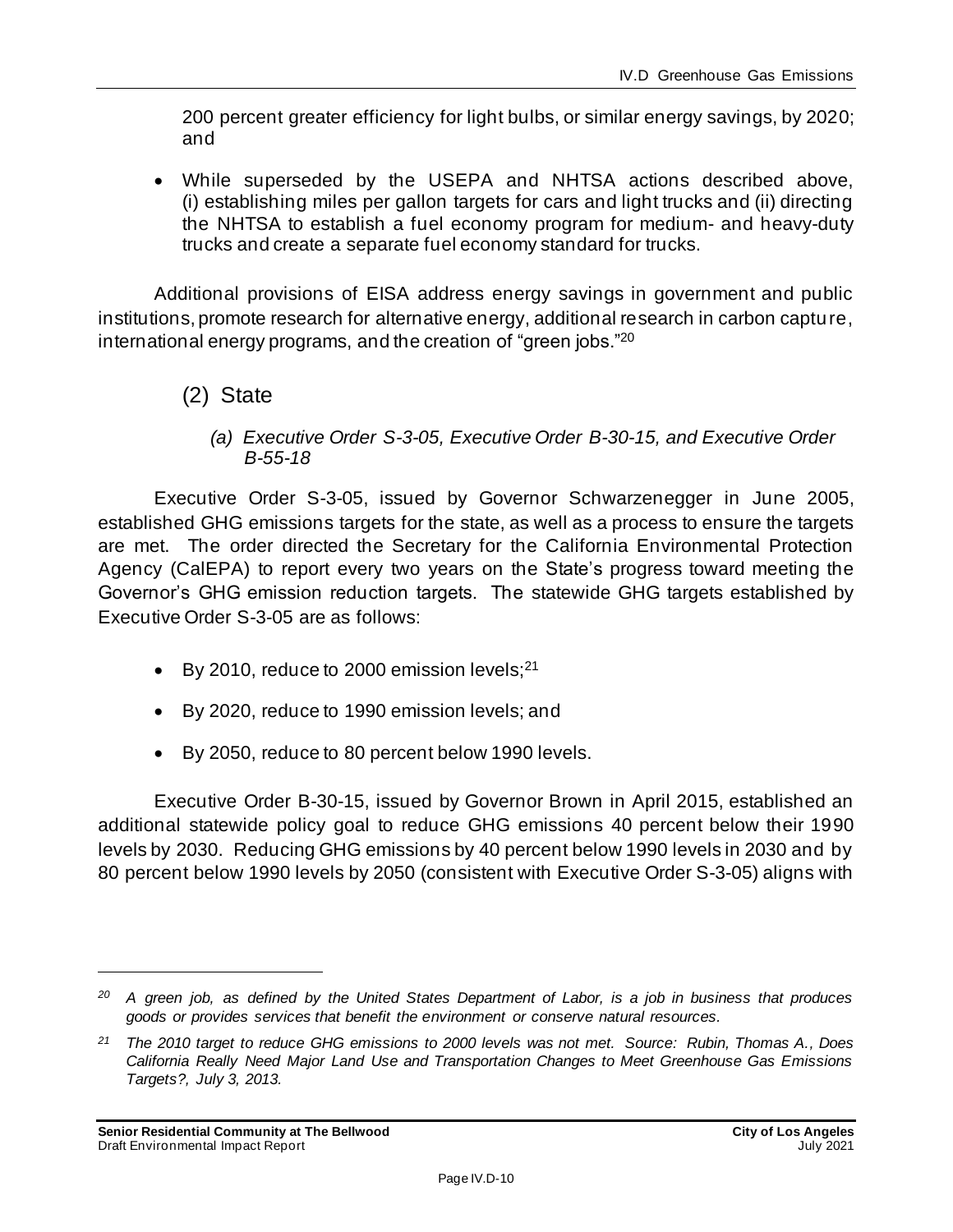scientifically established levels needed in the U.S. to limit global warming below 2 degrees Celsius. 22

The State Legislature adopted equivalent 2020 and 2030 statewide targets in the California Global Warming Solutions Act of 2006 (also known as Assembly Bill [AB] 32) and Senate Bill 32, respectively, both of which are discussed below. However, the Legislature has not yet adopted a target for the 2050 horizon year.

As a result of Executive Order S-3-05, the California Climate Action Team (CAT), led by the Secretary of CalEPA, was formed. The CAT is made up of representatives from a number of state agencies and was formed to implement global warming emission reduction programs and to report on the progress made toward meeting statewide targets established under Executive Order S-3-05. The CAT reported several recommendations and strategies for reducing GHG emissions and reaching the targets established in Executive Order S-3-05. 23

The CAT stated that smart land use is an umbrella term for strategies that integrate transportation and land-use decisions. Such strategies generally encourage jobs/housing proximity, promote transit-oriented development (TOD), and encourage high-density residential/commercial development along transit corridors. These strategies develop more efficient land-use patterns within each jurisdiction or region to match population increases, workforce, and socioeconomic needs for the full spectrum of the population. "Intelligent transportation systems" refers to the application of advanced technology systems and management strategies to improve operational efficiency of transportation systems and the movement of people, goods, and services. 24

Executive Order B-55-18, issued by Governor Brown in September 2018, establishes a new statewide goal to achieve carbon neutrality as soon as possible, but no later than 2045, and achieve and maintain net negative emissions thereafter. Based on this executive order, the California Air Resources Board (CARB) would work with relevant state agencies to develop a framework for implementation and accounting that tracks progress towards this goal as well as ensuring future scoping plans identify and recommend measures to achieve the carbon neutrality goal.

*<sup>22</sup> CARB, Frequently Asked Questions about Executive Order B-30-15, 2030 Carbon Target and Adaptation FAQs, April 29, 2015.*

*<sup>23</sup> CalEPA, Climate Action Team Report to Governor Schwarzenegger and the Legislature, March 2006.*

*<sup>24</sup> CalEPA, Climate Action Team Report to Governor Schwarzenegger and the Legislature, March 2006, p. 58.*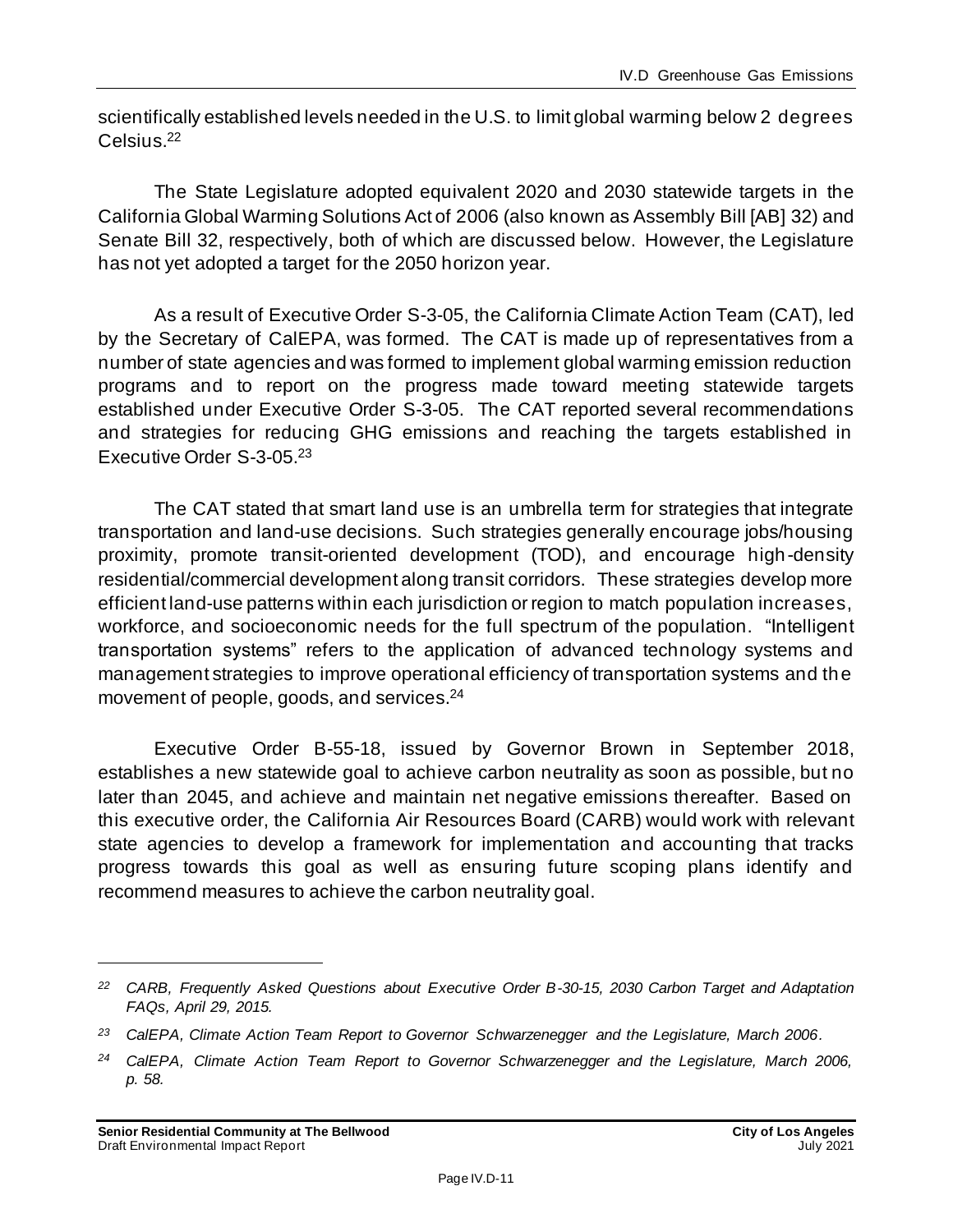#### *(b) Assembly Bill 32 (California Global Warming Solutions Act of 2006) and Senate Bill 32*

The California Global Warming Solutions Act of 2006 (also known as AB 32) commits the State to achieving the following:

- By 2010, reduce to 2000 GHG emission levels; $25$  and
- By 2020, reduce to 1990 levels.

To achieve these goals, which are consistent with the California CAT GHG targets for 2010 and 2020, AB 32 mandates that CARB establish a quantified emissions cap, institute a schedule to meet the cap, implement regulations to reduce statewide GHG emissions from stationary sources consistent with the CAT strategies, and develop tracking, reporting, and enforcement mechanisms to ensure that reductions are achieved. In order to achieve the reduction targets, AB 32 requires CARB to adopt rules an d regulations in an open public process that achieve the maximum technologically feasible and cost-effective GHG reductions.<sup>26</sup>

Senate Bill (SB) 32, signed September 8, 2016, updates AB 32 (the Global Warming Solutions Act) to include an emissions reduction goal for the year 2030. Specifically, SB 32 requires CARB to ensure that statewide GHG emissions are reduced to 40 percent below the 1990 levels by 2030. The new plan, outlined in SB 32, involves increasing renewable energy use, imposing tighter limits on the carbon content of gasoline and diesel fuel, putting more electric cars on the road, improving energy efficiency, and curbing emissions from key industries.

### *(c) Climate Change Scoping Plan*

In 2008, CARB approved a *Climate Change Scoping Plan* (referred to herein as the 2008 Climate Change Scoping Plan), as required by AB 32.<sup>27</sup> Subsequently, CARB approved updates to the 2008 Climate Change Scoping Plan in 2014 (First Update) and

*<sup>25</sup> The 2010 target to reduce GHG emissions to 2000 levels was not met. Source: Rubin, Thomas A., Does California Really Need Major Land Use and Transportation Changes to Meet Greenhouse Gas Emissions Targets?, July 3, 2013.*

*<sup>26</sup> CARB's list of discrete early action measures that could be adopted and implemented before January 1, 2010, was approved on June 21, 2007. The three adopted discrete early action measures are: (1) a lowcarbon fuel standard, which reduces carbon intensity in fuels statewide; (2) reduction of refrigerant losses from motor vehicle air conditioning system maintenance; and (3) increased methane capture from landfills, which includes requiring the use of state-of-the-art capture technologies.*

*<sup>27</sup> Climate Change Proposed Scoping Plan was approved by CARB on December 11, 2008.*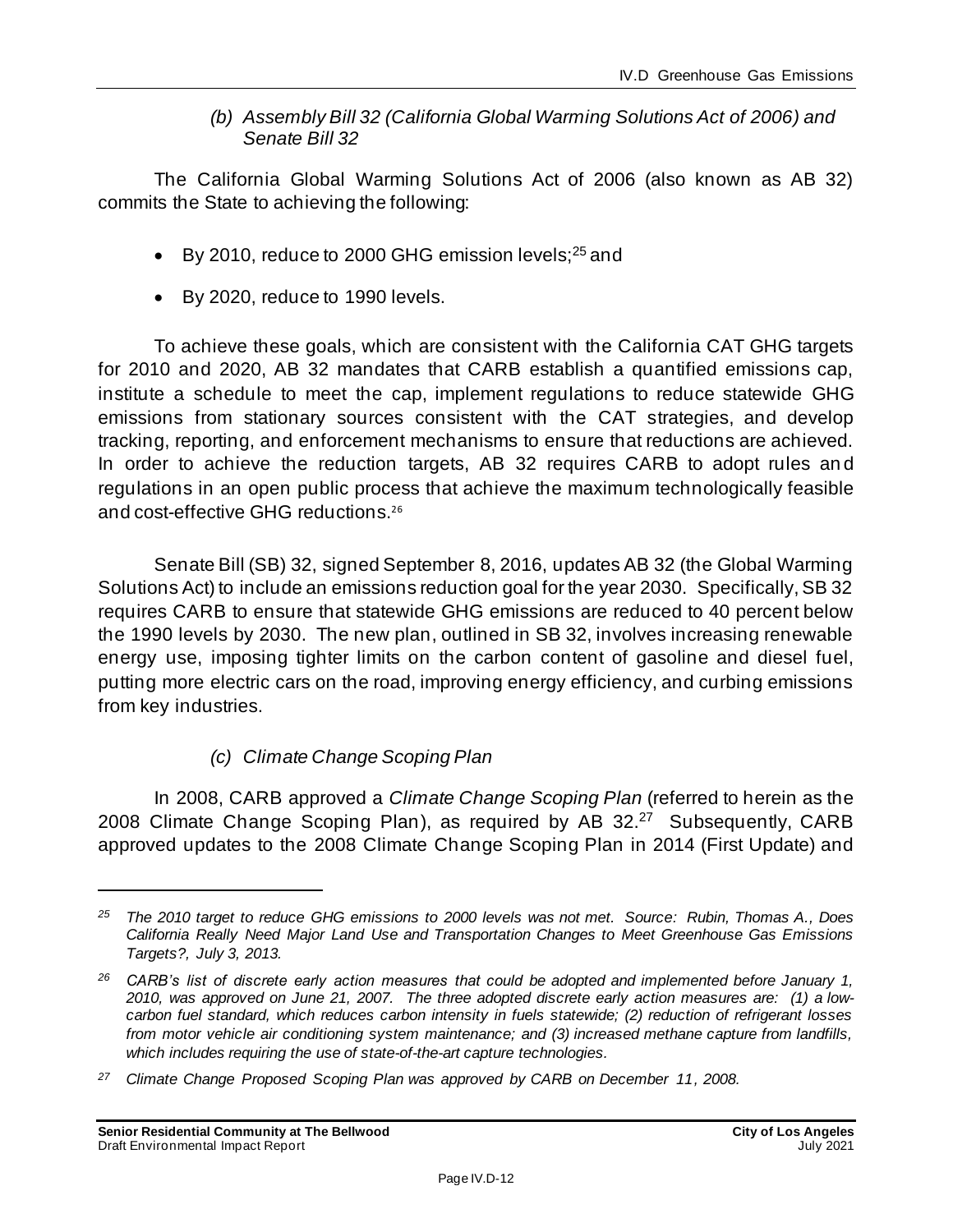2017 (2017 Update), with the 2017 Update considering SB 32 (adopted in 2016) in addition to AB 32*.*

The *2008 Climate Change Scoping Plan* proposed a "comprehensive set of actions designed to reduce overall carbon GHG emissions in California, improve our environment, reduce our dependence on oil, diversify our energy sources, save energy, create new jobs, and enhance public health."<sup>28</sup> The 2008 Climate Change Scoping Plan identified a range of GHG reduction actions which included direct regulations, alternative compliance mechanisms, monetary and non-monetary incentives, voluntary actions, market-based mechanisms, such as a cap-and-trade system, and an AB 32 implementation fee to fund the program.

The 2008 Climate Change Scoping Plan called for a "coordinated set of solutions" to address all major categories of GHG emissions. Transportation emissions were addressed through a combination of higher standards for vehicle fuel economy, implementation of the Low Carbon Fuel Standard (LCFS), and greater consideration to reducing trip length and generation through land use planning and transit-oriented development. Buildings, land use, and industrial operations were encouraged and, sometimes, required to use energy more efficiently. Utility energy providers were required to include more renewable energy sources through implementation of the Renewables Portfolio Standard.<sup>29</sup> Additionally, the 2008 Climate Change Scoping Plan emphasized opportunities for households and businesses to save energy and money through increasing energy efficiency. It indicated that substantial savings of electricity and natural gas would be accomplished through "improving energy efficiency by 25 percent."

The *2008 Climate Change Scoping Plan* identified a number of specific issues relevant to the Project, including:

• The potential of using the green building framework as a mechanism, which could enable GHG emissions reductions in other sectors (i.e., electricity, natural gas), noting that:

> *A Green Building strategy will produce greenhouse gas savings through buildings that exceed minimum energy efficiency standards, decrease consumption of potable water, reduce solid waste during construction and operation, and incorporate sustainable materials. Combined, these measures can also*

*<sup>28</sup> CARB, Climate Change Scoping Plan: A Framework for Change, December 2008.*

*<sup>29</sup> For a discussion of Renewables Portfolio Standard, refer to subsection 2.c.(2)(f)(i), California Renewables Portfolio Standard, on page [IV.D-20.](#page-19-0)*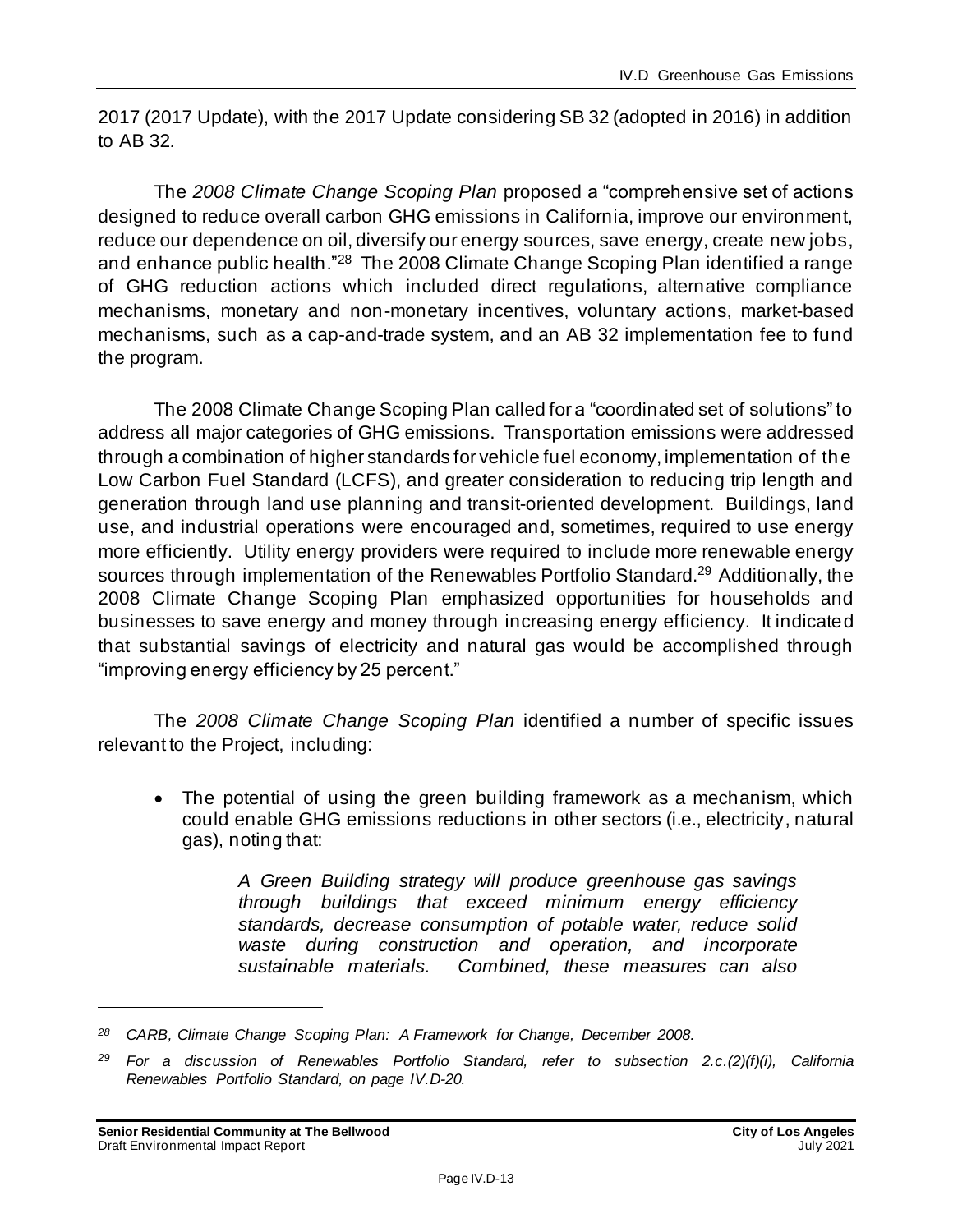*contribute to healthy indoor air quality, protect human health, and minimize impacts to the environment.*

- The importance of supporting the Department of Water Resources' work to implement the Governor's objective to reduce per capita water use by 20 percent by 2020. Specific measures to achieve this goal include water use efficiency, water recycling, and reuse of urban runoff. The *2008 Climate Change Scoping Plan* noted that water use requires significant amounts of energy, including approximately one-fifth of statewide electricity.
- Encouraging local governments to set quantifiable emission reduction targets for their jurisdictions and use their influence and authority to encourage reductions in emissions caused by energy use, waste and recycling, water and wastewater systems, transportation, and community design.

Forecasting the amount of emissions that would occur in 2020 if no actions are taken was necessary to assess the scope of the reductions California had to make to return to the 1990 emissions level by 2020 as required by AB 32. CARB originally defined the "business-as-usual" or BAU scenario as emissions in the absence of any GHG emission reduction measures discussed in the *2008 Climate Change Scoping Plan*. For example, in further explaining CARB's BAU methodology, CARB assumed that all new electricity generation would be supplied by natural gas plants, no further regulatory action would impact vehicle fuel efficiency, and building energy efficiency codes would be held at 2005 standards. In the *2008 Climate Change Scoping Plan*, CARB determined that achieving the 1990 emissions level in 2020 would require a reduction in GHG emissions of approximately 28.5 percent from the otherwise projected 2020 emissions level (i.e., those emissions that would occur in 2020, absent GHG-reducing laws and regulations). $^{\rm 30}$ 

Subsequent to adoption of the *2008 Climate Change Scoping Plan*, a lawsuit was filed challenging CARB's approval of the *Climate Change Scoping Plan Functional Equivalent Document* (*FED to the Climate Change Scoping Plan*). On May 20, 2011 (Case No. CPF-09-509562), the Court found that the environmental analysis of the alternatives in the *FED to the Climate Change Scoping Plan* was not sufficient under the California Environmental Quality Act (CEQA). CARB staff prepared a revised and expanded environmental analysis, and the *Supplemental FED to the Climate Change Scoping Plan* was approved on August 24, 2011 (*Supplemental FED*). The *Supplemental FED* indicated that there is the potential for adverse environmental impacts associated with implementation of the various GHG emission reduction measures recommended in the *2008 Climate Change Scoping Plan*.

*<sup>30</sup> CARB, Climate Change Scoping Plan: A Framework for Change, December 2008, p. 12.*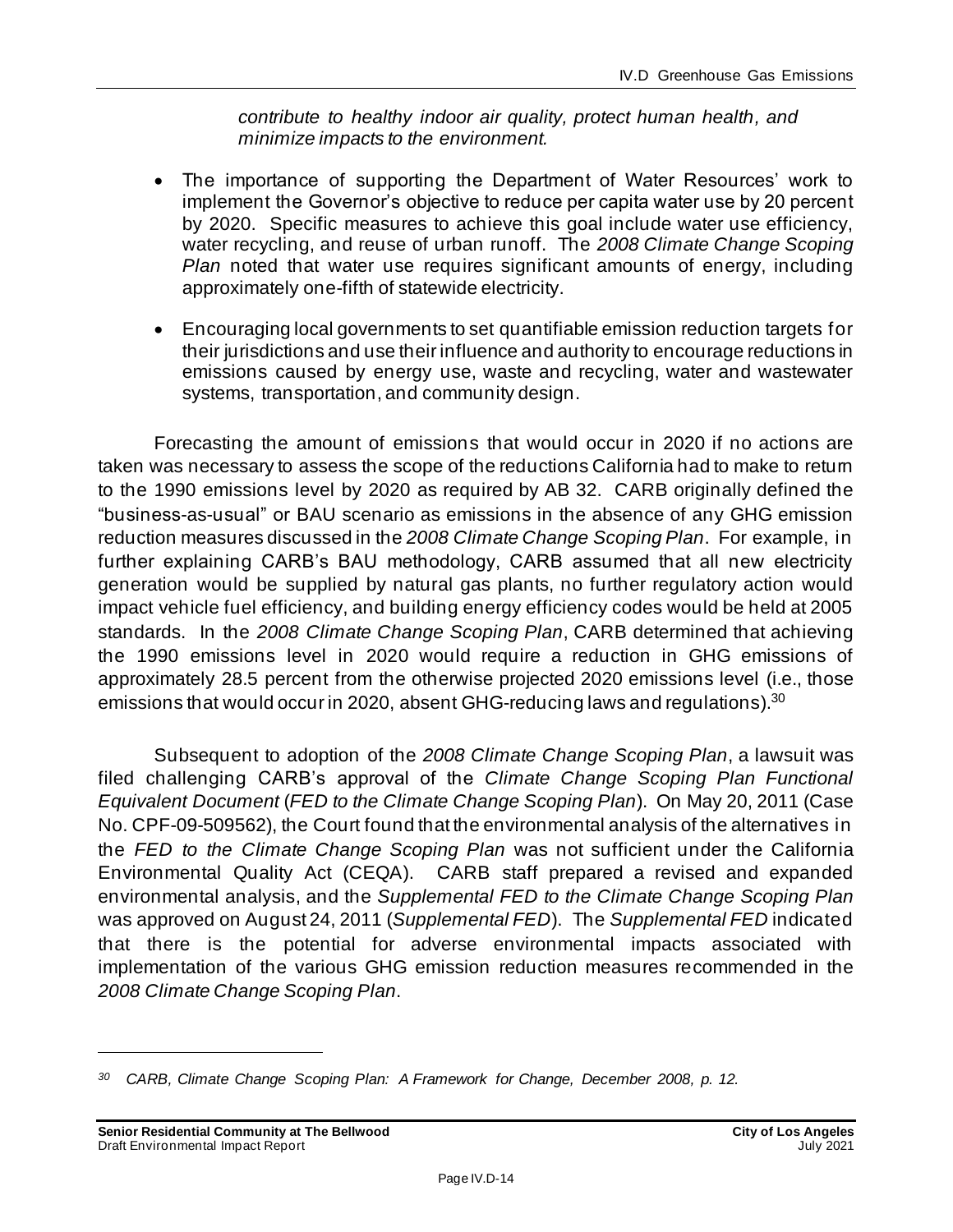As part of the *Supplemental FED*, CARB updated the projected 2020 BAU emissions inventory based on then-current economic forecasts (i.e., as influenced by the economic downturn) and emission reduction measures already in place, replacing its prior 2020 BAU emissions inventory. CARB staff derived the updated emissions estimates by projecting emissions growth, by sector, from the state's average emissions from 2006 through 2008. Specific emission reduction measures included were the million-solar-roofs program, the AB 1493 (Pavley I) motor vehicle GHG emission standards, and the  $LCFS.<sup>31</sup>$  In addition, CARB also factored into the 2020 BAU inventory emissions reductions associated with a 33-percent Renewable Portfolio Standard (RPS) for electricity generation. Based on the new economic data, CARB determined that achieving the 1990 emissions level by 2020 would require a reduction in GHG emissions of 21.7 percent (down from 28.5 percent) from BAU conditions. When the 2020 emissions level projection also was updated to account for newly implemented regulatory measures discussed above, CARB determined that achieving the 1990 emissions level in 2020 would require a reduction in GHG emissions of 16 percent (down from 28.5 percent) from the BAU conditions.32,33

In 2014, CARB adopted the *First Update to the Climate Change Scoping Plan:*  Building on the Framework (First Update).<sup>34</sup> The stated purpose of the First Update was to "highlight… California's success to date in reducing its GHG emissions and lay… the foundation for establishing a broad framework for continued emission reductions beyond 2020, on the path to 80 percent below 1990 levels by 2050."<sup>35</sup> The First Update found that California is on track to meet the 2020 emissions reduction mandate established by AB 32 and noted that California could reduce emissions further by 2030 to levels squarely in line with those needed to stay on track to reduce emissions to 80 percent below 1990 levels by 2050 if the State realizes the expected benefits of existing policy goals.<sup>36</sup>

- *<sup>35</sup> CARB, 2014 Update, May 2014, p. 4.*
- *<sup>36</sup> CARB, 2014 Update, May 2014, p. 34.*

*<sup>31</sup> Pavley I are the first GHG standards in the nation for passenger vehicles and took effect for model years starting in 2009 to 2016. Pavley I could potentially result in 27.7 million metric tons CO2e reduction in 2020. Pavley II would cover model years 2017 to 2025 and potentially result in an additional reduction of 4.1 million metric tons CO2e.*

*<sup>32</sup> CARB, Supplement to the AB 32 Scoping Plan FED, Table 1.2-2.*

*<sup>33</sup> The emissions and reductions estimates found in the Supplemental FED to the Climate Change Scoping Plan fully replace the estimates published in the 2008 Climate Change Scoping Plan. See CARB, Resolution 11-27 (Aug. 24, 2011) (setting aside approval of 2008 Climate Change Scoping Plan and associated emissions forecasts, and approving the Supplemental FED). The estimates in the 2008 document are 596 million metric tons CO2e under 2020 BAU and a required reduction of 169 million metric tons CO2e (28.4 percent).*

*<sup>34</sup> Health & Safety Code §38561(h) requires CARB to update the Scoping Plan every five years.*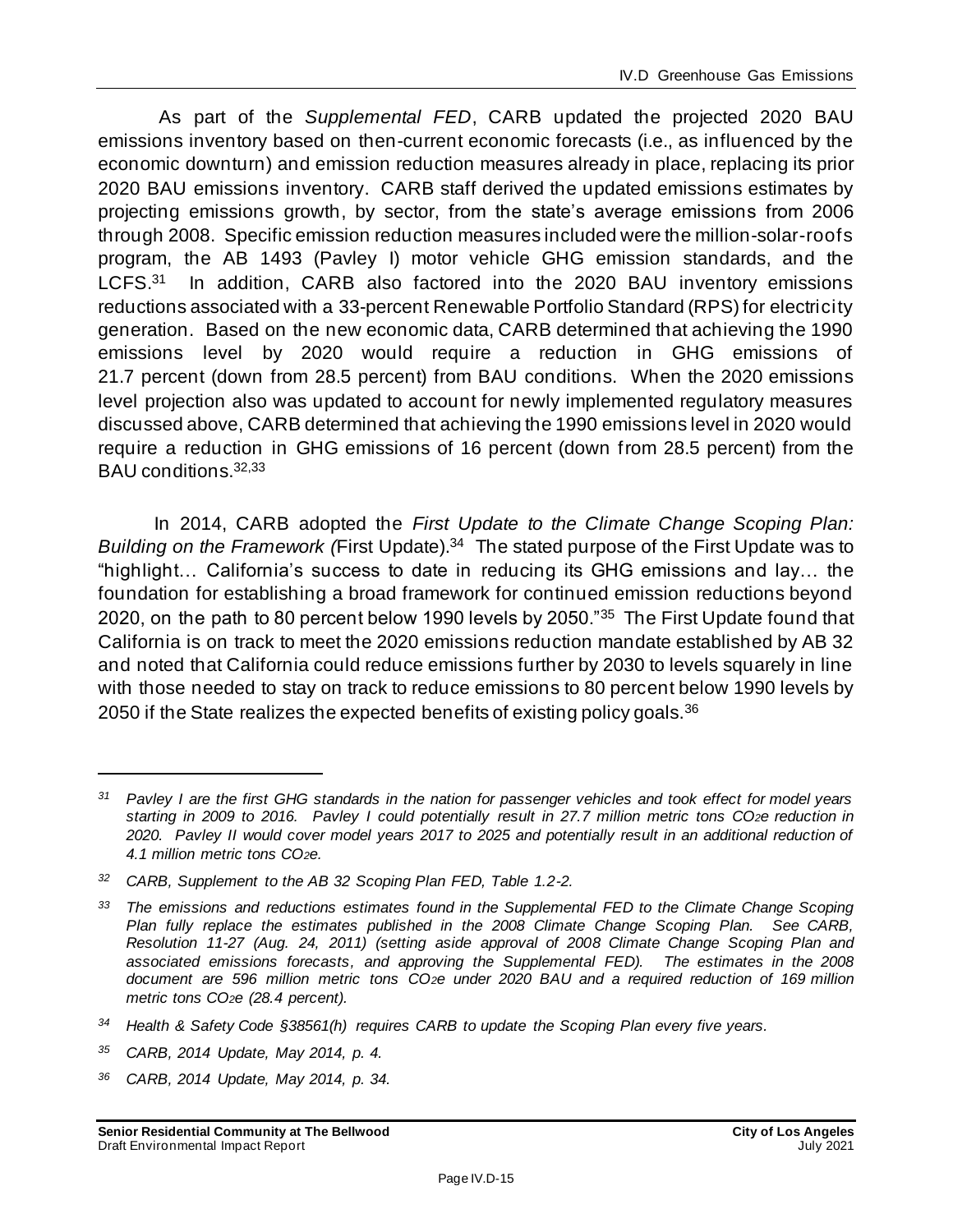In conjunction with the First Update, CARB identified "six key focus areas comprising major components of the State's economy to evaluate and describe the larger transformative actions that will be needed to meet the State's more expansive emission reduction needs by 2050."<sup>37</sup> Those six areas were: (1) energy; (2) transportation (vehicles/ equipment, sustainable communities, housing, fuels, and infrastructure); (3) agriculture; (4) water; (5) waste management; and (6) natural and working lands. The First Update identified key recommended actions for each sector that would facilitate achievement of the 2050 reduction target.

Based on CARB's research efforts, it has a "strong sense of the mix of technologies needed to reduce emissions through 2050."<sup>38</sup> Those technologies include energy demand reduction through efficiency and activity changes; large-scale electrification of on-road vehicles, buildings and industrial machinery; decarbonizing electricity and fuel supplies; and the rapid market penetration of efficient and clean energy technologies.

The First Update discussed new residential and commercial building energy efficiency improvements, specifically identifying progress towards zero net energy buildings as an element of meeting mid-term and long-term GHG reduction goals. The First Update expressed CARB's commitment to working with the California Public Utilities Commission (CPUC) and California Energy Commission (CEC) to facilitate further achievements in building energy efficiency.

In January 2018, CARB adopted the *2017 Climate Change Scoping Plan Update: The Strategy for Achieving California's 2030 Greenhouse Gas Target* (2017 Update). The 2017 Update builds upon the framework established by the *2008 Climate Change Scoping Plan* and the First Update while identifying new, technologically feasible, and cost-effective strategies to ensure that California meets its GHG reduction targets in a way that promotes and rewards innovation, continues to foster economic growth, and delivers improvements to the environment and public health. The 2017 Update includes policies to require direct GHG reductions at some of the State's largest stationary sources and mobile sources. These policies include the use of lower GHG fuels, efficiency regulations, and the Cap-and-Trade Program, which constrains and reduces emissions at covered sources.<sup>39</sup> Implementation of mobile source strategies (cleaner technology and fuels) include the following:<sup>40</sup>

*<sup>37</sup> CARB, 2014 Update, May 2014, p. 6.*

*<sup>38</sup> CARB, 2014 Update, May 2014, p. 32.*

*<sup>39</sup> CARB, 2017 Update, November 2017, p. 7.*

*<sup>40</sup> CARB, 2017 Update, November 2017, p. 25.*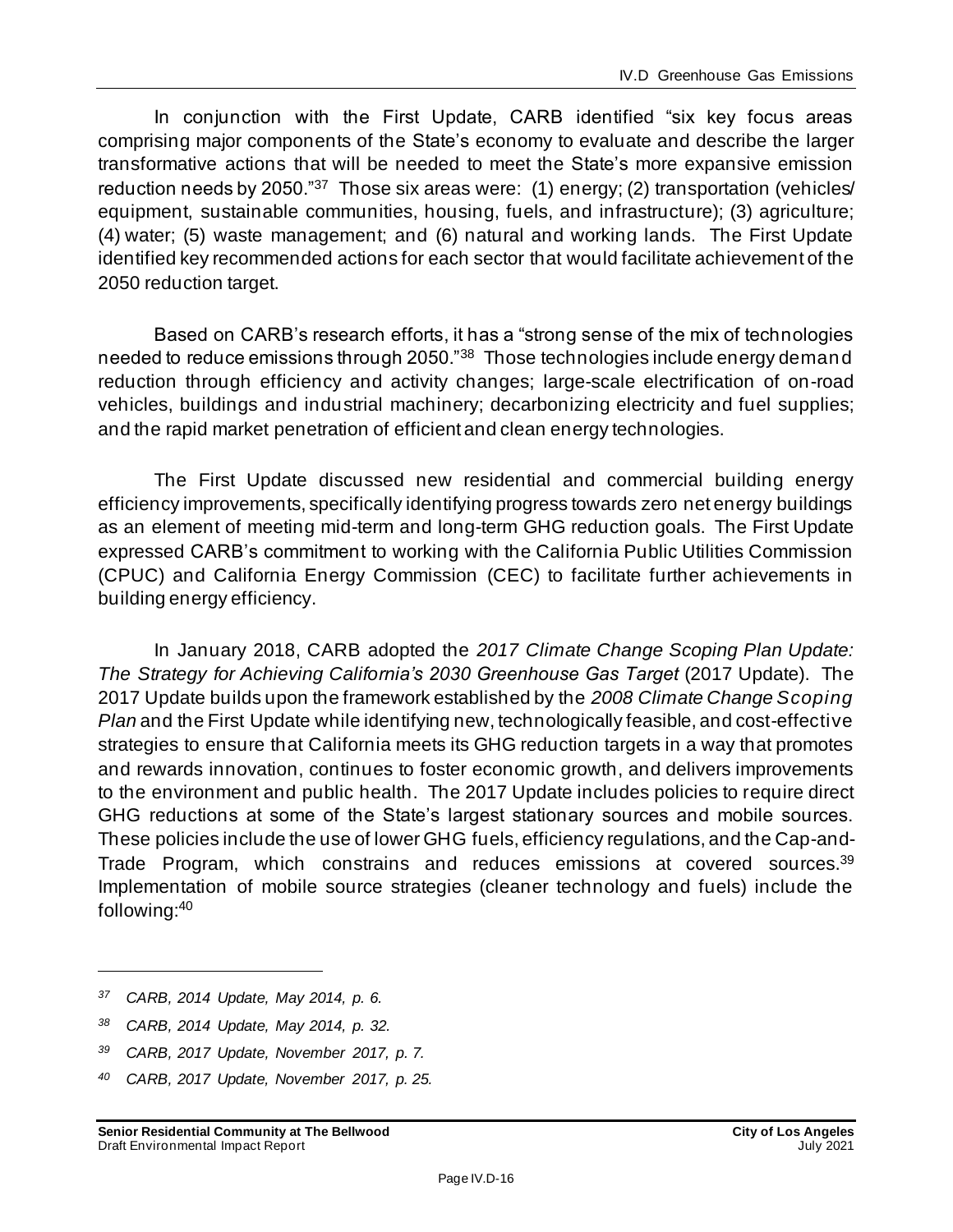- At least 1.5 million zero emission and plug-in hybrid light-duty electric vehicles by 2025.
- At least 4.2 million zero emission and plug-in hybrid light-duty electric vehicles by 2030.
- Further increase GHG stringency on all light-duty vehicles beyond existing Advanced Clean Cars regulations.
- Medium- and heavy-duty GHG Phase 2.
- Innovative Clean Transit: Transition to a suite of to-be-determined innovative clean transit options. Assumed 20 percent of new urban buses purchased beginning in 2018 will be zero emission buses with the penetration of zero-emission technology ramped up to 100 percent of new sales in 2030. Also, new natural gas buses, starting in 2018, and diesel buses, starting in 2020, meet the optional heavy-duty low-NO<sub>x</sub> standard.
- Last Mile Delivery: New regulation that would result in the use of low NO<sub>x</sub> or cleaner engines and the deployment of increasing numbers of zero-emission trucks primarily for Class 3–7 last mile delivery trucks in California. This measure assumes ZEVs comprise 2.5 percent of new Class 3–7 truck sales in local fleets starting in 2020, increasing to 10 percent in 2025 and remaining flat through 2030.
- Further reduce VMT through continued implementation of SB 375 and regional Sustainable Communities Strategies; forthcoming statewide implementation of SB 743; and potential additional VMT reduction strategies not specified in the Mobile Source Strategy but included in the document "Potential VMT Reduction Strategies for Discussion."

#### *(d) Assembly Bill 197*

AB 197, signed September 8, 2016, is a bill linked to SB 32, which prioritizes efforts to cut GHG emissions in low-income or minority communities. AB 197 requires CARB to make available, and update at least annually, on its website, the emissions of GHGs, criteria pollutants, and toxic air contaminants for each facility that reports to CARB and air districts. In addition, AB 197 adds two Members of the Legislature to the CARB board as ex officio, non-voting members and also creates the Joint Legislative Committee on Climate Change Policies to ascertain facts and make recommendations to the Legislature and the houses of the Legislature concerning the State's programs, policies, and investments related to climate change.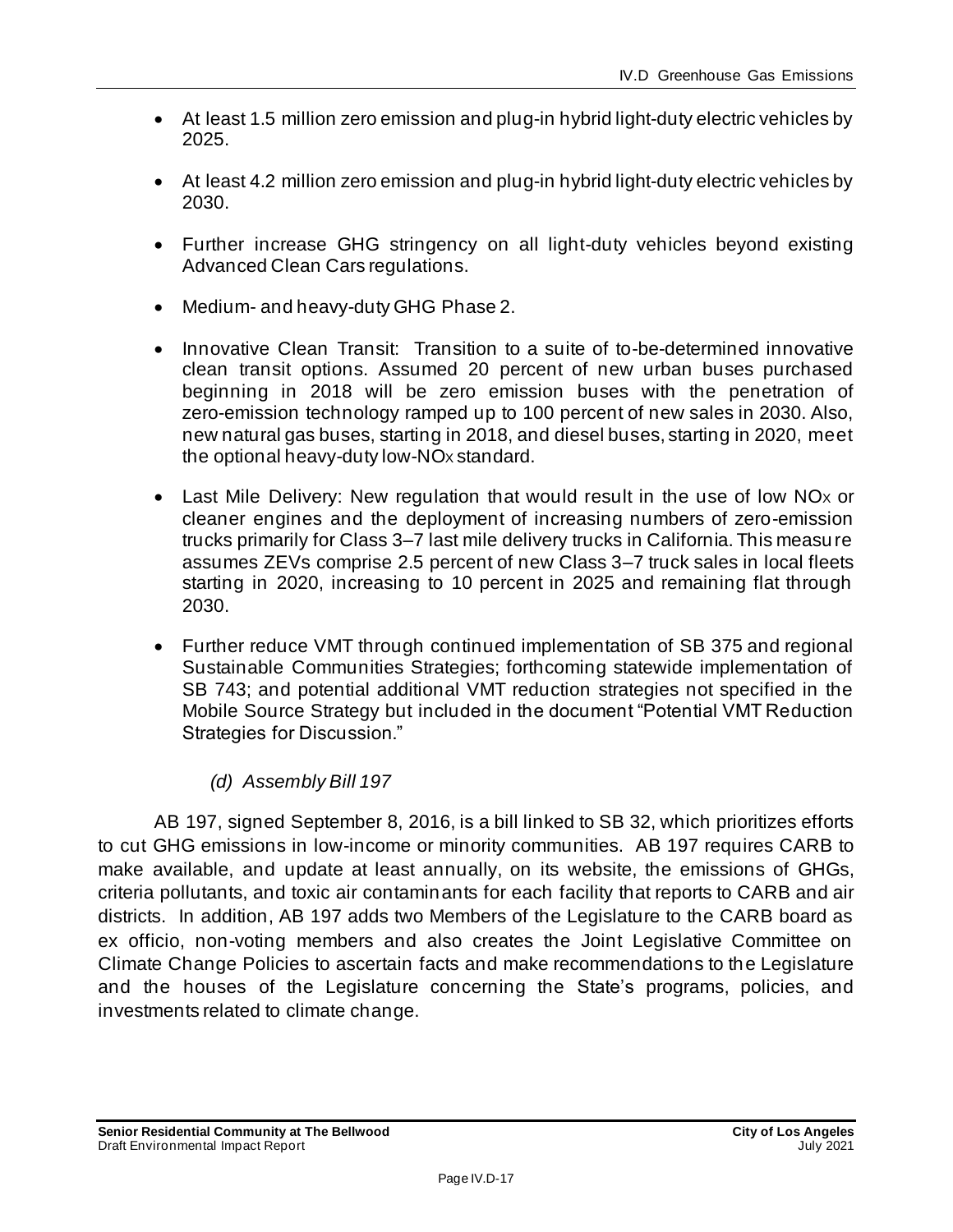### *(e) Cap-and-Trade Program*

The *2008 Climate Change Scoping Plan* identifies a Cap-and-Trade Program as one of the strategies for California to reduce GHG emissions. Under Cap-and-Trade, an overall limit on GHG emissions from capped sectors is established, and facilities subject to the cap are able to trade permits to emit GHGs within the overall limit. According to CARB, a Capand-Trade Program will help put California on the path to meet its goal of reducing GHG emissions to 1990 levels by the year 2020.<sup>41</sup> CARB adopted a California Cap-and-Trade Program pursuant to its authority under AB 32 and the State Legislature extended the Cap-and-Trade Program through 2030 with the adoption of Assembly Bill 398.

The Cap-and-Trade Program is designed to reduce GHG emissions from major sources, such as refineries and power plants, (deemed "covered entities"). "Covered entities" subject to the Cap-and-Trade Program are sources that emit more than 25,000 metric tons CO2e (MTCO2e) per year. Triggering of the 25,000 MTCO2e per year "inclusion threshold" is measured against a subset of emissions reported and verified under the California Regulation for the Mandatory Reporting of Greenhouse Gas Emissions (Mandatory Reporting Rule or MRR).

Under the Cap-and-Trade Program, CARB issues allowances equal to the total amount of allowable emissions over a given compliance period and distributes these to regulated entities. Covered entities are allocated free allowances in whole or in part (if eligible) and may buy allowances at auction, purchase allowances from others, or purchase offset credits. Each covered entity with a compliance obligation is required to surrender an allowance for each metric ton CO2e of GHG they emit.

The Cap-and-Trade Program provides a firm cap, ensuring that the 2020 and 2030 statewide emission limits will not be exceeded. An inherent feature of the Cap-and-Trade Program is that it does not guarantee GHG emissions reductions in any discrete location or by any particular source. Rather, GHG emissions reductions are only guaranteed on a cumulative basis. As summarized by CARB in the First Update:

*The Cap-and-Trade Regulation gives companies the flexibility to trade allowances with others or take steps to cost-effectively reduce emissions at their own facilities. Companies that emit more have to turn in more allowances or other compliance instruments. Companies that can cut their GHG emissions have to turn in fewer allowances. But as the cap declines, aggregate emissions must be reduced.*

*<sup>41</sup> With continuation of the Cap-and-Trade Program, the State can achieve a 40-percent reduction target by 2030.*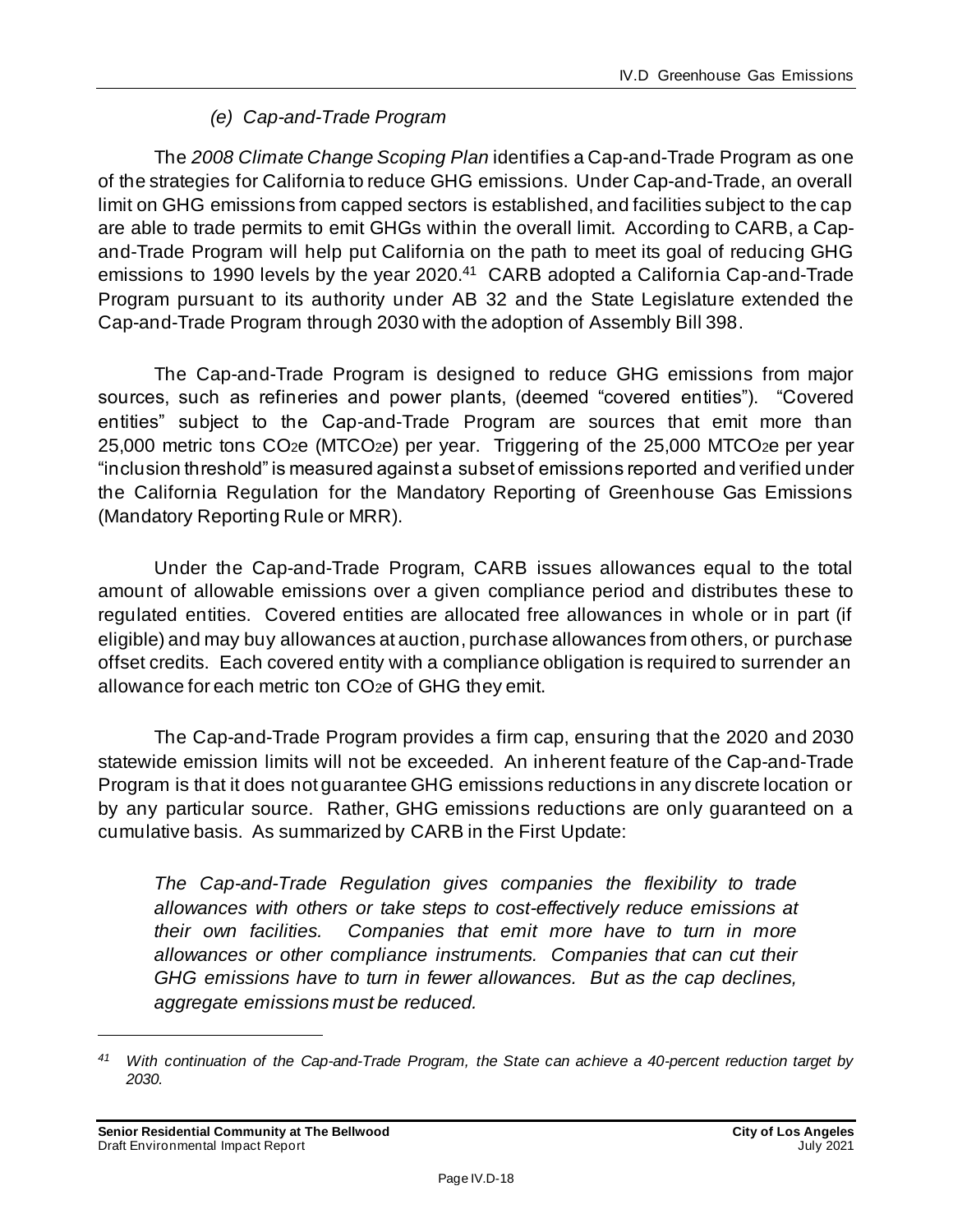For example, a covered entity theoretically could increase its GHG emissions every year and still comply with the Cap-and-Trade Program if there is a commensurate reduction in GHG emissions from other covered entities. Such a focus on aggregate GHG emissions is considered appropriate because climate change is a global phenomenon, and the effects of GHG emissions are considered cumulative.

The Cap-and-Trade Program works with other direct regulatory measures and provides an economic incentive to reduce emissions. If California's direct regulatory measures reduce GHG emissions more than expected, then the Cap-and-Trade Program will be responsible for relatively fewer emissions reductions. If California's direct regulatory measures reduce GHG emissions less than expected, then the Cap-and-Trade Program will be responsible for relatively more emissions reductions. Thus, the Cap-and-Trade Program assures that California will meet its GHG emissions reduction mandates:

*The Cap-and-Trade Program establishes an overall limit on GHG emissions from most of the California economy—the "capped sectors." Within the capped sectors, some of the reductions are being accomplished through direct regulations, such as improved building and appliance efficiency standards, the [Low Carbon Fuel Standard] LCFS, and the 33 percent [Renewables Portfolio Standard] RPS. Whatever additional reductions are needed to bring emissions within the cap is accomplished through price incentives posed by emissions allowance prices. Together, direct regulation and price incentives assure that emissions are brought down cost-effectively to the level of the overall cap.<sup>42</sup> […]*

*[T]he Cap-and-Trade Regulation provides assurance that California's 2020 limit will be met because the regulation sets a firm limit on 85 percent of California's GHG emissions.<sup>43</sup>*

Overall, the Cap-and-Trade Program will achieve aggregate, rather than site-specific or project-level, GHG emissions reductions. Also, due to the regulatory framework adopted by CARB in AB 32, the reductions attributed to the Cap-and-Trade Program can change over time depending on the state's emissions forecasts and the effectiveness of direct regulatory measures.

As of January 1, 2015, the Cap-and-Trade Program covers approximately 85 percent of California's GHG emissions.<sup>44</sup>

*<sup>42</sup> CARB, 2014 Update, May 2014, p. 88.*

*<sup>43</sup> CARB, 2014 Update, May 2014, pp. 86–87.*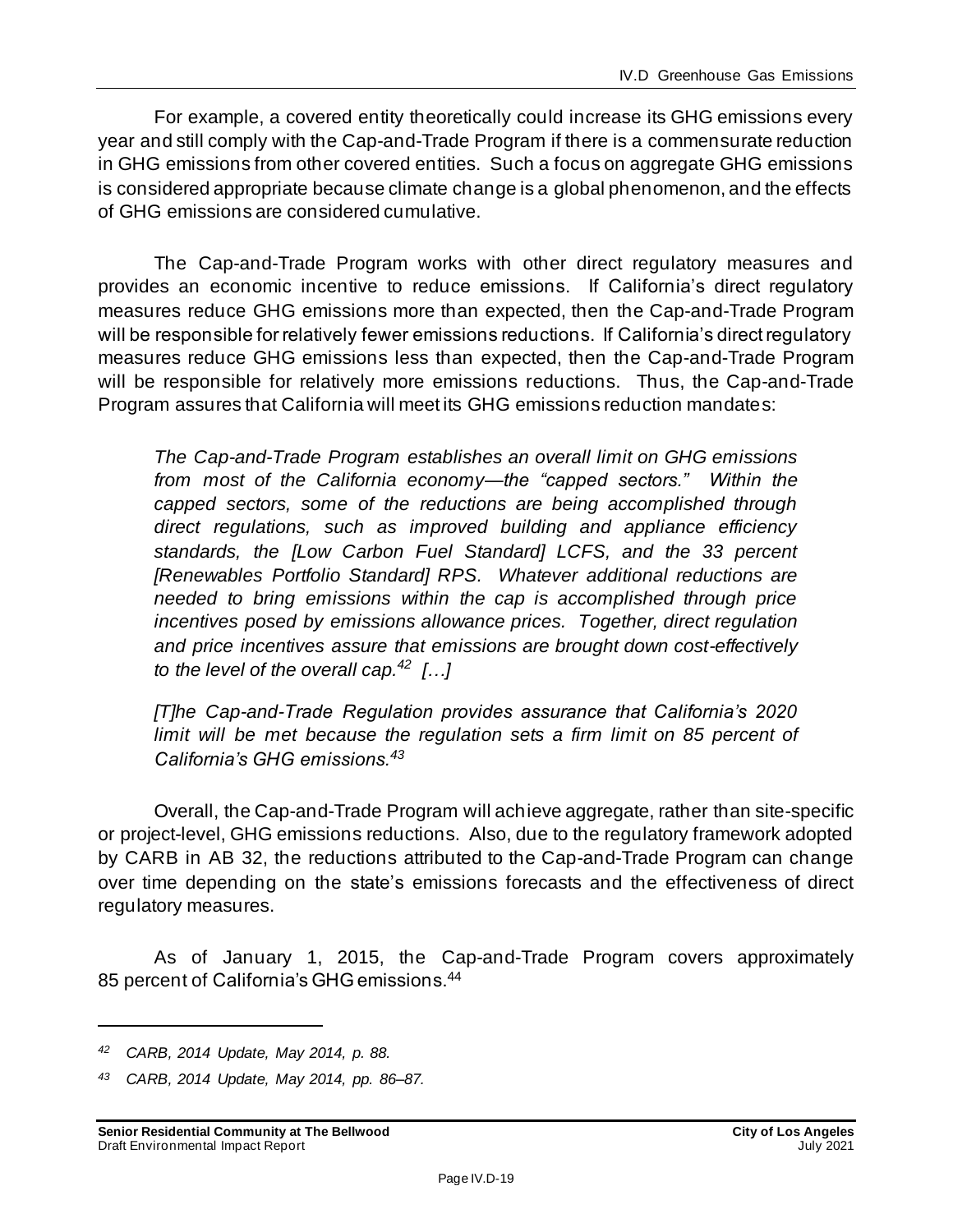The Cap-and-Trade Program covers the GHG emissions associated with electricity consumed in California, whether generated in-state or imported. Accordingly, GHG emissions associated with CEQA projects' electricity usage are covered by the Cap-and-Trade Program. The Cap-and-Trade Program also covers fuel suppliers (natural gas and propane fuel providers and transportation fuel providers) to address emissions from such fuels and from combustion of other fossil fuels not directly covered at large sources in the Cap-and-Trade Program's first compliance period.<sup>45</sup> Furthermore, the Cap-and-Trade Program also covers the GHG emissions associated with the combustion of transportation fuels in California, whether refined in-state or imported. The point of regulation for transportation fuels is when they are "supplied" (i.e., delivered into commerce). Accordingly, as with stationary source GHG emissions and GHG emissions attributable to electricity use, virtually all, if not all, of GHG emissions associated with vehicle miles traveled (VMT) from CEQA projects related to fuel suppliers are covered by the Cap-and-Trade Program.

Assembly Bill 398 (AB 398) was enacted in 2017 to extend and clarify the role of the State's Cap-and-Trade Program through December 31, 2030. As part of AB 398, refinements were made to the Cap-and-Trade Program to establish updated protocols and allocation of proceeds to reduce GHG emissions.

*(f) Energy-Related Sources*

#### <span id="page-19-0"></span>*(i) California Renewables Portfolio Standard*

The California Renewables Portfolio Standard (RPS) program (2002, SB 1078) required that 20 percent of the available energy supplies are from renewable energy sources by 2017. In 2006, SB 107 accelerated the 20 percent mandate to 2010. These mandates apply directly to investor-owned utilities. On April 12, 2011, California Governor Jerry Brown signed into law Senate Bill 2X (SB 2X), which modified California's RPS program to require that both public and investor-owned utilities in California receive at least 33 percent of their electricity from renewable sources by the year 2020. SB 2X also requires regulated sellers of electricity to meet an interim milestone of procuring 25 percent of their energy supply from certified renewable resources by 2016

*<sup>44</sup> Center for Climate and Energy Solutions, California Cap-and-Trade, www.c2es.org/us-states-regions/keylegislation/california-cap-trade, accessed October 20, 2020.*

*<sup>45</sup> While the Cap-and-Trade Program technically covered fuel suppliers as early as 2012, they did not have a compliance obligation (i.e., they were not fully regulated) until 2015.*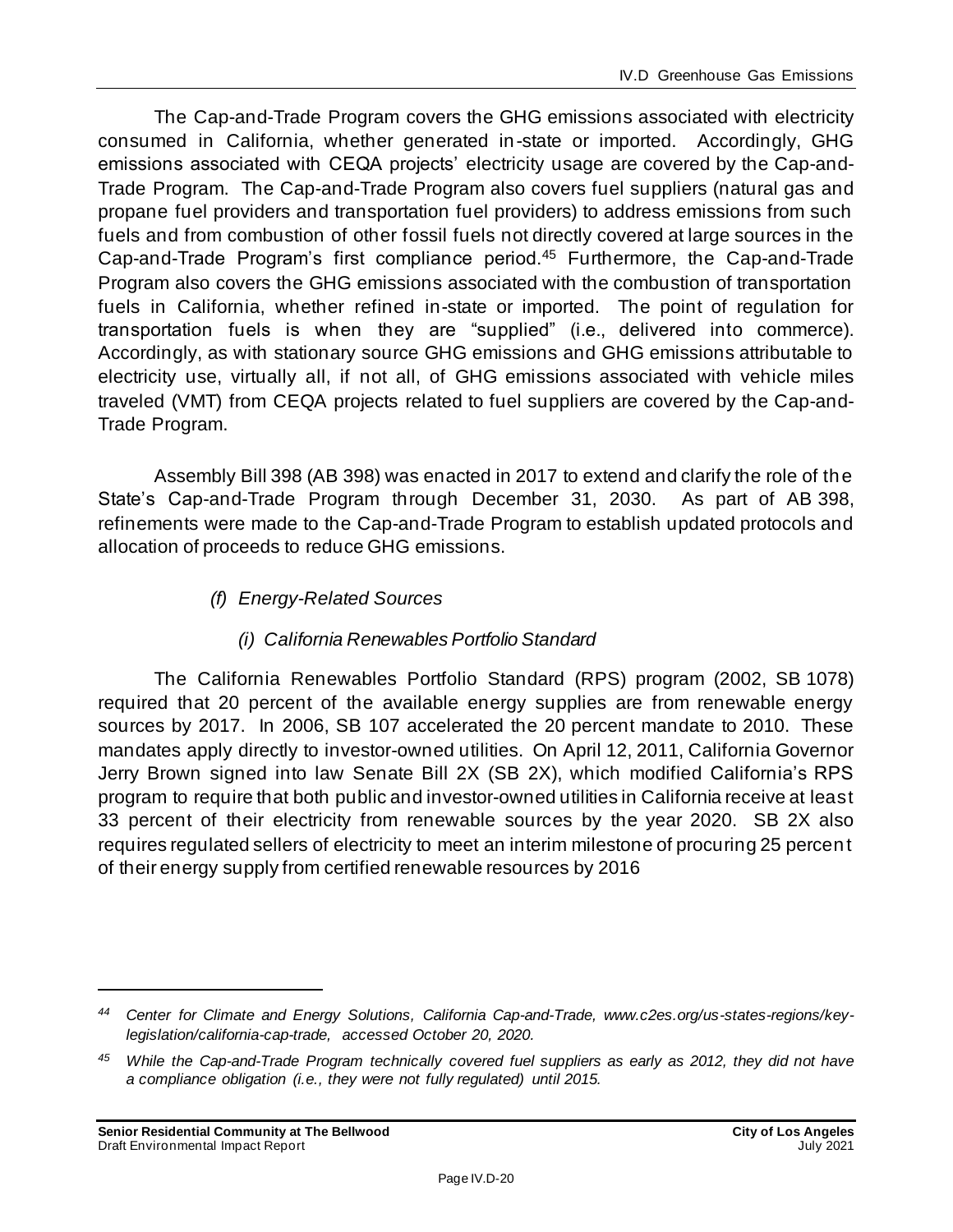In 2019, LADWP indicated that 32 percent of its electricity came from renewable resources in Year 2018.<sup>46</sup> Therefore, under SB 2X, LADWP is required to increase its electricity from renewable resources by an additional one percent to comply with the RPS of 33 percent by 2020.

#### *(ii) Senate Bill 350 (Clean Energy and Pollution Reduction Act of 2015)*

Senate Bill (SB) 350, the Clean Energy and Pollution Reduction Act of 2015 was enacted on October 7, 2015. The objectives of SB 350 are: (1) to increase from 33 percent to 50 percent, the procurement of our electricity from renewable sources by 2030; and (2) to double the energy efficiency savings in electricity and natural gas final end uses of retail customers through energy efficiency and conservation.<sup>47</sup>

#### *(iii) Senate Bill 100 (100 Percent Clean Energy Act of 2018)*

Senate Bill (SB) 100, the 100 Percent Clean Energy Act of 2018 was enacted on September 10, 2018. SB 100 updates the goals of California's RPS and SB 350, as discussed above, to the following: achieve 50-percent renewable resources target by December 31, 2026, and achieve a 60-percent target by December 31, 2030. SB 100 also requires that eligible renewable energy resources and zero-carbon resources supply 100 percent of retail sales of electricity to California end-use customers and 100 percent of electricity procured to serve all state agencies by December 31, 2045.<sup>48</sup>

#### *(iv) Senate Bill 1368*

Senate Bill (SB) 1368, signed September 29, 2006, is a companion bill to AB 32 that requires the CPUC and the CEC to establish GHG emission performance standards for the generation of electricity. These standards also generally apply to power that is generated outside of California and imported into the State. SB 1368 provides a mechanism for reducing the emissions of electricity providers, thereby assisting CARB to meet its mandate under AB 32. On January 25, 2007, the CPUC adopted an interim GHG Emissions Performance Standard, which is a facility-based emissions standard requiring that all new long-term commitments for baseload generation to serve California consumers be with power plants that have GHG emissions no greater than a combined cycle gas turbine plant. That level is established at 1,100 pounds of CO<sup>2</sup> per MWh. Furthermore, on May 23, 2007,

*<sup>46</sup> California Energy Commission, 2018 Power Content Label—Los Angeles Department of Water and Power..*

*<sup>47</sup> Senate Bill 350 (2015–2016 Reg, Session) Stats 2015, ch. 547.*

*<sup>48</sup> Senate Bill 100 (2017–2018 Reg. Session) Stats 2018, ch. 312.*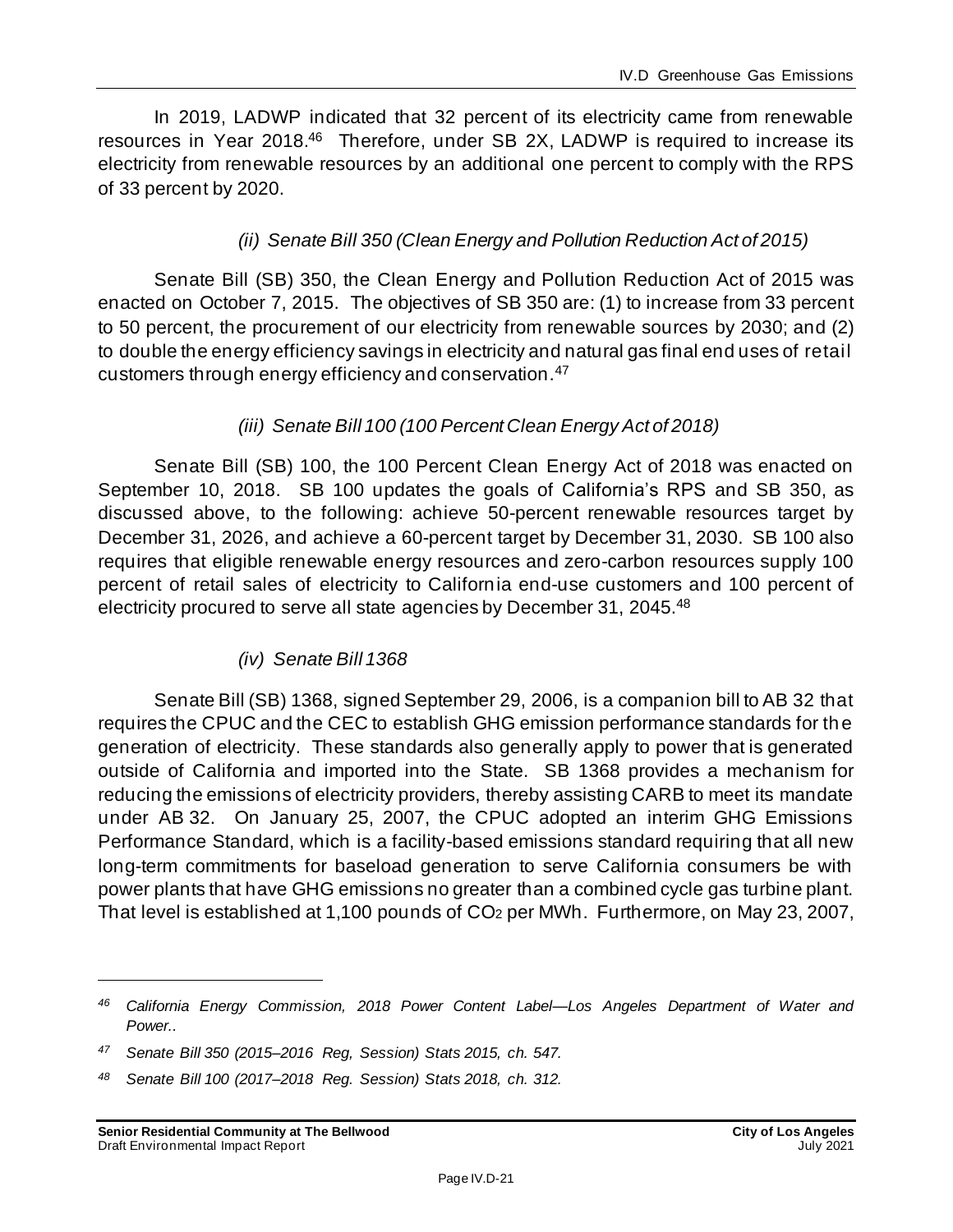the CEC adopted regulations that establish and implement an identical Emissions Performance Standard of 1,100 pounds of CO<sup>2</sup> per MWh (see CEC Order No. 07-523-7).

- *(g) Mobile Sources*
	- *(i) Assembly Bill 1493 (Pavley I)*

AB 1493, passed in 2002, requires the development and adoption of regulations to achieve "the maximum feasible reduction of greenhouse gases" emitted by noncommercial passenger vehicles, light-duty trucks, and other vehicles used primarily for personal transportation in the state. CARB originally approved regulations to reduce GHGs from passenger vehicles in September 2004, with the regulations to take effect in 2009. On September 24, 2009, CARB adopted amendments to these "Pavley" regulations that reduce GHG emissions in new passenger vehicles from 2009 through 2016.<sup>49</sup> Although setting emission standards on automobiles is solely the responsibility of the USEPA, the federal CAA allows California to set state-specific emission standards on automobiles if the State first obtains a waiver from the USEPA. The USEPA granted California that waiver on July 1, 2009. A comparison between the AB 1493 standards and the Federal CAFE standards was completed by CARB and the analysis determined that California emission standards are 16 percent more stringent through the 2016 model year and 18 percent more stringent for the 2020 model year.<sup>50</sup> CARB is also committed to further strengthening these standards beginning with 2020 model year vehicles to obtain a 45-percent GHG reduction in comparison to the 2009 model year.

In 2018, the USEPA proposed the Safer Affordable Fuel-Efficient Vehicles Rule (SAFE) which would roll back fuel economy standards and revoke California's waiver. Under this proposed rule, the EPA would amend certain average fuel economy and GHG standards for passenger cars covering model years 2021 through 2026. On March 31, 2020, USEPA and NHTSA finalized the SAFE Vehicles Rule, setting fuel economy and carbon dioxide standards that increase 1.5 percent in stringency each year from model years 2021 through 2026.<sup>51</sup>

On September 27, 2019, the USEPA withdrew the waiver it had previously provided to California for the State's GHG and ZEV programs under Section 209 of the Clean Air

*<sup>49</sup> CARB, Clean Car Standards—Pavley, Assembly Bill 1493, www.arb.ca.gov/cc/ccms/ccms.htm, Accessed October 20, 2020.*

*<sup>50</sup> CARB, "Comparison of Greenhouse Gas Reductions for all Fifty United States under CAFE Standards and ARB Regulations Adopted Pursuant to AB 1493," January 23, 2008.*

*<sup>51</sup> Federal Register, Final Rule, The Safer Affordable Fuel-Efficient Vehicles Rule for Model Years 2021– 2026 Passenger Cars and Light Trucks.*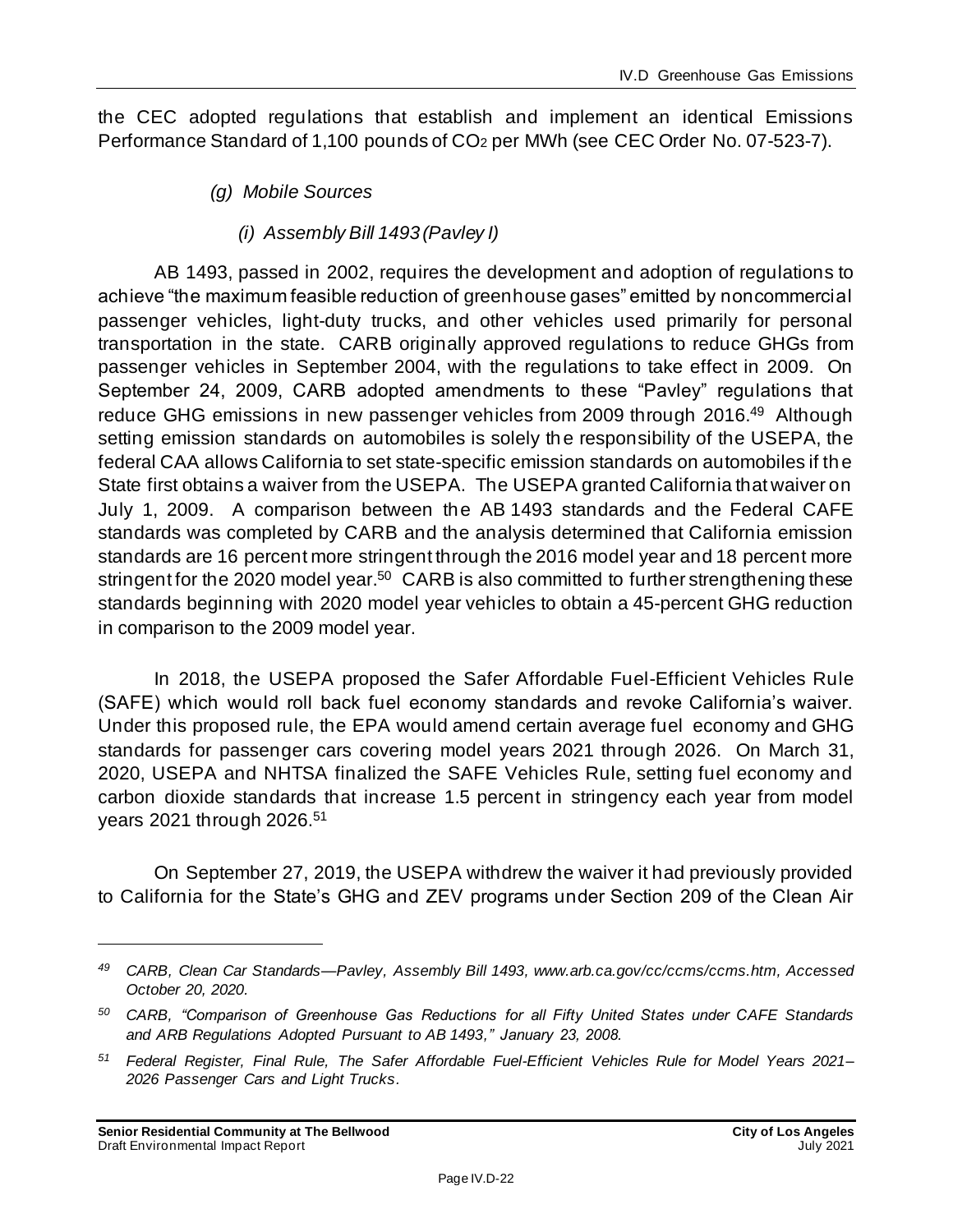Act.<sup>52</sup> The withdrawal of the waiver became effective November 26, 2019. In response, several states including California have filed a lawsuit challenging the withdrawal of the EPA waiver.<sup>53</sup> As of December 2020, the lawsuit is still ongoing.

#### *(ii) Executive Order S-1-07 (California Low Carbon Fuel Standard)*

Executive Order S-1-07, the LCFS (issued on January 18, 2007), requires a reduction of at least 10 percent in the carbon intensity of California's transportation fuels by 2020. Regulatory proceedings and implementation of the LCFS were directed to CARB. CARB released a draft version of the LCFS in October 2008. The final regulation was approved by the Office of Administrative Law and filed with the Secretary of State on January 12, 2010; the LCFS became effective on the same day.

California's 2017 Climate Change Scoping Plan (2017 Update) has identified LCFS as a regulatory measure to reduce GHG emission to meet the 2030 emissions target. In calculating statewide emissions and targets, the 2017 Update has assumed extending the LCFS to an 18-percent reduction in carbon intensity beyond 2020. On September 27, 2018, CARB approved a rulemaking package that amended the LCFS to relax the 2020 carbon intensity reduction from 10 percent to 7.5 percent and to require a carbon intensity reduction of 20 percent by 2030.

#### *(iii) Advanced Clean Cars Regulations*

In 2012, CARB approved the Advanced Clean Cars program, an emissions-control program for model years 2015–2025.<sup>54</sup> The components of the Advanced Clean Cars program include the Low-Emission Vehicle (LEV) regulations that reduce criteria pollutants and GHG emissions from light- and medium-duty vehicles, and the Zero-Emission Vehicle (ZEV) regulation, which requires manufacturers to produce an increasing number of pure ZEVs (meaning battery electric and fuel cell electric vehicles), with provisions to also produce plug-in hybrid electric vehicles (PHEV) in the 2018 through 2025 model years.<sup>55</sup> In

*<sup>52</sup> 84 FR 51310*

*<sup>53</sup> United States District Court for the District Court of Columbia, State of California vs. Chao, Case 1:19-cv-02826, 2019.*

*<sup>54</sup> CARB, California's Advanced Clean Cars Program, www.arb.ca.gov/msprog/acc/acc.htm, accessed October 20, 2020.*

*<sup>55</sup> CARB, California's Advanced Clean Cars Program, www.arb.ca.gov/msprog/acc/acc.htm, accessed October 20, 2020.*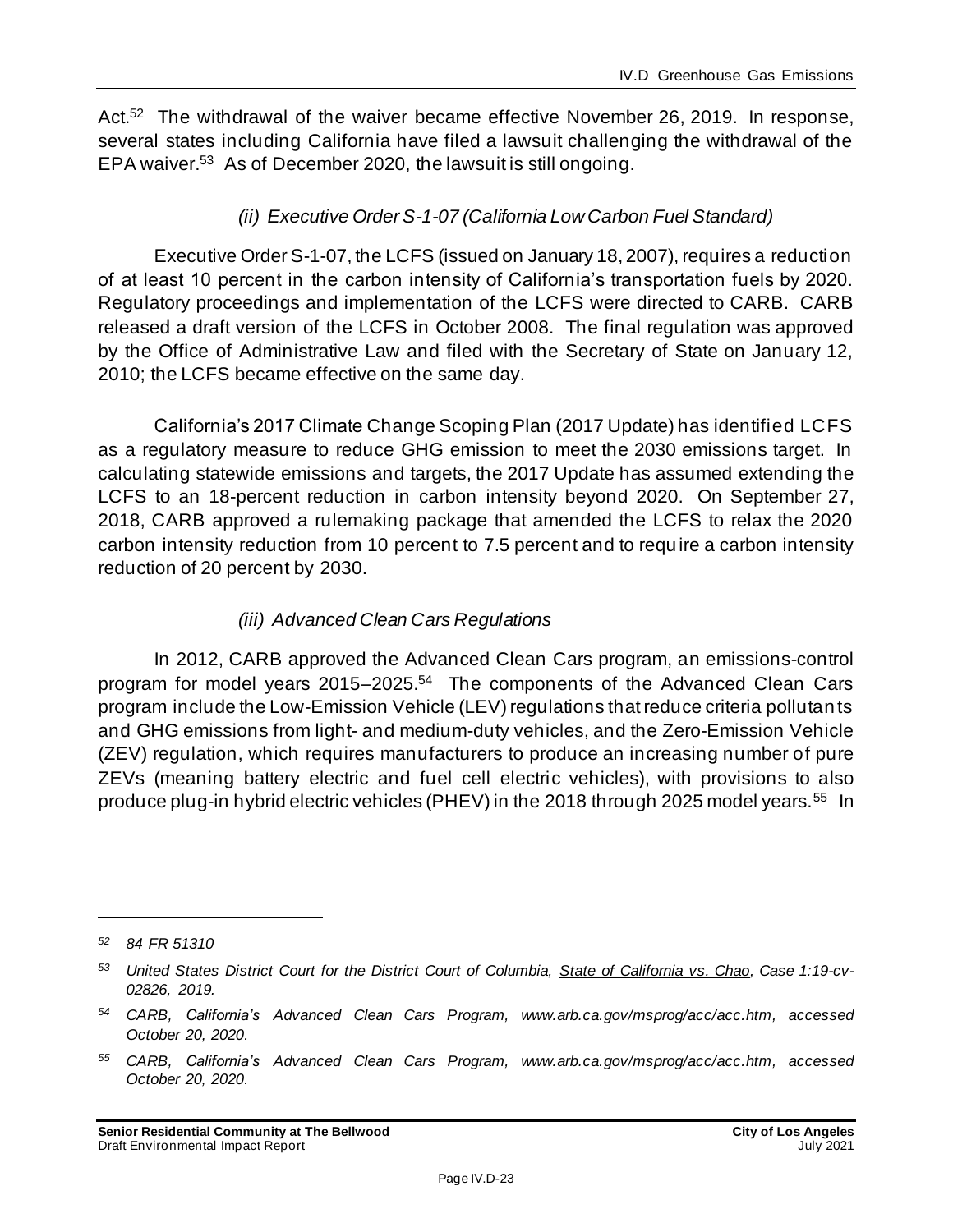March 2017, CARB voted unanimously to continue with the vehicle GHG emission standards and the ZEV program for cars and light trucks sold in California through 2025.<sup>56</sup>

*(iv) Senate Bill 375*

Acknowledging the relationship between land use planning and transportation sector GHG emissions, SB 375 was signed by the Governor on September 30, 2008. This legislation links regional planning for housing and transportation with the GHG reduction goals outlined in AB 32. Reductions in GHG emissions would be achieved by, for example, locating employment opportunities close to transit. Under SB 375, each Metropolitan Planning Organization (MPO) is required to adopt a Sustainable Community Strategy (SCS) to encourage compact development that reduces passenger VMT and trips so that the region will meet a target, created by CARB, for reducing GHG emissions. If the SCS is unable to achieve the regional GHG emissions reduction targets, then the MPO is required to prepare an alternative planning strategy that shows how the GHG emissions reduction target could be achieved through alternative development patterns, infrastructure, and/or transportation measures. Under SB 375, CARB is required to update regional GHG emissions targets every 8 years with the last update formally adopted in March 2018. As part of the 2018 updates, the CARB has adopted a passenger vehicle related GHG reduction of 19 percent for 2035 for the SCAG region, which is more stringent than the previous reduction target of 13 percent for 2035.57,58

#### *(v) Senate Bill 743*

Governor Brown signed Senate Bill (SB) 743 in 2013, which creates a process to change the way that transportation impacts are analyzed under CEQA. Specifically, SB 743 requires the Office of Planning and Research (OPR) to amend the CEQA Guidelines to provide an alternative to level of service (LOS) methodology for evaluating transportation impacts. Particularly within areas served by transit, the required alternative criteria must "promote the reduction of greenhouse gas emissions, the development of multimodal transportation networks, and a diversity of land uses." Measurements of transportation impacts may include "vehicle miles traveled, vehicle miles traveled per capita, automobile trip generation rates, or automobile trips generated." Based on OPR's extensive review of the applicable research, and in light of an assessment by the California Air Resources Board quantifying the need for VMT reduction in order to meet the State's

*<sup>56</sup> CARB, News Release: CARB finds vehicle standards are achievable and cost-effective, www.arb.ca.gov/ newsrel/newsrelease.php?id=908, accessed October 20, 2020.*

*<sup>57</sup> CARB, SB 375 Regional Greenhouse Gas Emissions Reduction Targets (2018).*

*<sup>58</sup> As the CARB targets were adopted after SCAG's most recently adopted SCS, it is expected that the updated targets will be incorporated into SCAG's next SCS.*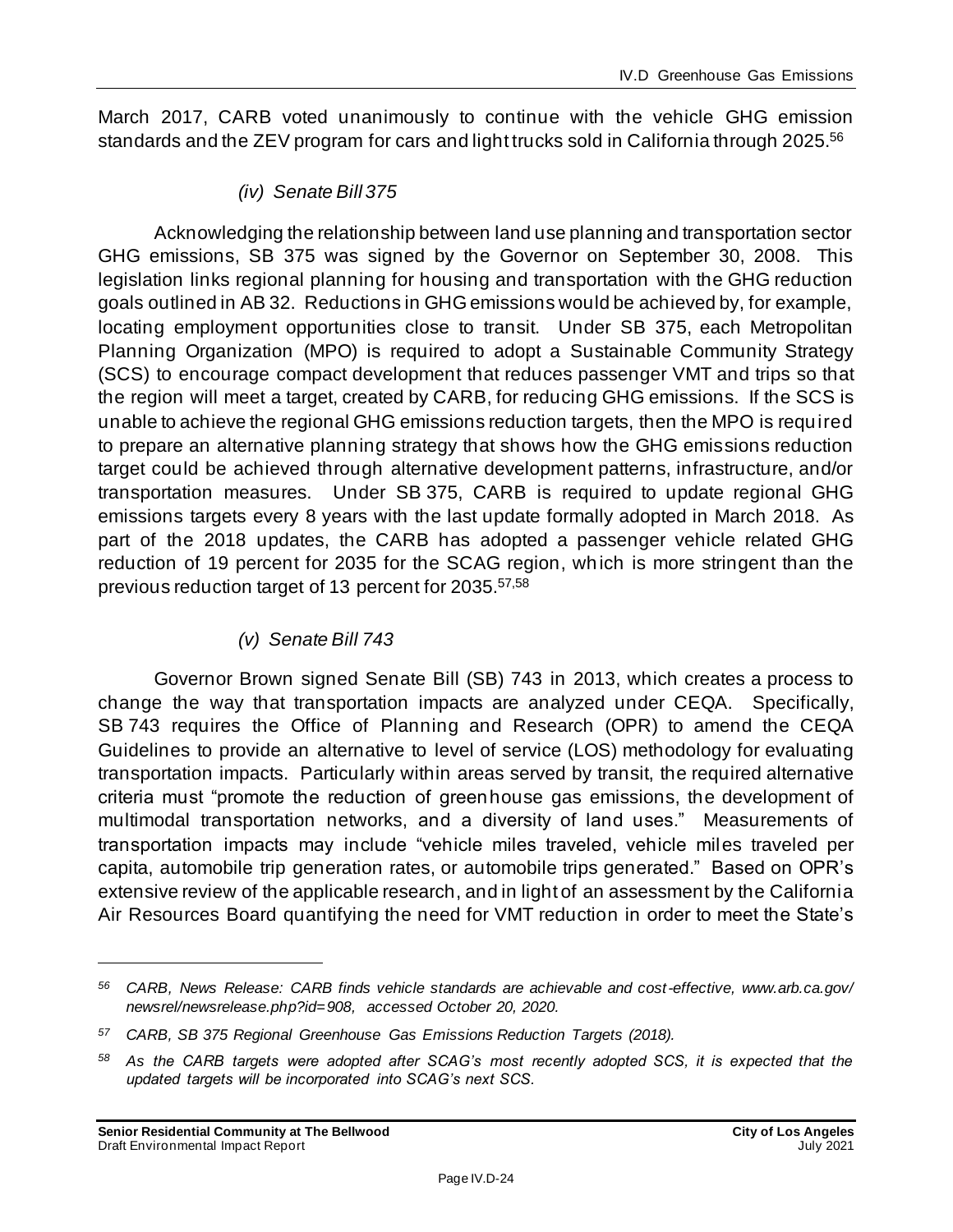long-term climate goals, OPR recommended that "achieving 15 percent lower per capita (residential) or per employee (office) VMT than existing development is both generally achievable and is supported by evidence that connects this level of reduction to the State's emissions goals."<sup>59</sup>

#### *(vi) Senate Bill 97 (SB 97)*

On June 19, 2008, OPR released a technical advisory on addressing climate change. This guidance document outlines suggested components to CEQA disclosure, including quantification of GHG emissions from a project's construction and operation; determination of significance of the project's impact to climate change; and if the project is found to be significant, the identification of suitable alternatives and mitigation measures.

SB 97, passed in August 2007, is designed to work in conjunction with CEQA and AB 32. SB 97 requires OPR to prepare and develop guidelines for the mitigation of GHG emissions or the effects thereof, including, but not limited to, the effects associated with transportation and energy consumption. The Draft Guidelines Amendments for Greenhouse Gas Emissions ("Guidelines Amendments") were adopted on December 30, 2009, and address the specific obligations of public agencies when analyzing GHG emissions under CEQA to determine a project's effects on the environment.

However, neither a threshold of significance nor any specific mitigation measures are included or provided in the Guidelines Amendments.<sup>60</sup> The Guidelines Amendments require a lead agency to make a good-faith effort, based on the extent possible on scientific and factual data, to describe, calculate, or estimate the amount of GHG emissions resulting from a project. The Guidelines Amendments give discretion to the lead agency whether to: (1) use a model or methodology to quantify GHG emissions resulting from a project, and which model or methodology to use; or (2) rely on a qualitative analysis or performancebased standards. Furthermore, the Guidelines Amendments identify three factors that should be considered in the evaluation of the significance of GHG emissions:

1. The extent to which a project may increase or reduce GHG emissions as compared to the existing environmental setting;

*<sup>59</sup> Governor's Office of Planning and Research, Technical Advisory—On Evaluating Transportation Impacts in CEQA, p. 12.*

*<sup>60</sup> See 14 Cal. Code Regs. §§ 15064.7 (generally giving discretion to lead agencies to develop and publish thresholds of significance for use in the determination of the significance of environmental effects), 15064.4 (giving discretion to lead agencies to determine the significance of impacts from GHGs).*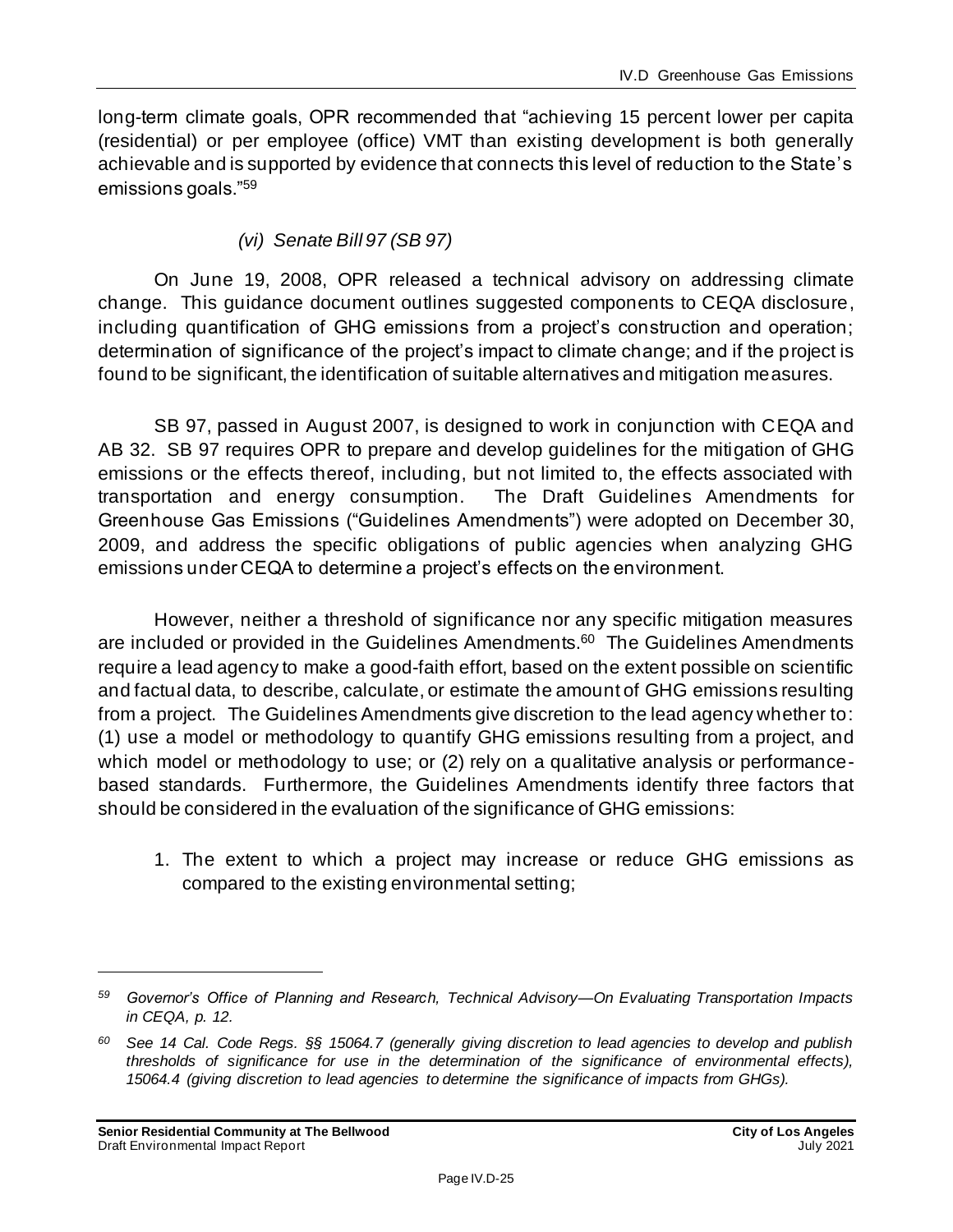- 2. Whether the project emissions exceed a threshold of significance that the lead agency determines applies to the project; and
- 3. The extent to which the project complies with regulations or requirements adopted to implement a statewide, regional, or local plan for the reduction or mitigation of GHG emissions.<sup>61</sup>

On December 28, 2018, OPR adopted amendments to the CEQA Guidelines to clarify several points such as the cumulative nature of greenhouse gas emissions, modeling methodology, and significance evaluation. These amendments included provisions contained in the 2008 OPR technical advisory which focused on the cumulative nature of greenhouse gas emissions and the effects on climate change. The administrative record for the Guidelines Amendments also clarifies "that the effects of greenhouse gas emissions are cumulative, and should be analyzed in the context of California Environmental Quality Act's requirements for cumulative impact analysis."<sup>62</sup>

The California Natural Resources Agency is required to periodically update the Guidelines Amendments to incorporate new information or criteria established by CARB pursuant to AB 32. SB 97 applies retroactively to any environmental impact report (EIR), negative declaration, mitigated negative declaration, or other document required by CEQA, which has not been finalized.

- *(h) Building Standards*
	- *(i) California Appliance Efficiency Regulations (Title 20, Sections 1601 through 1608)*

The 2014 Appliance Efficiency Regulations, adopted by the CEC, include standards for new appliances (e.g., refrigerators) and lighting, if they are sold or offered for sale in California. These standards include minimum levels of operating efficiency, and other costeffective measures, to promote the use of energy- and water-efficient appliances.

#### *(ii) California Building Energy Efficiency Standards (Title 24, Part 6)*

California's Energy Efficiency Standards for Residential and Nonresidential Buildings, located at Title 24, Part 6 of the California Code of Regulations and commonly referred to as "Title 24," were established in 1978 in response to a legislative mandate to reduce California's energy consumption. Title 24 requires the design of building shells and

*<sup>61</sup> 14 Cal. Code Regs. § 15064.4(b).*

*<sup>62</sup> Letter from Cynthia Bryant, Director of the Governor's Office of Planning and Research to Mike Chrisman, California Secretary for Natural Resources, dated April 13, 2009.*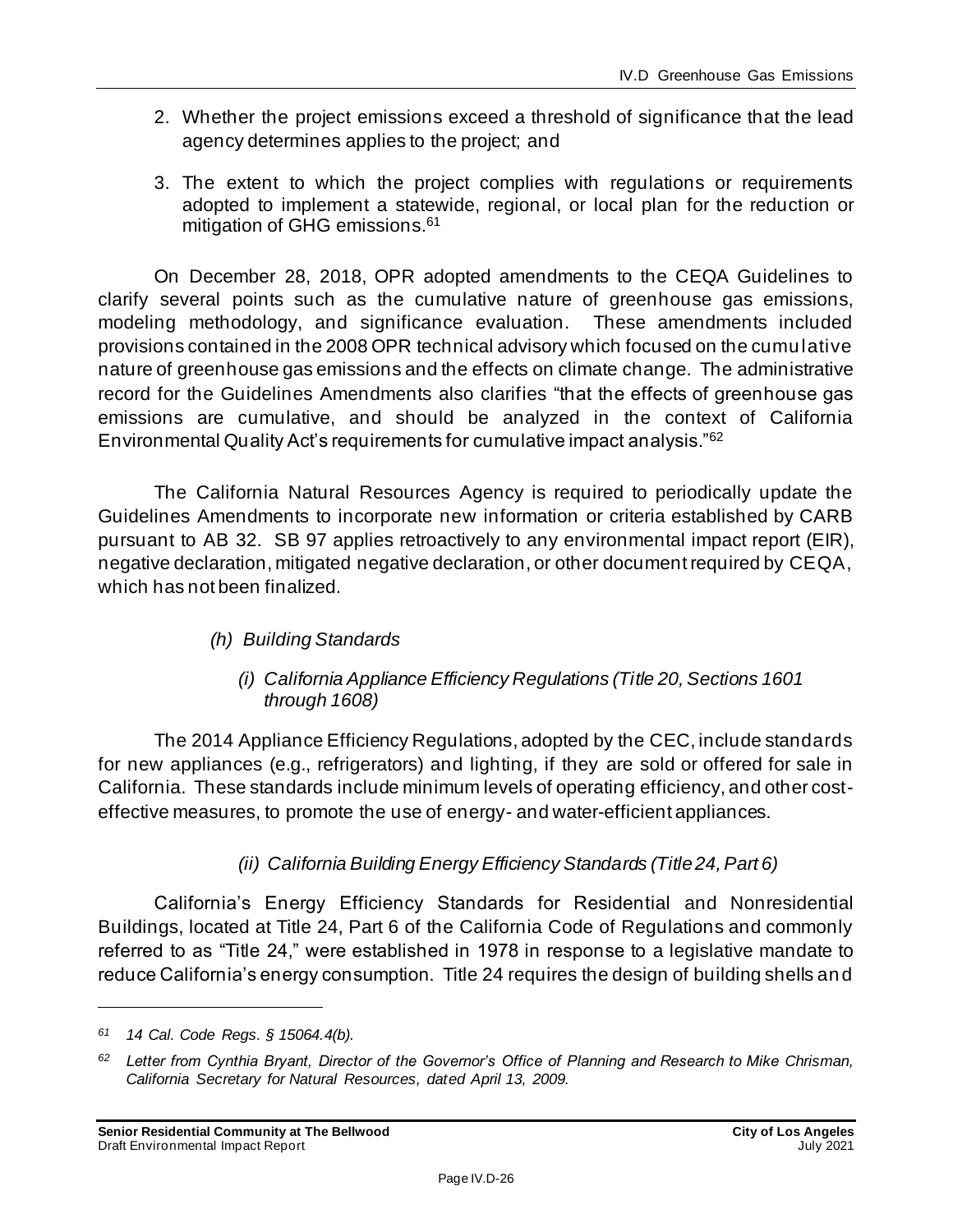building components to conserve energy. The standards are updated periodically to allow consideration and possible incorporation of new energy efficiency technologies and methods.<sup>63</sup> On May 9, 2018, the CEC adopted the 2019 Title 24 Standards, which will go into effect on January 1, 2020.  $64$  The 2019 standards continue to improve upon the previous (2016) Title 24 standards for new construction of, and additions and alterations to, residential and non-residential buildings.<sup>65</sup> The 2019 Title 24 Standards represent "challenging but achievable design and construction practices" that represent "a major step towards meeting the Zero Net Energy (ZNE) goal."<sup>66</sup> Single-family homes built with the 2019 standards will use about 7 percent less energy due to energy efficiency measures versus those built under the 2016 standards. Once rooftop solar electricity generation is factored in, homes built under the 2019 standards will use about 53 percent less energy than those under the 2016 standards. This will reduce greenhouse gas emissions by 700,000 metric tons over three years, equivalent to taking 115,000 fossil fuel cars off the road. Nonresidential buildings will use about 30 percent less energy due mainly to lighting upgrades.<sup>67</sup> Compliance with Title 24 is enforced through the building permit process.

#### *(iii) California Green Building Standards (CALGreen Code)*

The most recent update to the California Green Building Standards Code (California Code of Regulations, Title 24, Part 11), commonly referred to as the 2019 CALGreen Code, is effective January 1, 2020. The CALGreen Code establishes mandatory measures for new residential and non-residential buildings. Most of the mandatory measure changes in the 2019 CALGreen Code relative to the previous 2016 CALGreen Code relate to definitions and to the clarification or addition of referenced manuals, handbooks, and standards. For example, several definitions related to energy that were added or revised affect electric vehicle chargers and air filtration systems. For new multi-family dwelling units, the residential mandatory measures were revised to provide additional electric vehicle charging space requirements, including quantity, location, size, single EV space, multiple EV spaces, and identification.<sup>68</sup> For nonresidential mandatory measures, the table (Table 5.106.5.3.3) identifying the number of required EV charging spaces has been

*<sup>63</sup> CEC, 2019 Building Energy Efficiency Standards.*

*<sup>64</sup> CEC, 2019 Building Energy Efficiency Standards.*

*<sup>65</sup> CEC, 2019 Building Energy Efficiency Standards.*

*<sup>66</sup> CEC, 2019 Residential Compliance Manual for the 2019 Building Energy Efficiency Standards.*

*<sup>67</sup> CEC, 2019 Building Energy Efficiency Standards, Fact Sheet.*

*<sup>68</sup> California Building Standards Commission, 2019 California Green Building Standards Code, California Code of Regulations, Title 24, Part 11, Chapter 4—Residential Mandatory Measures, effective January 1, 2020.*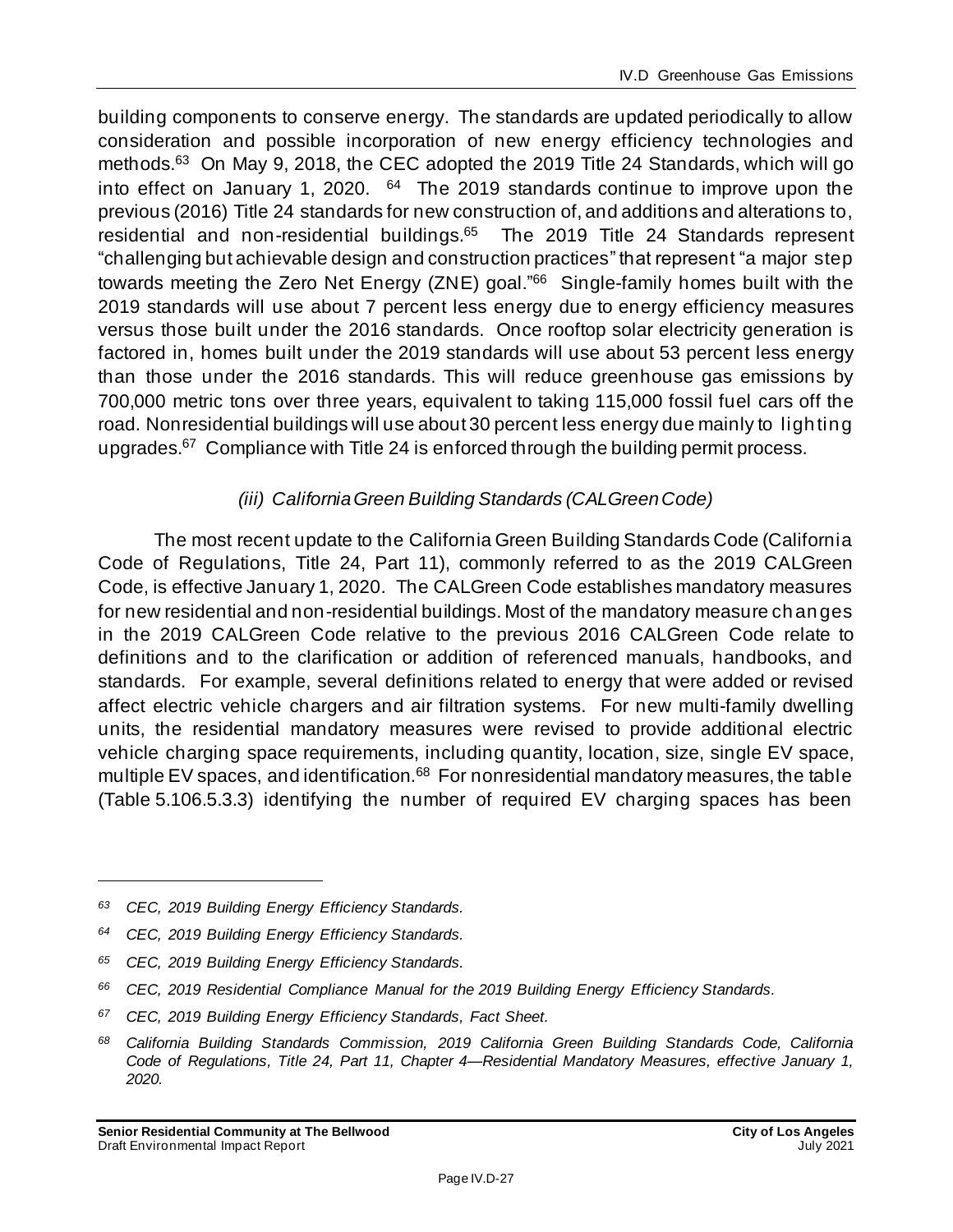revised in its entirety.<sup>69</sup> Compliance with the 2019 CALGreen Code is enforced through the building permit process.

(3) Regional

#### *(a) South Coast Air Quality Management District*

The Southern California Air Quality Management District (SCAQMD) adopted a "Policy on Global Warming and Stratospheric Ozone Depletion" on April 6, 1990. The policy commits the SCAQMD to consider global impacts in rulemaking and in drafting revisions to the Air Quality Management Plan, which is a regional blueprint for achieving air quality standards and healthful air. In March 1992, the SCAQMD Governing Board reaffirmed this policy and adopted amendments to the policy to include the following directives:

- Phase out the use and corresponding emissions of chlorofluorocarbons, methyl chloroform (1,1,1-trichloroethane or TCA), carbon tetrachloride, and halons by December 1995;
- Phase out the large quantity use and corresponding emissions of hydrochlorofluorocarbons by the year 2000;
- Develop recycling regulations for hydrochlorofluorocarbons (e.g., SCAQMD Rules 1411 and 1415);
- Develop an emissions inventory and control strategy for methyl bromide; and
- Support the adoption of a California GHG emission reduction goal.

In 2008, SCAQMD released draft guidance regarding interim CEQA GHG significance thresholds.<sup>70</sup> Within its October 2008 document, the SCAQMD proposed the use of a percent emission reduction target to determine significance for residential/ commercial projects that emit greater than 3,000 MTCO2e per year. Under this proposal, residential/commercial projects that emit fewer than 3,000 MTCO2e per year would be assumed to have a less-than-significant impact on climate change. However, this proposed residential/commercial threshold was not formally adopted. On December 5, 2008, the SCAQMD Governing Board adopted the staff proposal for an interim GHG

*<sup>69</sup> California Building Standards Commission, 2016 California Green Building Standards Code, California Code of Regulations, Title 24, Part 11, Chapter 5—Nonresidential Mandatory Measures, effective January 1, 2017.*

*<sup>70</sup> SCAQMD, Draft Guidance Document—Interim CEQA Greenhouse Gas (GHG) Significance Threshold, October 2008, Attachment E.*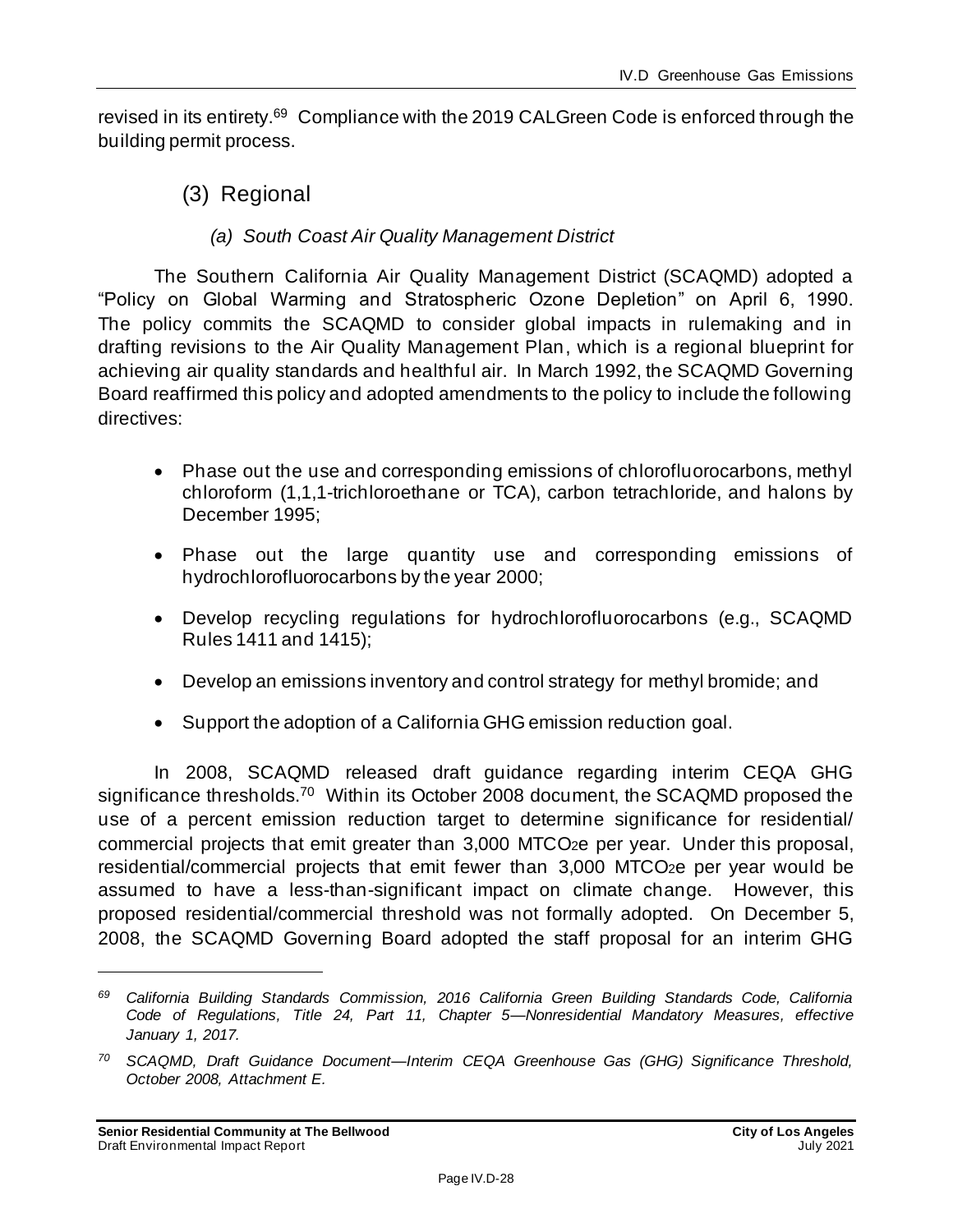significance threshold of 10,000 MTCO<sub>2</sub>e per year for stationary source/industrial projects where the SCAQMD is the lead agency. However, the SCAQMD has yet to adopt a GHG significance threshold for land use development projects (e.g., residential/commercial projects).

#### *(b) Southern California Association of Governments*

To implement SB 375 and reduce GHG emissions by correlating land use and transportation planning, SCAG adopted the 2016–2040 Regional Transportation Plan/Sustainable Communities Strategy (2016 RTP/SCS) on April 7, 2016.<sup>71,72</sup> The 2016 RTP/SCS reaffirms the land use policies that were incorporated into the prior 2012–2035 RTP/SCS. These foundational policies, which guided the development of the 2016 RTP/SCS's strategies for land use, include the following:

- Identify regional strategic areas for infill and investment;
- Structure the plan on a three-tiered system of centers development; $73$
- Develop "Complete Communities";
- Develop nodes on a corridor;
- Plan for additional housing and jobs near transit;
- Plan for changing demand in types of housing;
- Continue to protect stable, existing single-family areas;
- Ensure adequate access to open space and preservation of habitat; and
- Incorporate local input and feedback on future growth.

The 2016 RTP/SCS recognizes that transportation investments and future land use patterns are inextricably linked, and continued recognition of this close relationship will help the region make choices that sustain existing resources and expand efficiency, mobility,

*<sup>71</sup> SCAG, 2016 RTP/SCS.*

*<sup>72</sup> SCAG, Executive Order G-16-066, SCAG 2016 SCS ARB Acceptance of GHG Quantification Determination, June 2016.*

*<sup>73</sup> Complete language: "Identify strategic centers based on a three-tiered system of existing, planned and potential relative to transportation infrastructure. This strategy more effectively integrates land use planning and transportation investment." A more detailed description of these strategies and policies can be found on pp. 90–92 of the SCAG 2008 Regional Transportation Plan, adopted in May 2008.*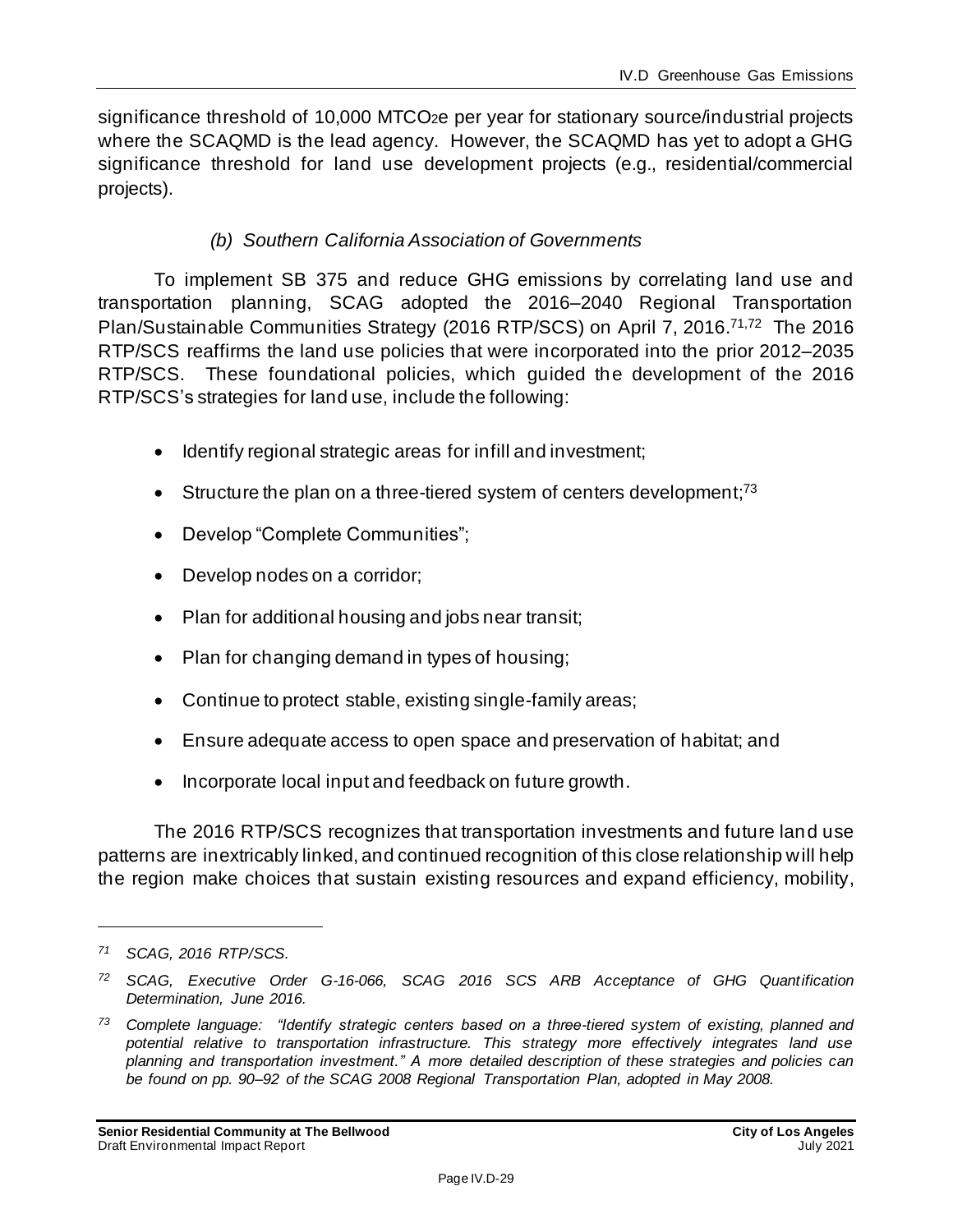and accessibility for people across the region. In particular, the 2016 RTP/SCS draws a closer connection between where people live and work, and it offers a blueprint for how Southern California can grow more sustainably. The 2016 RTP/SCS also includes strategies focused on compact infill development and economic growth by building the infrastructure the region needs to promote the smooth flow of goods and easier access to jobs, services, educational facilities, healthcare and more.

The 2016 RTP/SCS states that the SCAG region is home to about 18.3 million people in 2012 and currently includes approximately 5.9 million homes and 7.4 million jobs.<sup>74</sup> By 2040, the integrated growth forecast of the 2016 RTP/SCS projects that these figures will increase by 3.8 million people, with nearly 1.5 million more homes and 2.4 million more jobs. High Quality Transit Areas<sup>75</sup> (HQTAs) will account for 3 percent of regional total land but are projected to accommodate 46 percent and 55 percent of future household and employment growth respectively between 2012 and 2040. The 2016 RTP/SCS overall land use pattern reinforces the trend of focusing new housing and employment in the region's HQTAs. HQTAs are a cornerstone of land use planning best practice in the SCAG region because they concentrate roadway repair investments, leverage transit and active transportation investments, reduce regional life cycle infrastructure costs, improve accessibility, create local jobs, and have the potential to improve public health and housing affordability.

The 2020–2045 Regional Transportation Plan/Sustainable Communities Strategy 2020–2045 RTP/SCS) was adopted by SCAG on September 3, 2020. It was determined by the California Air Resources Board (CARB) on October 30, 2020, that the 2020–2045 RTP/SCS would meet the region's GHG reduction target. The goals and policies of the 2020–2045 RTP/SCS are similar to, and consistent with, those of the 2016–2040 RTP/SCS. For purposes of this analysis, both SCAG's 2016-2040 RTP/SCS and 2020- 2045 RTP/SCS are discussed.

The 2020–2045 RTP/SCS vision for the region incorporates a range of best practices for increasing transportation choices, reducing dependence on personal automobiles, further improving air quality and encouraging growth in walkable, mixed-use communities with ready access to transit infrastructure and employment. More and varied housing types and employment opportunities would be located in and near job centers,

*<sup>74</sup> The SCAG 2016–2040 RTP/SCS is based on year 2012 demographic data with growth forecasts developed for 2020, 2035, and 2040.*

*<sup>75</sup> Defined by the 2016–2040 RTP/SCS as generally walkable transit villages or corridors that are within 0.5-mile of a well-serviced transit stop or a transit corridor with 15-minute or less service frequency during peak commute hours..*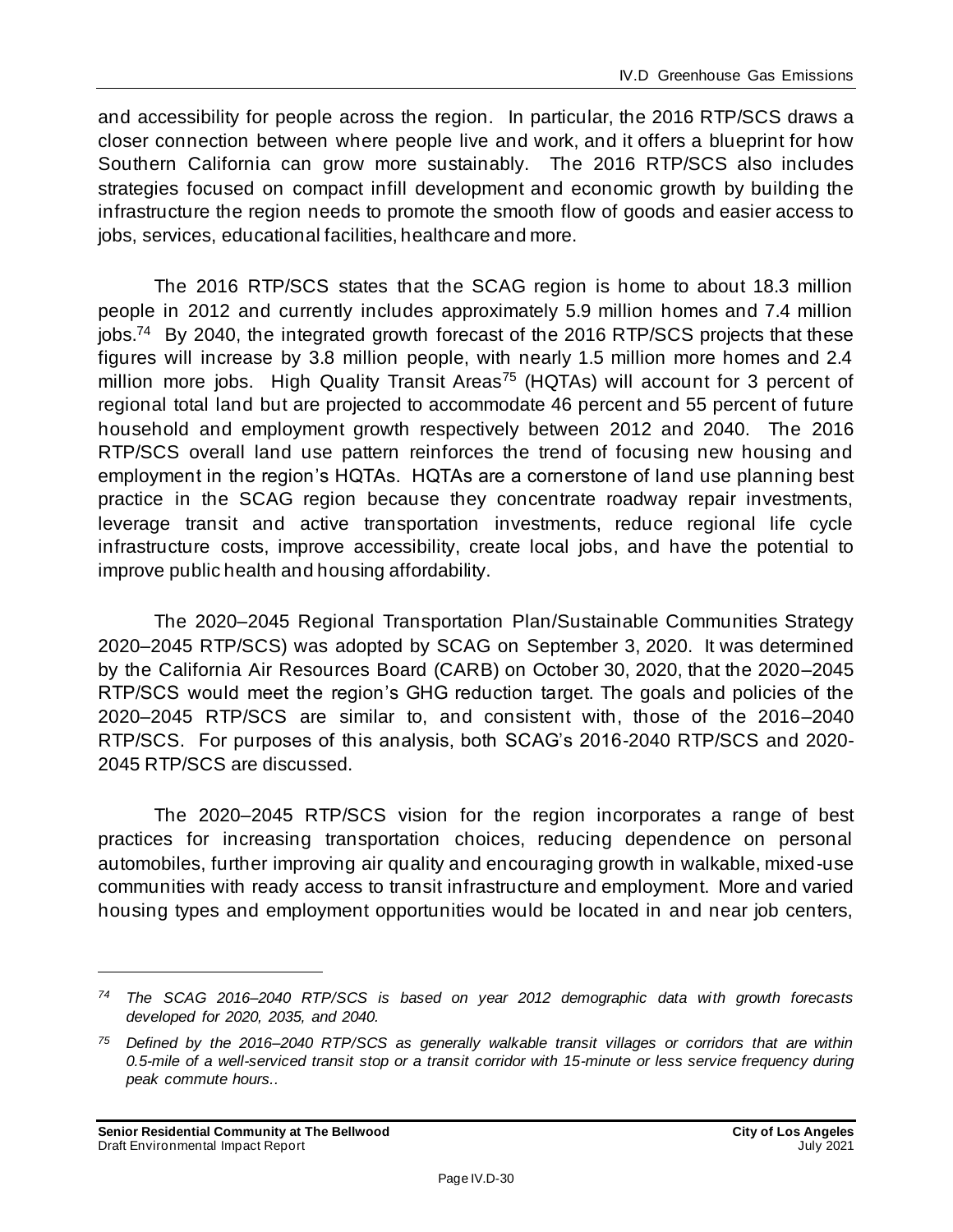transit stations and walkable neighborhoods where goods and services are easily accessible via shorter trips.

The 2020–2045 RTP/SCS states that the SCAG region was home to about 18.8 million people in 2016 and currently includes approximately 6.0 million homes and 8.4 million jobs.<sup>76</sup> By 2045, the integrated growth forecast of the 2020--2045 RTP/SCS projects that these figures will increase by 3.7 million people, with nearly 1.6 million more homes and 1.6 million more jobs. Transit Priority Areas<sup>77</sup> (TPAs) will account for less than one percent of regional total land but are projected to accommodate 30 percent of future household growth between 2016 and 2045.<sup>78</sup> The 2020–2045 RTP/SCS overall land use pattern reinforces the trend of focusing new housing and employment in the region's TPAs.

The 2020–2045 RTP/SCS is expected to reduce per capita transportation emissions by 19 percent by 2035, which is consistent with SB 375 compliance with respect to meeting the State's GHG emission reduction goals.<sup>79</sup> Due to fuel economy and efficiency improvements, GHG emission rates of model year 2017 vehicles have decreased by 15 to 20 percent when compared to model year 2008 and earlier vehicles. However, for purposes of SB 375 emissions reduction targets, the fuel economy improvements have been largely excluded from the reduction calculation.<sup>80</sup> The SB 375 target focuses on the amount of vehicle travel per capita. As discussed above, OPR recommended that achieving 15 percent lower per capita (residential) or per employee (office) VMT than existing development is both generally achievable and is supported by evidence that connects this level of reduction to the State's emissions goals (i.e., SB 375 goal). The reductions generated by fuel economy improvements are already included as part of the State's GHG emissions reduction program and are not double-counted in the SB 375 target calculation.<sup>81</sup>

- *<sup>78</sup> SCAG, Final 2020–2045 RTP/SCS, Making Connections, p. 51, May 7, 2020.*
- *<sup>79</sup> SCAG, Final 2020–2045 RTP/SCS, Making Connections, p. 5, May 7, 2020.*

*<sup>81</sup> California Air Resources Board. SB 375 Regional Greenhouse Gas Emissions Reduction Targets. Appendix A.*

*<sup>76</sup> 2020–2045 RTP/SCS population growth forecast methodology includes data for years 2010, 2010, 2016, and 2045.*

*<sup>77</sup> Defined by the 2020–2045 RTP/SCS as generally walkable transit villages or corridors that are within 0.5-mile of a major transit stop (rail or bus rapid transit station) or transit corridor with 15-minute or less service frequency during peak commute hours*

*<sup>80</sup> California Air Resources Board, Staff Report Proposed Update to the SB 375 Greenhouse Gas Emission Reduction Targets, p B-32 June 2017.*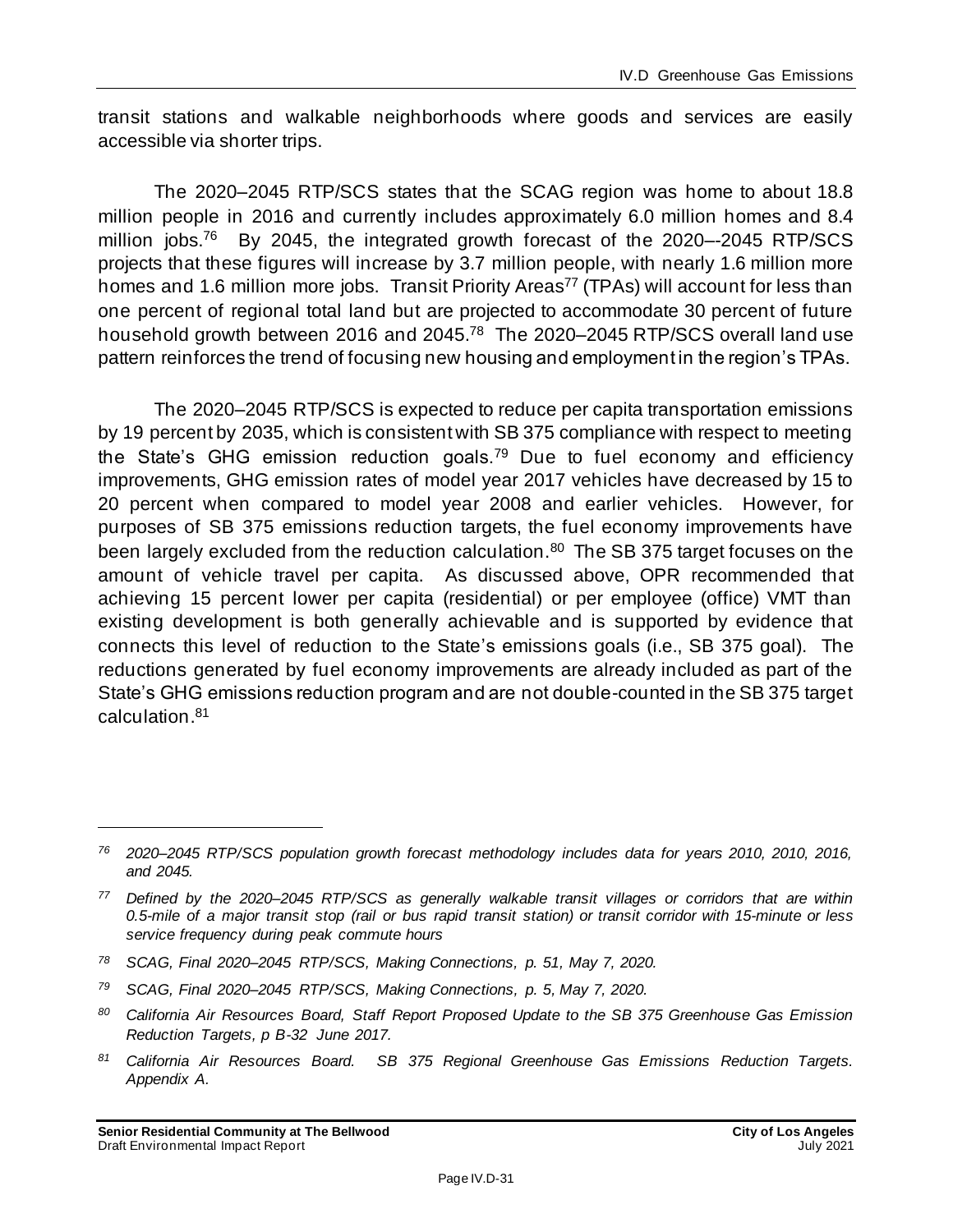### (4) Local

### *(a) City of Los Angeles Green New Deal/Sustainable City pLAn*

In 2015, Mayor Eric Garcetti issued the Sustainable City pLAn, a mayoral directive that includes both short-term and long-term aspirations through the year 2035 in various topic areas, including: water, solar power, energy-efficient buildings, carbon and climate leadership, waste and landfills, housing and development, mobility and transit, and air quality, among others.

In 2019, the first four-year update to the 2015 Sustainable City pLAn was released. This updated document, known as L.A.'s Green New Deal, expands upon the City's vision for a sustainable future and provides accelerated targets and new goals.<sup>82</sup> L.A.'s Green New Deal's specific targets, include ensuring 57 percent of new housing units are built within 1,500 feet of transit by 2025 and 75 percent by 2035; reducing VMT per capita by at least 13 percent by 2025, 39 percent by 2035, and 45 percent by 2050; increasing the percentage of all trips made by walking, biking, micro-mobility/matched rides or transit to at least 35 percent by 2025 and 50 percent by 2035; supplying 100 percent renewable energy by 2045; installing 10,000 publicly available EV chargers by 2022 and 28,000 by 2028; diverting 100 percent of waste by 2050; and recycling 100 percent of wastewater by 2035.<sup>83</sup>

### *(b) City of Los Angeles Green Building Code*

To achieve the goals outlined in its policy documents addressing climate change, in April 2008, the City adopted the Green Building Program Ordinance to address the impacts of new development. In 2011, 2014, 2016, and 2019, Chapter IX, Article 9, of the Los Angeles Municipal Code (LAMC), referred to as the Los Angeles Green Building Code, was amended to incorporate various provisions of the CALGreen Code. The Los Angeles Green Building Code includes mandatory requirements and elective measures for three categories of buildings: (1) low-rise residential buildings; (2) non-residential and high-rise residential buildings; and (3) additions and alterations to residential and non-residential buildings. Measures included in the Los Angeles Green Building Code that would serve to reduce GHG emissions include requirements for water reduction and water conserving plumbing fixtures and fittings, requirements for bicycle parking spaces, and electric vehicle charging, among others.

*<sup>82</sup> City of Los Angeles, L.A.'s Green New Deal, Sustainable City pLAn, 2019.*

*<sup>83</sup> City of Los Angeles, L.A.'s Green New Deal, Sustainable City pLAn, 2019 Targets, https://plan.lamayor. org/targets/targets\_plan.html, accessed October 20, 2020.*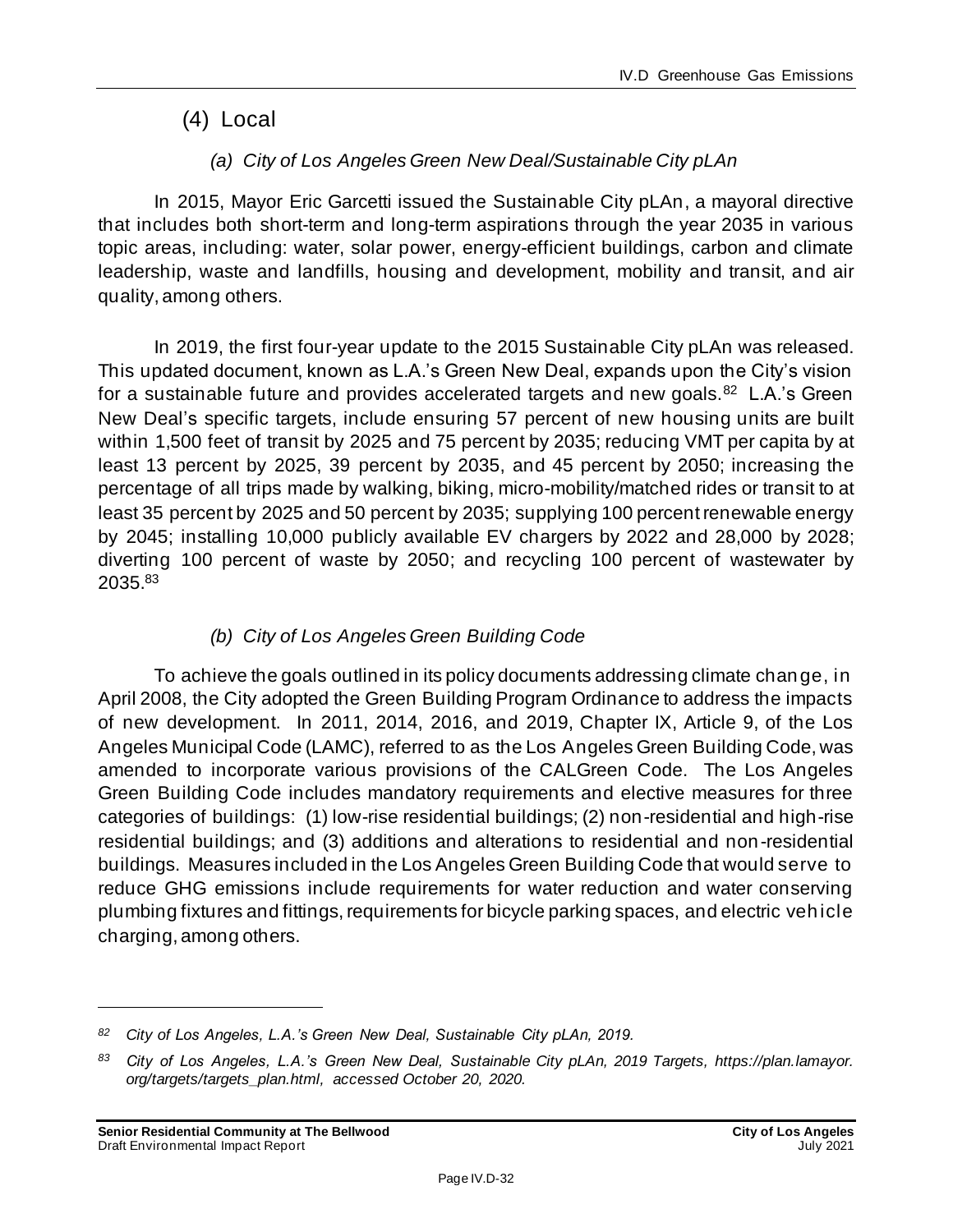#### *(c) City of Los Angeles General Plan*

The City of Los Angeles does not have a General Plan Element specific to global warming and GHG emissions. However, the following five goals from the Air Quality Element of the City of Los Angeles General Plan would also serve to reduce GHG emissions:

- Less reliance on single-occupancy vehicles with fewer commute and non-work trips;
- Efficient management of transportation facilities and system infrastructure using cost-effective system management and innovative demand-management techniques;
- Minimal impacts of existing land use patterns and future land use development on air quality by addressing the relationship between land use, transportation and air quality;
- Energy efficiency through land use and transportation planning, the use of renewable resources and less-polluting fuels and the implementation of conservation measures including passive measures, such as site orientation and tree planting; and
- Citizen awareness of the linkages between personal behavior and air pollution and participation in efforts to reduce air pollution.

#### *(d) Transportation Assessment Guidelines*

The City of Los Angeles Department of Transportation (LADOT) has developed the Transportation Assessment Guidelines (TAG) [July 2019, Updated July 2020] that establish criteria for project review objectives and requirements, and provide instructions and set standards for preparation of transportation assessments in the City of Los Angeles. The most recent TAG conforms to the requirements of SB 743, which directs lead agencies to revise transportation assessment guidelines to include a transportation performance metric that promotes the reduction of greenhouse gas emissions, the development of multimodal networks, and access to diverse land uses. In particular, the TAG sets forth VMT thresholds that conform to the mandates and requirements of AB 32, SB 375, and SB 743.

## **d. Existing Conditions**

### (1) Existing Statewide GHG Emissions

GHG emissions are the result of both natural and human-influenced activities. Regarding human-influenced activities, motor vehicle travel, consumption of fossil fuels for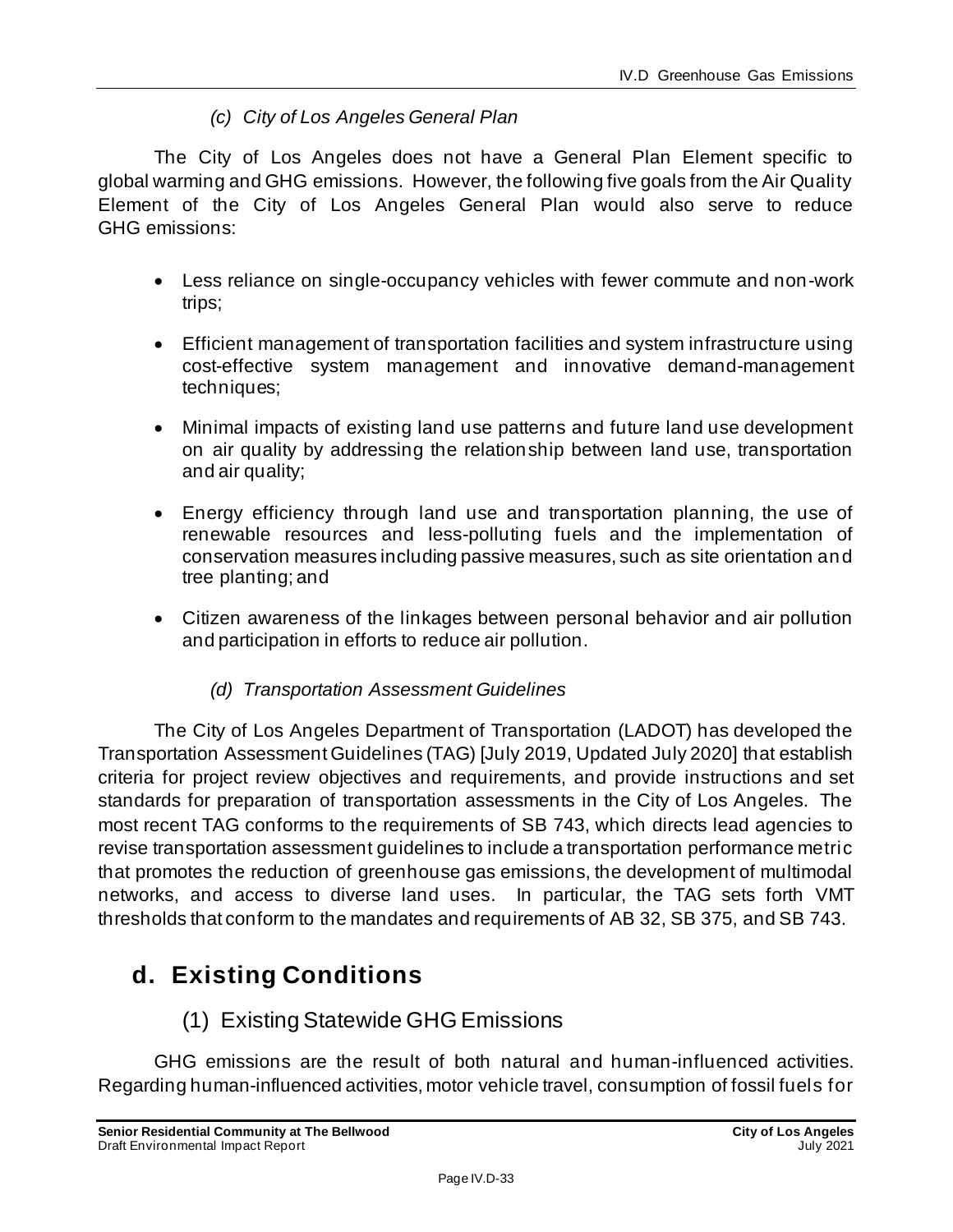power generation, industrial processes, heating and cooling, landfills, agriculture, and wildfires are the primary sources of GHG emissions. Without human intervention, Earth maintains an approximate balance between the emission of GHGs into the atmosphere and the storage of GHGs in oceans and terrestrial ecosystems. Events and activities, such as the industrial revolution and the increased combustion of fossil fuels (e.g., gasoline, diesel, coal, etc.), have contributed to the rapid increase in atmospheric levels of GHGs over the last 150 years. As reported by the CEC, California contributes 1 percent of global<sup>84</sup> and 6.4 percent of national GHG emissions.<sup>85</sup>. Approximately 82 percent of GHGs in California consist of CO<sub>2</sub> produced from fossil fuel combustion.<sup>86</sup> The current California GHG inventory compiles statewide anthropogenic GHG emissions and carbon sinks/storage from years 2000 to 2017.<sup>87</sup> It includes estimates for CO<sub>2</sub>, CH<sub>4</sub>, N<sub>2</sub>O, HFCs, PFCs, and SF6. The GHG inventory for California for years 2011 through 2017 is presented in Table IV.D-3 on page IV.D-35.

As shown in Table IV.D-3, the GHG inventory for California in 2017 was 424.10 million MTCO2e. Based on data presented above, the statewide GHG inventory fell below 1990 levels for the first time in 2016, consistent with the goals of AB 32.<sup>88</sup>

(2) Existing ProjectSite Emissions

The Project Site is currently occupied by three existing multi-family residential developments totaling 43,939 square feet, including 112 residential units. These three multi-family residential developments include a two-story, 13-unit building located at 10341–10381 Bellwood Avenue; seven, two-story buildings with a total of 82 units located at 10328–10366 Bellwood Avenue; and six, one-story bungalow court buildings located at 10368–10384 Bellwood Avenue with a total of 17 units.

Area source emissions are generated by maintenance equipment, landscape equipment, and use of products that contain solvents. Energy source emissions are associated with building electricity and natural gas usage at the Project Site. In addition,

*<sup>84</sup> CEC, California Energy Commission—Tracking Progress, Greenhouse Gas Emission Reductions, page 2 last updated December 2018.*

*<sup>85</sup> CEC, Inventory of California Greenhouse Gas Emissions and Sinks: 1990 to 2004, CEC-600-2006-013, October 2006.*

*<sup>86</sup> CEC, California Energy Commission—Tracking Progress, Greenhouse Gas Emission Reductions, page 2 last updated December 2018.*

*<sup>87</sup> A carbon inventory identifies and quantifies sources and sinks of greenhouse gases. Sinks are defined as a natural or artificial reservoir that accumulates and stores some carbon-containing chemical compound for an indefinite period.*

*<sup>88</sup> California Air Resources Board Press Release, ww2.arb.ca.gov/news/climate-pollutants-fall-below-1990 levels-first-time, accessed October 20, 2020.*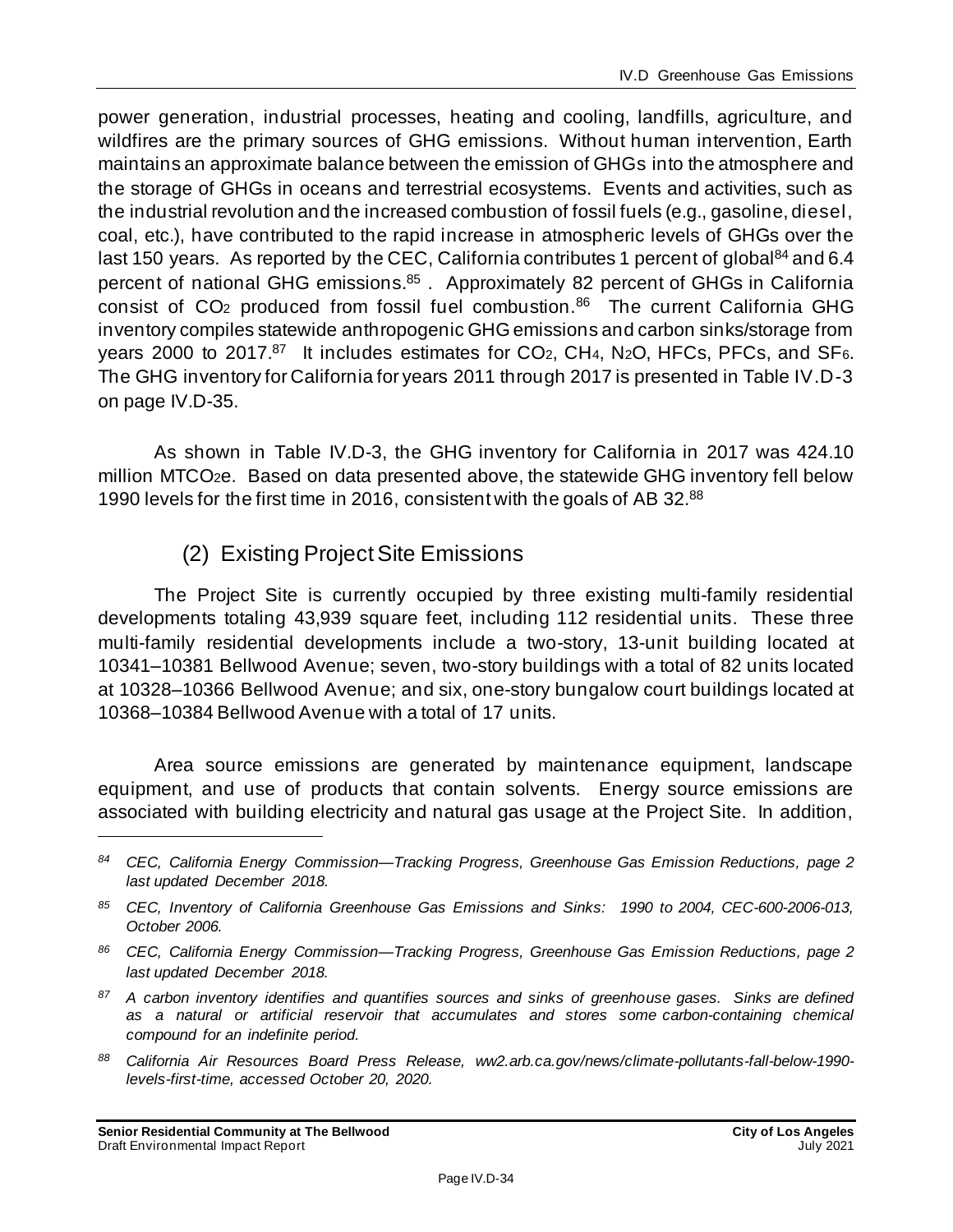#### **Table IV.D-3 California GHG Inventory (million metric tons CO2e)**

|                                        | 2011        | 2012  | 2013  | 2014      | 2015  | 2016  | 2017  |
|----------------------------------------|-------------|-------|-------|-----------|-------|-------|-------|
| <b>Transportation</b>                  | 161.8       | 161.3 | 160.9 | 162.5     | 166.2 | 168.8 | 169.9 |
| On Road                                | $\mathbf 0$ | 0     | 0     | $\pmb{0}$ | 0     | 0     | 0     |
| Passenger Vehicles                     | 111.4       | 111.8 | 111.5 | 112.2     | 116.3 | 119   | 119.9 |
| Heavy Duty Trucks                      | 36.65       | 35.93 | 35.55 | 35.83     | 35.19 | 35.61 | 35.81 |
| Ships & Commercial Boats               | 3.52        | 3.43  | 3.42  | 3.49      | 3.42  | 3.24  | 3.32  |
| Aviation (Intrastate)                  | 3.73        | 3.75  | 3.93  | 3.9       | 4.22  | 4.44  | 4.68  |
| Rail                                   | 2.64        | 2.47  | 2.4   | 2.63      | 2.42  | 2.17  | 1.83  |
| Off Road                               | 2.13        | 2.23  | 2.33  | 2.43      | 2.53  | 2.63  | 2.73  |
| <b>Unspecified</b>                     | 1.72        | 1.71  | 1.77  | 2.04      | 2.07  | 1.66  | 1.54  |
| <b>Percent of Total Emissions</b>      | 36%         | 36%   | 36%   | 37%       | 38%   | 40%   | 40%   |
| <b>Electric Power</b>                  | 87.97       | 95.52 | 89.4  | 88.46     | 83.82 | 68.59 | 62.39 |
| <b>In-State Generation</b>             | 41.1        | 51.02 | 49.42 | 51.68     | 49.88 | 42.28 | 38.45 |
| Natural Gas                            | 35.81       | 45.76 | 45.61 | 46.38     | 45.11 | 38.25 | 34.88 |
| <b>Other Fuels</b>                     | 4.03        | 4.44  | 2.91  | 4.4       | 3.65  | 2.54  | 2.61  |
| <b>Fugitive and Process Emissions</b>  | 1.25        | 0.82  | 0.9   | 0.9       | 1.13  | 1.48  | 0.95  |
| <b>Imported Electricity</b>            | 46.87       | 44.5  | 39.98 | 36.79     | 33.93 | 26.32 | 23.94 |
| <b>Unspecified Imports</b>             | 15.52       | 17.48 | 11.82 | 13.44     | 11.21 | 9.68  | 8.84  |
| Specified Imports                      | 31.35       | 27.02 | 28.15 | 23.35     | 22.72 | 16.64 | 15.1  |
| <b>Percent of Total Emissions</b>      | 20%         | 21%   | 20%   | 20%       | 19%   | 16%   | 15%   |
| <b>Commercial and Residential</b>      | 46.37       | 43.76 | 44.42 | 38.25     | 38.82 | 40.62 | 41.14 |
| <b>Residential Fuel Use</b>            | 30.51       | 28.21 | 29.02 | 23.75     | 24.17 | 25.27 | 26.00 |
| Natural Gas                            | 27.51       | 25.76 | 26.53 | 21.58     | 21.90 | 22.80 | 23.62 |
| <b>Other Fuels</b>                     | 2.13        | 1.58  | 1.62  | 1.28      | 1.39  | 1.58  | 1.49  |
| <b>Fugitive Emissions</b>              | 0.87        | 0.87  | 0.88  | 0.88      | 0.89  | 0.89  | 0.89  |
| <b>Commercial Fuel Use</b>             | 13.71       | 13.41 | 13.30 | 12.52     | 12.67 | 13.14 | 13.02 |
| Natural Gas                            | 11.33       | 11.25 | 11.28 | 10.40     | 10.50 | 10.90 | 11.06 |
| <b>Other Fuels</b>                     | 2.38        | 2.16  | 2.02  | 2.12      | 2.16  | 2.24  | 1.95  |
| Commercial Cogeneration Heat<br>Output | 0.78        | 0.76  | 0.70  | 0.57      | 0.55  | 0.77  | 0.68  |
| Other Commercial and Residential       | 1.37        | 1.38  | 1.40  | 1.41      | 1.42  | 1.43  | 1.44  |
| <b>Percent of Total Emissions</b>      | 10%         | 10%   | 10%   | 9%        | 9%    | 10%   | 10%   |
| <b>Industrial</b>                      | 90.17       | 91.08 | 93.69 | 94.02     | 91.48 | 89.49 | 89.4  |
| <b>Refineries</b>                      | 30.12       | 29.88 | 29.22 | 29.4      | 28.21 | 29.61 | 29.89 |
| General Fuel Use                       | 18.78       | 18.91 | 19.31 | 19.88     | 19.23 | 19.23 | 19.07 |
| Natural Gas                            | 14.5        | 14.48 | 14.37 | 15.57     | 14.79 | 15.28 | 15.28 |
| <b>Other Fuels</b>                     | 4.28        | 4.43  | 4.94  | 4.31      | 4.45  | 3.96  | 3.78  |
| Oil & Gas Extraction <sup>a</sup>      | 16.73       | 16.73 | 19.06 | 19.47     | 19.58 | 17.11 | 17.22 |
| Fuel Use                               | 14.91       | 14.87 | 16.94 | 17.18     | 17.22 | 14.84 | 14.94 |
| <b>Fugitive Emissions</b>              | 1.82        | 1.86  | 2.12  | 2.29      | 2.36  | 2.27  | 2.28  |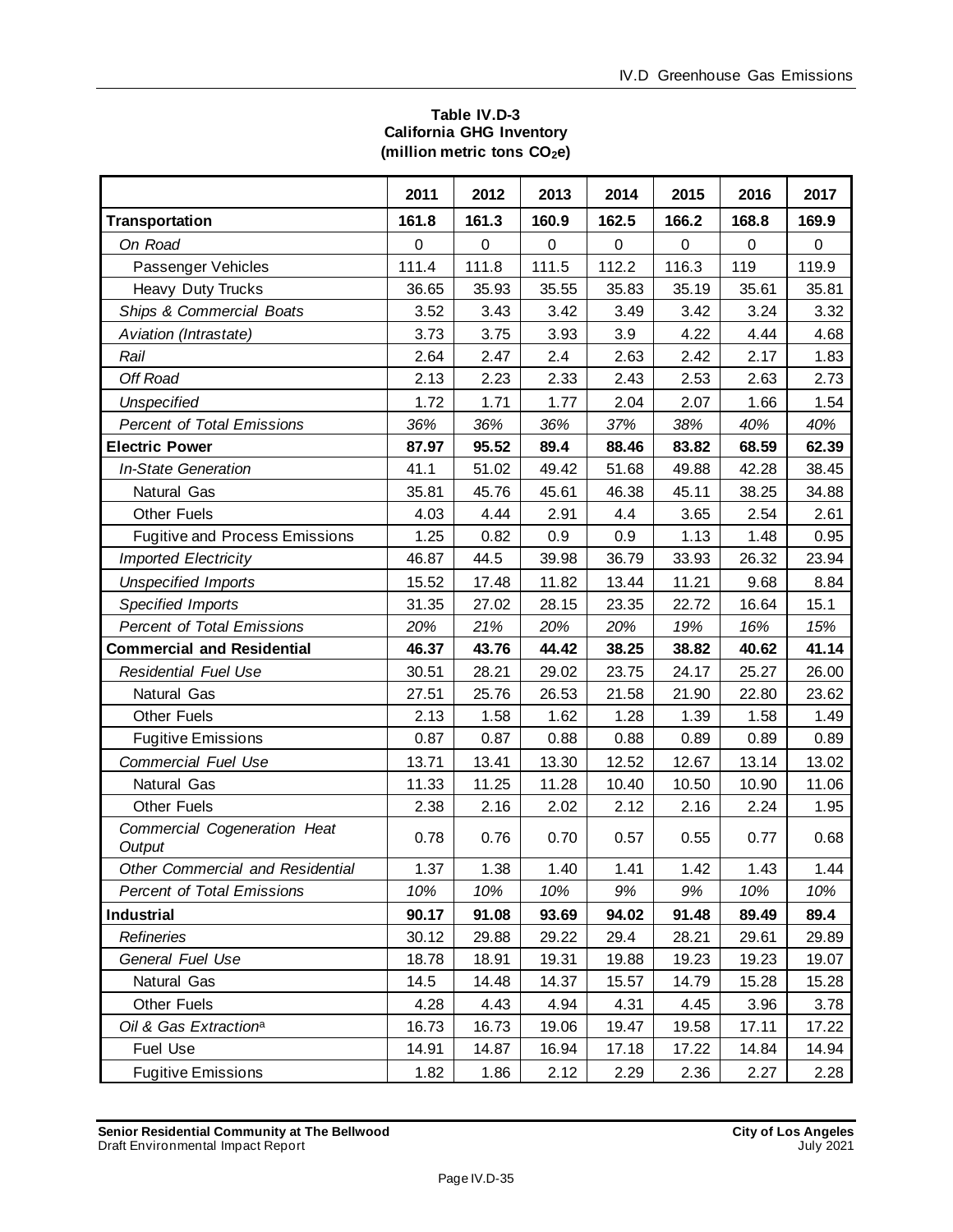#### **Table IV.D-3 (Continued) California GHG Inventory (million metric tons CO2e)**

|                                                    | 2011  | 2012  | 2013  | 2014  | 2015  | 2016  | 2017  |
|----------------------------------------------------|-------|-------|-------|-------|-------|-------|-------|
| <b>Cement Plants</b>                               | 5.37  | 6.92  | 7.21  | 7.66  | 7.47  | 7.6   | 7.66  |
| <b>Clinker Production</b>                          | 3.7   | 4.22  | 4.47  | 4.78  | 4.69  | 4.67  | 4.85  |
| <b>Fuel Use</b>                                    | 1.67  | 2.7   | 2.74  | 2.88  | 2.77  | 2.93  | 2.81  |
| Cogeneration Heat Output                           | 11.15 | 10.81 | 10.99 | 9.64  | 8.98  | 7.99  | 7.79  |
| <b>Other Process Emissions</b>                     | 8.02  | 7.81  | 7.9   | 7.98  | 8.01  | 7.95  | 7.78  |
| <b>Percent of Total Emissions</b>                  | 20%   | 20%   | 21%   | 21%   | 21%   | 21%   | 21%   |
| <b>Recycling and Waste</b>                         | 8.47  | 8.49  | 8.52  | 8.59  | 8.73  | 8.81  | 8.89  |
| Landfillsb                                         | 8.19  | 8.20  | 8.22  | 8.28  | 8.40  | 8.47  | 8.54  |
| Composting                                         | 0.27  | 0.29  | 0.30  | 0.31  | 0.33  | 0.34  | 0.35  |
| <b>Percent of Total Emissions</b>                  | 2%    | 2%    | 2%    | 2%    | 2%    | 2%    | 2%    |
| <b>High Global Warming Potential</b>               | 14.53 | 15.54 | 16.75 | 17.73 | 18.60 | 19.26 | 19.99 |
| Ozone Depleting Substance<br><b>Substitutes</b>    | 14.21 | 15.25 | 16.38 | 17.42 | 18.32 | 19.00 | 19.64 |
| Electricity Grid SF6 Lossesc                       | 0.24  | 0.24  | 0.29  | 0.17  | 0.14  | 0.10  | 0.18  |
| Semiconductor Manufacturing <sup>b</sup>           | 0.08  | 0.06  | 0.08  | 0.14  | 0.14  | 0.16  | 0.17  |
| <b>Percent of Total Emissions</b>                  | 3%    | 3%    | 4%    | 4%    | 4%    | 5%    | 5%    |
| <b>Agricultured</b>                                | 34.34 | 35.46 | 33.99 | 35.06 | 33.75 | 33.51 | 32.42 |
| Livestock                                          | 23.26 | 23.89 | 22.92 | 23.24 | 22.66 | 22.57 | 22.68 |
| <b>Enteric Fermentation (Digestive</b><br>Process) | 11.40 | 11.52 | 11.22 | 11.28 | 10.95 | 10.93 | 11.05 |
| Manure Management                                  | 11.86 | 12.38 | 11.71 | 11.96 | 11.70 | 11.64 | 11.62 |
| Crop Growing & Harvesting                          | 7.42  | 7.70  | 7.36  | 7.30  | 6.70  | 6.96  | 6.63  |
| Fertilizers                                        | 5.71  | 5.94  | 5.63  | 5.67  | 5.24  | 5.34  | 5.14  |
| Soil Preparation and Disturbances                  | 1.63  | 1.68  | 1.65  | 1.56  | 1.38  | 1.54  | 1.40  |
| Crop Residue Burning                               | 0.08  | 0.08  | 0.08  | 0.08  | 0.08  | 0.08  | 0.09  |
| General Fuel Use                                   | 3.65  | 3.88  | 3.71  | 4.51  | 4.40  | 3.97  | 3.11  |
| <b>Diesel</b>                                      | 2.52  | 2.47  | 2.53  | 3.39  | 3.66  | 3.21  | 2.40  |
| Natural Gas                                        | 0.66  | 0.70  | 0.69  | 0.63  | 0.64  | 0.72  | 0.67  |
| Gasoline                                           | 0.48  | 0.71  | 0.49  | 0.49  | 0.10  | 0.04  | 0.05  |
| <b>Other Fuels</b>                                 | 0.00  | 0.00  | 0.00  | 0.00  | 0.00  | 0.00  | 0.00  |
| <b>Percent of Total Emissions</b>                  | 8%    | 8%    | 8%    | 8%    | 8%    | 8%    | 8%    |
| <b>Total Net Emissions</b>                         | 443.6 | 451.2 | 447.7 | 444.7 | 441.4 | 427.0 | 424.1 |

*<sup>a</sup>Reflects emissions from combustion of fuels plus fugitive emissions.*

*<sup>b</sup>These categories are listed in the Industrial sector of CARB's GHG Emission Inventory sectors.*

*<sup>c</sup>This category is listed in the Electric Power sector of CARB's GHG Emission Inventory sectors.*

*<sup>d</sup>Reflects use of updated USEPA models for determining emissions from livestock and fertilizers.*

*Source: California GHG Inventory for 2000–2017—by Category as Defined in the 2008 Climate Change Scoping Plan million metric tons of CO2e—(based upon IPCC Second Assessment Report's Global Warming Potentials).*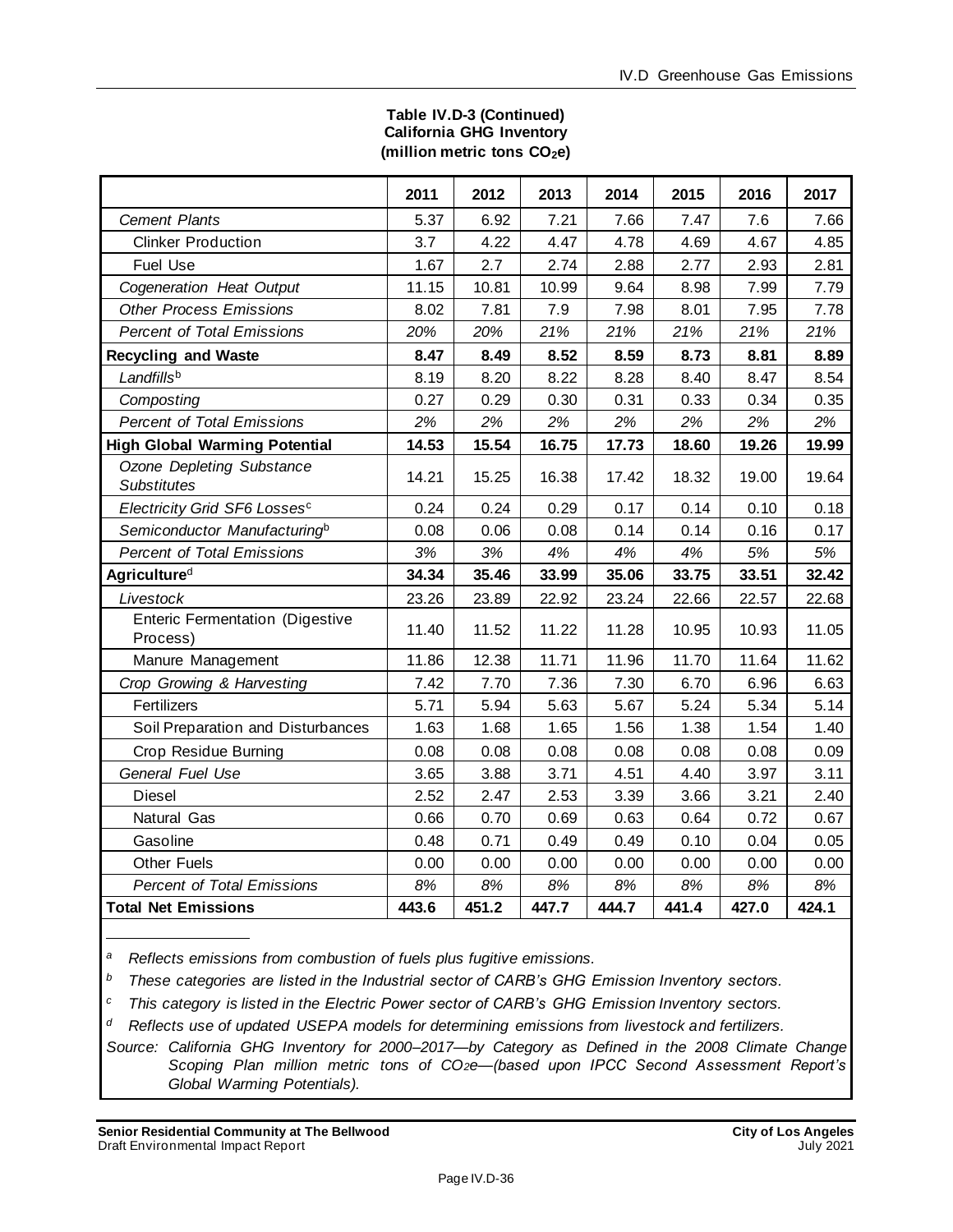mobile source emissions from the existing uses are generated by motor vehicle trips to and from the Project Site. Additionally, waste sources emissions are from solid waste generated at the Project Site and water source emissions are generated from water used on the Project Site. Table IV.D-4 below presents the GHG emissions associated with the existing land uses.

| <b>Scope</b>                                                                                                                                                                                                                                   | Metric Tons of Carbon Dioxide Equivalent <sup>a</sup><br>(MTCO <sub>2</sub> e) |  |
|------------------------------------------------------------------------------------------------------------------------------------------------------------------------------------------------------------------------------------------------|--------------------------------------------------------------------------------|--|
| Area                                                                                                                                                                                                                                           | 25                                                                             |  |
| Energy                                                                                                                                                                                                                                         | 313                                                                            |  |
| Mobile                                                                                                                                                                                                                                         | 535                                                                            |  |
| Solid Waste                                                                                                                                                                                                                                    | 6                                                                              |  |
| Water/Wastewater Generation                                                                                                                                                                                                                    | 63                                                                             |  |
| <b>Total Emissions</b>                                                                                                                                                                                                                         | 943                                                                            |  |
| Numbers may not add up exactly due to rounding.<br>а<br>CO <sub>2</sub> e was calculated using CalEEMod and the results are provided in Section 2.0 of the<br>Operational (Baseline) CalEEMod output file within Appendix C of this Draft EIR. |                                                                                |  |
| Source: Eyestone Environmental, 2021.                                                                                                                                                                                                          |                                                                                |  |

**Table IV.D-4 Existing (2019) Project Site Annual GHG Emissions Summary**

# **3. Project Impacts**

# **a. Thresholds of Significance**

## (1) State CEQA Guidelines Appendix G

In accordance with Appendix G of the State CEQA Guidelines (CEQA Guidelines), the Project would have a significant impact related to GHG emissions if it would:

### *Threshold (a): Generate GHG emissions, either directly or indirectly, that may have a significant impact on the environment;*

### *Threshold (b): Conflict with any applicable plan, policy or regulation of an agency adopted for the purpose of reducing the emissions of GHGs.*

Section 15064.4 of the CEQA Guidelines recommends that lead agencies quantify the GHG emissions of projects and consider several other factors that may be used in the determination of significance of GHG emissions from a project: the extent to which the project may increase or reduce GHG emissions; whether a project exceeds an applicable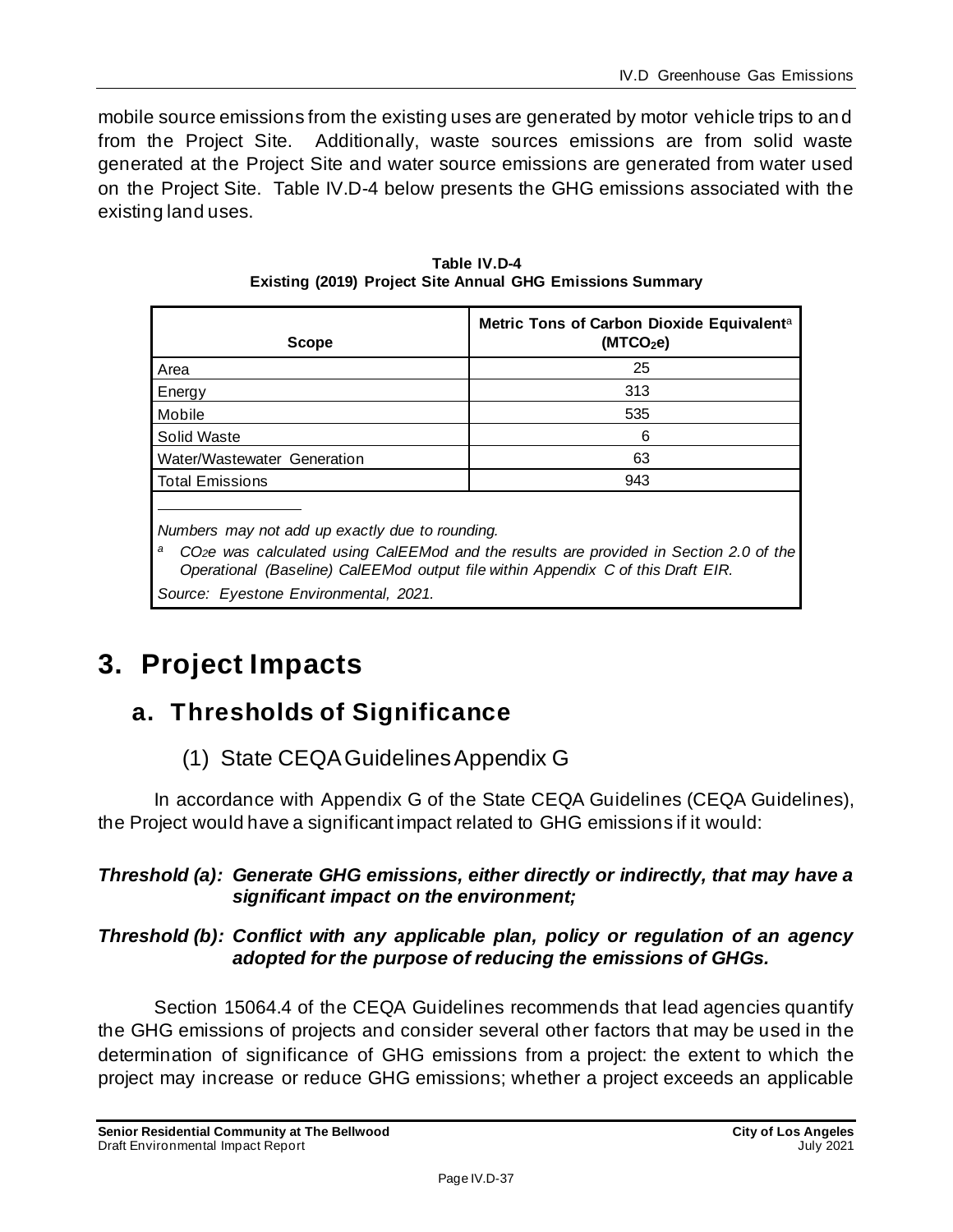significance threshold; and the extent to which the project complies with regulations or requirements adopted to implement a reduction or mitigation of GHGs.

Section 15064.4 does not establish a threshold of significance. Lead agencies have the discretion to establish significance thresholds for their respective jurisdictions, and in establishing those thresholds, a lead agency may appropriately look to thresholds developed by other public agencies, or suggested by other experts, such as the California Air Pollution Control Officers Association (CAPCOA), as long as any threshold chosen is supported by substantial evidence (see CEQA Guidelines Section 15064.7(c)). The CEQA Guidelines also clarify that the effects of GHG emissions are cumulative, and should be analyzed in the context of CEQA's requirements for cumulative impact analysis (see CEQA Guidelines Section  $15130(f)$ ).<sup>89</sup> As a note, the CEQA Guidelines were amended in response to SB 97. In particular, the CEQA Guidelines were amended to specify that compliance with a GHG emissions reduction plan renders a cumulative impact less than significant.

Per CEQA Guidelines Section 15064(h)(3), a project's incremental contribution to a cumulative impact can be found not cumulatively considerable if the project would comply with an approved plan or mitigation program that provides specific requirements that would avoid or substantially lessen the cumulative problem within the geographic area of the project.<sup>90</sup> To qualify, such plans or programs must be specified in law or adopted by the public agency with jurisdiction over the affected resources through a public review process to implement, interpret, or make specific the law enforced or administered by the public agency.<sup>91</sup> Examples of such programs include a "water quality control plan, air quality attainment or maintenance plan, integrated waste management plan, habitat conservation plan, natural community conservation plans [and] plans or regulations for the reduction of greenhouse gas emissions."<sup>92</sup> Put another way, CEQA Guidelines Section 15064(h)(3) allows a lead agency to make a finding of less than significant for GHG emissions if a project complies with adopted programs, plans, policies and/or other regulatory strategies to reduce GHG emissions.<sup>93</sup>

*<sup>91</sup> 14 CCR § 15064(h)(3).*

**Senior Residential Community at The Bellwood City of Los Angeles<br>Draft Environmental Impact Report <b>City of City of City of** Los Angeles Draft Environmental Impact Report

*<sup>89</sup> See, generally, Section 15130(f); see also Letter from Cynthia Bryant, Director of the Office of Planning and Research to Mike Chrisman, Secretary for Natural Resources, dated April 13, 2009.*

*<sup>90</sup> 14 CCR § 15064(h)(3).*

*<sup>92</sup> 14 CCR § 15064(h)(3).*

*<sup>93</sup> See, for example, San Joaquin Valley Air Pollution Control District, CEQA Determinations of Significance tor Projects Subject to ARB's GHG Cap-and-Trade Regulation, APR—2030 (June 25, 2014), in which the SJVAPCD "determined that GHG emissions increases that are covered under ARB's Cap-and-Trade regulation cannot constitute significant increases under CEQA…" Further, the South Coast Air Quality (Footnote continued on next page)*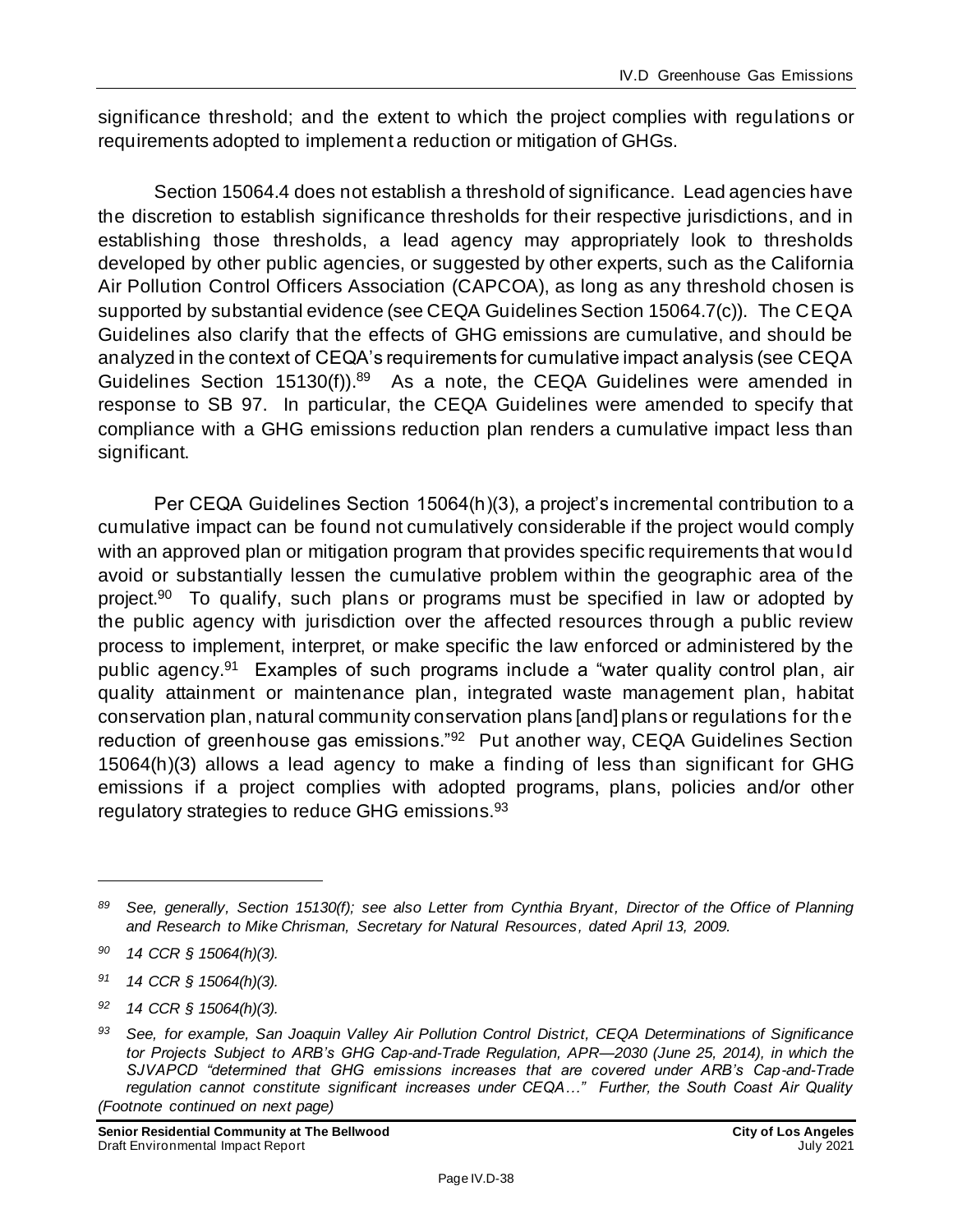In the absence of any applicable adopted numeric threshold, the significance of the Project's GHG emissions is evaluated consistent with CEQA Guidelines Section 15064.4(b)(2) by considering whether the Project complies with applicable plans, policies, regulations and requirements adopted to implement a statewide, regional, or local plan for the reduction or mitigation of GHG emissions. For this Project, as a land use development project, the most directly applicable adopted regulatory plan to reduce GHG emissions is SCAG's RTP/SCS, which is designed to achieve regional GHG reductions from the land use and transportation sectors as required by SB 375 and the State's long-term climate goals. This analysis also considers consistency with regulations or requirements adopted by the AB 32 *2008 Climate Change Scoping Plan* and subsequent updates, and the City of Los Angeles' Green New Deal.

## (2) SCAQMD Thresholds

As discussed above, the SCAQMD has an interim GHG significance threshold of 10,000 MTCO2e per year for stationary source/industrial projects where the SCAQMD is the lead agency. This SCAQMD interim GHG significance threshold is not applicable to the Project as the Project is a residential project and the City of Los Angeles is the Lead Agency.

## (3) 2006 L.A. CEQA Thresholds Guide

The L.A. CEQA Thresholds Guide does not identify any criteria to evaluate GHG emissions impacts. Thus, the potential for the Project to result in impacts from GHG emissions is based on the CEQA Guidelines Appendix G thresholds. For the reasons set forth above, to answer both of the above questions, the City will consider whether the project is consistent with AB 32 and SB 375 (through demonstration of conformance with SCAG's 2016–2040 and 2020–2045 RTP/SCS), and the City of Los Angeles' Green New Deal. As discussed above, OPR has noted that lead agencies "should make a good-faith

*Management District (SCAQMD) has taken this position in CEQA documents it has produced as a lead agency. The SCAQMD has prepared three Negative Declarations and one Draft Environmental Impact Report that demonstrate the SCAQMD has applied its 10,000 MTCO2e/yr. significance threshold in such a way that GHG emissions covered by the Cap-and-Trade Program do not constitute emissions that must be measured against the threshold. See: SCAQMD, Final Negative Declaration for: Ultramar Inc. Wilmington Refinery Cogeneration Project, SCH No. 2012041014 (October 2014); SCAQMD, Final Negative Declaration tor Phillips 66 Los Angeles Refinery Carson Plant—Crude Oil Storage Capacity Project, SCH No. 2013091029 (December 2014); Final Mitigated Negative Declaration for Toxic Air Contaminant Reduction for Compliance with SCAQMD Rules 1420.1 and 1402 at the Exide Technologies Facility in Vernon, CA, SCH No. 2014101040 (December 2014); and Draft Environmental Impact Report for the Breitburn Santa Fe Springs Blocks 400/700 Upgrade Project, SCH No. 2014121014 (April 2014).*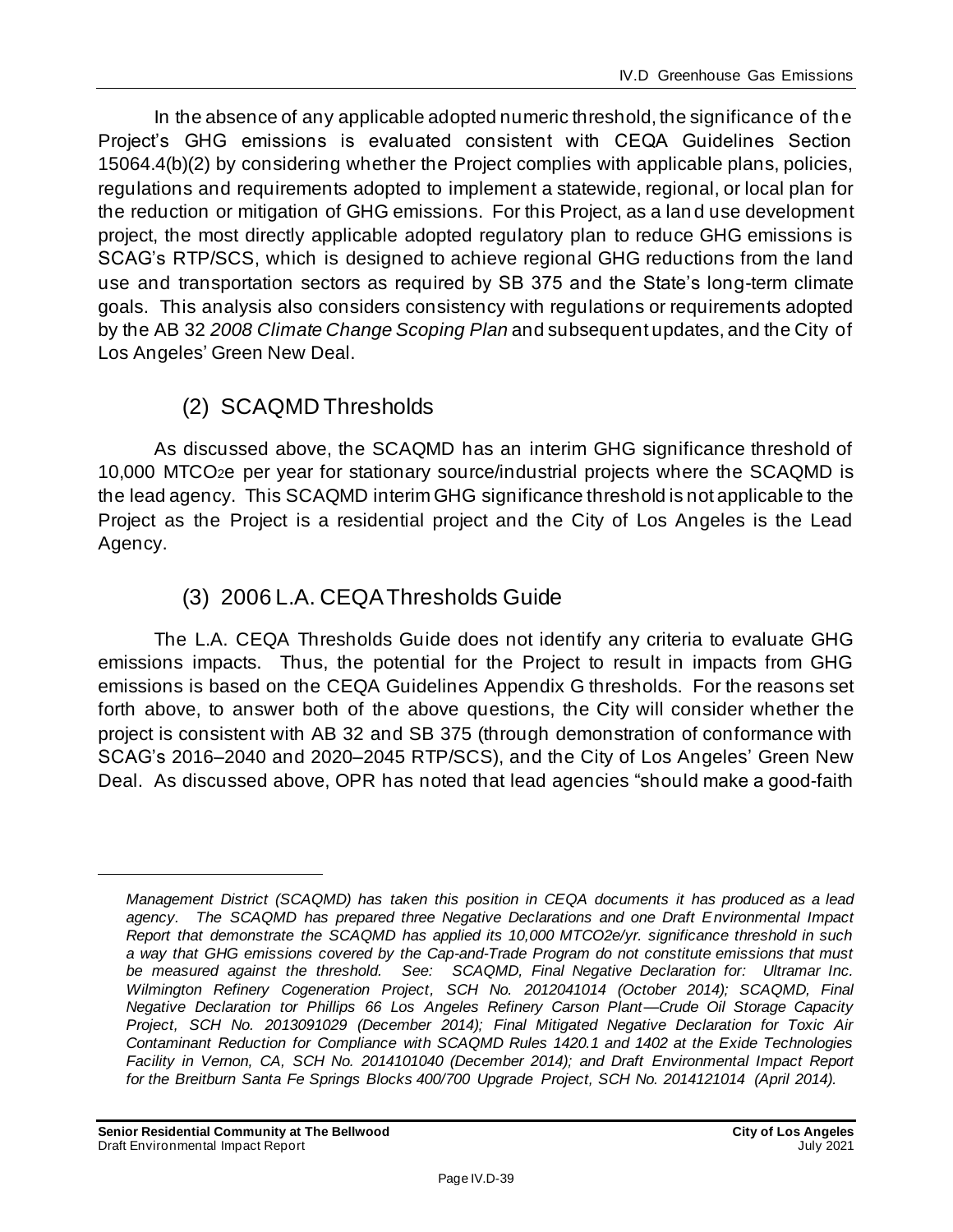effort to calculate or estimate GHG emissions" from a project.<sup>94</sup> Consistent with OPR guidelines, Project GHG emissions are quantified below.

## **b. Methodology**

Amendments to Section 15064.4 of the CEQA Guidelines were adopted to assist lead agencies in determining the significance of the impacts of GHG emissions. Consistent with existing CEQA practice, Section 15064.4 gives lead agencies the discretion to determine whether to assess those emissions quantitatively or qualitatively. This section recommends certain factors that may be used in the determination of significance (i.e., extent to which the project may increase or reduce GHG emissions compared to the existing environment; whether the project exceeds an applicable significance threshold; and the extent to which the project complies with regulations or requirements adopted to implement a plan for the reduction or mitigation of GHGs). The amendments do not establish a threshold of significance; rather, lead agencies are granted discretion to establish significance thresholds for their respective jurisdictions, including looking to thresholds developed by other public agencies, or suggested by other experts, such as CAPCOA, so long as any threshold chosen is supported by substantial evidence (see CEQA Guidelines Section 15064.7(c)). The California Natural Resources Agency has also clarified that the CEQA Guidelines amendments focus on the effects of GHG emissions as cumulative impacts, and that they should be analyzed in the context of CEQA's requirements for cumulative impact analysis (see CEQA Guidelines Section 15064(h)(3)).<sup>95</sup>

The City has not adopted a numerical significance threshold for assessing impacts related to GHG emissions. Nor has any other state or regional agency adopted a numerical significance threshold for assessing GHG emissions that is applicable to the Project. Since there is no applicable adopted or accepted numerical threshold of significance for GHG emissions, the methodology for evaluating the Project's impacts related to GHG emissions focuses on its consistency with statewide, regional, and local plans adopted for the purpose of reducing and/or mitigating GHG emissions. The evaluation of consistency with such plans is the sole basis for determining the significance of the Project's GHG emissions-related impacts on the environment.

Notwithstanding, for informational purposes, the analysis also calculates the amount of GHG emissions that would be attributable to the Project using recommended air quality models, as described below. The primary purpose of quantifying the Project's GHG

*<sup>94</sup> OPR Technical Advisory, p. 5.*

*<sup>95</sup> See generally California Natural Resources Agency, Final Statement of Reasons for Regulatory Action (December 2009), pp. 11–13, 14, 16; see also Letter from Cynthia Bryant, Director of the Office of Planning and Research to Mike Chrisman, Secretary for Natural Resources, April 13, 2009.*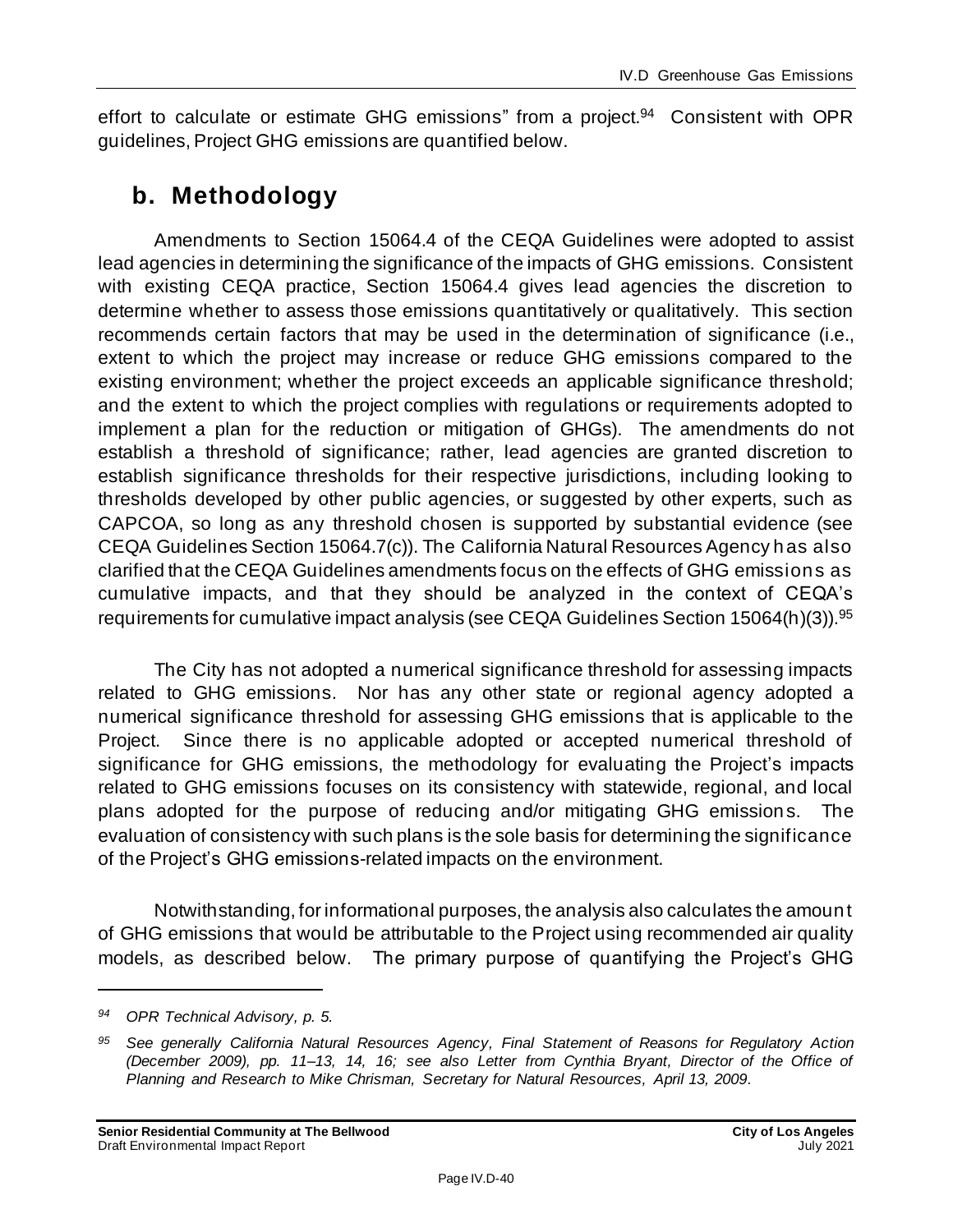emissions is to satisfy State CEQA Guidelines Section 15064.4(a), which calls for a goodfaith effort to describe and calculate emissions. The estimated emissions inventory is also used to determine if there would be a reduction in the Project's incremental contribution of GHG emissions as a result of compliance with regulations and requirements adopted to implement plans for the reduction or mitigation of GHG emissions. However, the significance of the Project's GHG emissions impacts is not based on the amount of GHG emissions resulting from the Project.

## (1) Consistency with Plans

The Project's GHG impacts are evaluated by assessing the Project's consistency with applicable statewide, regional, and local GHG reduction plans and strategies. As discussed previously, the City has established goals and actions to reduce the generation and emission of GHGs from both public and private activities in the Mayor's Sustainable City pLAn/L.A.'s Green New Deal.

The OPR encourages lead agencies to make use of programmatic mitigation plans and programs from which to tier when they perform individual project analyses. Although the City does not have a programmatic mitigation plan to tier from, such as a Greenhouse Gas Emissions Reduction Plan, the City has a number of plans to help reduce GHG emissions, including the Sustainable City pLAn/L.A.'s Green New Deal, and Green Building Code that encourage and require applicable projects to implement energy efficiency measures. In addition, the California CAT Report provides recommendations for specific emission reduction strategies for reducing GHG emissions and reaching the targets established in AB 32 and Executive Order S-3-05. On a statewide level, the 2008 Climate Change Scoping Plan and subsequent updates provide measures to achieve AB 32 and SB 32 targets. On a regional level, SCAG's 2016-2040 and 2020–2045 RTP/SCS contain measures to achieve VMT reductions required under SB 375. Thus, if the Project is designed in accordance with these policies and regulations, the Project would result in a less than significant impact, because it would be consistent with the overarching state regulations on GHG reduction (AB 32, SB 32, AB 100, AB 1493, and SB 375).

A consistency analysis is provided and describes the Project's compliance with or exceedance of performance-based standards included in the regulations outlined in the applicable portions of the *2008 Climate Change Scoping Plan* and subsequent updates, SCAG's 2016–2040 and 2020–2045 RTP/SCS, and the Sustainable City pLAn/L.A.'s Green New Deal.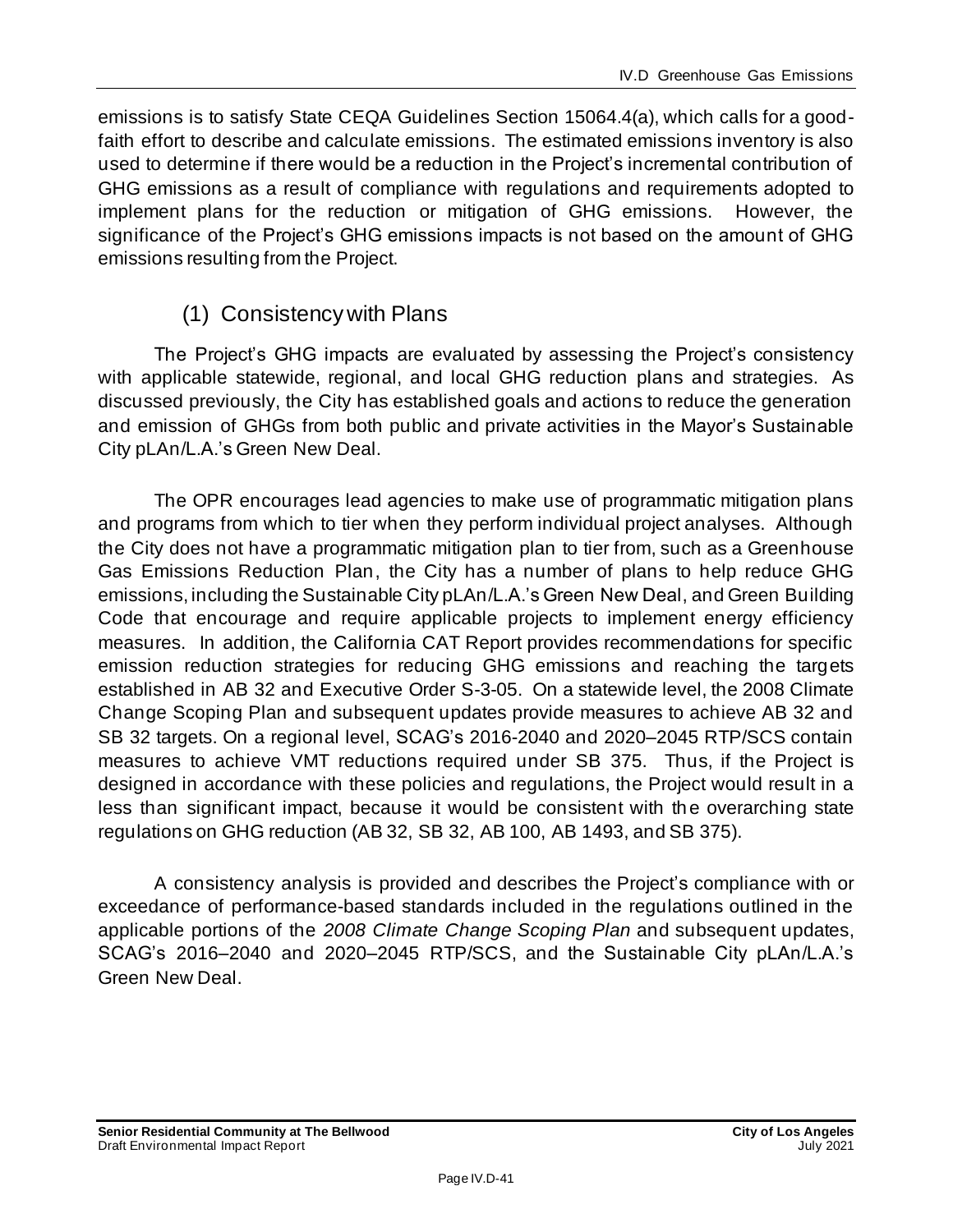## (2) Quantification of Emissions

In view of the above considerations, this Draft EIR quantifies the Project's total annual GHG emissions, taking into account the GHG emission reduction features that would be incorporated into the Project's design.

This Draft EIR quantifies the Project's annual GHG emissions and compares them to a Project without Reduction Features scenario, as defined by CARB's most updated projections for AB/SB 32.<sup>96</sup> This comparison is included herein for informational purposes only, including in order to disclose the relative carbon efficiency of the Project and to determine if there would be a reduction in the Project's incremental contribution of GHG emissions as a result of compliance with regulations and requirements adopted to implement plans for the reduction or mitigation of GHG emissions. The Project without Reduction Features scenario does not account for additional energy efficiency measures beyond what is required by code or measures to reduce natural gas usage. The City is focusing its determination of the significance of the Project's GHG emissions in relation to the Project's location and design and its consistency with plans and policies adopted to reduce GHGs, as explained below. However, the Project without Reduction Features does take into account certain regulatory measures included in the 2008 Climate Change Scoping Plan and subsequent updates, SCAG's /SCS, and the Sustainable City pLAn/LA Green New Deal.<sup>97</sup>

## (3) Project GHG Emissions

The California Climate Action Registry (Climate Registry) General Reporting Protocol provides basic procedures and guidelines for calculating and reportin g GHG emissions from a number of general and industry-specific activities.<sup>98</sup> The General Reporting Protocol is based on the "Greenhouse Gas Protocol: A Corporate Accounting and Reporting Standard" developed by the World Business Council for Sustainable Development and the World Resources Institute through "a multi-stakeholder effort to develop a standardized approach to the voluntary reporting of GHG emissions."<sup>99</sup> Although no numerical thresholds of significance have been developed, and no specific protocols are available for land use projects, the General Reporting Protocol provides a basic framework

*<sup>96</sup> The comparison to a BAU scenario is not used as a threshold of significance, but is used to provide information and a quantitative metric to measure the Project's GHG emissions and level of reductions from Project Design Features and characteristics.*

*<sup>97</sup> The CalEEMod model does not account for all regulatory measures in the 2008 Climate Change Scoping Plan and subsequent updates. However, the analysis does take into account reductions due to Pavley I and LCFS as discussed in further detail below.*

*<sup>98</sup> California Climate Action Registry, General Reporting Protocol Version 3.1, January 2009.*

*<sup>99</sup> California Climate Action Registry, General Reporting Protocol Version 3.1, January 2009.*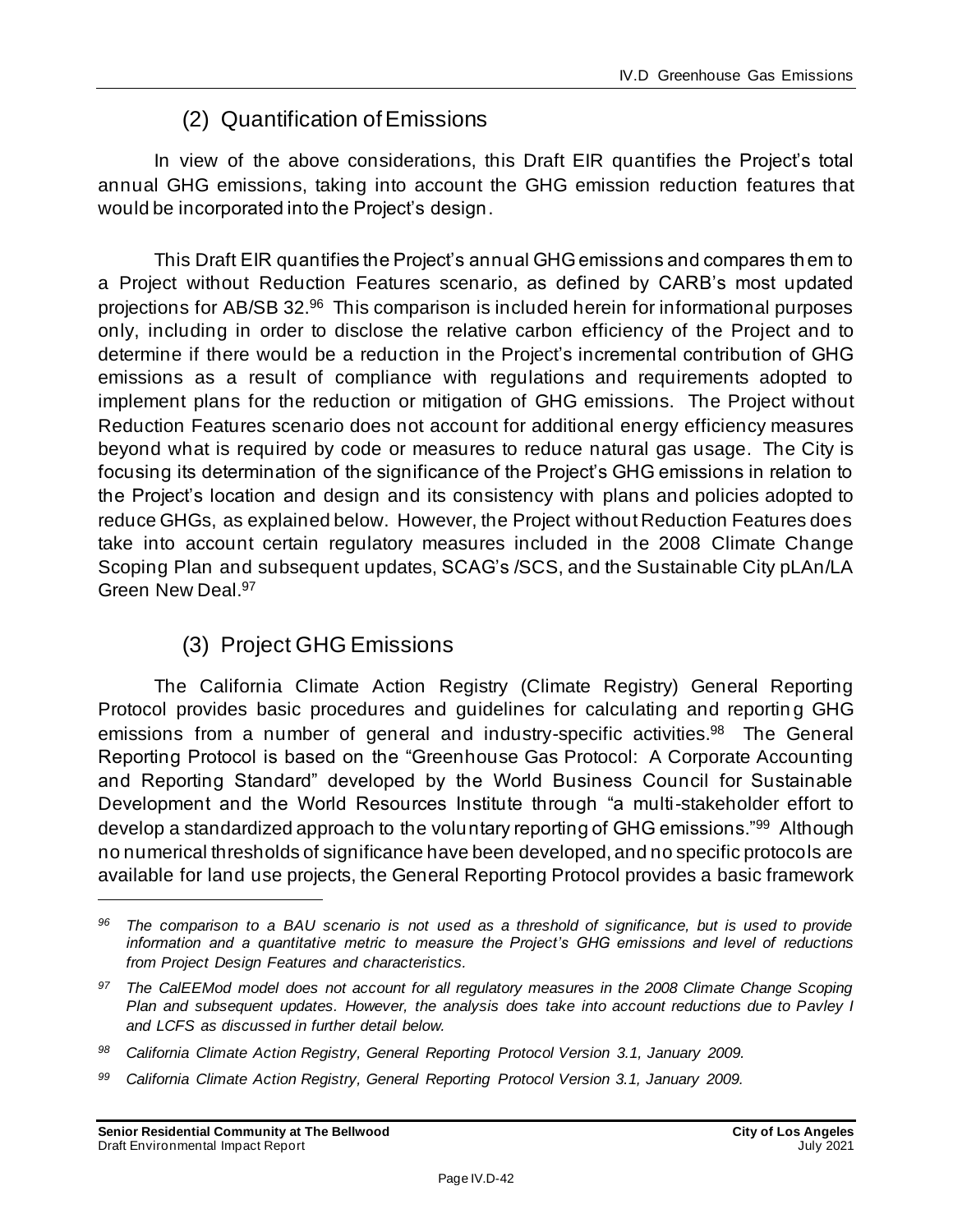for calculating and reporting GHG emissions from the Project. The information provided in this section is consistent with the General Reporting Protocol's reporting requirements. A detailed discussion of the GHG methodology is included in Appendix C of this Draft EIR.

The General Reporting Protocol recommends the separation of GHG emissions into three categories that reflect different aspects of ownership or control over emissions.<sup>100</sup> They include the following:

- Scope 1: Direct, onsite combustion of fossil fuels (e.g., natural gas, propane, gasoline, and diesel).
- Scope 2: Indirect, offsite emissions associated with purchased electricity or purchased steam.
- Scope 3: Indirect emissions associated with other emissions sources, such as third-party vehicles and embodied energy (e.g., energy used to convey, treat, and distribute water and wastewater). 101

The General Reporting Protocol provides a range of basic calculations methods. However, the General Reporting Protocol calculations are typically designed for existing buildings or facilities. These retrospective calculation methods are not directly applicable to planning and development situations where buildings do not yet exist.

CARB recommends consideration of indirect emissions to provide a more complete picture of the GHG footprint of a facility. Annually reported indirect energy usage aids the conservation awareness of a facility and provides information to CARB to be considered for future strategies.<sup>102</sup> For example, CARB has proposed requiring the calculation of direct and indirect GHG emissions as part of the AB 32 reporting requirements. Additionally, OPR has noted that lead agencies "should make a good-faith effort, based on available information, to calculate, model, or estimate…GHG emissions from a project, inclu ding the emissions associated with vehicular traffic, energy consumption, water u sage and

*<sup>100</sup> USEPA, Greenhouse Gases at EPA, www.epa.gov/greeningepa/greenhouse-gases-epa, accessed October 20, 2020.*

*<sup>101</sup> Embodied energy is a scientific term that refers to the quantity of energy required to manufacture and supply to the point of use a product, material, or service.*

*<sup>102</sup> CARB, Initial Statement of Reasons for Rulemaking, Proposed Regulation for Mandatory Reporting of Greenhouse Gas Emissions Pursuant to the California Global Warming Solutions Act of 2006 (AB 32), Planning and Technical Support Division Emission Inventory Branch, October 19, 2007.*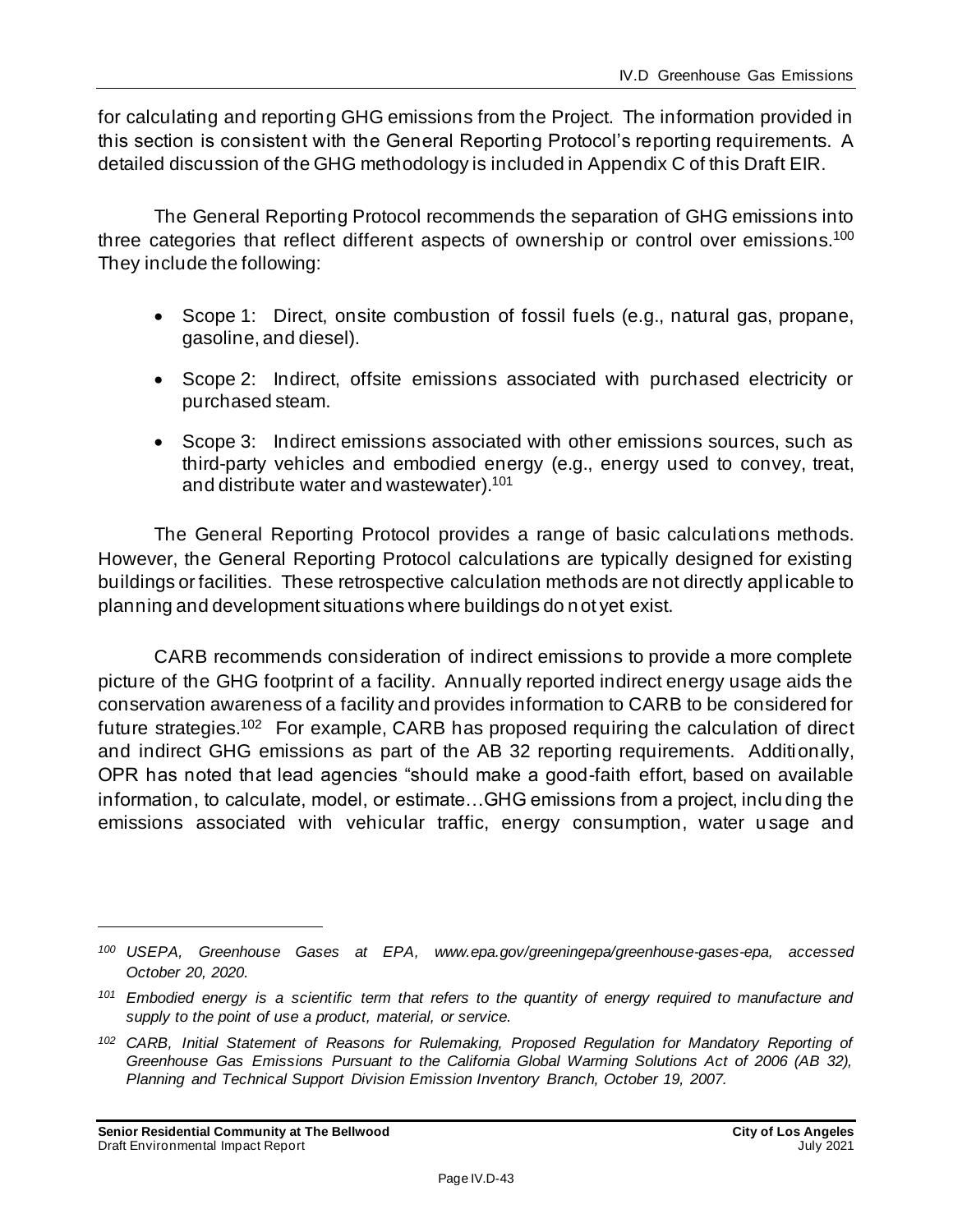construction activities."<sup>103</sup> Therefore, direct and indirect emissions have been calculated for the Project.

A fundamental difficulty in the analysis of GHG emissions is the global nature of the existing and cumulative future conditions. Changes in GHG emissions can be difficult to attribute to a particular planning program or project because the planning effort or project may cause a shift in the locale for some type of GHG emissions, rather than causing "new" GHG emissions. As a result, there is frequently an inability to conclude whether a project's GHG emissions represent a net global increase, reduction, or no change in GHGs that would exist if the project were not implemented. The analysis of the Project's GHG emissions is particularly conservative in that it assumes all of the GHG emissions are new additions to the atmosphere.

The California Emissions Estimator Model ® (CalEEMod) is a statewide land use emissions computer model designed to provide a uniform platform for government agencies, land use planners, and environmental professionals to quantify potential criteria pollutant and GHG emissions associated with both construction and operations from a variety of land use projects. CalEEMod was developed in collaboration with the air districts of California, who provided data (e.g., emission factors, trip lengths, meteorology, source inventory, etc.) to account for local requirements and conditions. The model is considered by the SCAQMD to be an accurate and comprehensive tool for quantifyin g air quality and GHG impacts from land use projects throughout California.<sup>104</sup>

## (4) Construction

The Project's construction emissions were calculated using CalEEMod Version 2016.3.2. Details of the modeling assumptions and emission factors are provided in Appendix C of this Draft EIR. CalEEMod calculates emissions from off-road equipment usage and on-road vehicle travel associated with haul, delivery, and construction worker trips. GHG emissions during construction were forecast based on the construction assumptions included in Appendix C and applying the mobile-source and fugitive dust emissions factors derived from CalEEMod.

The calculations of the emissions generated during Project construction activities reflect the types and quantities of construction equipment that would be used to remove

*<sup>103</sup> OPR Technical Advisory—CEQA and Climate Change: Addressing Climate Change Through California Environmental Quality Act Review, June 2008, p. 5.*

*<sup>104</sup> California Air Pollution Control Officers Association, California Emissions Estimator Model, CalEEModTM, www.caleemod.com.*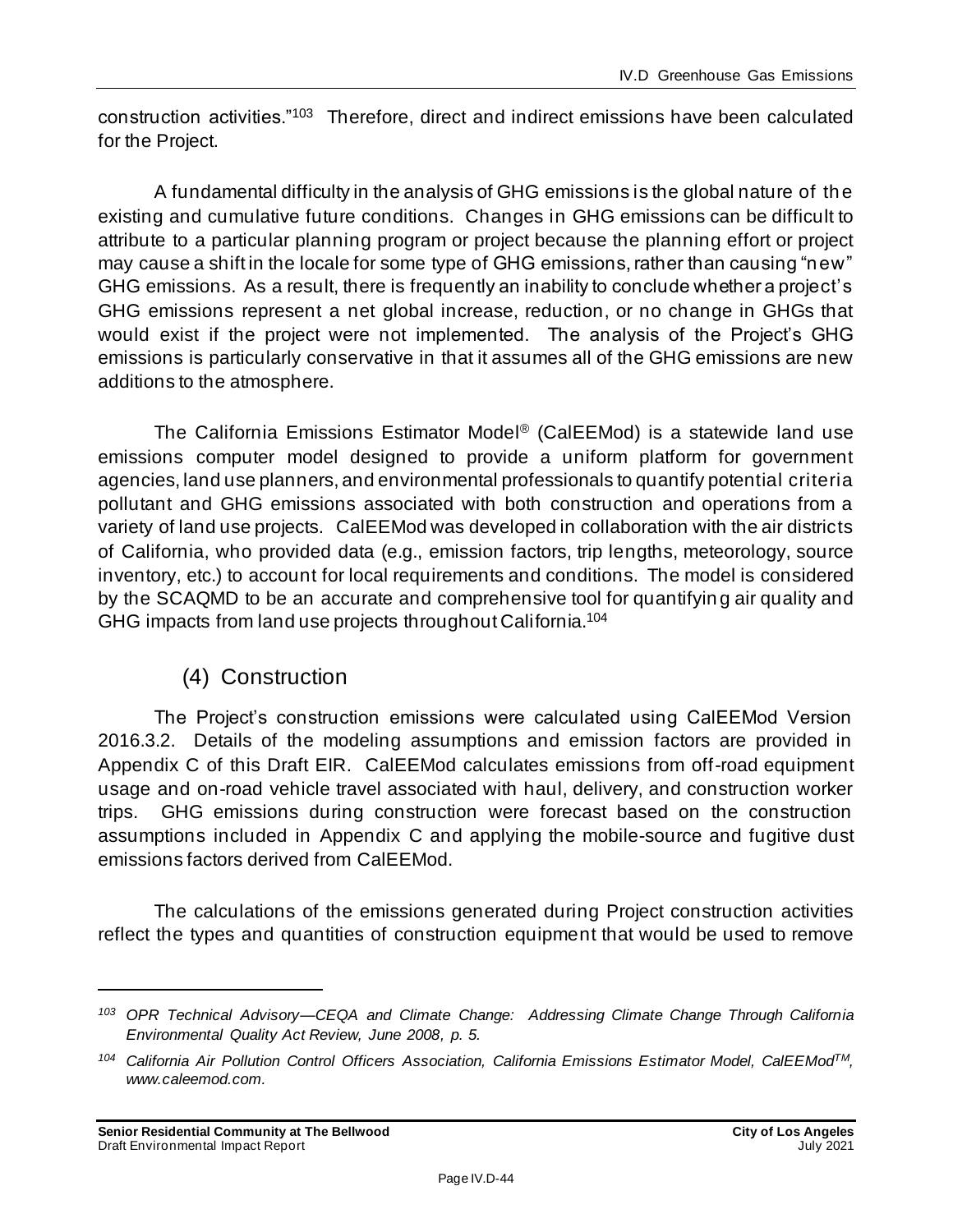existing buildings, grade and excavate the Project Site, construct the proposed buildings and related improvements, and plant new landscaping within the Project Site.

As impacts from construction activities occur over a relatively short-term period of time, they contribute a relatively small portion of the overall lifetime project GHG emissions. In addition, GHG emission reduction measures for construction equipment are relatively limited. In accordance with the SCAQMD's guidance, GHG emissions from construction were amortized (i.e., averaged annually) over the lifetime of the Project. SCAQMD defines the lifetime of a project as 30 years.<sup>105</sup> Therefore, total construction GHG emissions were divided by 30 to determine an annual construction emissions estimate comparable to operational emissions.

## (5) Operation

Similar to construction, the SCAQMD-recommended CalEEMod is used to calculate potential GHG emissions generated by new land uses on the Project Site, including area sources, electricity, natural gas, mobile sources, stationary sources (i.e., emergency generators), solid waste generation and disposal, and water usage/wastewater generation. CalEEMod default values for generation/usage rates, GHG emission factors, and GWP values were used in the evaluation of operational GHG emissions from the Project.

Area source emissions include landscaping, natural gas combustion (HVAC and water heaters), and architectural coating activities, the emissions are based on the size of the land uses (e.g., square footage or dwelling unit), the GHG emission factors for fuel combustion, and the GWP values for the GHGs emitted.

GHG emissions associated with electricity usage are based on the size of the land uses, the electrical demand factors for the land uses, the GHG emission factors for the electricity utility provider, as provided by CalEEMod, and the GWP values for the GHGs emitted. GHG emissions from electricity use are directly dependent on the electricity utility provider. In this case, GHG intensity factors for LADWP were selected in CalEEMod. The carbon intensity (lbs/MWh) for electricity generation was calculated for the Project buildout year based on LADWP projections for year 2023 (678 lbs. CO<sup>2</sup> per MWh). LADWP's carbon intensity projections also take into account SB 100 and SB 350 RPS requirements for renewable energy.

As with electricity, the emissions of GHGs associated with natural gas combustion are based on the size of the land uses, the natural gas combustion factors for the land uses

*<sup>105</sup> SCAQMD, Interim CEQA GHG Significance Threshold for Stationary Sources, Rules and Plans, 2008.*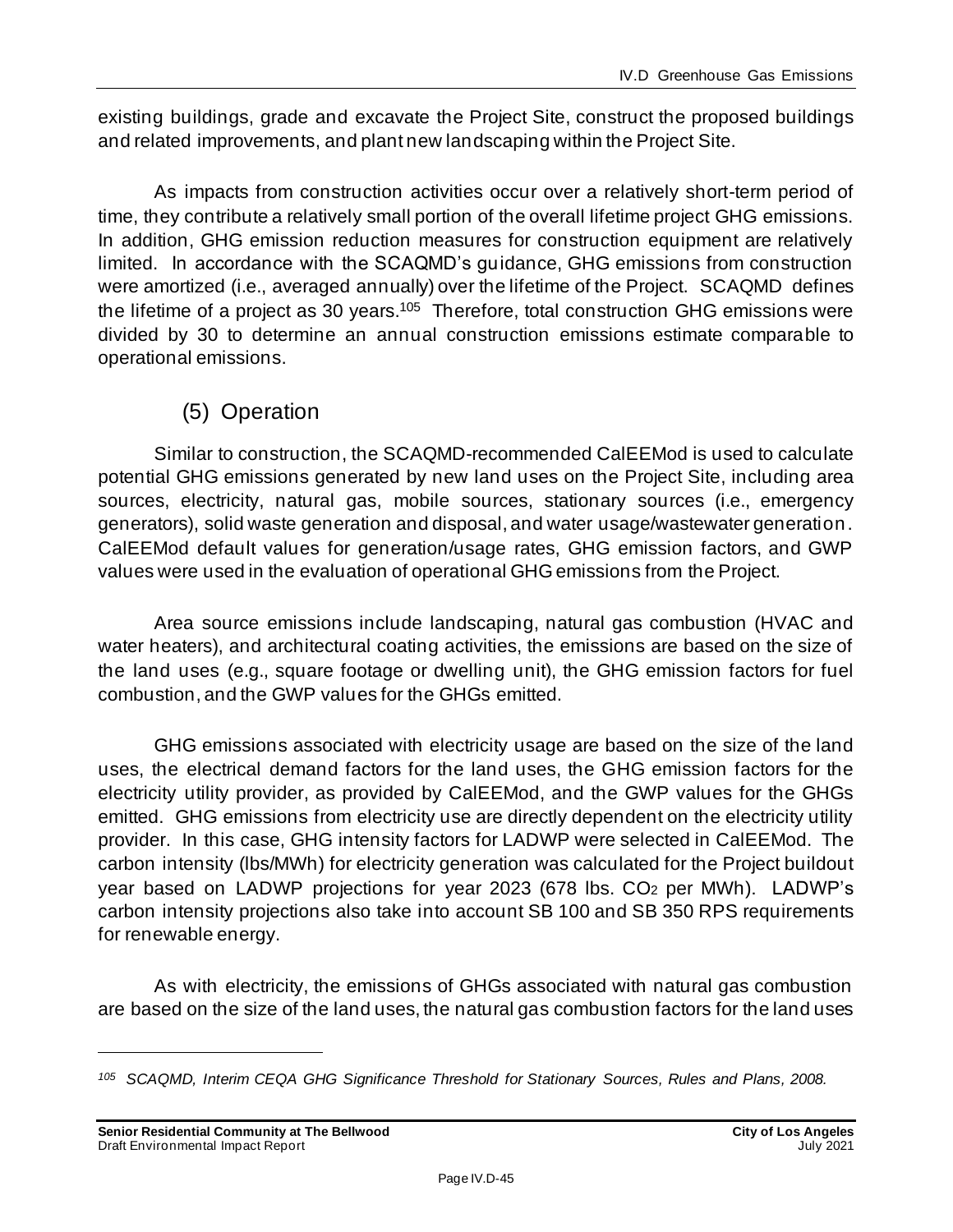in units of million British thermal units (MMBtu), the GHG emission factors for natural gas combustion, and the GWP values for the GHGs emitted.

Mobile source GHG emissions are calculated based on emission factors and an estimate of the Project's annual VMT, which was provided in the Project's Transportation Assessment.<sup>106</sup> As discussed in Section IV.I, Transportation, of this Draft EIR, the Project VMT was derived from the LADOT VMT Calculator. The VMT Calculator was developed by the City and LADOT to comply with SB 743 which requires lead agencies to adopt VMT criteria to determine transportation related impacts. The LADOT-derived VMT values account for the daily and seasonal variations in trip frequency and length associated with new resident, employee and visitor trips to and from the Project Site and other activities that generate a vehicle trip.

Stationary source GHG emissions are based on proposed stationary sources (i.e., emergency generators) that would be provided on the Project Site.

The emissions of GHGs associated with solid waste disposal are based on the Project's proposed land uses, the waste disposal rate for the land uses, the waste diversion rate, the GHG emission factors for solid waste decomposition, as provided by CalEEMod, and the GWP values for the GHGs emitted.

The GHG emissions related to water usage and wastewater generation are based on the proposed land uses, the water demand factors, the electrical intensity factors for water supply, treatment, and distribution and for wastewater treatment, the GHG emission factors for the electricity utility provider as provided by CalEEMod, and the GWP values for the GHGs emitted. Water usage factors are obtained from surveys conducted throughout California for various land uses. Project water consumption GHG emissions are then quantified based on electricity usage and carbon intensity factors specific to electricity providers described above.

The GHG emissions calculations for the Project include credits or reductions for consistency with applicable Project Design Features GHG-PDF-1 and GHG-PDF-2 set forth in this Draft EIR. These features are included as part of the Buildout with Reducing Measures scenario shown in Table IV.D-10 on pag[e IV.D-73](#page-72-0) in the analysis below. The analysis of Project GHG emissions at buildout also takes into account actions and mandates already approved and expected to be in force by Project buildout (e.g., Pavley I Standards, full implementation of California's Statewide RPS beyond current levels of

*<sup>106</sup> Gibson Transportation Consulting, Transportation Assessment for Senior Residential Community at the Bellwood Project, February 2021, revised April 2021.*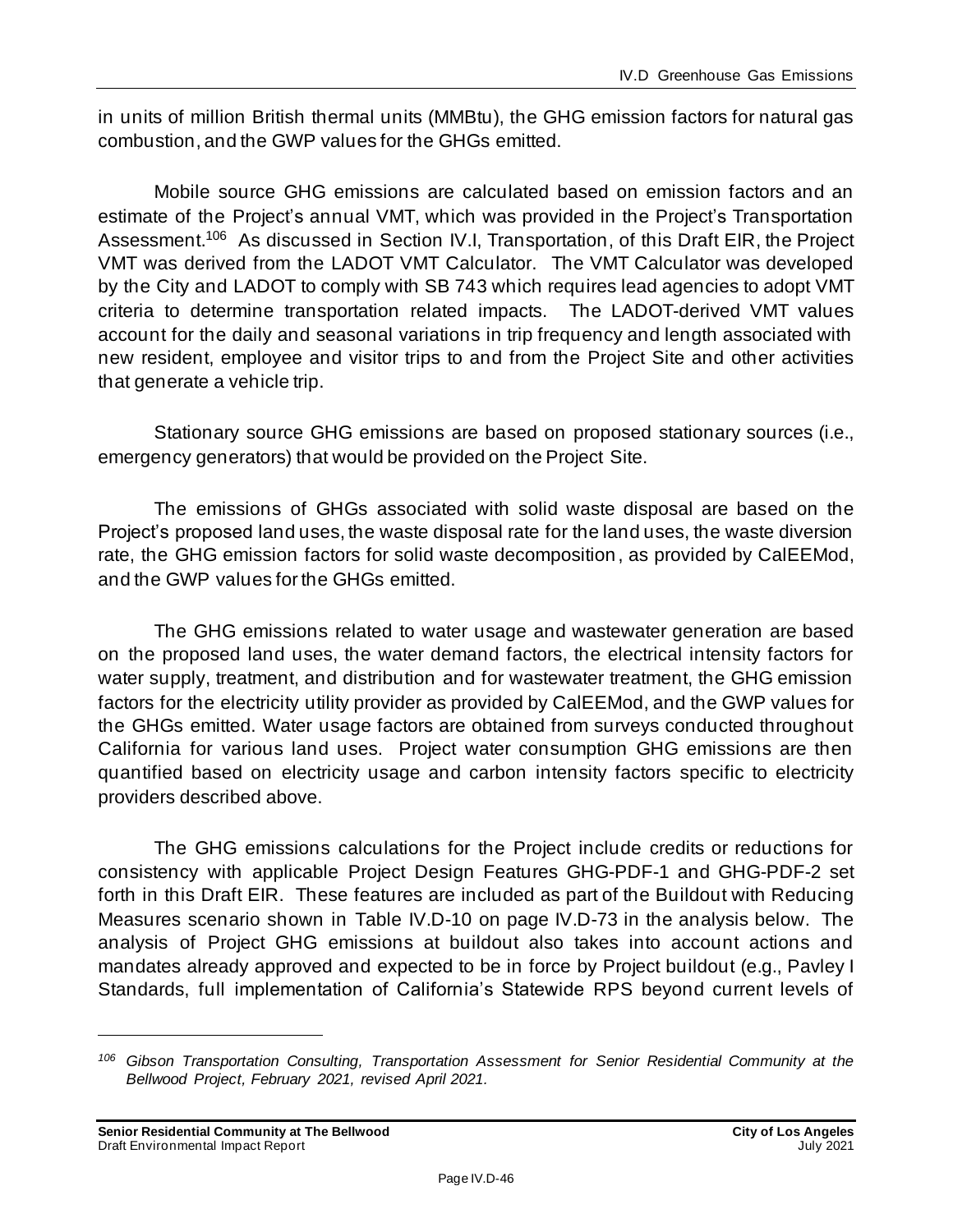renewable energy, and the California LCFS). $107$  It should be noted that GHG reductions due to LCFS are currently not incorporated into CalEEMod. The CalEEMod model incorporates EMFAC2014 emission factors which do not take into account the most recent 2017 LCFS updates. As a conservative assumption, GHG emissions reductions resulting from the LCFS updates were not included in the Project's emissions inventory. In addition, as mobile source GHG emissions are directly dependent on the number of vehicle trips, a decrease in the number of Project-generated trips as a result of Project features (e.g., close proximity to transit) will provide a proportional reduction in mobile source GHG emissions compared to a generic project without such locational benefits. Calculation of Project emissions conservatively did not include actions and mandates that are not already in place, but are anticipated to be enforced by Project buildout (e.g., Pavley II, which could further reduce GHG emissions from use of light-duty vehicles by 2.5 percent). Similarly, GHG emissions reductions potentially attributable to operation of the Cap-and-Trade were not included in this analysis. By not speculating on potential regulatory conditions, the analysis takes a conservative approach that likely overestimates the Project's GHG emissions at buildout because the State is expected to continue to implement policies and programs aimed at reducing GHG emissions from the land use and transportation sectors to meet the State's long-term climate goals.

## **c. Project Design Features**

The following project design features are applicable to the Project with regard to GHG emissions:

- **GHG-PDF-1:** The design of the new buildings will incorporate the following sustainability features:
	- a. Use of Energy Star–labeled products and appliances.
	- b. Use of light-emitting diode (LED) lighting or other energy-efficient lighting technologies, such as occupancy sensors or daylight harvesting and dimming controls, where appropriate, to reduce electricity use.
	- c. Water-efficient plantings with drought-tolerant species;
	- d. Fenestration designed for solar orientation; and
	- e Pedestrian- and bicycle-friendly design with short-term and longterm bicycle parking.

**GHG-PDF-2:** The use of natural gas-fueled fireplaces will be limited to common areas and the top floor residential dwelling units.

*<sup>107</sup> Project design features are based on relevant year 2020 targets established by AB 32 and the current CARB Scoping Plan Update.*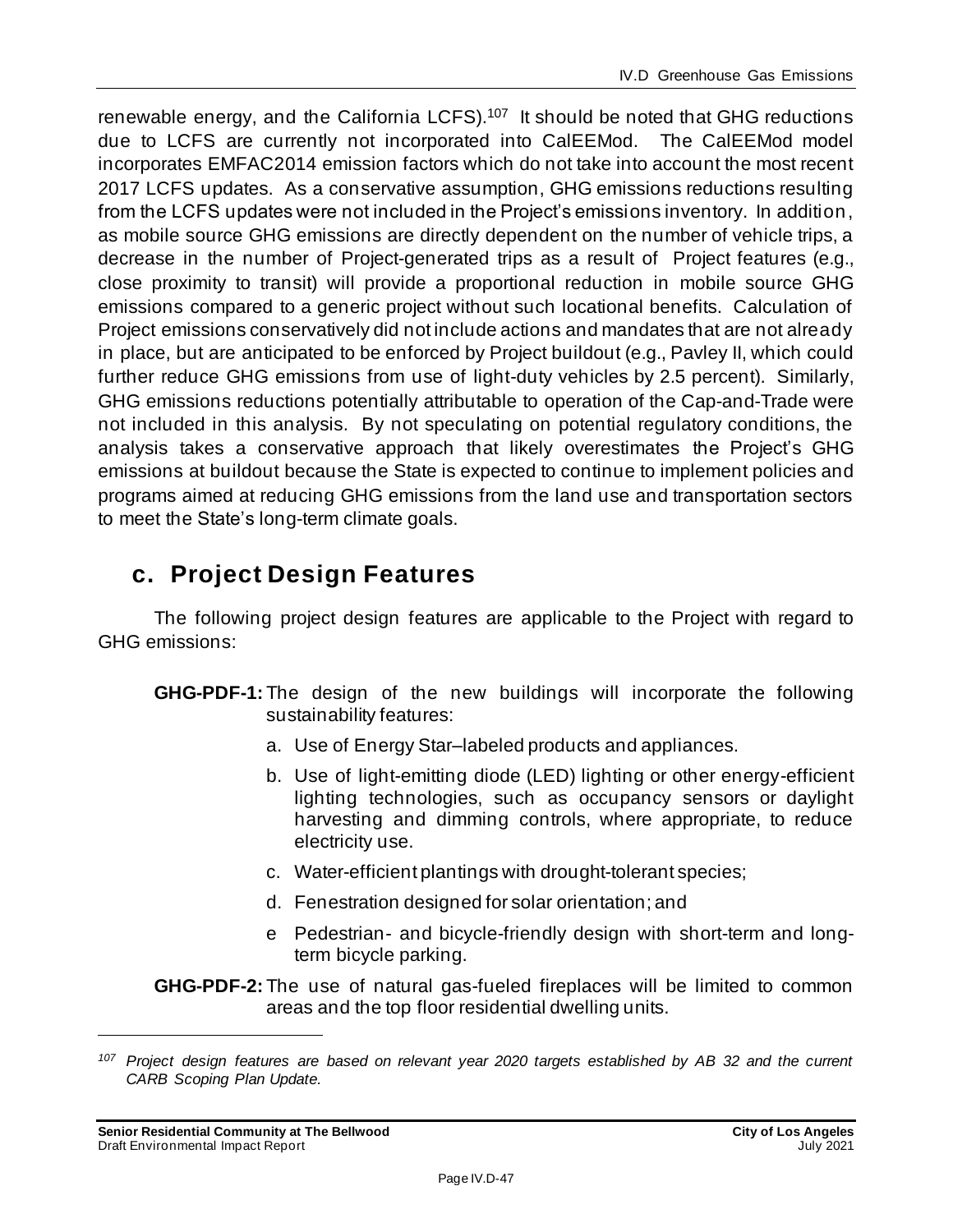The Applicant would incorporate additional Project features to further support and promote environmental sustainability. The Project would comply with all applicable regulatory requirements, including the provisions set forth in the City's Green Building Ordinance. As an example, the Project would comply with the City's EV charging requirements, which specify that 10 percent of new parking spaces would require EV charging equipment. In addition, 30 percent of all new parking spaces would be required to be EV "ready" which will be capable of supporting future EV charging equipment.<sup>108</sup>

# **d. Analysis of Project Impacts**

*Threshold (a): Would the Project generate GHG emissions, either directly or indirectly, that may have a significant impact on the environment?*

*Threshold (b): Would the Project conflict with an applicable plan, policy or regulation adopted for the purpose of reducing the emissions of GHG?*

- (1) Impact Analysis
	- *(a) Consistency with Applicable Plans and Policies*

As discussed above, compliance with applicable GHG emissions reduction plans would result in a less-than-significant Project and cumulative impacts. The following section describes the extent to which the Project complies with or exceeds the performance-based standards included in the regulations outlined in the 2008 Climate Change Scoping Plan and subsequent updates, SCAG's RTP/SCS, and the Sustainable City pLAn/L.A.'s Green New Deal. As shown herein, the Project would be consistent with the applicable GHG reduction plans and policies.

## *(i) Climate Change Scoping Plan*

The Climate Change Scoping Plan has a range of GHG reduction actions that include direct regulations, alternative compliance mechanisms, monetary and nonmonetary incentives, voluntary actions, market-based mechanisms such as a cap-andtrade system, and an AB 32 implementation fee to fund the program. The following discussion demonstrates how the pertinent reduction actions relate to and reduce Projectrelated GHG emissions.

Project GHG emissions have been quantified, and as shown in Table IV.D-10 on page [IV.D-73](#page-72-0) in the analysis below, the Project would result in a net increase of

*<sup>108</sup> City of Los Angeles Ordinance No. 186485. December 11, 2019.*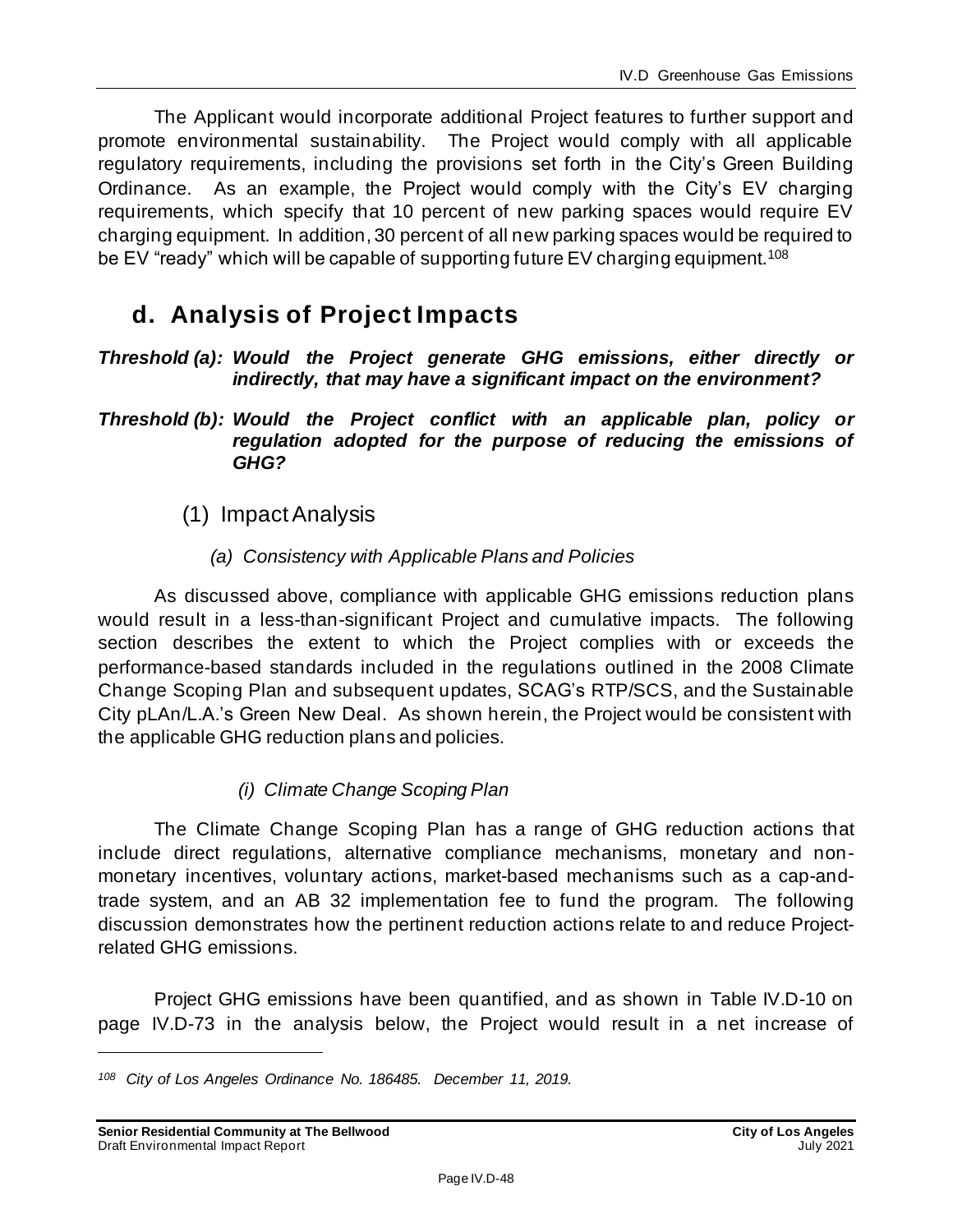approximately 367 MTCO2e annually when accounting for removal of existing uses. The breakdown of the Project's GHG emissions by source category, as calculated in Appendix C, shows that area source and mobile source emissions would result in a net reduction in GHG emissions due to removal of existing uses. Emissions from energy consumption, stationary sources, solid waste generation water supply, treatment, and distribution; and construction activities would increase in comparison to existing uses. Provided in Table IV.D-5 on page IV.D-50 is an evaluation of applicable mandatory regulatory compliance reduction actions/strategies outlined in the Climate Change Scoping Plan that through implementation would serve to reduce the Project's direct and indirect GHG emissions.<sup>109</sup> Further evaluation of project design features and specific applicable policies and measures in the Climate Change Scoping Plan is provided in Table IV.D-6 on page IV.D-53. As detailed therein, the Project would not conflict with the Climate Change Scoping Plan, which is intended to reduce GHG emissions.

**As such, based on the analysis above and below, the Project would not conflict with the GHG reduction-related actions and strategies in the 2008 Climate Change Scoping Plan and subsequent updates, and related impacts would be less than significant.**

## *(ii) 2016–2040 and 2020–2045 RTP/SCS*

As previously discussed, the purpose of SB 375 is to implement the State's GHG emissions reduction goals by integrating land use planning with the goal of reducing car and light-duty truck travel. Under SB 375, the primary goal of the RTP/SCS is to provide a framework for future growth that will decrease per capita GHG emissions from cars and light-duty trucks based on land use planning and transportation options. To accomplish this goal, the 2016–2040 and 2020–2045 RTP/SCS identify various strategies to reduce per capita VMT.

The 2016–2040 and 2020–2045 RTP/SCS are expected to help SCAG reach its GHG reduction goals, as identified by CARB.

In addition to demonstrating the region's ability to attain and exceed the GHG emission-reduction targets set forth by CARB, the 2016–2040 and 2020–2045 RTP/SCS outline a series of actions and strategies for integrating the transportation network with an overall land use pattern that responds to projected growth, housing needs, changing demographics, and transportation demands. Thus, successful implementation of the

*<sup>109</sup> An evaluation of reduction actions/strategies applicable to stationary sources is not necessary, as the Project's only potential stationary sources emissions will be created by emergency generators which would only be used in an emergency.*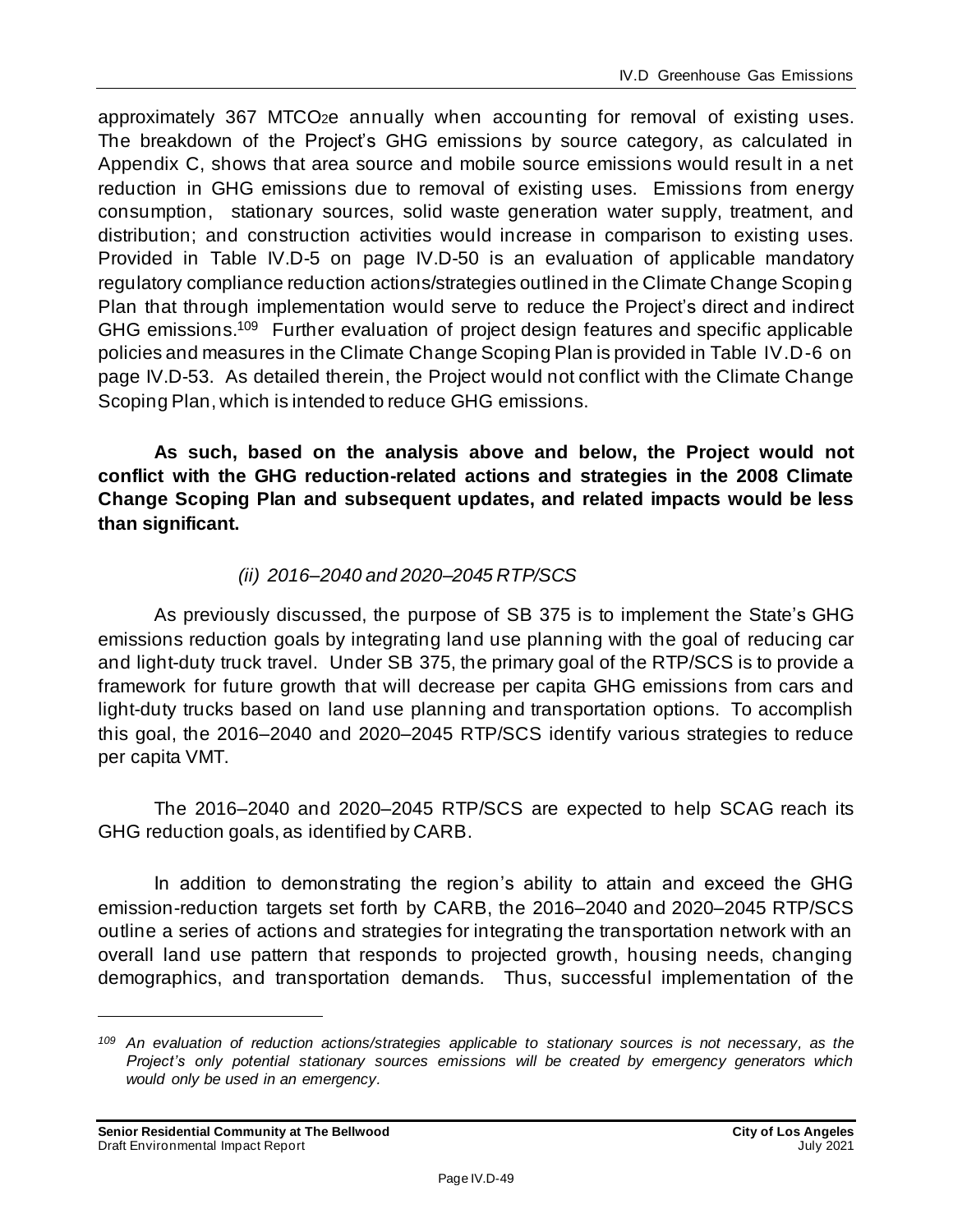#### **Table IV.D-5 Mandatory Regulatory Compliance Measures within the Climate Change Scoping Plan**

#### **Mandatory Regulatory Compliance Measures**

#### **Energy**

**RPS Program and SB 2X:** The California RPS program (Updated under SB 2X) requires both public and investor-owned utilities in California receive at least 33 percent of their electricity from renewable sources by the year 2020. SB 350 further requires 50 percent renewables by 2030.<sup>a</sup> In 2019, LADWP indicated that 32 percent of its electricity came from renewable resources in Year 2018. <sup>b</sup> Electricity GHG emissions provided in Table IV.D-10 on page IV.D-73 assume that LADWP will receive at least 33 percent of its electricity from renewable sources by the year 2020 and 50 percent by the year 2030 (with a straight line interpolation for the Project buildout year of 2023) consistent with SB 350. The CalEEMod default carbon intensity for electricity generated by LADWP (pounds of CO2e per MWh) is based on a year 2007 renewables portfolio of eight percent and was therefore updated within CalEEMod to reflect the year 2023 renewables portfolio. Please note that under recently passed SB 100, LADWP is required to generate electricity that would increase renewable energy resources to 50 percent by 2026 and, 60 percent by 2030, and 100 percent by 2045. The Project complies with these percentage renewable requirements inasmuch as the Project is served by LADWP, which is committed to achieving the increase in renewable energy resources by the required dates.

The electricity-related GHG emissions provided in Table IV.D-10 on page IV.D-73 conservatively do not account for the additional 13 percent reduction that would be achieved by LADWP in year 2023 prior to buildout of the Project (difference between the 37 percent renewables assumed for the buildout year of 2023 and 50 percent required under SB 100 in year 2026) or 23 percent reduction achieved by LADWP in year 2030 (difference between the 37 percent renewables assumed for the buildout year of 2023 and 60 percent required under SB 100 in year 2030). Given LADWP's progress towards meeting and exceeding the established targets as well as penalties for non-compliance, it is assumed LADWP will comply.

**SB 350**: As required under SB 350, doubling of the energy efficiency savings from final end uses of retail customers by 2030 would primarily rely on the existing suite of building energy efficiency standards under CCR Title 24, Part 6 (discussed below) and utility-sponsored programs such as rebates for high-efficiency appliances, HVAC systems, and insulation. The Project would further support this regulation since Project Design Feature GHG-PDF-1, would require the Project to implement measures to reduce overall energy usage compared to baseline conditions.

**Energy Independence and Security Act of 2007 (EISA):** EISA requires phasing out of incandescent light bulbs sold in the United States resulting in 25 percent greater light bulb efficiency in 2014 and 200 percent greater efficiency in 2020. CalEEMod does not incorporate this nationwide reduction in electricity usage associated with lighting. As the Project would benefit from implementation of the EISA, electricity GHG emissions provided in Table IV.D-10 on page IV.D-73 account for a 25-percent reduction in lighting electricity consumption.

**Cap-and-Trade Program**: As required by AB 32 and the *Climate Change Scoping Plan*, the Cap-and-Trade Program covers the GHG emissions associated with electricity consumed in California, whether generated in-state or imported. Accordingly, this regulatory program applies to electric service providers and not directly to land use development. That being said, the Project would benefit from this regulatory program in that the GHG emissions associated with the Project's electricity usage per year presented in Table IV.D-10 on page IV.D-73 would indirectly be covered by the Cap-and-Trade Program. Furthermore, the Cap-and-Trade Program also covers the GHG emissions associated with the combustion of transportation fuels in California, whether refined in-state or imported. While not quantified in this analysis, the Project would benefit from this regulatory program in that the GHG emissions associated with the Project's electricity and fuel usage would indirectly be covered by the Cap-and-Trade Program.

#### **Mobile**

**Advanced Clean Cars Program**: CARB approved the Advanced Clean Cars Program in 2012 which establishes an emissions control program for model year 2017 through 2025 and increasing the number of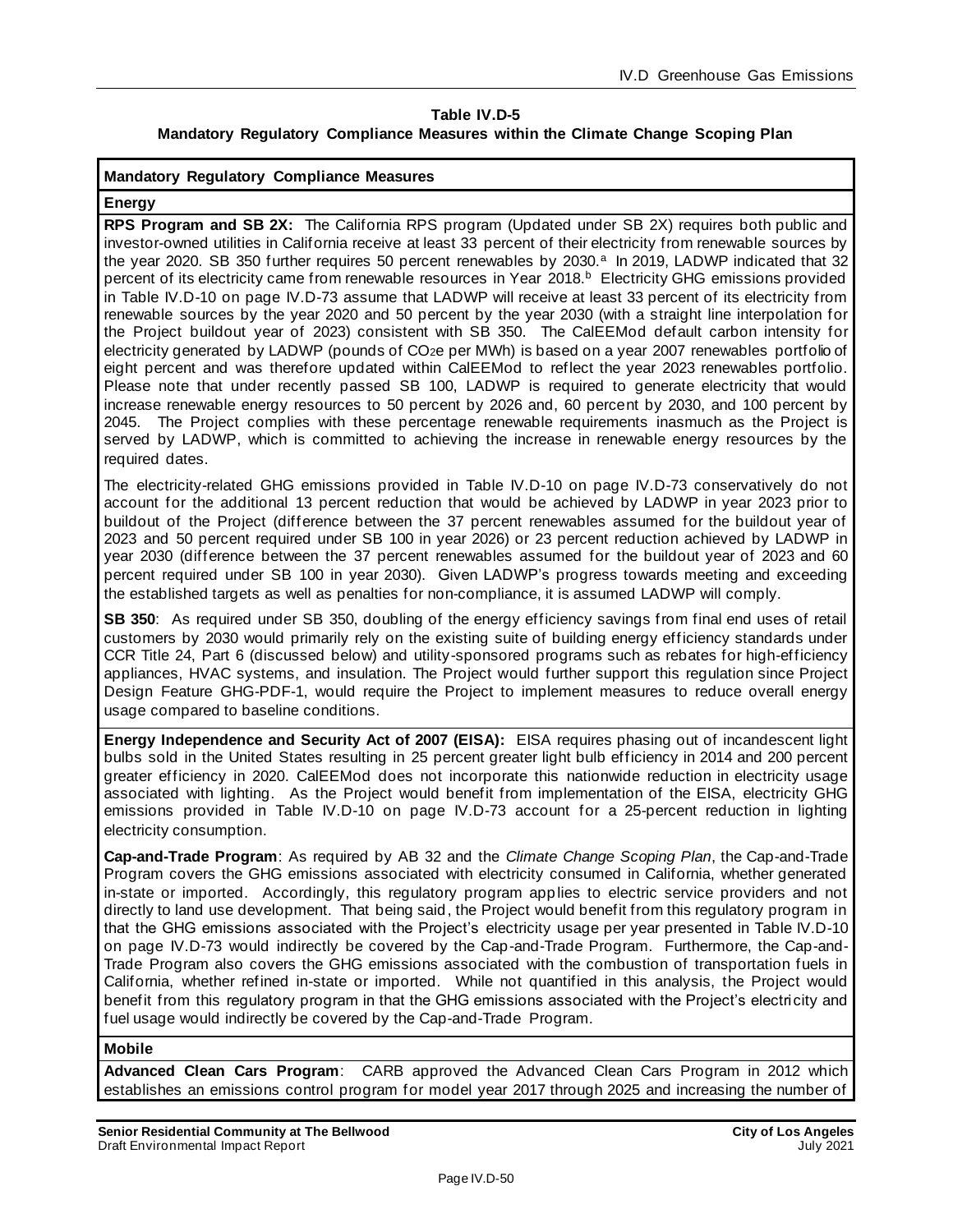#### **Table IV.D-5 (Continued) Mandatory Regulatory Compliance Measures within the Climate Change Scoping Plan**

#### **Mandatory Regulatory Compliance Measures**

zero emission vehicles manufactured in the 2018 through 2025 model years. Standards under the Advanced Clean Cars Program apply to all passenger cars and light duty trucks within California and indirectly used by residents, employees and deliveries to the Project. Mobile source GHG emissions provided in Table IV.D-10 on page IV.D-73 conservatively do not include this additional 34 percent reduction in mobile source emissions as the CalEEMod model default fleet mix for the Air Basin do es not yet account for this regulation. The Project would further support this regulation since the Applicant will provide at least 30 percent of the total parking spaces provided to be capable of supporting future EVSE as dictated by City codes.

The Scoping Plan recommends additional mobile source strategies through the extension of the Advanced Clean Cars Program which are expected to increase GHG stringency on light duty autos and continue adding zero emission and plug in vehicles through 2030. CARB is also developing the Innovative Clean Transit measure to encourage purchase of advanced technology buses such as alternative fueled or battery powered buses. This would allow fleets to phase in cleaner technology in the near future. CARB is also in the process of developing proposals for new approaches and strategies to achieve zero emission trucks under the Advanced Clean Local Trucks (Last Mile Delivery) Program.<sup>c,d</sup> Although the Innovative Clean Transit and Advanced Clean Local Truck Programs have not yet been established, the Modified Project would also indirectly benefit from these measures once adopted.

**Low Carbon Fuel Standard (LCFS)**: The current LCFS requires a reduction of at least 7.5 percent in the carbon intensity (CI) of California's transportation fuels by 2020. CalEEMod includes implementation of LCFS into the calculation of GHG emissions from mobile sources. However, the LCFS was amended in September 2018 to target a 20-percent reduction in CI from a 2010 baseline by 2030.<sup>e</sup> As discussed previously, the CalEEMod model does not take into account the more recent updates to LCFS. The Project's emissions inventory conservatively does not take credit for additional GHG reductions due to the more recent LCFS requirements, but this additional 7.5-percent reduction in CI would indirectly reduce the Project's mobile source emissions.

#### **Solid Waste**

**California Integrated Waste Management Act of 1989:** The regulation requires each jurisdiction's source reduction and recycling element to include a diversion of 50 percent of all solid waste by 2000.<sup>f</sup> AB 341 **(2011)** amended the regulation to include a provision declaring that it is the policy goal of the state that not less than 75 percent of solid waste generated be source reduced, recycled, or composted by the year 2020, and annually thereafter.<sup>g</sup> The Project complies with these percentage recycling requirements inasmuch as the Project is served by the City of Los Angeles, which currently achieves a diversion rate of 76 percent. Project-related GHG emissions from solid waste generation provided in Table IV.D-10 on page IV.D-73 includes a 76-percent reduction in solid waste generation source emissions consistent with the minimum diversion rate required for the City of Los Angeles (CalEEMod default diversion rate is zero percent). The Applicant must also only contract for waste disposal services with a company that recycles solid waste in compliance with AB 341. In addition, the Project would provide recycling bins at appropriate locations to promote recycling of paper, metal, glass and other recyclable material. Consistent with CalGreen requirements, the Project would recycle and/or salvage at least 65 percent of non-hazardous construction and demolition debris, and the Applicant would prepare a construction waste management plan that, at a minimum, identifies the materials to be diverted from disposal and whether the materials will be sorted onsite or comingled.

- *<sup>a</sup> SB 350 (2015–2016 Regular Session) Stats 2015, Ch. 547.*
- *<sup>b</sup> CEC, Annual Power Content Labels for 2017, LADWP, July 2018.*
- *<sup>c</sup> CARB, Advance Clean Cars, Midterm Review, www.arb.ca.gov/msprog/acc/acc-mtr.htm, accessed October 20, 2020.*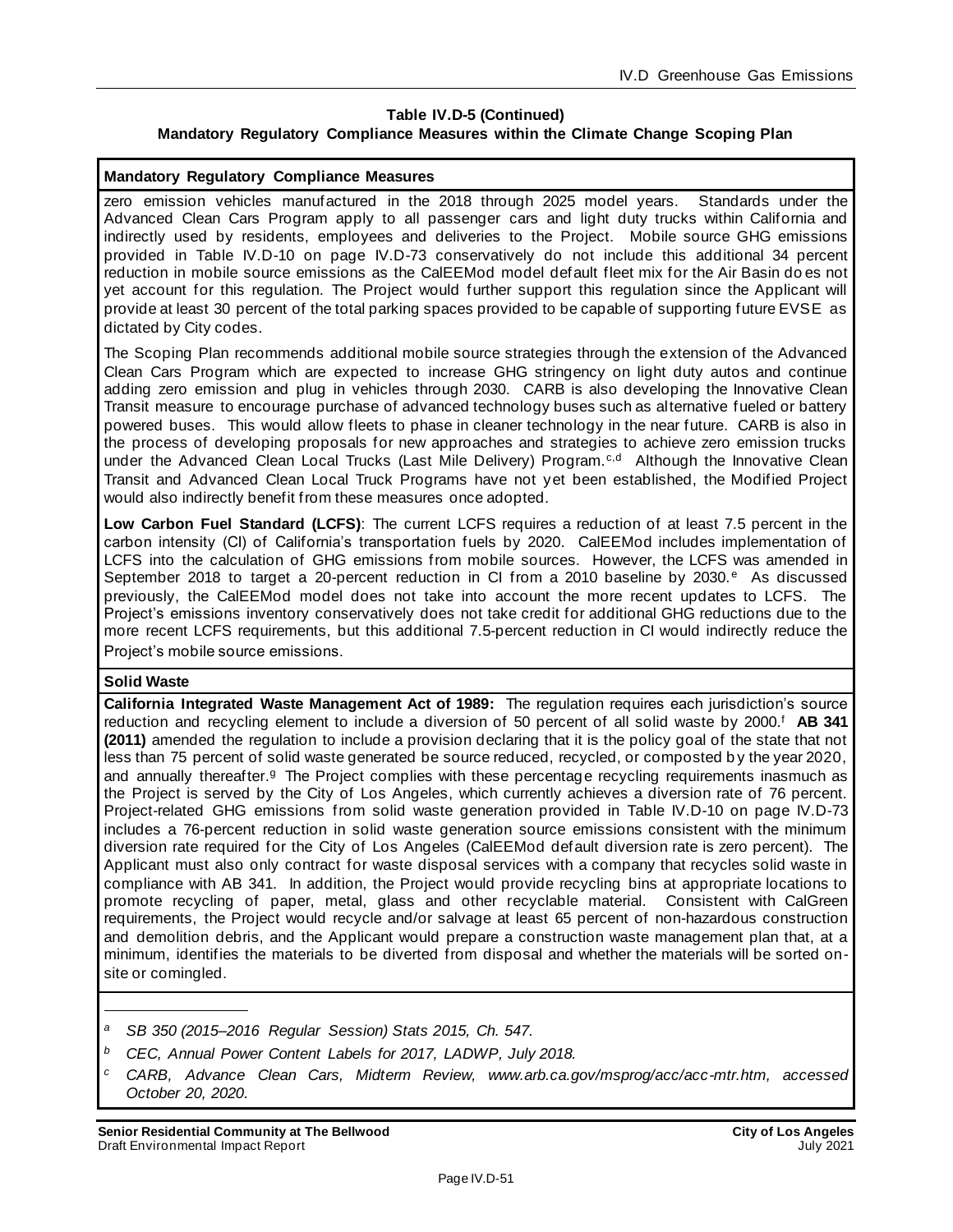#### **Table IV.D-5 (Continued)**

#### **Mandatory Regulatory Compliance Measures within the Climate Change Scoping Plan**

|   | <b>Mandatory Regulatory Compliance Measures</b>                                                                                                                 |  |  |  |  |
|---|-----------------------------------------------------------------------------------------------------------------------------------------------------------------|--|--|--|--|
| d | CARB, Advanced Clean Local Trucks (Last mile delivery and local trucks), ww2.arb.ca.gov/our-<br>work/programs/advanced-clean-trucks, accessed October 20, 2020. |  |  |  |  |
| е | CARB, LCFS Rulemaking Documents, www.arb.ca.gov/fuels/lcfs/rulemakingdocs.htm, accessed                                                                         |  |  |  |  |
|   | October 20, 2020.                                                                                                                                               |  |  |  |  |
|   | California Integrated Waste Management Act of 1989 and AB 341.                                                                                                  |  |  |  |  |
| g | AB 341 (2011).                                                                                                                                                  |  |  |  |  |
|   | Source: Eyestone Environmental, 2019.                                                                                                                           |  |  |  |  |

2016–2040 and/or 2020–2045 RTP/SCS would result in more complete communities with a variety of transportation and housing choices, while reducing automobile use. With regard to individual developments, such as the Project, strategies and policies set forth in the 2016–2040 and/or 2020–2045 RTP/SCS can be grouped into the following three categories: (1) reduction of vehicle trips and VMT, (2) increased use of alternative fuel vehicles, and (3) improved energy efficiency. These strategies and policies are addressed below.

### Consistency with Integrated Growth Forecast

The 2016–2040 and 2020–2045 RTP/SCS provide socioeconomic forecast projections of regional population growth. The population, housing, and employment forecasts, which are adopted by SCAG's Regional Council, are based on the local plans and policies applicable to the specific area; these are used by SCAG in all phases of implementation and review.

According to SCAG's 2016 RTP/SCS, the forecasted population for the City of Los Angeles Subregion in 2019 was approximately 4,036,475 persons.<sup>110</sup> In 2023, the projected occupancy year of the Project, the City of Los Angeles Subregion is anticipated to have a population of approximately 4,145,604 persons.<sup>111</sup> The 2016-2040 RTP/SCS's employment forecast for the City of Los Angeles Subregion in 2019 was approximately 1,814,575 employees.<sup>112</sup> In 2023, the City of Los Angeles Subregion is anticipated to have approximately 1,882,104 employees.<sup>113</sup> The 2016–2040 RTP/SCS's household forecast

- *<sup>111</sup> Based on a linear interpolation of 2012–2040 data.*
- *<sup>112</sup> Based on a linear interpolation of 2012–2040 data.*
- *<sup>113</sup> Based on a linear interpolation of 2012–2040 data.*

*<sup>110</sup> Based on a linear interpolation of 2012–2040 data.*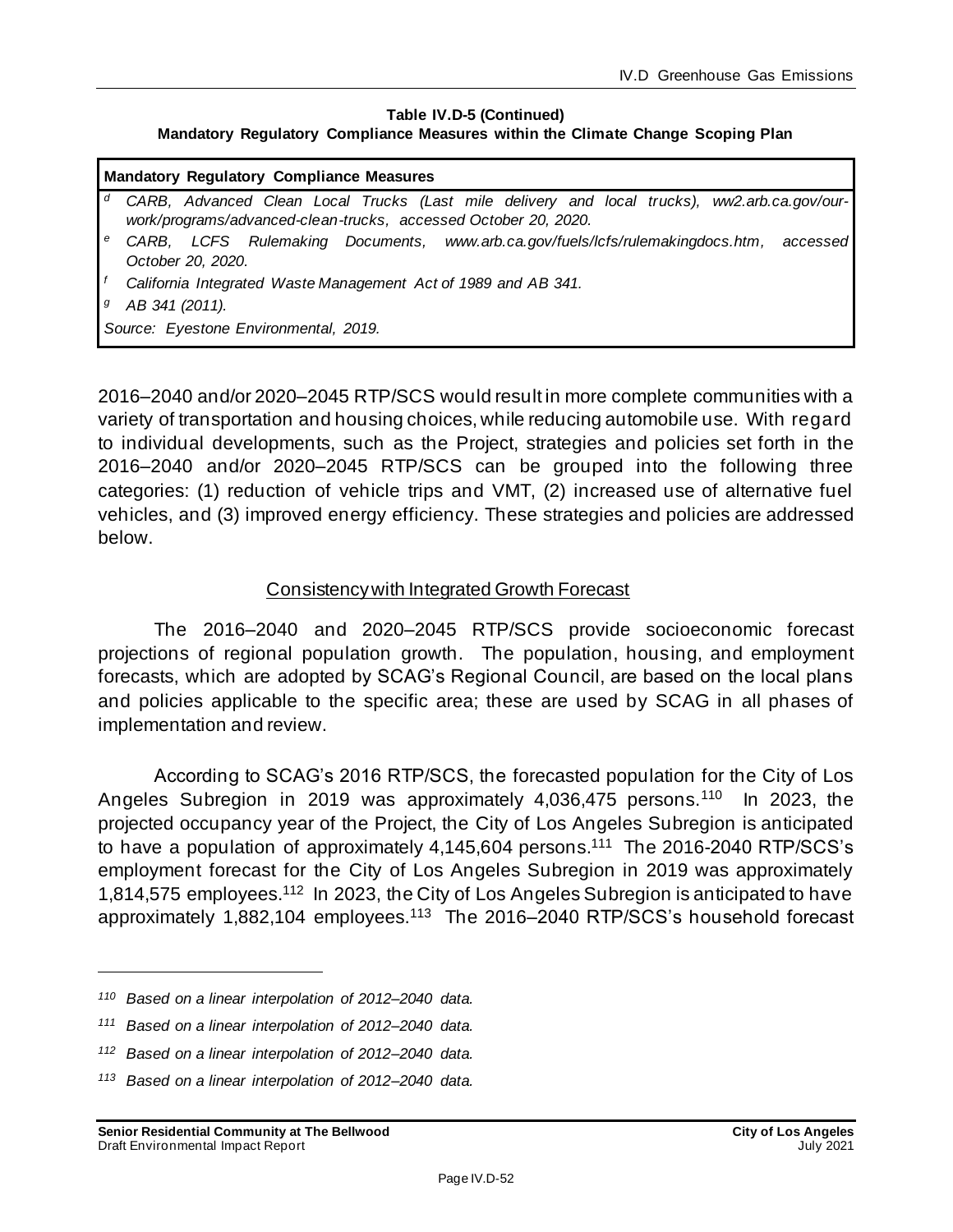| Table IV.D-6 |                                                         |  |  |  |
|--------------|---------------------------------------------------------|--|--|--|
|              | <b>Consistency Analysis-Climate Change Scoping Plan</b> |  |  |  |

| <b>Actions and Strategies</b>                                                                                                                                                                                                                                                                                                                                                                                                                                                                                                                                                                                                                                                                                                                                                | <b>Responsible</b><br>Party(ies) | <b>Project Consistency Analysis</b>                                                                                                                                                                                                                                                                                                                                                                                                                                                                                                                                                                                                                                                                         |
|------------------------------------------------------------------------------------------------------------------------------------------------------------------------------------------------------------------------------------------------------------------------------------------------------------------------------------------------------------------------------------------------------------------------------------------------------------------------------------------------------------------------------------------------------------------------------------------------------------------------------------------------------------------------------------------------------------------------------------------------------------------------------|----------------------------------|-------------------------------------------------------------------------------------------------------------------------------------------------------------------------------------------------------------------------------------------------------------------------------------------------------------------------------------------------------------------------------------------------------------------------------------------------------------------------------------------------------------------------------------------------------------------------------------------------------------------------------------------------------------------------------------------------------------|
| California Code of Regulations (CCR), Title 20: The 2016 State and CEC<br>Appliance Efficiency Regulations, adopted by the California<br>Energy Commission (CEC), include standards for new<br>appliances (e.g., refrigerators) and lighting, if they are sold or<br>offered for sale in California.                                                                                                                                                                                                                                                                                                                                                                                                                                                                         |                                  | No Conflict. These standards are included in default parameters<br>provided in Table IV.D-10 on page IV.D-73. These standards<br>would apply to appliances used during Project operations.                                                                                                                                                                                                                                                                                                                                                                                                                                                                                                                  |
| CCR, Title 24, Building Standards Code:<br>The 2019<br>Building Energy Efficiency Standards contained in Title 24,<br>Part 6 (also known as the California Energy Code), requires<br>the design of building shells and building components to<br>conserve energy. The standards are updated periodically to<br>allow for consideration and possible incorporation of new<br>energy efficiency technologies and methods. <sup>a</sup><br>The California Green Building Standards Code (Part 11, Title<br>24) established mandatory and voluntary standards on<br>planning and design for sustainable site development,<br>energy efficiency (extensive update of the California Energy<br>Code), water conservation, material conservation, and<br>internal air contaminants. | State and CEC                    | No Conflict. Consistent with regulatory requirements, the Project<br>shall comply with applicable provisions of the 2020 Los Angeles<br>Green Building Code that in turn require compliance with<br>mandatory standards included in the CALGreen Code. The 2019<br>Title 24 standards are substantially more efficient than the 2016<br>The 2016 standards are included in default<br>Title standards.<br>parameters provided in CalEEMod. Therefore, a conservative 10<br>percent reduction was applied to the default CalEEMod<br>parameters to account for the more stringent 2019 Title 24<br>standards and are reflected in Project-related GHG emissions<br>provided in Table IV.D-10 on page IV.D-73 |
| Assembly Bill 1109 (AB 1109): The Lighting Efficiency and State/<br>Toxic Reduction Act prohibits a person from manufacturing<br>for sale in the state specified general purpose lights that<br>contain levels of hazardous substances, as it requires the<br>establishment of minimum energy efficiency standards for all<br>general service incandescent lamps. The standards are<br>structured to reduce average statewide electrical energy<br>consumption by not less than 50 percent from the 2007<br>levels for indoor residential lighting and not less than<br>25 percent from the 2007 levels for indoor commercial and<br>outdoor lighting by 2018.b                                                                                                              | <b>Manufacturers</b>             | No Conflict. The Project would not conflict with requirements<br>under AB 1109 because it complies with local and state green<br>building programs and incorporates energy efficient lighting and<br>electricity consumption with implementation of GHG-PDF-1. This<br>reduction was not reflected in CalEEMod default assumptions and<br>was therefore included in the calculation of Project GHG<br>emissions.                                                                                                                                                                                                                                                                                            |
| Senate Bill (SB) 375: SB 375 requires integration of<br>planning processes for transportation, land-use and housing.<br>Under SB 375, each Metropolitan Planning Organization<br>would be required to adopt a Sustainable Community                                                                                                                                                                                                                                                                                                                                                                                                                                                                                                                                          | State, CARB<br>Regional, SCAG    | No Conflict. SB 375 requires SCAG to direct the development of<br>the SCS for the region.<br>The Project represents an infill<br>development within an existing urbanized area that would<br>concentrate new residential uses within an HQTA. As required                                                                                                                                                                                                                                                                                                                                                                                                                                                   |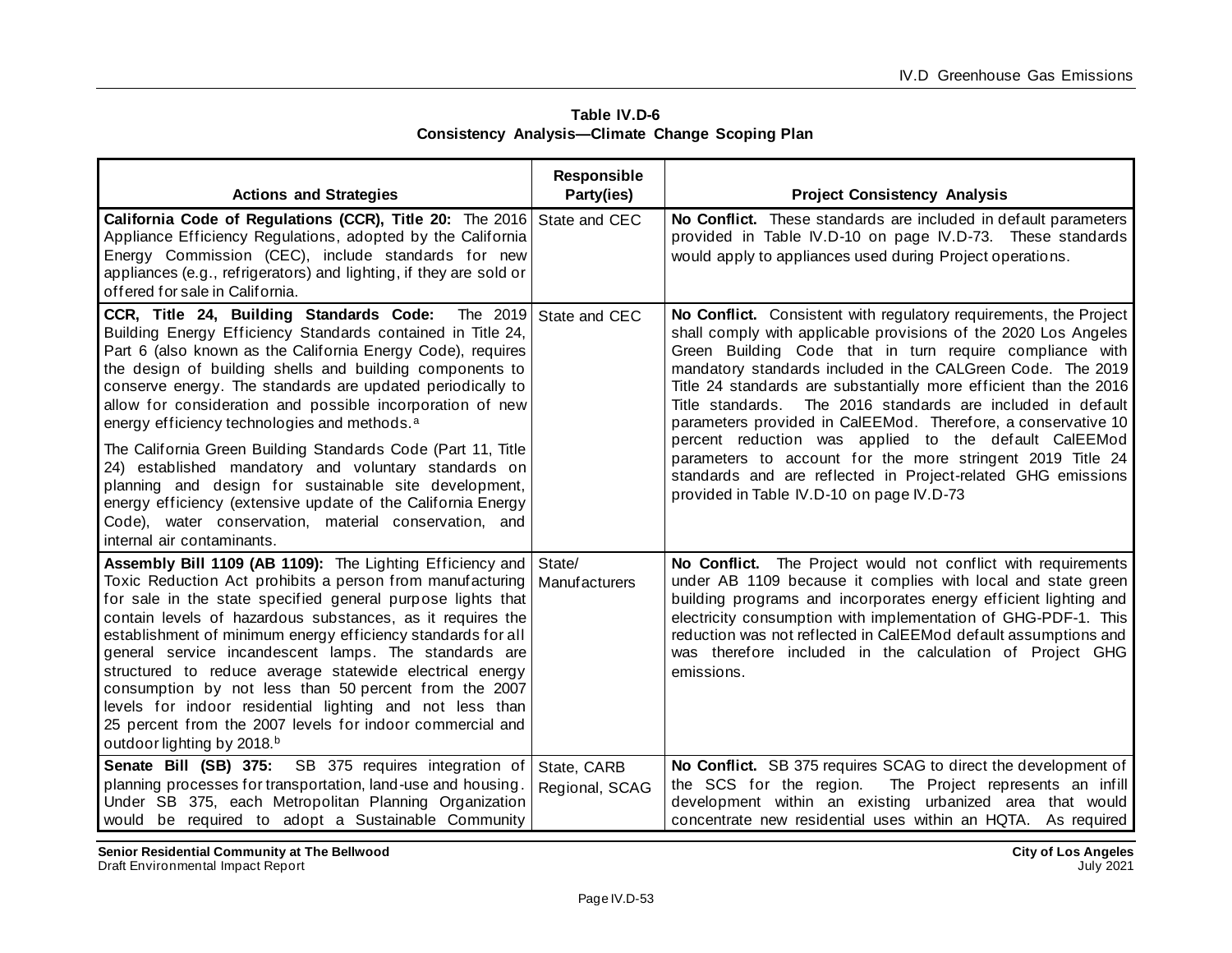| <b>Actions and Strategies</b>                                                                                                                                                                                                                                                                                             | Responsible<br>Party(ies)                                               | <b>Project Consistency Analysis</b>                                                                                                                                                                                                                                                                                                                                                                                                                                                                                                                                                                                                                                                                       |
|---------------------------------------------------------------------------------------------------------------------------------------------------------------------------------------------------------------------------------------------------------------------------------------------------------------------------|-------------------------------------------------------------------------|-----------------------------------------------------------------------------------------------------------------------------------------------------------------------------------------------------------------------------------------------------------------------------------------------------------------------------------------------------------------------------------------------------------------------------------------------------------------------------------------------------------------------------------------------------------------------------------------------------------------------------------------------------------------------------------------------------------|
| Strategy (SCS) to encourage compact development that<br>reduces passenger vehicle miles traveled and trips so that<br>the region will meet a target, created by CARB, for reducing<br>GHG emissions.                                                                                                                      |                                                                         | under SB 375, CARB is required to update regional GHG<br>emissions targets every 8 years with the last update formally<br>adopted in March 2018. As part of the 2018 updates, CARB has<br>adopted a passenger vehicle related GHG reduction of 19 percent<br>for 2035 for the SCAG region. As discussed below, the Project<br>results in a Total VMT per capita of 9.9 which would support the<br>19.2 VMT per capita targeted goal in the 2020-2045 RTP/SCS for<br>2045 and CARB's updated 2035 target. Therefore, the Project<br>would be consistent with SB 375, the reduction in passenger<br>vehicle GHG emissions per capita goals provided in the 2020-<br>2045 RTP/SCS.                           |
| By 2019, adjust performance measures used to select<br>and design transportation facilities.<br>• Harmonize project performance with emissions reductions,<br>and increase competitiveness of transit and active<br>transportation modes (e.g., via guideline documents,<br>funding programs, project selection, etc.).   | CalSTA and<br>SGC, OPR,<br>CARB, GoBiz,<br>IBank, DOF,<br>CTC, Caltrans | The Project would not involve construction of<br>No Conflict.<br>transportation facilities. However, the Project Site is located<br>within 0.25-mile of bus stops served by the Culver City Bus and<br>Santa Monica Big Blue Bus lines. In addition, Metro, Antelope<br>Valley Transit Authority, Santa Clarita Transit, and LADOT<br>Commuter Express bus lines are also located within 0.5-mile of<br>the site, and the Project is also located approximately 0.5-mile<br>from the future Metro Purple Line rail station. The Project benefits<br>from these bus stops by encouraging use of mass transit resulting<br>in a reduction of Project-related vehicle trips to and from the<br>Project Site. |
| By 2019, develop pricing policies to support low-GHG CalSTA,<br>low-emission vehicle zones for<br>transportation (e.g.,<br>heavy duty,<br>pricing, transit<br>road<br>user, parking<br>discounts).                                                                                                                        | Caltrans, CTC,<br>OPR/SGC,<br><b>CARB</b>                               | No Conflict. The Project would support this policy since the<br>Applicant would provide electric vehicle charging stations and<br>electric vehicle supply wiring consistent with City codes.                                                                                                                                                                                                                                                                                                                                                                                                                                                                                                              |
| Implement California Sustainable Freight Action Plan:<br>• Improve freight system efficiency.<br>• Deploy over 100,000 freight vehicles and equipment<br>capable of zero emission operation and maximize both<br>near-zero emission freight vehicles and<br>and<br>zero<br>equipment powered by renewable energy by 2030. | CARB                                                                    | Not Applicable. The Project land uses would not include freight<br>transportation or warehousing. Therefore, the Project would not<br>interfere or impede the implementation of the Sustainable Freight<br>Action Plan.                                                                                                                                                                                                                                                                                                                                                                                                                                                                                   |

**Table IV.D-6 (Continued) Consistency Analysis—Climate Change Scoping Plan**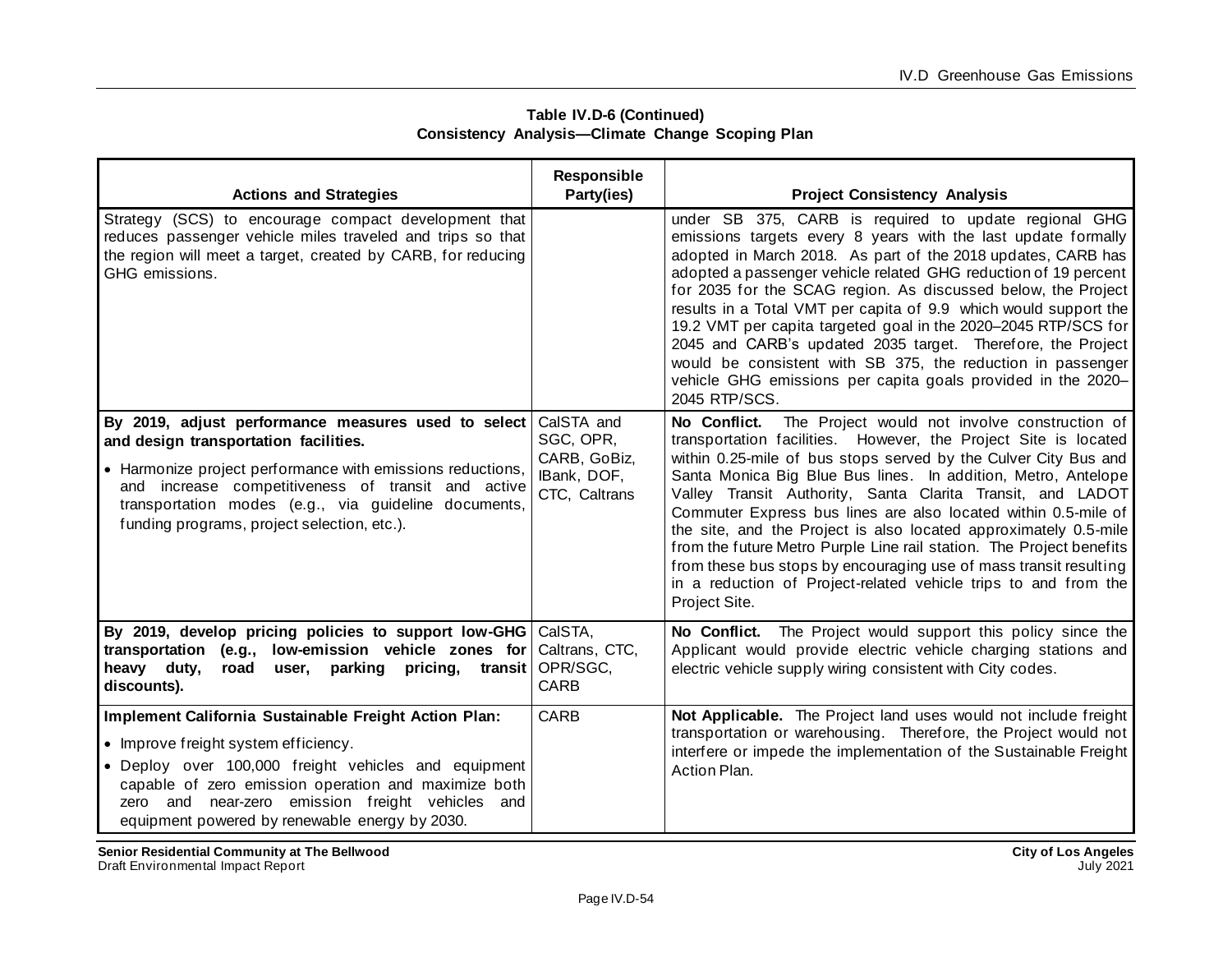| Table IV.D-6 (Continued) |                                                         |  |  |
|--------------------------|---------------------------------------------------------|--|--|
|                          | <b>Consistency Analysis-Climate Change Scoping Plan</b> |  |  |

| <b>Actions and Strategies</b>                                                                                                                                                                                                                                                                                                                                                                                                                                                                                                                                                                                                | Responsible<br>Party(ies)            | <b>Project Consistency Analysis</b>                                                                                                                                                                                                                                                                                                                                                                                                                                                                                                                                                                                                                                                                                                                                                                                        |
|------------------------------------------------------------------------------------------------------------------------------------------------------------------------------------------------------------------------------------------------------------------------------------------------------------------------------------------------------------------------------------------------------------------------------------------------------------------------------------------------------------------------------------------------------------------------------------------------------------------------------|--------------------------------------|----------------------------------------------------------------------------------------------------------------------------------------------------------------------------------------------------------------------------------------------------------------------------------------------------------------------------------------------------------------------------------------------------------------------------------------------------------------------------------------------------------------------------------------------------------------------------------------------------------------------------------------------------------------------------------------------------------------------------------------------------------------------------------------------------------------------------|
| CCR, Title 24, Building Standards Code: The California State<br>Green Building Standards Code (Part 11, Title 24) includes<br>water efficiency requirements for new residential and non-<br>residential uses, in which buildings shall demonstrate a<br>20-percent overall water use reduction.                                                                                                                                                                                                                                                                                                                              |                                      | No Conflict. The Project will comply with applicable provisions of<br>the 2020 Los Angeles Green Building Code which in turn requires<br>compliance with mandatory standards included in the CALGreen<br>Code (20-percent overall water use reduction). Project water<br>consumption would be consistent with the requirements under<br>City of Los Angeles Ordinance No. 184,248, 2016 California<br>Plumbing Code, 2019 CALGreen Code, 2017 Los Angeles<br>Plumbing Code, and 2020 Los Angeles Green Building Code.<br>Compliance with these requirements would reflect an<br>approximately 20 percent reduction in water usage as compared<br>to the base demand provided in CalEEMod. The Project's<br>reduction in water usage would also reduce energy and<br>associated emissions required to pump and treat water. |
| Million Solar Roofs Program: The program is implemented<br>through SB 1 (Murray, 2006), which provides up to \$3.3<br>billion in financial incentives for the installation of residential,<br>commercial and institutional solar PV programs.                                                                                                                                                                                                                                                                                                                                                                                |                                      | No Conflict. The Project would comply with Title 24 and the Los<br>Angeles Green Building Code which requires that rooftop areas<br>on multi-family buildings and non-residential buildings to set aside<br>a minimum area for potential installation of solar panels at a later<br>date. Thus, the Project would be considered "solar-ready." If<br>solar panels are to be installed at a later date, the Project would<br>be eligible for the financial incentives offered by this program.                                                                                                                                                                                                                                                                                                                              |
| <b>Senate Bill X7-7:</b> The Water Conservation Act of 2009 sets<br>an overall goal of reducing per-capita urban water use by 20<br>percent by December 31, 2020. The state is required to<br>make incremental progress toward this goal by reducing per-<br>capita water use by at least 10 percent by December 31,<br>2015. This is an implementing measure of the Water Sector<br>of the AB 32 Scoping Plan. Reduction in water consumption<br>directly reduces the energy necessary and the associated<br>emissions to convene, treat, and distribute the water; it also<br>reduces emissions from wastewater treatment. | State                                | No Conflict. As discussed above under Title 24, the Project<br>would incorporate water conservation features that would<br>contribute towards meeting this performance based standard.<br>Such measures include compliance with the Los Angeles Green<br>Building Code, CalGreen, and the California Plumbing Code.<br>Project Design Feature GHG-PDF-1 would also incorporate water<br>efficient plantings with drought-tolerant species to reduce water<br>usage. The Project thereby includes measures consistent with<br>the GHG reductions sought by SB X7-7 related to water<br>conservation and related GHG emissions.                                                                                                                                                                                              |
| Implement the Short-Lived Climate Pollutant Strategy by<br>2030:<br>• 40-percent reduction in methane and hydrofluorocarbon                                                                                                                                                                                                                                                                                                                                                                                                                                                                                                  | CARB,<br>CalRecycle,<br>CDFA, SWRCB, | No Conflict. Senate Bill 605 (SB 605) was adopted in 2014<br>which directs CARB to develop a comprehensive Short-Lived<br>Climate Pollutant (SLCP) strategy. Senate Bill 1383 was later                                                                                                                                                                                                                                                                                                                                                                                                                                                                                                                                                                                                                                    |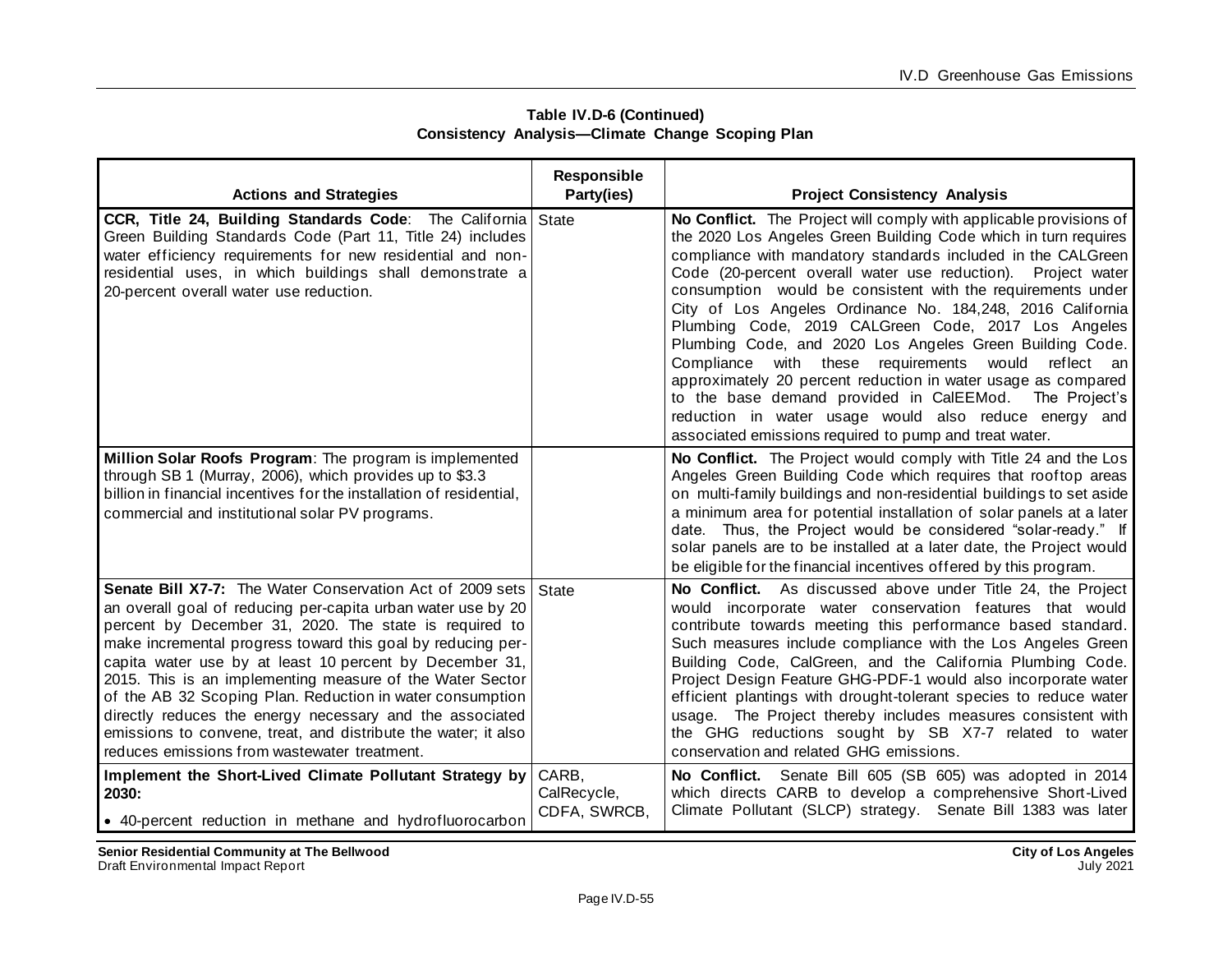| <b>Actions and Strategies</b>                                                                                              | Responsible<br>Party(ies)                                   | <b>Project Consistency Analysis</b>                                                                                                                                                                                                                                                                                                                                                                                                                                                                                            |
|----------------------------------------------------------------------------------------------------------------------------|-------------------------------------------------------------|--------------------------------------------------------------------------------------------------------------------------------------------------------------------------------------------------------------------------------------------------------------------------------------------------------------------------------------------------------------------------------------------------------------------------------------------------------------------------------------------------------------------------------|
| emissions below 2013 levels.<br>· 50-percent reduction in black carbon emissions below<br>2013 levels.                     | Local air districts                                         | adopted in 2016 to require CARB to set statewide 2030 emission<br>targets of 40 percent for methane<br>reduction<br>and<br>hydrofluorocarbons and 50 percent black carbon emissions below<br>2013 levels. <sup>e</sup>                                                                                                                                                                                                                                                                                                         |
|                                                                                                                            |                                                             | SB 1383 requires various agencies including CARB, California<br>Department of Food and Agriculture (CDFA), the State Water<br>Resources Board (SWRCB) to be responsible for adopting<br>regulations to reduce GHG emissions. These regulations would<br>be applicable to the Project. Therefore, the Project would comply<br>with the CARB SLCP Reduction Strategy which limits the use of<br>hydrofluorocarbons for refrigeration uses.                                                                                       |
| By 2019, develop regulations and programs to support<br>organic waste landfill reduction goals in the SLCP and<br>SB 1383. | CARB,<br>CalRecycle,<br>CDFA, SWRCB,<br>Local air districts | No Conflict. Under SB 1383, the California Department of<br>Resources Recycling and Recovery (CalRecycle) is responsible<br>for achieving a 50-percent reduction in the level of statewide<br>disposal of organic waste from the 2014 level by 2020 and<br>75-percent reduction by 2025. In October 2019, CalRecycle<br>released a revised draft of SB 1383 regulations with the formal<br>comment period ending October 18, 2019. Adoption of the<br>regulations to achieve SB 1383 targets is expected in 2021. <sup>f</sup> |
|                                                                                                                            |                                                             | The Project would not conflict with AB 341, which requires not<br>less than 75 percent of commercially generated solid waste<br>generated (including organic waste) be source reduced through<br>recycling, composting or diversion. Reduction in solid waste<br>generated by the Project would reduce overall GHG emissions.<br>Compliance with AB 341 would also help achieve the goals of SB<br>1383. This reduction in solid waste generation was accounted for<br>in the calculation of Project GHG emissions.            |
|                                                                                                                            |                                                             |                                                                                                                                                                                                                                                                                                                                                                                                                                                                                                                                |

#### **Table IV.D-6 (Continued) Consistency Analysis—Climate Change Scoping Plan**

*CalRecycle = California Department of Resources Recycling and Recovery*

*CalSTA = California State Transportation Agency*

*Caltrans = California Department of Transportation*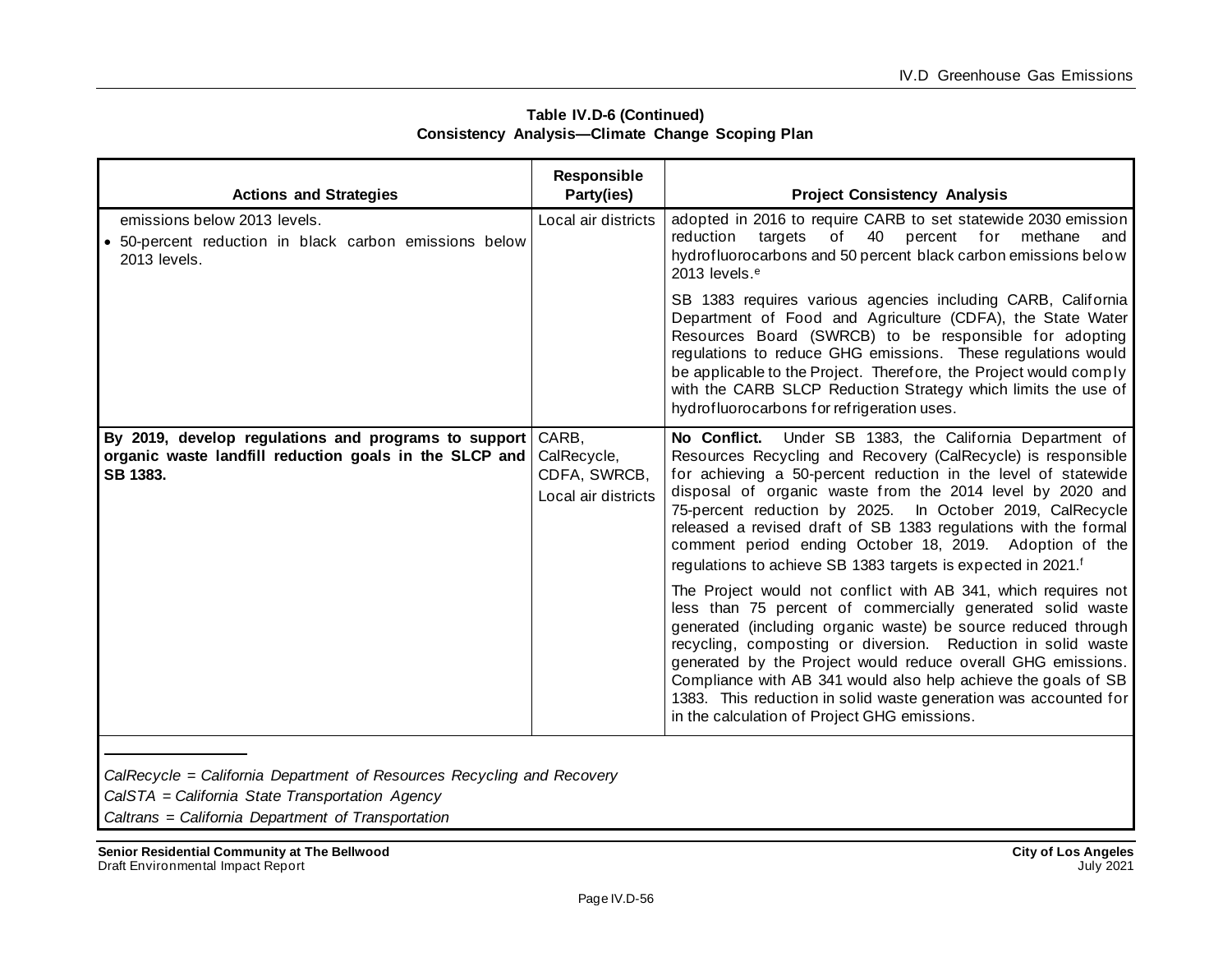| Table IV.D-6 (Continued) |                                                         |  |  |  |
|--------------------------|---------------------------------------------------------|--|--|--|
|                          | <b>Consistency Analysis-Climate Change Scoping Plan</b> |  |  |  |

| <b>Actions and Strategies</b>                                                                                                                                             | <b>Responsible</b><br>Party(ies) | <b>Project Consistency Analysis</b> |  |
|---------------------------------------------------------------------------------------------------------------------------------------------------------------------------|----------------------------------|-------------------------------------|--|
| CARB = California Air Resources Board                                                                                                                                     |                                  |                                     |  |
| CDFA = California Department of Food and Agriculture                                                                                                                      |                                  |                                     |  |
| CTC = California Transportation Commission                                                                                                                                |                                  |                                     |  |
| DOF = California Department of Finance                                                                                                                                    |                                  |                                     |  |
| $GoBiz = = Governor's$ Office of Business and Economic Development                                                                                                        |                                  |                                     |  |
| SCAG = Southern California Association of Governments                                                                                                                     |                                  |                                     |  |
| SGC = Strategic Growth Council                                                                                                                                            |                                  |                                     |  |
| SWRCB = State Water Resources Control Board                                                                                                                               |                                  |                                     |  |
| CEC, Adoption Hearing, 2019 Building Energy Efficiency Standards.<br>a                                                                                                    |                                  |                                     |  |
| 2007b. Assembly Bill 1109 (2007-2008 Reg. Session) Stats. 2007, Ch. 534.<br>b                                                                                             |                                  |                                     |  |
| Cal. Pub. Res. Code $\S$ 41780.01(a).<br>$\boldsymbol{c}$                                                                                                                 |                                  |                                     |  |
| CARB, Truck and Bus Regulation—On-Road Heavy Duty Diesel Vehicles (In-Use) Regulation, www.arb.ca.gov/msprog/onrdiesel/onrdiesel.htm,<br>d<br>accessed November 20, 2020. |                                  |                                     |  |
| CARB, Reducing Short-Lived Climate Pollutants in California, www.arb.ca.gov/cc/shortlived/shortlived.htm.<br>e                                                            |                                  |                                     |  |
| CARB, Short-Lived Climate Pollutants (SLCP): Organic Waste Methane Emissions Reductions, www.calrecycle.ca.gov/climate/slcp/.                                             |                                  |                                     |  |
| Source: Eyestone Environmental, 2019.                                                                                                                                     |                                  |                                     |  |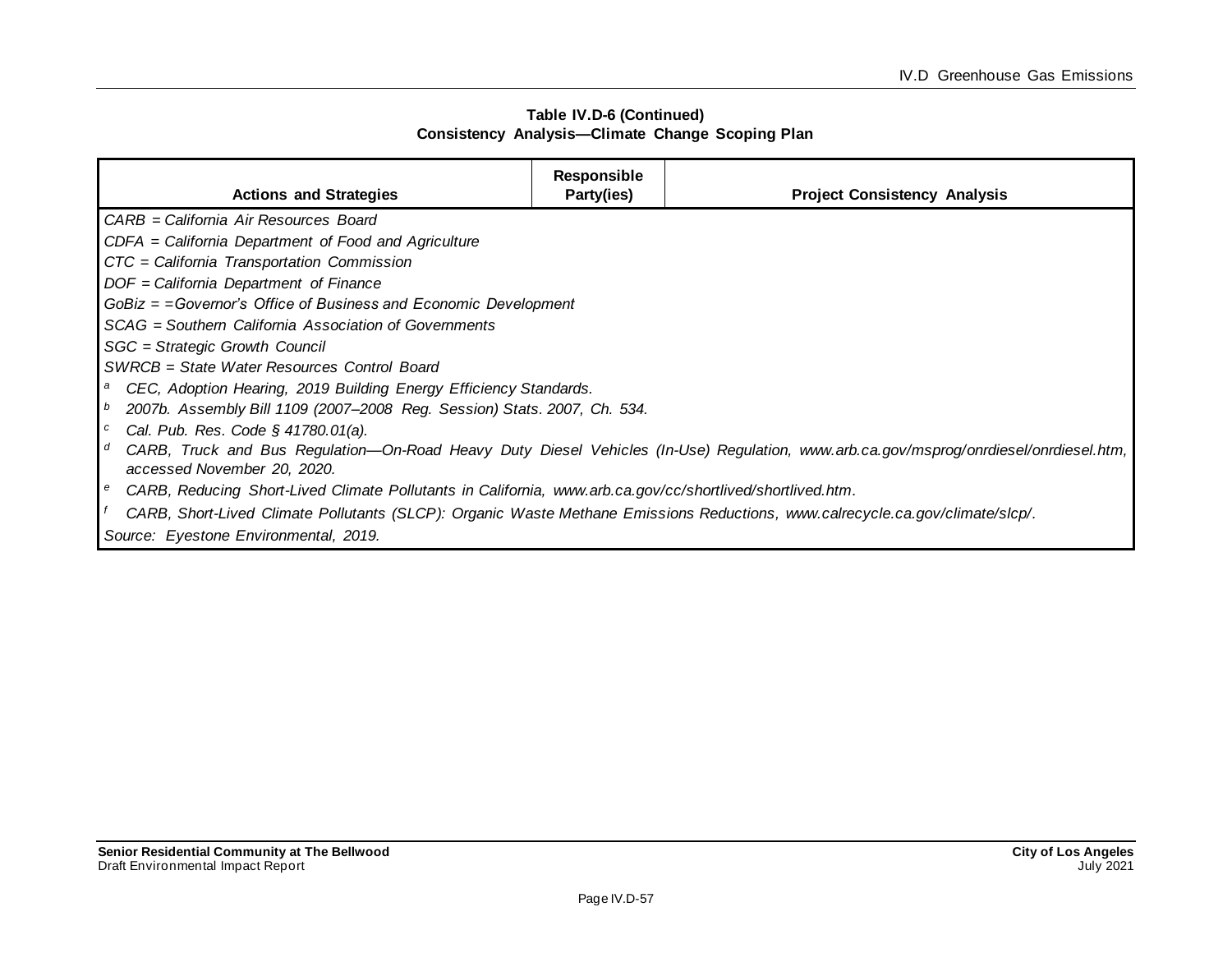within the City of Los Angeles Subregion in 2019 was 1,416,700.<sup>114</sup> In 2023, the number of households within the City of Los Angeles Subregion is anticipated to be 1,468,814.<sup>115</sup>

According to SCAG's 2020–2045 RTP/SCS, the forecasted population for the City of Los Angeles Subregion in 2019 is approximately 4,020,438 persons.<sup>116</sup> In 2023, the projected occupancy year of the Project, the City of Los Angeles Subregion is anticipated to have a population of approximately 4,135,955 persons.<sup>117</sup> The 2020-2045 RTP/SCS's employment forecast for the City of Los Angeles Subregion in 2019 was approximately 1,878,052 employees.<sup>118</sup> In 2023, the City of Los Angeles Subregion is anticipated to have approximately 1,917,721 employees.<sup>119</sup> The 2020-2045 RTP/SCS's household forecast within the City of Los Angeles Subregion in 2019 was 1,411,069.<sup>120</sup> In 2023, the number of households within the City of Los Angeles Subregion is anticipated to be 1,469,828.<sup>121</sup>

The Project proposes 192 senior housing residential units, consisting of 46 studio memory care guest rooms, 51 one-bedroom assisted living guest rooms, 24 two-bedroom assisted living guest rooms, 43 one-bedroom independent living dwelling units, and 28 two-bedroom independent living dwelling units in an eldercare facility for persons age 62 and older. Based on the generation rates used in the City of Los Angeles VMT Calculator, the Project would provide housing to approximately 231 residents and generate 88 employees.<sup>122</sup> Per the 2016–2040 RTP/SCS, the estimated 231 new residents generated by the Project would represent approximately 0.21 percent of the population growth forecasted by SCAG in the City of Los Angeles Subregion between 2019 and 2023, and the Project's estimated 88 employees would constitute approximately 0.13 percent of the employment growth forecasted between 2019 and 2023. The Project's 192 units would

- *<sup>116</sup> Based on a linear interpolation of 2016–2045 data.*
- *<sup>117</sup> Based on a linear interpolation of 2016–2045 data..*
- *<sup>118</sup> Based on a linear interpolation of 2016–2045 data.*
- *<sup>119</sup> Based on a linear interpolation of 2016–2045 data.*
- *<sup>120</sup> Based on a linear interpolation of 2016–2045 data.*
- *<sup>121</sup> Based on a linear interpolation of 2016–2045 data.*

*<sup>114</sup> Based on a linear interpolation of 2012–2040 data.*

*<sup>115</sup> Based on a linear interpolation of 2012–2040 data.*

*<sup>122</sup> Refer to the VMT calculation worksheets included in the Transportation Study provided in Appendix H, of this Draft EIR. The VMT Calculator assumption of 231 Project residents is more conservative in evaluating VMT per capita; however, if full occupancy of the Project is assumed with one person per bedroom, the Project could generate up to 244 residents, which would represent approximately 0.22 percent of SCAG's projected population growth for the City of Los Angeles Subregion between 2019 and 2023 as compared to approximately 0.21 percent. As such, it would be well within SCAG's projections for the City of Los Angeles Subregion, and the conclusions of the analysis would remain the same.*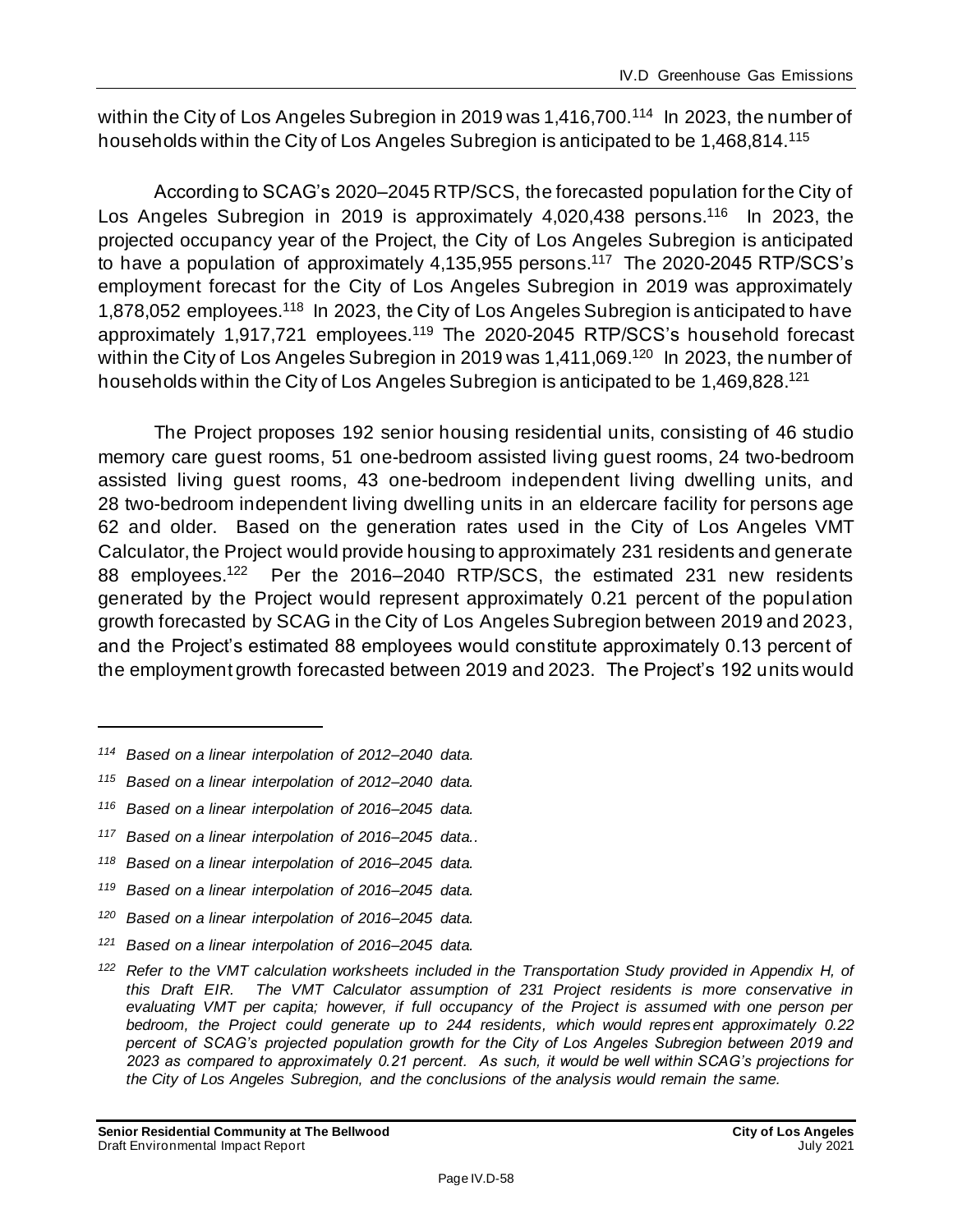represent approximately 0.37 percent of the household growth forecasted by SCAG between 2019 and 2023.

Per the 2020–2045 RTP/SCS, the estimated 231 new residents generated by the Project would represent approximately 0.20 percent of the population growth forecasted by SCAG in the City of Los Angeles Subregion between 2019 and 2023,<sup>123</sup> the estimated 88 employees would constitute approximately 0.22 percent of the employment growth forecasted between 2019 and 2023. The Project's 192 units would constitute 0.33 percent of the household growth within the City of Los Angeles Subregion between 2019 and 2023.

Accordingly, the Project's generation of residents and employees would be consistent with the population and employment projections contained in the 2020–2045 RTP/SCS. Refer to Section IV.E, Land Use and Planning, of this Draft EIR, for additional information regarding consistency with the 2020–2045 RTP/SCS.

### Consistency with VMT Reduction Strategies and Policies

As discussed above, OPR states that achieving 15 percent lower per capita VMT than existing development is both generally achievable and is supported by evidence that connects this level of reduction to the State's emissions goals. The 2016–2040 RTP/SCS includes, for the SCAG region as a whole, a daily 22.8 Total VMT per capita for the 2012 Base Year, and a daily 20.5 Total VMT per capita for the 2040 Plan Year. For Los Angeles County, the 2012 Base Year daily Total VMT per capita is 21.5 and the daily Total VMT per capita is 18.4 for the 2040 Plan Year. In addition, the 2020–2045 RTP/SCS includes a Los Angeles County daily 19.2 Total VMT per capita for the 2045 Plan Year. To analyze the consistency of the Project with the 2016–2040 and 2020–2045 RTP/SCS, the Project's Total Daily VMT was divided by the Project's service population (employees and residents) to arrive at the per capita Total Daily VMT. The estimate, as provided in Table IV.D-7 on page IV.D-60, was compared to the VMT data for Los Angeles County provided by the 2016-2040 RTP/SCS for the 2040 Plan Year and the 2020–2045 RTP/SCS for the 2045 Plan Year. <sup>124</sup> As shown in Table IV.D-7, the Project's Total VMT per capita was lower by 46 percent in comparison to the 2040 Plan Year and was lower by 48 percent in comparison to the 2045 Plan Year. This level of VMT per capita is consistent with OPR's

*<sup>123</sup> As noted above the VMT Calculator assumption of 231 Project residents is more conservative in evaluating VMT per capita; however, if full occupancy of the Project is assumed with one person per bedroom, the Project could generate up to 244 residents, which would represent approximately 0.21 percent of SCAG's projected population growth for the City of Los Angeles Subregion between 2019 and 2023 as compared to approximately 0.20 percent. As such, it would be well within SCAG's projections for the City of Los Angeles Subregion, and the conclusions of the analysis would remain the same.*

*<sup>124</sup> The VMT percentages in Table IV.D-7 and this section are not numeric thresholds but are used as a basis to compare a project's overall consistency with state plans and policies.*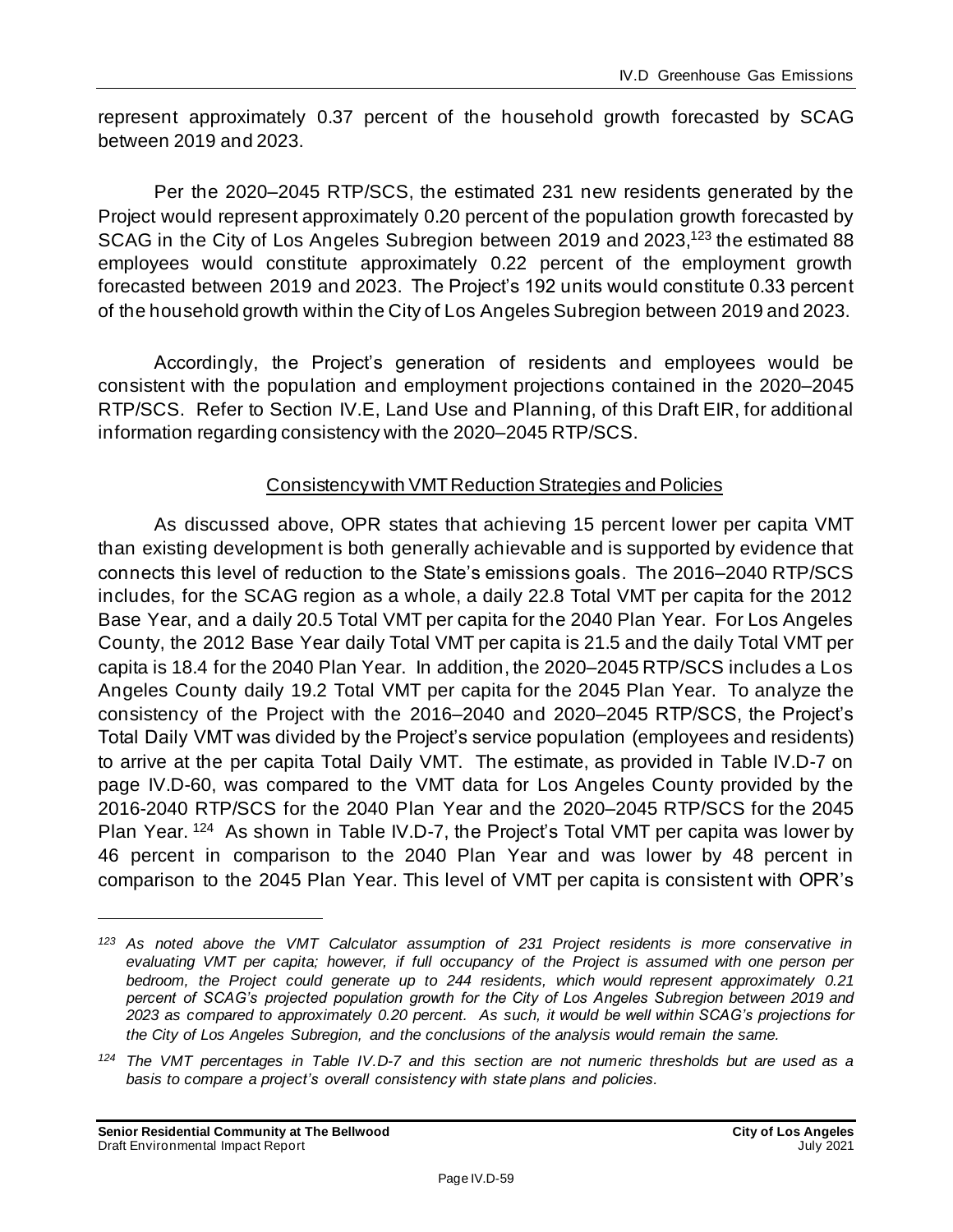| 3,171 Daily VMT                                                                             |  |  |
|---------------------------------------------------------------------------------------------|--|--|
| 319                                                                                         |  |  |
| 9.9 VMT/Capita (Daily)                                                                      |  |  |
| 19.2 Daily VMT/Capita                                                                       |  |  |
| 48 Percent                                                                                  |  |  |
| 18.4 Daily VMT/Capita                                                                       |  |  |
| 46 Percent                                                                                  |  |  |
| a<br>VMT was calculated using the LADOT VMT Calculator. The results are provided in Traffic |  |  |
|                                                                                             |  |  |

**Table IV.D-7 Comparison of Project Total VMT/Capita to 2020–2045 RTP/SCS**

*Assessment within Appendix H of this Draft EIR. <sup>b</sup> The Service Population includes the estimated number of new residents (231) and new workers (88). As noted above, the VMT Calculator assumption of 231 Project residents is more conservative in evaluating VMT per capita. If full occupancy of the Project is assumed with one person per bedroom, the Project could generate up to 244 residents, which combined with the Project's employees would represent a total VMT per capita of 9.6 VMT per day as compared to 9.9 VMT per day and would be further below the Los Angeles County goals provided in the RTP/SCS.*

*<sup>c</sup> SCAG Connect SoCal, Page 122*

*<sup>d</sup> SCAG 2016-2040 RTP/SCS, Page 154*

*Source: Gibson Transportation Consulting, 2021.*

recommended reduction in VMT per capita to meet the State's GHG emission reduction goals and consistent with SCAG's VMT per capita within Los Angeles County for the 2040 and 2045 Plan Year.

The Project would be designed and constructed to incorporate features to support and promote environmental sustainability. The Project represents an infill development within an existing urbanized area that would introduce a new senior residential use on the Project Site, within an HQTA. The Project's proximity to mass transit would reduce vehicle trips and VMT by encouraging walking and non‐automotive forms of transportation. The Project Site is also located approximately 0.5-mile south of the Metro Purple Line station at Constellation Boulevard and Avenue of the Stars currently being constructed. In addition, the Project Site is served by six Metro bus lines, one Culver City Bus line, and three Santa Monica Big Blue Bus lines. The Project would also provide required short- and long-term bicycle parking spaces in compliance with the requirements of the LAMC. The increase in bicycle parking spaces provided on-site would further reduce vehicle trips and VMT by encouraging walking and non‐automotive forms of transportation. Project design would also provide pedestrian access that minimizes barriers and links the Project Site with existing or planned external streets to encourage people to walk instead of drive.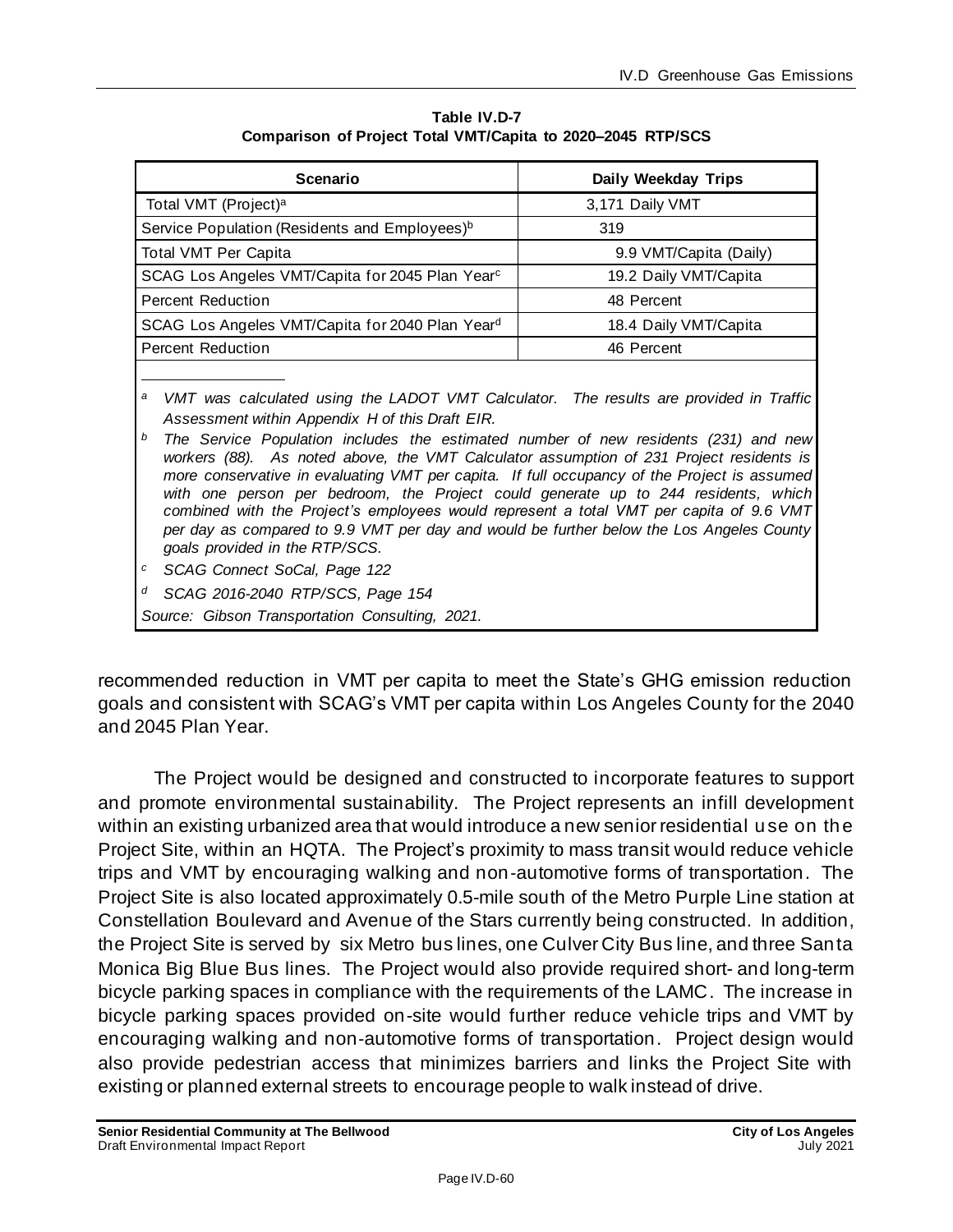As shown in Appendix H of the Draft EIR, the Traffic Assessment accounts for project features, including bicycle parking per LAMC requirements, that would reduce trips and VMT as compared to the Project without implementation of VMT reducing-measures within the South Coast Air Basin (Air Basin) as calculated within the LADOT VMT Calculator. These relative reductions in vehicle trips and VMT from the Project without implementation of VMT reducing measures within the Air Basin help quantify the GHG emissions reductions achieved by locating the Project in an infill, HQTA area that promotes alternative modes of transportation.

Previously, trip generation for land uses was calculated based on survey data collected by the Institute of Transportation Engineers (ITE). However, these ITE trip generation rates were based on data collected at suburban, single-use, free standing sites, which may not be representative of urban mixed-use environments. Beginning in 2019, the USEPA has sponsored a study to collect travel survey data from mixed-use developments in order provide a more representative trip generation rate for multi-use sites. Results of the USEPA survey indicate that trip generation and VMT are affected by factors such as resident and job density, availability of transit, and accessibility of biking and walking paths. Based on these factors, the USEPA has developed equations known as the EPA Mixed-Use Development (MXD) model to calculate trip reductions for multi-use developments.<sup>125</sup> The LADOT VMT Calculator incorporates the USEPA MXD model and accounts for project features such as increased density and proximity to transit, which would reduce VMT and associated fuel usage in comparison to free-standing sites. The MXD model incorporated in the LADOT VMT Calculator was further refined to reflect conditions of the City based on survey data from market rate and affordable housing sites, as well as office and mixed-use developments. In particular, the base trip generation rates, mode split assumptions, and demographic data in the MXD model were refined to more closely represent neighborhood characteristics of the City. As shown in Appendix C, incorporation of USEPA MXD VMT reduction features applicable to the Project results in a 23 percent reduction in overall VMT and resultant GHG emissions compared to the unadjusted baseline ITE trip generation rates and LADOT VMT Calculator.

As shown in Table IV.D-7 on page IV.D-60, the Project's total daily VMT per capita is 9.9 miles. Total Project VMT per capita is approximately 46 and 48 percent below the Los Angeles County's daily Total VMT per capita for the 2040 and 2045 RTP/SCS Plan Years respectively. This reduction in VMT would support the SB 375 targets and goals of the 2016–2040 and 2020–2045 RTP/SCS with an estimated 19-percent decrease in per

*<sup>125</sup> Environmental Protection Agency, Mixed-Use Trip Generation Model. www.epa.gov/smartgrowth/mixeduse-trip-generation-model, accessed October 20, 2020.*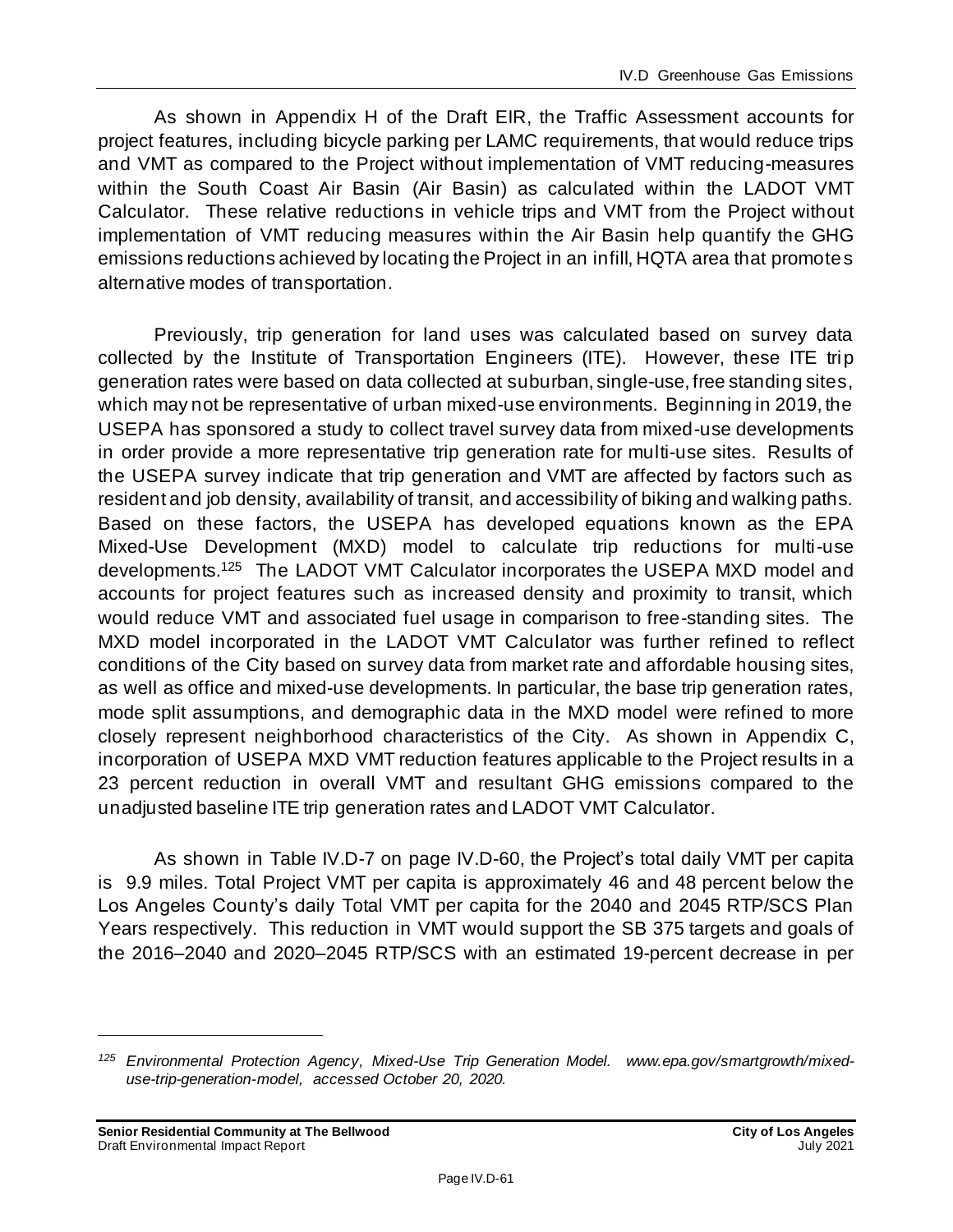capita GHG emissions from passenger vehicles by 2035. <sup>126</sup> This reduction is attributable to the Project characteristics of being an infill project near transit that supports multi-modal transportation options.

The Project would also be consistent with the following key GHG reduction strategies in SCAG's 2016–2040 and 2020–2045 RTP/SCS, which are based on changing the region's land use and travel patterns:

- Compact growth in areas accessible to transit;
- Jobs and housing closer to transit;
- New housing and job growth focused in HQTAs; and
- Biking and walking infrastructure to improve active transportation options and transit access.

As discussed previously, the Project would develop new senior residential uses within a HQTA, which is defined by the 2016–2040 and 2020–2045 RTP/SCS as generally walkable transit villages or corridors that are within 0.5-mile of a well-serviced transit stop or a transit corridor with 15-minute or less service frequency during peak commute hours (see Section IV.E, Land Use and Planning, of this Draft EIR for further details). The Project Site is located near a future Metro Purple Line station and is served by Metro, Culver City Bus and Santa Monica Big Blue Bus lines. Bicycle parking and amenities provided by the Project would further encourage biking. These and other measures would further promote a reduction in VMT and subsequent reduction in GHG emissions, which would be consistent with the goals of SCAG's 2016–2040 and 2020–2045 RTP/SCS.

### Increased Use of Alternative Fueled Vehicles Policy Initiative

The second category of strategies and policies of the 2016–2040 and 2020–2045 RTP/SCS, with regard to individual development projects, such as the Project, is to increase alternative fueled vehicles to reduce per capita GHG emissions. The 2016–2040 and 2020–2045 RTP/SCS policy initiative focuses on providing charge port infrastructure and accelerating fleet conversion to electric or other near zero-emission technologies. The Project would provide at least 30 percent of the total LAMC-required parking spaces

*<sup>126</sup> CARB updated the SB 375 targets for the SCAG region, requiring a 19-percent decrease in per capita GHG emissions by 2035 in comparison to a 2005 baseline. Implementation of the 2020–2045 RTP/SCS or the next plan is expected to fulfill and exceed the region's obligations under SB 375 with respect to meeting the State's VMT and related GHG emission reduction goals.*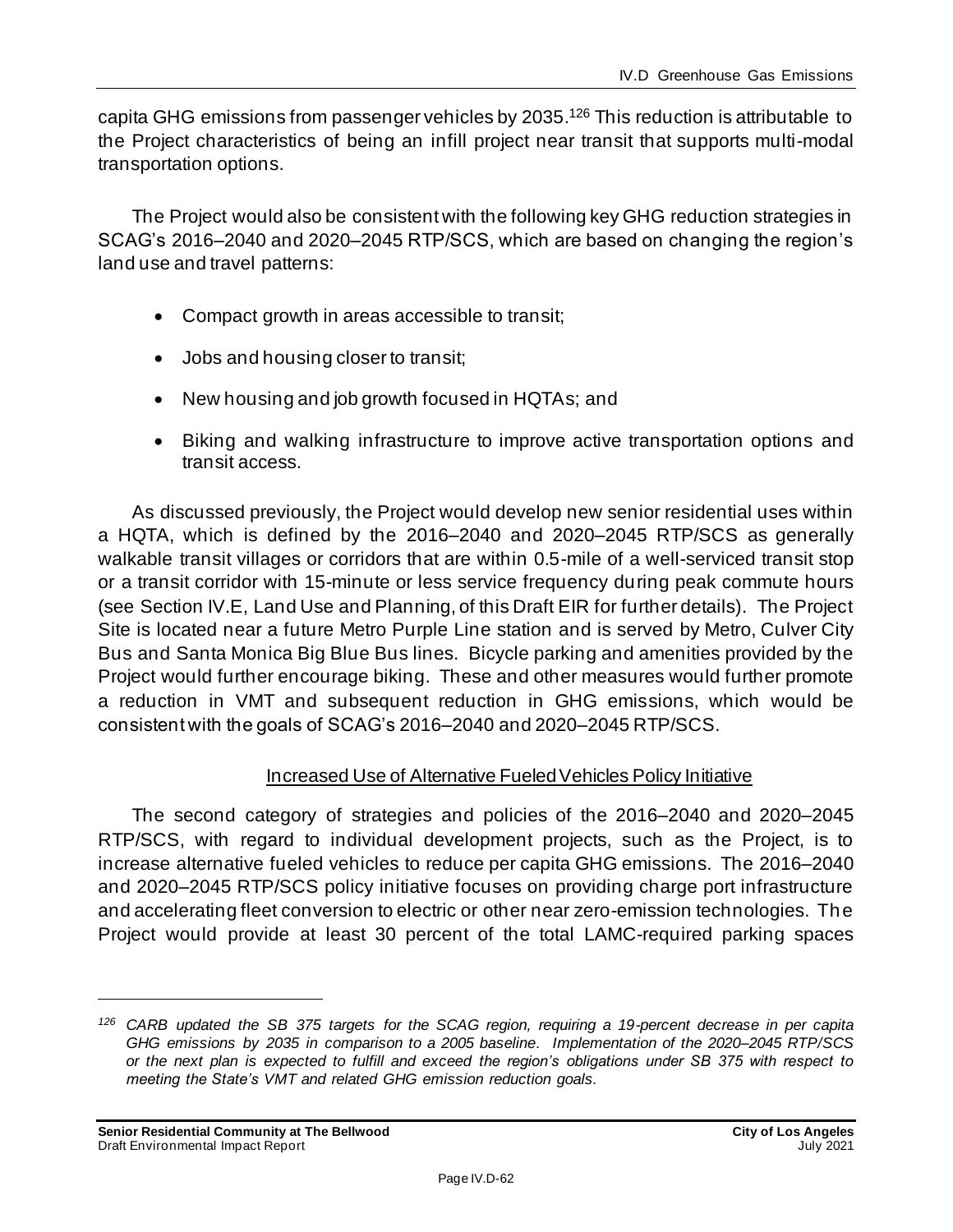provided to be capable of supporting future EVSE and 10 percent of the LAMC-required parking spaces will be equipped with EV charging stations as dictated by City code.

## Energy Efficiency Strategies and Policies

The third category of strategies and policies of the 2016–2040 and 2020–2045 RTP/SCS for individual developments, such as the Project, involves improving energy efficiency (e.g., reducing energy consumption) to reduce GHG emissions. The 2016–2040 and 2020–2045 RTP/SCS goal is to actively encourage and create incentives for energy efficiency, where possible. As discussed in Section II, Project Description, of the Draft EIR, the Project will incorporate environmentally sustainable building features and construction protocols required by the Los Angeles Green Building Code and CALGreen. These standards would reduce energy and water usage and waste and, thereby, reduce associated greenhouse gas emissions and help minimize the impact on natural resources and infrastructure. The Project sustainability features to be incorporated into Project Design Feature GHG-PDF-1 include, but are not limited to,; Energy Star–labeled appliances; and water-efficient landscape design. In addition, Project Design Feature GHG-PDF-1 would require the design of the new buildings to incorporate features to further reduce energy usage. Furthermore, the Project would be subject to the 2019 Title 24 Standards that represent "a major step towards meeting the Zero Net Energy (ZNE) goal."

## Land Use Assumptions

At the regional level, the 2016–2040 and 2020–2045 RTP/SCS are plans adopted for the purpose of reducing GHGs. In order to assess the Project's consistency with the 2016–2040 and 2020–2045 RTP/SCS, this Draft EIR also analyzes the Project's land use characteristics for consistency with those utilized by SCAG in its Sustainable Communities Strategy. Generally, projects are considered consistent with the provisions and general policies of applicable City and regional land use plans and regulations, such as the 2016– 2040 and 2020–2045 RTP/SCS, if they are compatible with the general intent of the plans and would not preclude the attainment of their primary goals. The Project's consistency with the applicable goals and principles set forth in the 2016–2040 and 2020–2045 RTP/SCS is discussed in Section IV.E, Land Use and Planning, of the Draft EIR and detailed in Table 5 of Appendix E of the Draft EIR. As shown in Table 5 of Appendix E of the Draft EIR , the Project is consistent with the goals and principles set forth in the 2016- 2040 and 2020–2045 RTP/SCS.

In sum, the Project is the type of land use development that is encouraged by the 2016–2040 and 2020–2045 RTP/SCS to reduce VMT and expand multi-modal transportation options in order for the region to achieve the GHG reductions from the land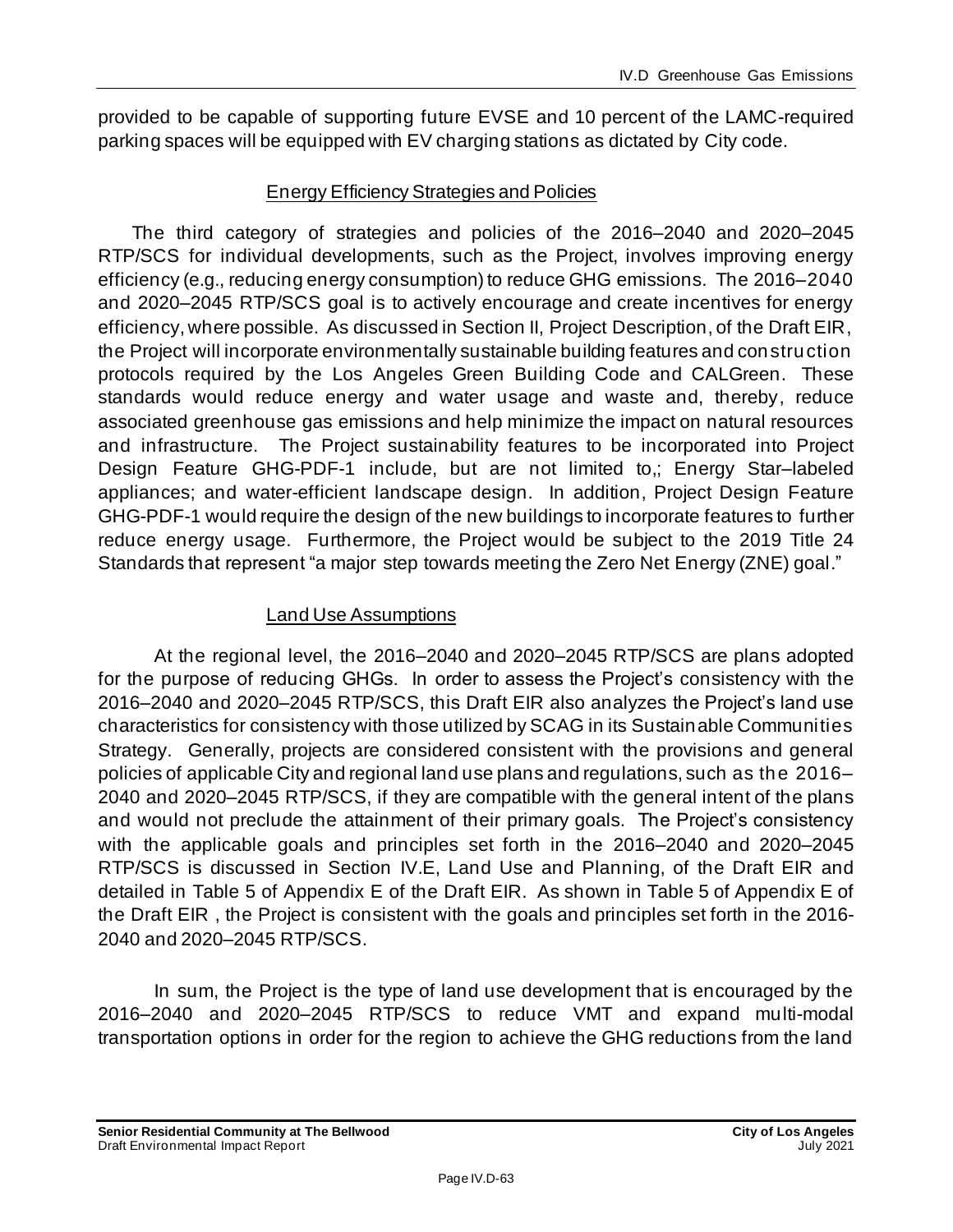use and transportation sectors required by SB 375, which, in turn, advances the State's long-term climate policies.<sup>127</sup> By furthering implementation of SB 375, the Project supports regional land use and transportation GHG reductions consistent with state regulatory requirements.

**Overall, the Project would not conflict with the GHG reduction-related actions and strategies contained in the 2016–2040 and 2020–2045 RTP/SCS. As such, impacts related to consistency with the 2020–2045 RTP/SCS would be less than significant.**

### *(iii) City of Los Angeles Sustainable City pLAn/L.A.'s Green New Deal*

As discussed above, the Sustainable City pLAn includes both short-term and long-term aspirations through the year 2050 in various topic areas, including water, solar power, energy-efficient buildings, carbon and climate leadership, waste and landfills, housing and development, mobility and transit, and air quality, among others. The Sustainable City pLAn provides information as to what the City will do with buildings and infrastructure in their control, and provides specific targets related to housing and development, as well as mobility and transit, including the reduction of vehicle miles traveled per capita by 5 percent by 2025, and increasing trips made by walking, biking or transit by at least 35 percent by 2025. The Sustainable City pLAn was updated in April 2019 and renamed as L.A.'s Green New Deal which has established targets such as 100 percent renewable energy by 2045, installation of 10,000 publicly available EV chargers by 2022 and 28,000 by 2028, diversion of 100 percent of waste by 2050, and recycling 100 percent of wastewater by 2035. Table IV.D-8 on page IV.D-65 provides a discussion of the Project's consistency with applicable GHG-reducing actions from the City of LA's Green New Deal. As discussed therein, the Project would not conflict with the applicable goals and actions of the City of LA Green New Deal.

Although the Sustainable City pLAn/L.A.'s Green New Deal is not directly applicable to private development projects, the Project would generally be consistent with these targets as it is an infill development consisting of residential uses on a Project Site located approximately 0.5-mile from a future Metro Purple Line station. In addition, the Project Site is served by the Culver City Bus and Santa Monica Big Blue Bus lines, which are within 0.25-mile of the site. Metro, Antelope Valley Transit Authority, Santa Clarita Transit, and LADOT Commuter Express are also located within 0.5-mile of the site. Furthermore, the Project would comply with the CALGreen Code, implement various project design features to reduce energy usage, including Project Design Feature GHG-PDF-1 and would comply

*<sup>127</sup> As discussed above, SB 375 legislation links regional planning for housing and transportation with the GHG reduction goals outlined in AB 32.*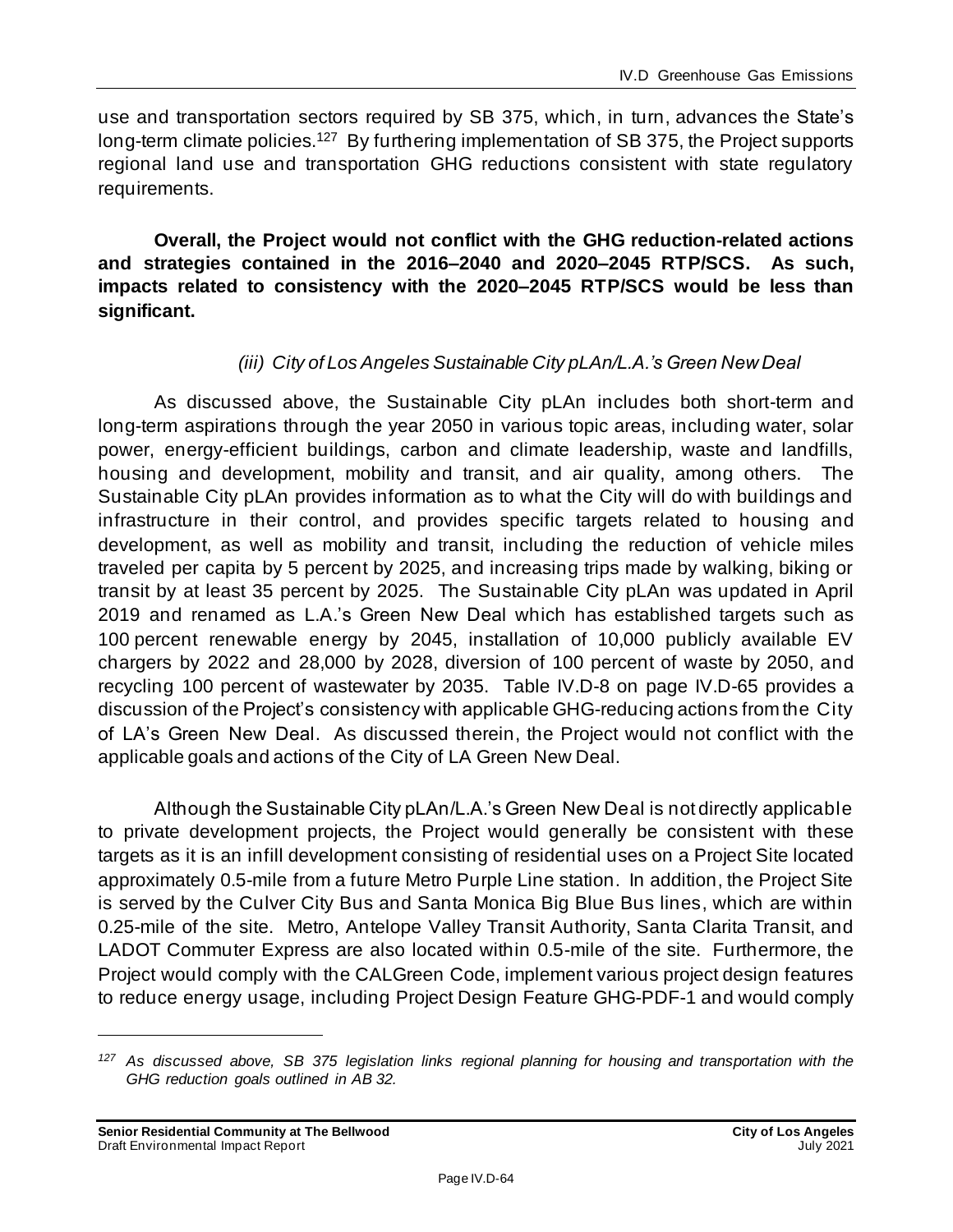#### **Table IV.D-8 Consistency with Applicable GHG Emissions Goals and Actions of City of LA Green New Deal**

| <b>Action</b>                                                                                                                                       | <b>Description</b>                                                                                                                                                                                                                                                                                                                                                                                               | <b>Consistency Analysis</b>                                                                                                                                                                                                                                                                                                                                                                                                                                                                                                                                             |  |  |
|-----------------------------------------------------------------------------------------------------------------------------------------------------|------------------------------------------------------------------------------------------------------------------------------------------------------------------------------------------------------------------------------------------------------------------------------------------------------------------------------------------------------------------------------------------------------------------|-------------------------------------------------------------------------------------------------------------------------------------------------------------------------------------------------------------------------------------------------------------------------------------------------------------------------------------------------------------------------------------------------------------------------------------------------------------------------------------------------------------------------------------------------------------------------|--|--|
|                                                                                                                                                     | Focus Area: Local Water                                                                                                                                                                                                                                                                                                                                                                                          |                                                                                                                                                                                                                                                                                                                                                                                                                                                                                                                                                                         |  |  |
| Reduce potable water<br>use per capita by 22.5%<br>by 2025; and 25% by<br>2035; and maintain or<br>reduce 2035 per capita<br>water use through 2050 | The City would build upon the<br>success of Save the Drop program<br>additional<br>and<br>develop<br>water<br>conservation<br>campaigns.<br>In<br>addition, the City would continue to<br>benchmark<br>customer<br>use<br>and<br>improve data gathering to identify<br>effective programs                                                                                                                        | Consistent.<br>While this action primarily<br>applies to the City and LADWP, the Project<br>incorporate<br>would<br>water<br>conservation<br>features to reduce water use. Water usage<br>rates were calculated consistent with the<br>requirements under City Ordinance No.<br>184,248, the 2013 California Plumbing<br>Code, 2016 California Green Building Code<br>(CALGreen), 2014 Los Angeles Plumbing<br>Code, and 2017 Los Angeles Green<br>Building Code and reflects approximately a<br>20 percent reduction in water usage as<br>compared to the base demand. |  |  |
| Focus Area: Clean and Healthy Buildings                                                                                                             |                                                                                                                                                                                                                                                                                                                                                                                                                  |                                                                                                                                                                                                                                                                                                                                                                                                                                                                                                                                                                         |  |  |
| All new buildings will be<br>net zero carbon by<br>2030; and 100% of<br>buildings will be net zero<br>carbon by 2050                                | The City would perform a complete<br>building electrification study and<br>develop<br>supporting<br>programs.<br>Financing would be expanded and<br>improved to provide electrification<br>existing energy efficiency and solar<br>programs.                                                                                                                                                                     | While this action primarily<br><b>Consistent.</b><br>applies to the City, the Project would be<br>designed and operated to meet or exceed<br>the applicable requirements of the state<br>Green Building Standards Code and the<br>City of Los Angeles Green Building Code.<br>Furthermore, the Project would be subject<br>to the 2019 Title 24 Standards which<br>represent "challenging<br>but<br>achievable<br>design and construction practices" that<br>represent "a major step towards meeting<br>the Zero Net Energy (ZNE) goal. <sup>a</sup>                    |  |  |
| Reduce building energy<br>use per sf for all building<br>types 22% by 2025;<br>34% by 2035; and 44%<br>by 2050                                      | The City would increase awareness<br>of incentives and smart building<br>energy management systems. An<br>energy consumption report will be<br>prepared to assess the energy-<br>water nexus.                                                                                                                                                                                                                    | <b>Consistent.</b> While this action primarily<br>applies to the City, the Project would be<br>designed and operated to meet or exceed<br>the applicable requirements of the state<br>Green Building Standards Code and the<br>City of Los Angeles Green Building Code.                                                                                                                                                                                                                                                                                                 |  |  |
| Focus Area: Housing and Development                                                                                                                 |                                                                                                                                                                                                                                                                                                                                                                                                                  |                                                                                                                                                                                                                                                                                                                                                                                                                                                                                                                                                                         |  |  |
| housing units are built<br>within 1500 ft of transit<br>by 2025; and 75% by<br>2035                                                                 | tools and strategies to encourage<br>transit ridership and focus growth in<br>housing near the North Hollywood<br>Van<br>Station,<br><b>Nuys</b><br>Station,<br>Sepulveda Station, Reseda Station,<br>and Sherman Way Station.<br><b>New</b><br>stations would also be added to the<br>Purple Line from Downtown L.A. to<br>UCLA.<br>vehicle<br>This<br>action<br>reduces<br>emissions by facilitating access to | Ensure 57% of new The City would develop regulatory <b>Consistent.</b> While this action primarily<br>applies to the City, the Project would<br>concentrate new residential uses in close<br>proximity to public transit opportunities<br>(e.g., light rail and bus routes). The Project<br>Site is well served by public transit,<br>including the Culver City Bus and Santa<br>Monica Big Blue Bus lines. In addition, the<br>Project is located within 0.5-mile of a future<br>Metro Purple Line station.                                                            |  |  |
|                                                                                                                                                     | transit which can reduce single<br>occupancy vehicle trips and help                                                                                                                                                                                                                                                                                                                                              |                                                                                                                                                                                                                                                                                                                                                                                                                                                                                                                                                                         |  |  |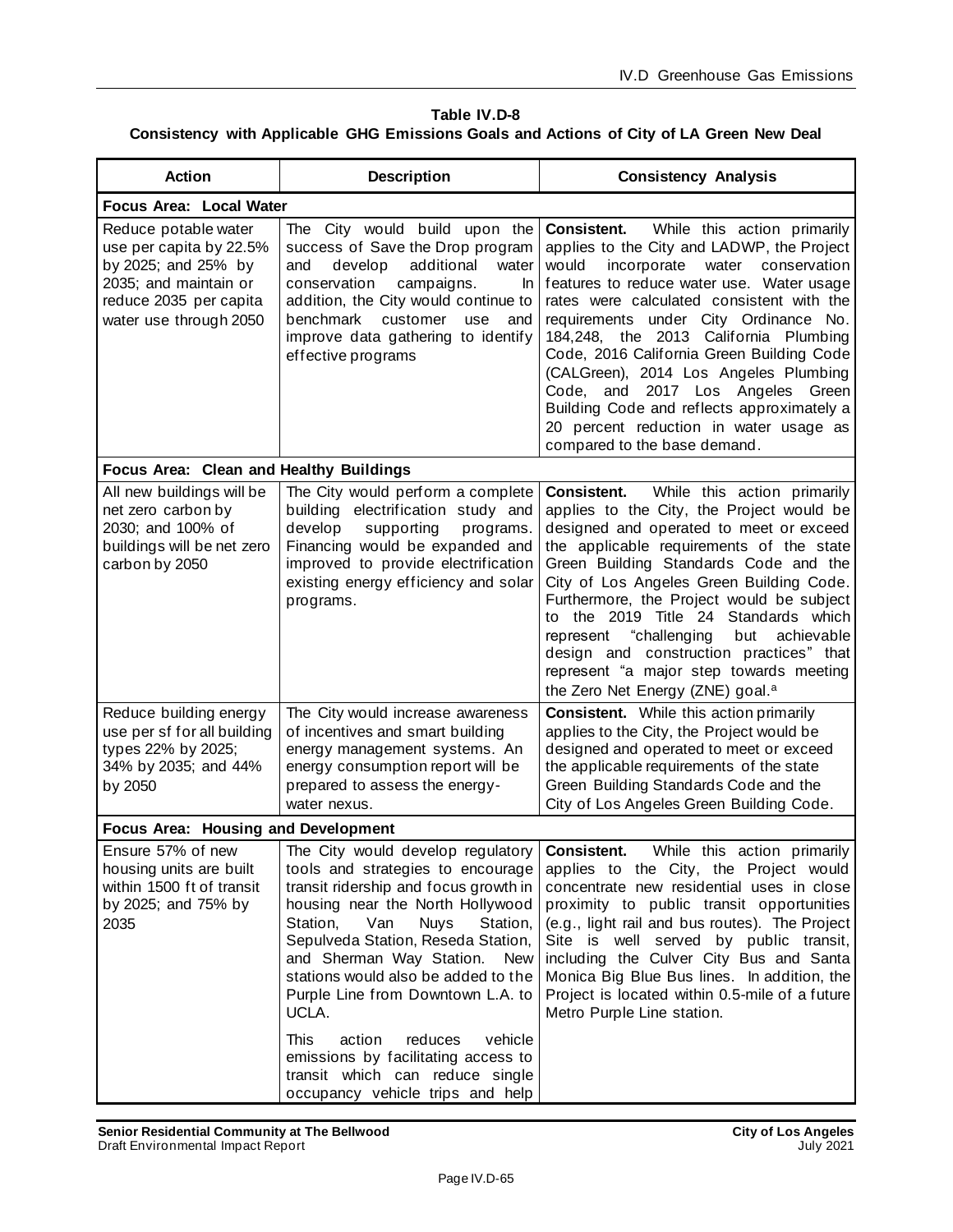#### **Table IV.D-8 (Continued) Consistency with Applicable GHG Emissions Goals and Actions of City of LA Green New Deal**

| <b>Action</b>                                                                                                                           | <b>Description</b>                                                                                                                                                                                                                                                                                                                                                                                                                                                                       | <b>Consistency Analysis</b>                                                                                                                                                                                                                                                                                                                                                                                                                                                                                                                                                                                                                                                                                                                                                                                                                                                                                                                                                  |  |
|-----------------------------------------------------------------------------------------------------------------------------------------|------------------------------------------------------------------------------------------------------------------------------------------------------------------------------------------------------------------------------------------------------------------------------------------------------------------------------------------------------------------------------------------------------------------------------------------------------------------------------------------|------------------------------------------------------------------------------------------------------------------------------------------------------------------------------------------------------------------------------------------------------------------------------------------------------------------------------------------------------------------------------------------------------------------------------------------------------------------------------------------------------------------------------------------------------------------------------------------------------------------------------------------------------------------------------------------------------------------------------------------------------------------------------------------------------------------------------------------------------------------------------------------------------------------------------------------------------------------------------|--|
|                                                                                                                                         | alleviate<br>traffic congestion, and<br>importantly,<br>reducing<br>most<br>associated GHG emissions.                                                                                                                                                                                                                                                                                                                                                                                    |                                                                                                                                                                                                                                                                                                                                                                                                                                                                                                                                                                                                                                                                                                                                                                                                                                                                                                                                                                              |  |
| Focus Area: Mobility and Public Transit                                                                                                 |                                                                                                                                                                                                                                                                                                                                                                                                                                                                                          |                                                                                                                                                                                                                                                                                                                                                                                                                                                                                                                                                                                                                                                                                                                                                                                                                                                                                                                                                                              |  |
| Reduce VMT per capita<br>by at least 13% by 2025;<br>39% by 2035; and 45%<br>by 2050                                                    | The<br>City<br>the<br>would<br>update<br>Transportation<br>Demand<br>Management (TDM) ordinance and<br>develop first/last mile infrastructure<br>improvements<br>around<br>transit<br>TDM strategies would<br>stations.<br>also be implemented consistent<br>with the West Side Mobility Plan to<br>east congestion.                                                                                                                                                                     | No Conflict.<br>While this action primarily<br>applies to the City, the Project would be<br>located near mass transit stations to reduce<br>vehicle trips.<br>The Project would also<br>promote a pedestrian-friendly community by<br>placing residential uses within walking<br>distance to other retail and entertainment<br>uses. The Project Site is located in a HQTA<br>as designated by the 2016-2040 and 2020-<br>2045 RTP/SCS. The Project would also<br>bicycle<br>provide<br>parking<br>spaces<br>ın<br>accordance with LAMC requirements for<br>Project residents and visitors.<br>As discussed above, the Project would<br>result in a Total VMT per capita which is 46<br>percent lower when compared to SCAG's<br>Los Angeles County VMT per capita<br>included for Plan Year 2040 in the 2016-<br>2040 RTP/SCS and 48 percent lower when<br>compared to SCAG's Los Angeles County<br>VMT per capita included for Plan Year 2045<br>in the 2020-2045 RTP/SCS. |  |
| Focus Area: Mobility and Public Transit                                                                                                 |                                                                                                                                                                                                                                                                                                                                                                                                                                                                                          |                                                                                                                                                                                                                                                                                                                                                                                                                                                                                                                                                                                                                                                                                                                                                                                                                                                                                                                                                                              |  |
| Increase the percentage<br>of electric and zero<br>emission vehicles in the<br>city to 25% by 2025;<br>80% by 2035; and 100%<br>by 2050 | The City would increase the electric<br>vehicle ownership by providing<br>rebates for used EVs and chargers<br>as well as promote trade-in events<br>for electric vehicles.<br>The City<br>would also increase the number of<br>EV charging stations by pursuing<br>public-private<br>partnerships<br>in<br>developing<br>charging<br>stations,<br>streamline permitting processes for<br>EV charger installations and update<br>building codes to simplify EV<br>charging requirements. | No Conflict.<br>The Project would support<br>this policy since the Applicant would provide<br>electric vehicle charging<br>stations<br>and<br>electric vehicle supply wiring consistent with<br>GHG-PDF-3 and 4.                                                                                                                                                                                                                                                                                                                                                                                                                                                                                                                                                                                                                                                                                                                                                             |  |
| CEC, 2019 Building Energy Efficiency Standards, Fact Sheet.<br>a<br>Source: Eyestone Environmental, 2020.                               |                                                                                                                                                                                                                                                                                                                                                                                                                                                                                          |                                                                                                                                                                                                                                                                                                                                                                                                                                                                                                                                                                                                                                                                                                                                                                                                                                                                                                                                                                              |  |

with the City of Los Angeles Solid Waste Management Policy Plan, the RENEW LA Plan, and the Exclusive Franchise System Ordinance (Ordinance No. 182,986) in furtherance of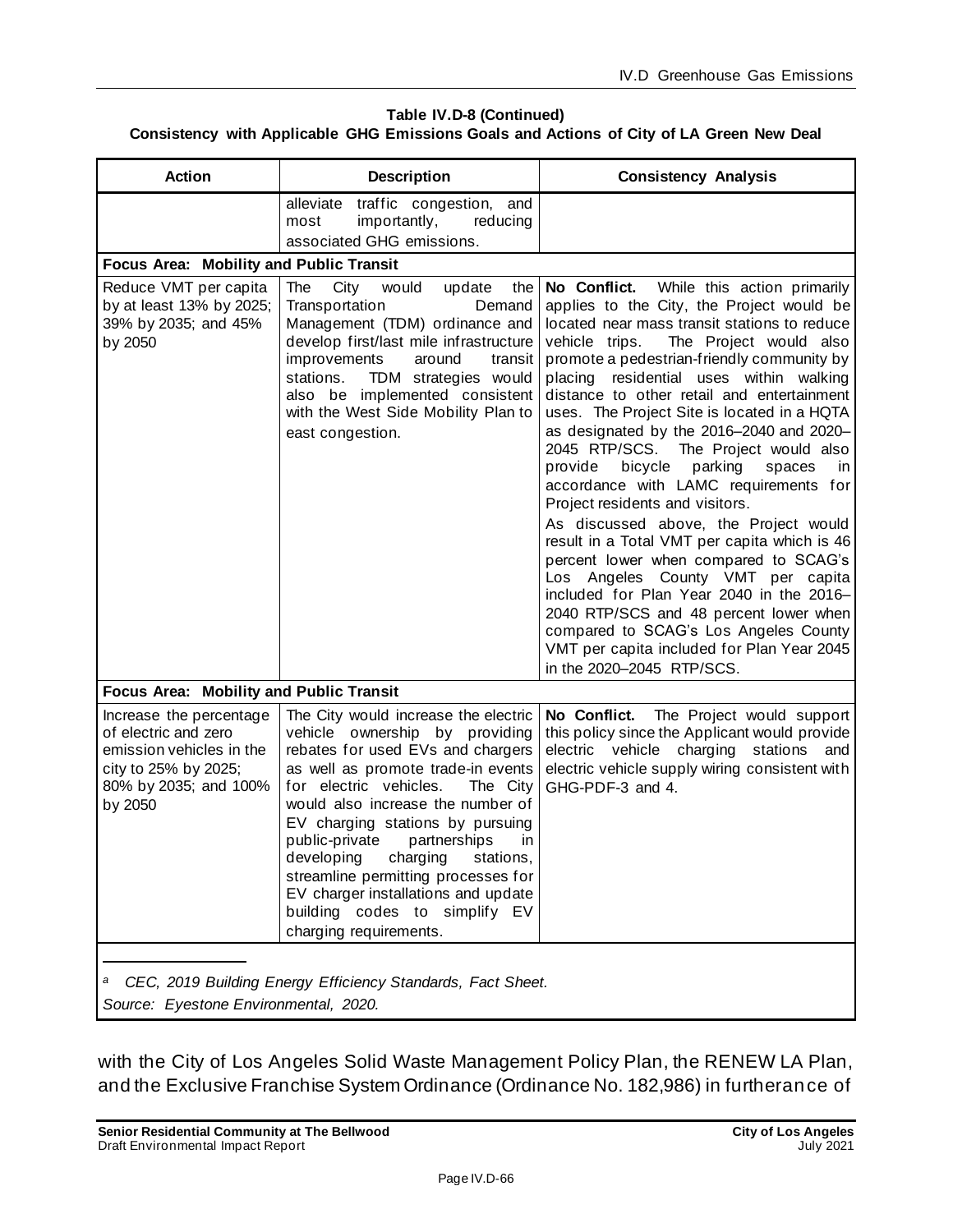the aspirations included in the Sustainable City pLAn/L.A.'s Green New Deal with regard to energy-efficient buildings and waste and landfills. The Project would also provide secure short- and long-term bicycle storage areas for Project residents and guests.

### **Overall, the Project would not conflict with the Sustainable City pLAn/L.A.'s Green New Deal. Therefore, impacts pertaining to consistency with the Sustainable City pLAn/L.A.'s Green New Deal would be less than significant.**

## *(iv) Post-2030 Analysis*

Recent studies show that the State's existing and proposed regulatory framework will put the State on a pathway to reduce its GHG emissions level to 40 percent below 1990 levels by 2030, and to 80 percent below 1990 levels by 2050 if additional appropriate reduction measures are adopted.<sup>128</sup> Even though these studies did not provide an exact regulatory and technological roadmap to achieve the 2030 and 2050 goals, they demonstrated that various combinations of policies could allow the statewide emissions level to remain very low through 2050, suggesting that the combination of new technologies and other regulations not analyzed in the studies could allow the State to meet the 2050 target.

Subsequent to the findings of these studies, SB 32 was passed on September 8, 2016, which requires that Statewide GHG emissions are reduced to 40 percent below the 1990 level by 2030. As discussed above, the new plan, outlined in SB 32, involves increasing renewable energy use, imposing tighter limits on the carbon content of gasoline and diesel fuel, putting more electric cars on the road, improving energy efficiency, and curbing emissions from key industries. The Project's design features advance these goals by reducing VMT, as described in more detail above, and other sustainable features that increase the use of electric vehicles, improve energy efficiency, and reduce water usage, including, but not limited to: (1) WaterSense-labeled plumbing fixtures and weather-based controller and drip irrigation systems to promote a reduction of indoor and outdoor water use; (2) Energy Star–labeled appliances; (3) water-efficient landscape design; (4) waterconserving plumbing fixtures; (5) insulated window glazing; (6) parking to support electric

*<sup>128</sup> Energy and Environmental Economics (E3). "Achieving Carbon Neutrality in California, PATHWAYS Scenarios Developed for the California Air Resources Board" (October 2020) Mahone, Amber. The California Air Resources Board, California Energy Commission, California Public Utilities Commission, and the California Independent System Operator engaged E3 to evaluate the feasibility and cost of a range of potential 2030 targets along the way to the state's goal of reducing GHG emissions to 80 percent below 1990 levels by 2050. With input from the agencies, E3 developed long-term scenarios that*  explore the potential pace at which emission reductions can be achieved, as well as the mix of *technologies and practices deployed. E3 conducted the analysis using its California PATHWAYS model. The model encompasses the entire California economy with detailed representations of the buildings, industry, transportation and electricity sectors.*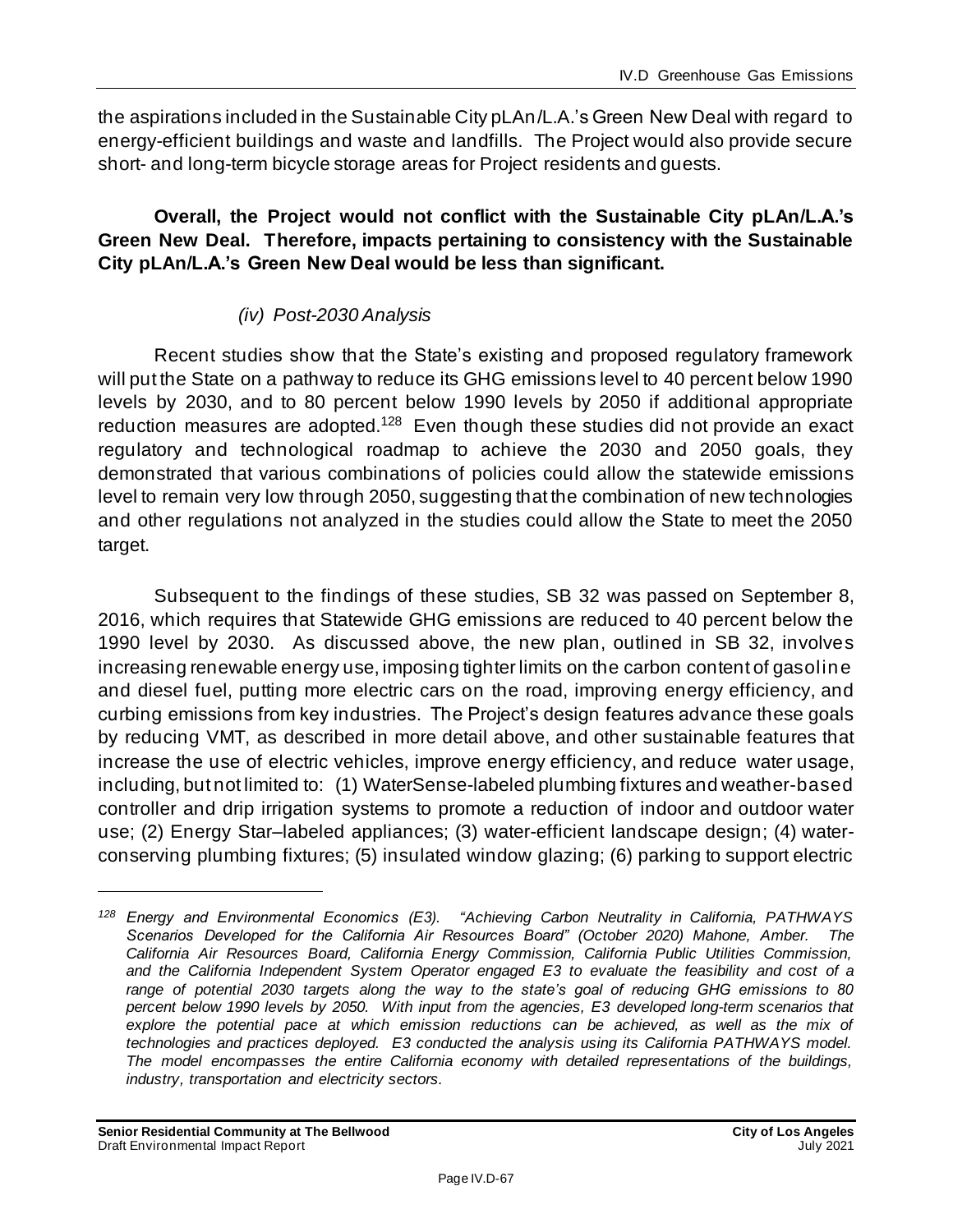vehicles, 10% with charging equipment and 30% EV-ready (i.e., prewired for future chargers); (7) reserved area for future solar PV panel on roof plus conduit for wiring; (8) landscaped roof terraces (aka "green roof"); and (9) natural gas fireplaces limited to common areas and the top floor residential dwelling units.

The emissions modeling in the 2017 Update has projected 2030 statewide emissions which take into account known commitments (reduction measures) such as SB 375, SB 350 and other measures. The emissions inventory identified an emissions gap, meaning that emissions reductions due to known commitments do not decline fast enough to achieve the 2030 target. In order to fill this gap, the 2017 Update assumed a scenario in which cap-and-trade would deliver the reductions necessary to achieve the 2030 emissions target. Although the Project is consistent with the 2017 Update, additional measures to achieve the 2030 targets and beyond are outside of the Project's control. Therefore, any evaluation of post-2030 Project emission would be speculative.

Executive Order S-3-05 establishes a goal to reduce GHG emissions to 80 percent below 1990 levels by 2050. This goal, however, has not been codified. That being said, studies have shown that, in order to meet the 2050 target, aggressive technologies in th e transportation and energy sectors, including electrification and the decarbonization of fuel, will be required. In its 2008 Climate Change Scoping Plan, CARB acknowledged that the "measures needed to meet the 2050 are too far in the future to define in detail."<sup>129</sup>

Although the Project's emissions level in 2050 cannot be reliably quantified, statewide efforts are underway to facilitate the State's achievement of that goal and it is reasonable to expect the Project's net emissions level (367 metric tons of CO<sub>2</sub>e per year) to decline as the regulatory initiatives identified by CARB in the First Update are implemented, and other technological innovations occur. Stated differently, the Project's total emissions at build-out presented in Table IV.D-10 on page [IV.D-73](#page-72-0) in the analysis below, represents the maximum emissions inventory for the Project as California's emissions sources are being regulated (and foreseeably expected to continue to be regulated in the future) in furtherance of the State's environmental policy objectives. As such, given the reasonably anticipated decline in Project emissions once fully constructed and operational, the Project is consistent with the Executive Order's horizon -year (2050) goal. Further, the Project's consistency with SCAG's 2016–2040 and 2020–2045 RTP/SCS demonstrates that the Project will be consistent with the post-2030 GHG reduction goals of 19-percent by 2035.

*<sup>129</sup> CARB, Climate Change Scoping Plan: A Framework for Change, December 2008, p. 117.*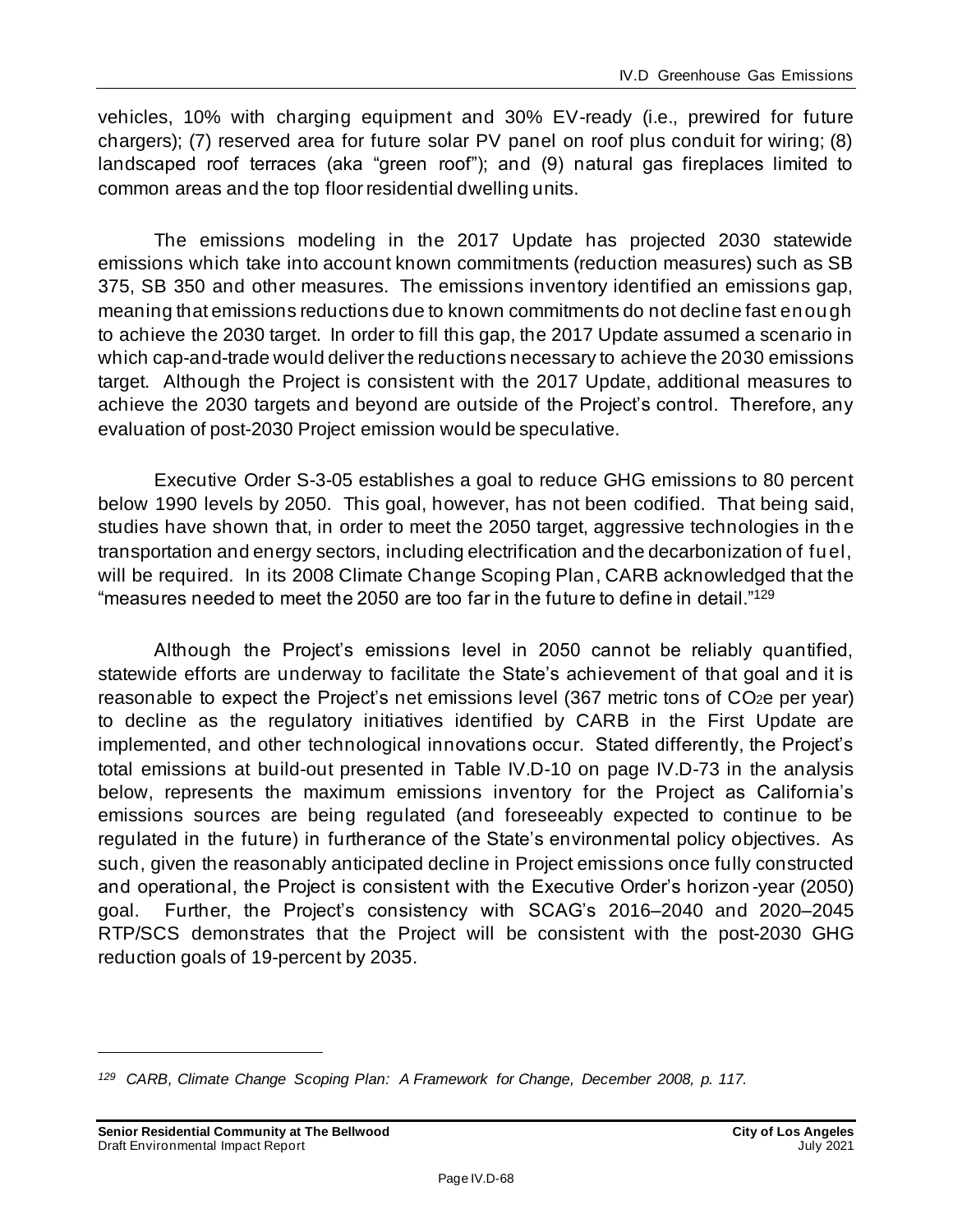The Project is the type of land use development that is encouraged by the 2016– 2040 and 2020–2045 RTP/SCS to reduce VMT and expand multi-modal transportation options in order for the region to achieve the GHG reductions from the land use and transportation sectors required by SB 375, which, in turn, advances the State's long-term climate policies. As discussed above, the Project's daily Total Project VMT per capita is below the overall SCAG's Los Angeles County's daily Total VMT per capita for the 2045 Plan Year included in the 2020–2045 RTP/SCS. This reduction in VMT supports the goals of the 2016–2040 and 2020–2045 RTP/SCS with an estimated 19-percent decrease in per capita GHG emissions from passenger vehicles by 2035. On October 30, 2020, CARB certified the 2020–2045 RTP/SCS to meet the region's GHG emissions reduction targets consistent with SB 375.<sup>130</sup> As discussed above, the Project's VMT per capita would be 46 and 48 percent below the 2016–2040 RTP/SCS 2040 Plan Year for Los Angeles County and 2020–2045 RTP/SCS 2045 Plan Year for Los Angeles County respectively. This reduction would meet SB 375 GHG reduction targets. By furthering implementation of SB 375, the Project supports regional land use and transportation GHG reductions consistent with State climate targets for 2030 and beyond. An additional study by the State's leading modeler shows that the Project's VMT reductions are consistent with decarbonization and technology deployment scenarios assessed as sufficient to achieve at least an 80-percent reduction in GHG emissions by 2045.<sup>131</sup> Across all the scenarios, the study assumes "a 17% reduction in per capita LDV [light-duty vehicle] VMT relative to 2020 by 2045."<sup>132</sup> As described above, the Project would achieve a per capita VMT reduction of 46 and 48 percent below the 2016–2040 RTP/SCS 2040 Plan Year for Los Angeles County and 2020–2045 RTP/SCS 2045 Plan Year for Los Angeles County, respectively, far exceeding the VMT reduction assumed in the study.

For the reasons described above, the Project's post-2030 emissions trajectory is expected to follow a declining trend, consistent with the 2030 and 2050 targets and Executive Orders S-3-05 and B-30-15.

### *(v) Conclusion*

**The above plan consistency analysis above demonstrates that the Project does not conflict with the plans, policies, regulations, and GHG reduction actions/strategies outlined in applicable GHG reduction plans and policies. Therefore, impacts related to regulatory consistency would be less than significant.**

*<sup>130</sup> California Air Resources Board. Executive Order G-20-239. October 30, 2020.*

*<sup>131</sup> Energy and Environmental Economics (E3), "Achieving Carbon Neutrality in California—PATHWAYS Scenarios Developed for the California Air Resources Board" (Amber Mahone, October 2020), at p. 3.*

*<sup>132</sup> Id. at 39.*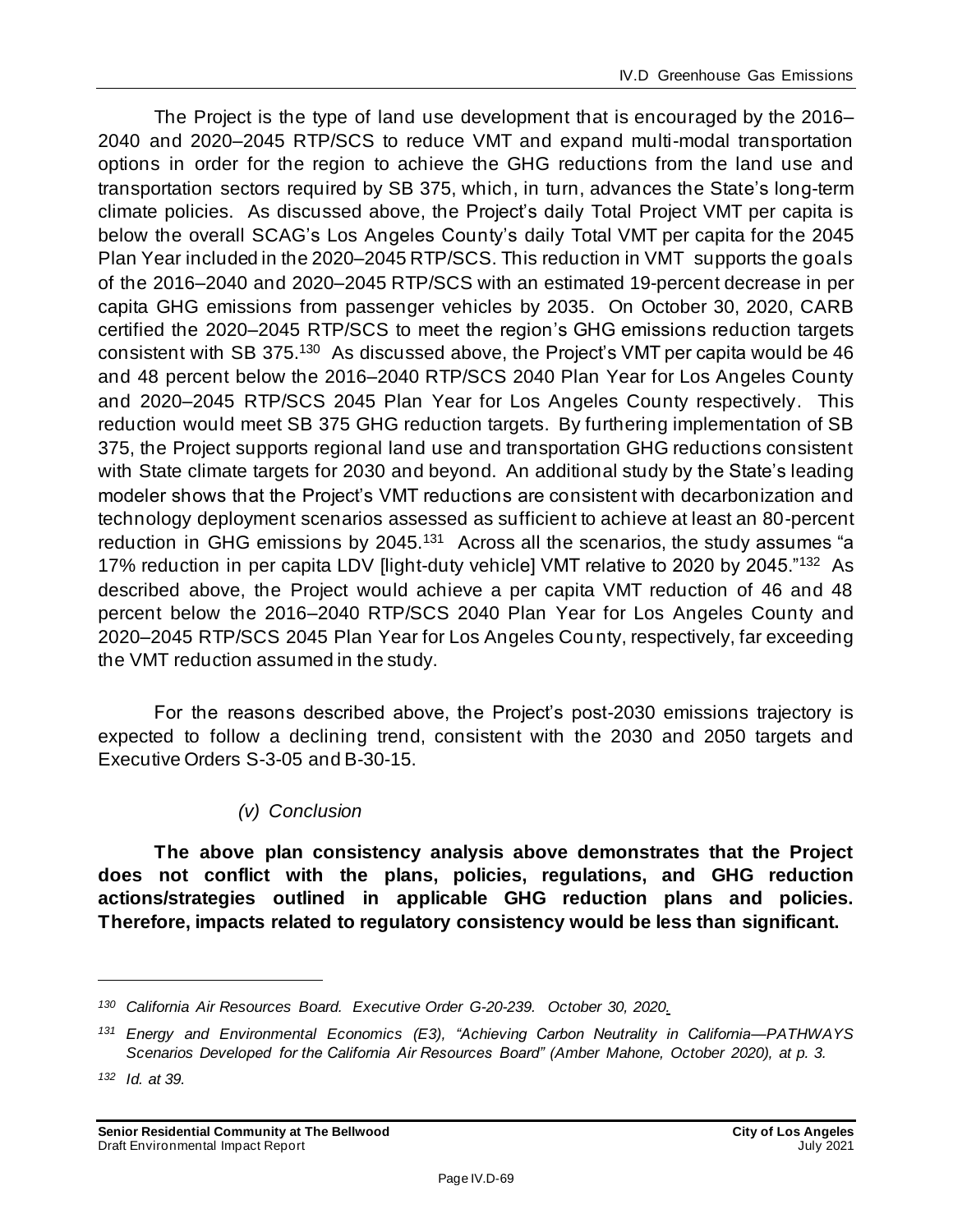## *(b) Project Emissions*

As discussed above, Section 15064.4 of the CEQA guidelines recommends quantification of a Project's GHG emissions. However, the quantification is provided for informational purposes only and Project GHG emissions are not evaluated against any numeric threshold, as compliance with a GHG emissions reduction plan renders a projec t's potential impacts less than significant. In support of the above regulatory consistency analysis which describes the Project's compliance with or exceedance of performancebased standards included in the regulations and policies outlined in the applicable portions of the 2008 Climate Change Scoping Plan and subsequent updates, the 2016–2040 and 2020–2045 RTP/SCS, and the Sustainable City pLAn/L.A.'s Green New Deal, quantitative calculations are provided below.

The Project would result in direct and indirect GHG emissions generated by different types of emissions sources, including:

- Construction: emissions associated with demolition of the existing buildings and surface parking areas, shoring, excavation, grading, and construction-related equipment and vehicular activity;
- Area source: emissions associated with landscaping equipment and consumer products;
- Energy source (building operations): emissions associated with space heating and cooling, water heating, energy consumption, and lighting;
- Mobile source: emissions associated with vehicles accessing the Project Site;
- Stationary source: emissions associated with stationary equipment (e.g., emergency generators);
- Solid Waste: emissions associated with the decomposition of the waste, which generates methane based on the total amount of degradable organic carbon; and
- Water/Wastewater: emissions associated with energy used to pump, convey, deliver, and treat water.

The Project would generate an incremental contribution to and cumulative increase in GHG emissions. A specific discussion regarding potential GHG emissions associated with the construction and operational phases of the Project is provided below.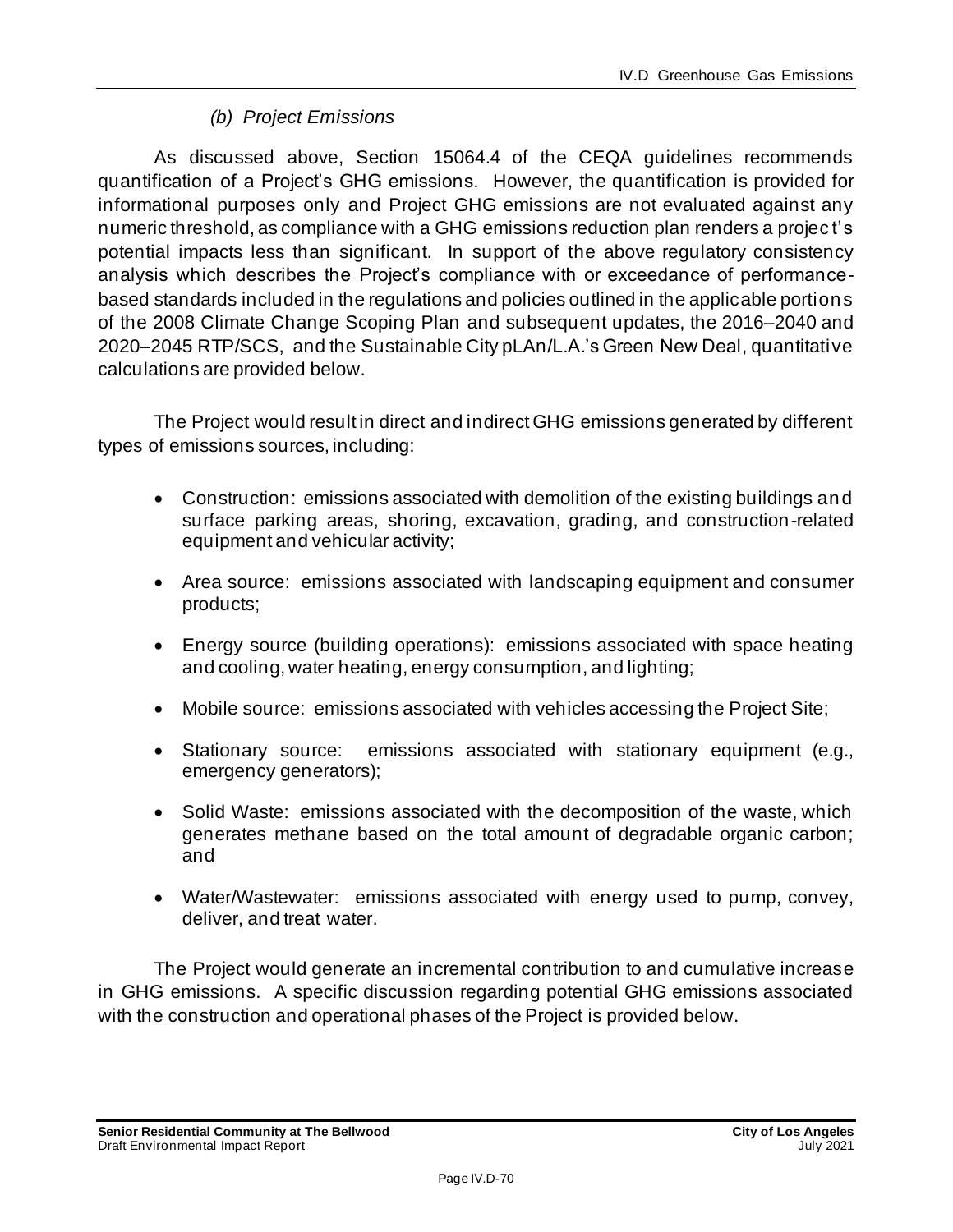## *(i) Construction*

As described in Section II, Project Description, of this Draft EIR, construction of the Project would commence with demolition of the existing buildings. This phase would be followed by grading and excavation for the subterranean parking levels. Building foundations would then be laid, followed by building construction, paving/concrete installation, including for the realigned portion of Bellwood Avenue, and landscape installation. The Project construction is assumed to begin in 2021, occur over approximately 34 months, and complete in 2023. The construction equipment and truck fleet mix is anticipated to emit less pollution in future years due to more stringent emissions control regulations. The estimated quantity of excavation expected for the subterranean parking is approximately 74,800 cubic yards of export material (e.g., concrete and asphalt surfaces) and soil that would be hauled from the Project Site during the demolition and excavation phase. The emission of GHGs associated with construction of the Project were calculated for each year of construction activity. A summary of GHG emissions for each year of construction is presented in Table IV.D-9 on page [IV.D-72.](#page-71-0)

As presented in Table IV.D-9, construction of the Project is estimated to generate a total of 2,841 MTCO2e. As recommended by the SCAQMD, the total GHG construction emissions were amortized over the 30-year lifetime of the Project (i.e., total construction GHG emissions were divided by 30 to determine an annual construction emissions estimate that can be added to the Project's operational emissions) in order to determine the Project's annual GHG emissions inventory.<sup>133</sup> This results in annual Project construction emissions of 95 MTCO2e. A complete listing of the construction equipment by on-site and off-site activities, duration, and emissions estimation model input assumptions used in this analysis is included within the emissions calculation worksheets that are provided in Appendix C of this Draft EIR.

### *(ii) Operation*

### Area Source Emissions

Area source emissions were calculated using the CalEEMod emissions inventory model, which includes landscape maintenance equipment and consumer products. As previously discussed, the Project Site would include limited use of natural-gas fireplaces to common areas and the top floor residential dwelling units, which would also contribute to area source emissions. When accounting for removal of existing residential uses, the Project would result in a net decrease in area source GHG emissions. As shown in Table IV.D-10 on page [IV.D-73,](#page-72-0) the Project, at full buildout, is expected to result in a net

*<sup>133</sup> SCAQMD Governing Board Agenda Item 31, December 5, 2008.*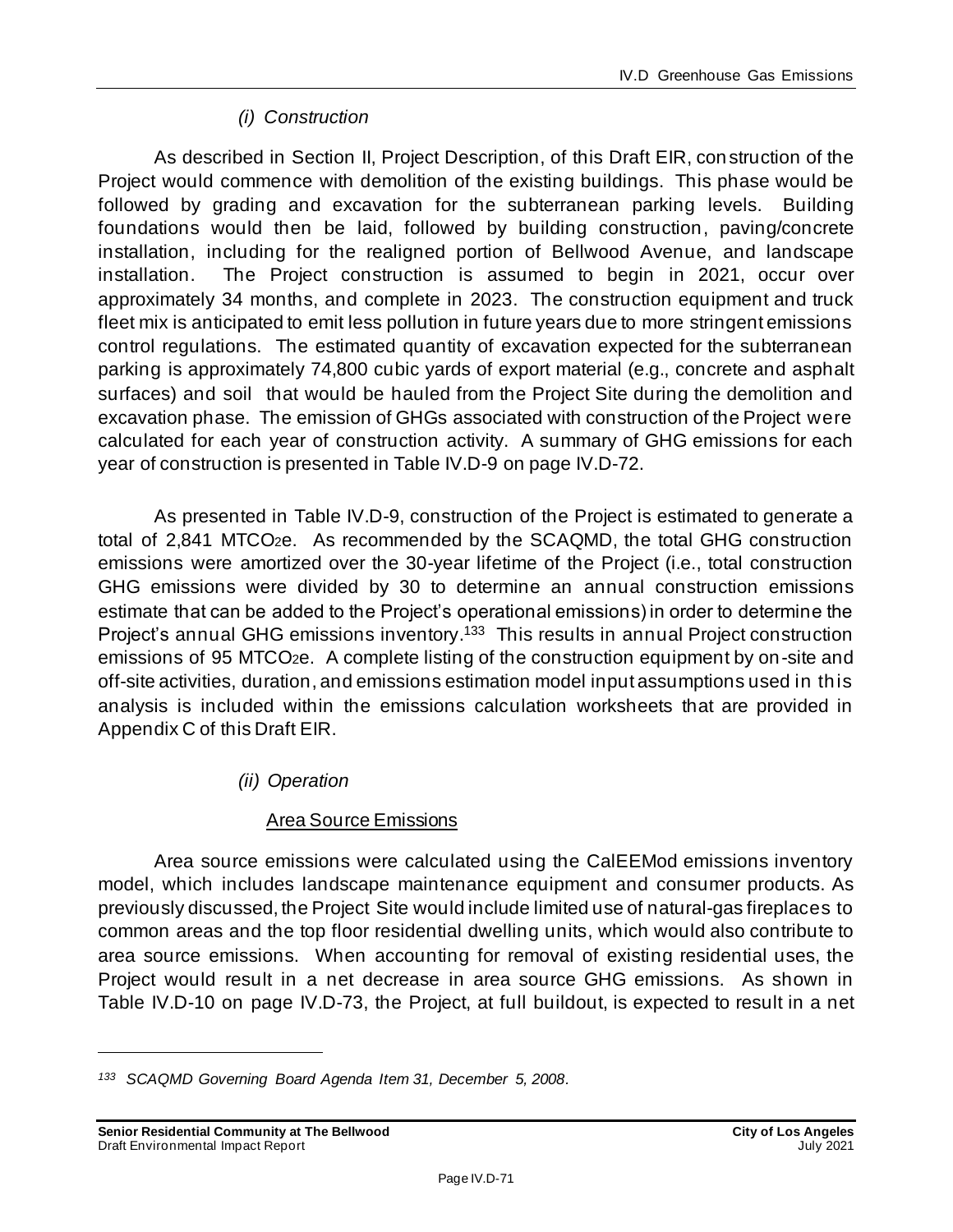<span id="page-71-0"></span>

| Year                                                                                                                                                                                                                          | MTCO <sub>2</sub> e <sup>a</sup> |  |  |
|-------------------------------------------------------------------------------------------------------------------------------------------------------------------------------------------------------------------------------|----------------------------------|--|--|
| 2021                                                                                                                                                                                                                          | 1,535                            |  |  |
| 2022                                                                                                                                                                                                                          | 750                              |  |  |
| 2023                                                                                                                                                                                                                          | 556                              |  |  |
| Total                                                                                                                                                                                                                         | 2,841                            |  |  |
| Amortized Over 30 Years                                                                                                                                                                                                       | 95                               |  |  |
| CO <sub>2</sub> e was calculated using CalEEMod and the results are provided in<br>а<br>Section 2.0 of the Construction CalEEMod output file within Appendix C of<br>this Draft EIR.<br>Source: Eyestone Environmental, 2020. |                                  |  |  |

#### **Table IV.D-9 Construction-Related Emissions (MTCO2e)**

decrease of 17 MTCO2e per year from area sources. Please refer to Appendix C of this Draft EIR for the supporting calculations that reflect the emission reduction measures.

## Electricity and Natural Gas Generation Emissions

GHGs are emitted as a result of activities in buildings when electricity and natural gas are used as energy sources. Combustion of any type of fuel emits CO<sup>2</sup> and other GHGs directly into the atmosphere; when this occurs in a building, it is a direct emission source associated with that building. GHGs are also emitted during the generation of electricity from fossil fuels. When electricity is used in a building, the electricity generation typically takes place off-site at the power plant; electricity use in a building generally causes emissions in an indirect manner.

Electricity and natural gas emissions were calculated using the CalEEMod emissions inventory model, which multiplies an estimate of the energy usage by applicable emissions factors chosen by the utility company. GHG emissions from electricity use are directly dependent on the electricity utility provider. In this case, GHG intensity factors for LADWP were selected in CalEEMod. The carbon intensity (lbs/MWh) for electricity generation was calculated for the Project buildout year based on LADWP projections; as LADWP projections are not calculated for every year, straight line interpolation was performed to estimate the LADWP carbon intensity factor for the Project buildout year based on Year 2015 and 2026 data.<sup>134</sup> LADWP's carbon intensity projections also take

*<sup>134</sup> LADWP, 2016 Power Integrated Resource Plan.*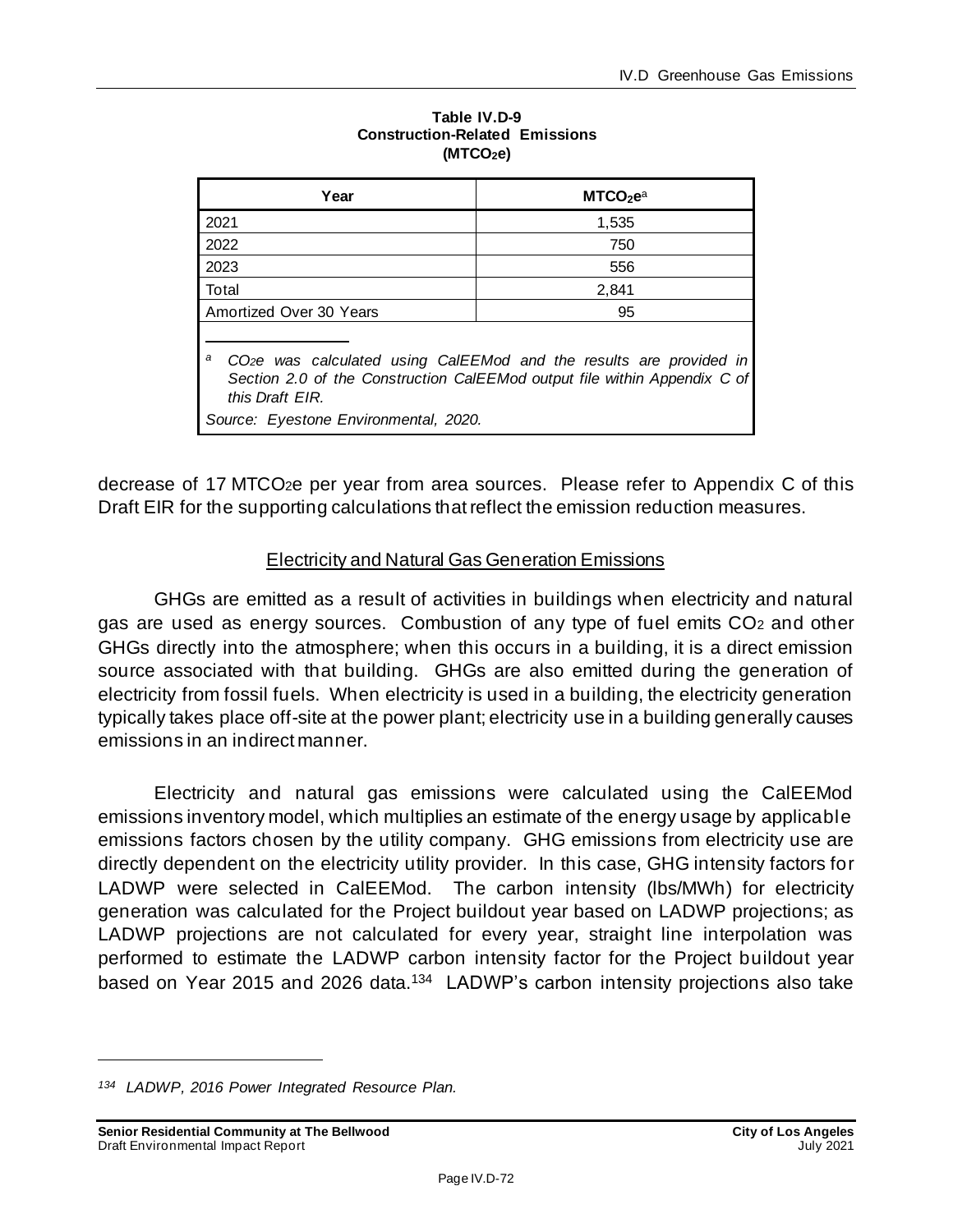| Table IV.D-10                                       |  |  |  |  |  |  |
|-----------------------------------------------------|--|--|--|--|--|--|
| Annual GHG Emissions Summary (Project) <sup>a</sup> |  |  |  |  |  |  |
| (metric tons of carbon dioxide equivalent [MTCO2e]) |  |  |  |  |  |  |

<span id="page-72-0"></span>

| <b>Scope</b>                  | <b>Existing</b><br><b>Emissions</b> | <b>Project</b><br><b>Without</b><br><b>Reduction</b><br><b>Features</b> | <b>Project with</b><br><b>Reduction</b><br><b>Features</b> | <b>Net Change</b><br>(Project<br>without<br><b>Reduction</b><br>Features -<br>Baseline) | <b>Net Change</b><br>(Project with<br><b>Reduction</b><br>Features -<br>Baseline) |
|-------------------------------|-------------------------------------|-------------------------------------------------------------------------|------------------------------------------------------------|-----------------------------------------------------------------------------------------|-----------------------------------------------------------------------------------|
| Areac                         | 25                                  | 8                                                                       | 8                                                          | (17)                                                                                    | (17)                                                                              |
| Energy <sup>d</sup>           | 282                                 | 589                                                                     | 556                                                        | 307                                                                                     | 274                                                                               |
| Mobile <sup>e</sup>           | 482                                 | 634                                                                     | 479                                                        | 152                                                                                     | (3)                                                                               |
| EV Chargers <sup>f</sup>      | 0                                   | (33)                                                                    | (33)                                                       | (33)                                                                                    | (33)                                                                              |
| Stationary <sup>g</sup>       | 0                                   |                                                                         |                                                            |                                                                                         |                                                                                   |
| Solid Wasteh                  | 6                                   | 31                                                                      | 31                                                         | 25                                                                                      | 25                                                                                |
| Water/Wastewater <sup>i</sup> | 55                                  | 101                                                                     | 81                                                         | 46                                                                                      | 26                                                                                |
| Construction                  | 0                                   | 95                                                                      | 95                                                         | 95                                                                                      | 95                                                                                |
| <b>Total Emissions</b>        | 850                                 | 1.425                                                                   | 1.217                                                      | 575                                                                                     | 367                                                                               |

*Numbers may not add up exactly due to rounding.*

- *<sup>a</sup>CO2e was calculated using CalEEMod and the results are provided in Section 2.0 of the Operation CalEEMod output file within Appendix C of this Draft EIR. Totals may not add up due to rounding. Emissions for existing and Project scenarios are based on a 2023 buildout year.*
- *<sup>b</sup> Certain GHG reduction measures and regulations discussed above in the consistency analysis are not*  readily quantifiable and were not included as part of the emissions inventory. In addition, some *reduction measures are implemented over time such as RPS, LCFS and fuel economy standards. Although the Project accounted for RPS, LCFS and fuel economy standards at Project buildout year, emissions do not reflect increased standards for later years. Therefore, Project emissions presented are conservative and would be lower in future years.*
- *<sup>c</sup> Area source emissions are from landscape equipment and limited number of natural gas-fueled fireplaces.*
- *<sup>d</sup> Energy source emissions are based on CalEEMod default electricity and natural gas usage rates. Emissions from electricity generation only take into account carbon intensity at build out year and do not take into account decreasing carbon intensity in subsequent years required by SB 100 (RPS). However, it is recognized that the RPS would require utilities to supply 60 percent renewable energy by 2030.*
- *<sup>e</sup> Emissions were calculated with CalEEMod which includes EMFAC2014 emission factors. EMFAC2014 does not take account for further reductions in GHG emission as the result of implementation of LCFS amendments. Mobile source emissions also do not account for increasing fuel economy standards for future years.*
- *<sup>f</sup> Emissions were calculated consistent with the requirements of City codes for EV charging stations.*
- *<sup>g</sup> Stationary source emissions are from an on-site emergency generator.*
- *<sup>h</sup> Solid waste emissions are calculated based on CalEEMod default solid waste generation rates.*
- *Water/Wastewater emissions are calculated based on CalEEMod default water consumption rates. The CalEEMod estimate of water consumption is considered conservative compared to more current water demand rates used by LADWP, which are reflected in Section IV.K.1, Utilities and Service Systems—Water Supply and Infrastructure, of this Draft EIR.*
- *Source: Eyestone Environmental, 2020.*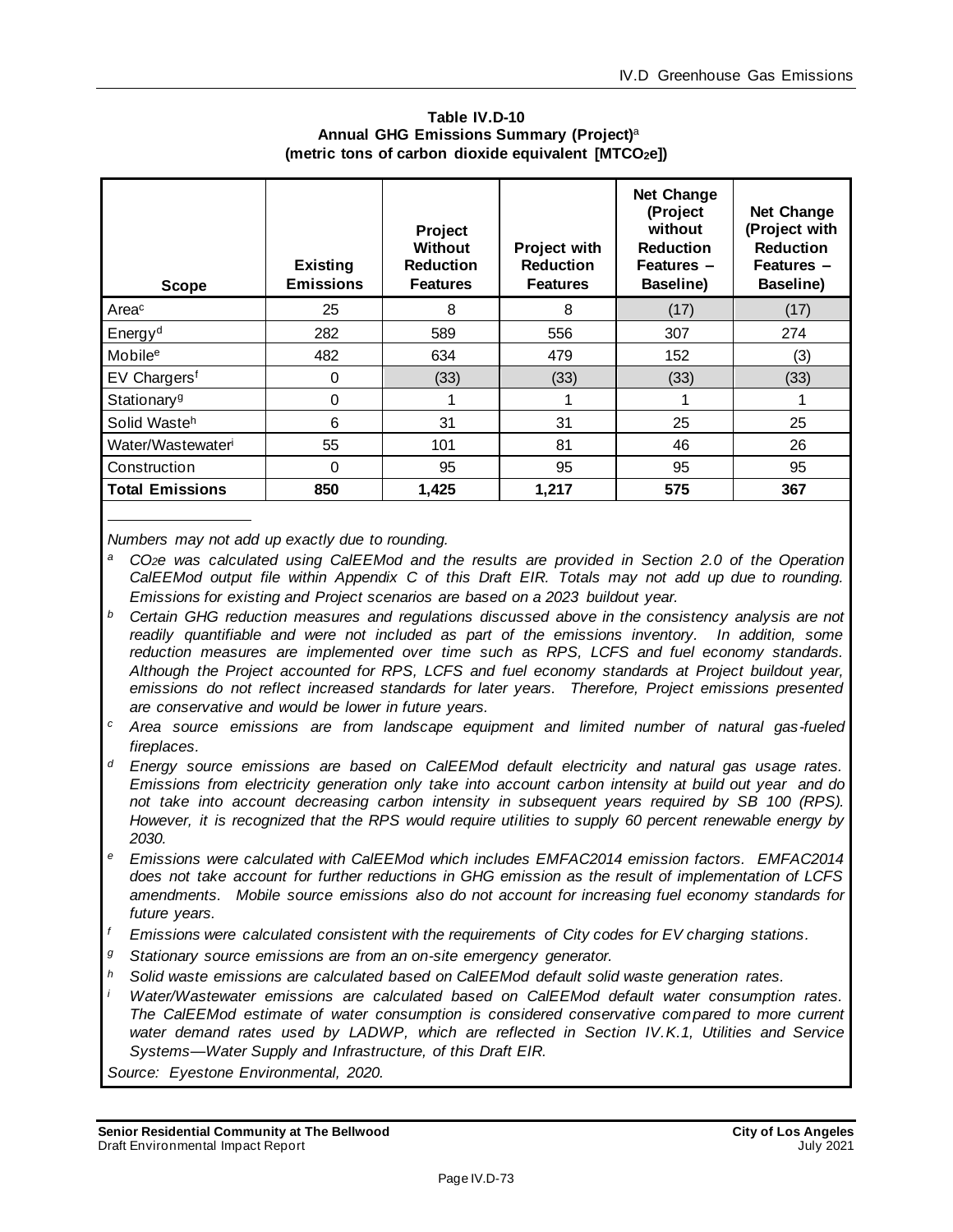into account SB 350 RPS requirements for renewable energy. However, they conservatively do not account for SB 100 RPS requirements for renewable energy.

Energy use in buildings is divided into energy consumed by the built environment and energy consumed by uses that are independent of the construction of the building, such as in plug-in appliances. CalEEMod calculates energy use from systems covered by Title 24 (e.g., heating, ventilation, and air conditioning [HVAC] system, water heating system, and lighting system); energy use from lighting; and energy use from office equipment, appliances, plug-ins, and other sources not covered by Title 24 or lighting.

CalEEMod electricity and natural gas usage rates are based on the CEC-sponsored California Commercial End-Use Survey (CEUS) and California Residential Appliance Saturation Survey (RASS) studies.<sup>135</sup> The data are specific for climate zones; therefore, Zone 11 was selected for the Project Site based on the ZIP Code tool. Since these studies are based on older buildings, CalEEMod provides adjustments to account for more stringent requirements under 2016 Title 24 building codes as well as previous iterations of Title 24 building codes promulgated subsequent to preparation of the 2008 Climate Change Scoping Plan. Since the 2008 Scoping Plan, Title 24 was updated in 2010 and 2013 to incorporate increasing energy efficiency standards. The 2013 Title 24 requirements would improve energy efficiency standards by 25 percent above the 2007 Title 24 requirements.<sup>136</sup>

As discussed above, the Project would be subject to the 2019 Title 24 stan dards. This analysis conservatively includes a 10-percent reduction in the CalEEMod calculated energy use to account for compliance with 2019 Title 24 standards. While the analysis accounts for current energy efficiency regulations, future and proposed regulations have not been taken into account. Such regulations include future iterations of Title 24 which will further increase energy efficiency and zero net energy (ZNE) requirements. It is expected that Project energy-related GHG Emissions would comply with the goals of AB 32 and SB 32.

The Project would implement a number of project design features that would reduce Project energy consumption. Specifically, GHG-PDF-1, which would require the Project to incorporate features to further reduce overall energy usage. In addition, GHG-PDF-2, limits the number of natural gas-fueled fireplaces; therefore, reducing GHG emissions resulting from natural gas combustion.

*<sup>135</sup> CEC, Commercial End-Use Survey, March 2006, and California Residential Appliance Saturation Survey, October 2010.*

*<sup>136</sup> California Lighting Technology Center, University of California, Davis. What's New in the 2013 Code?, March 18, 2014.*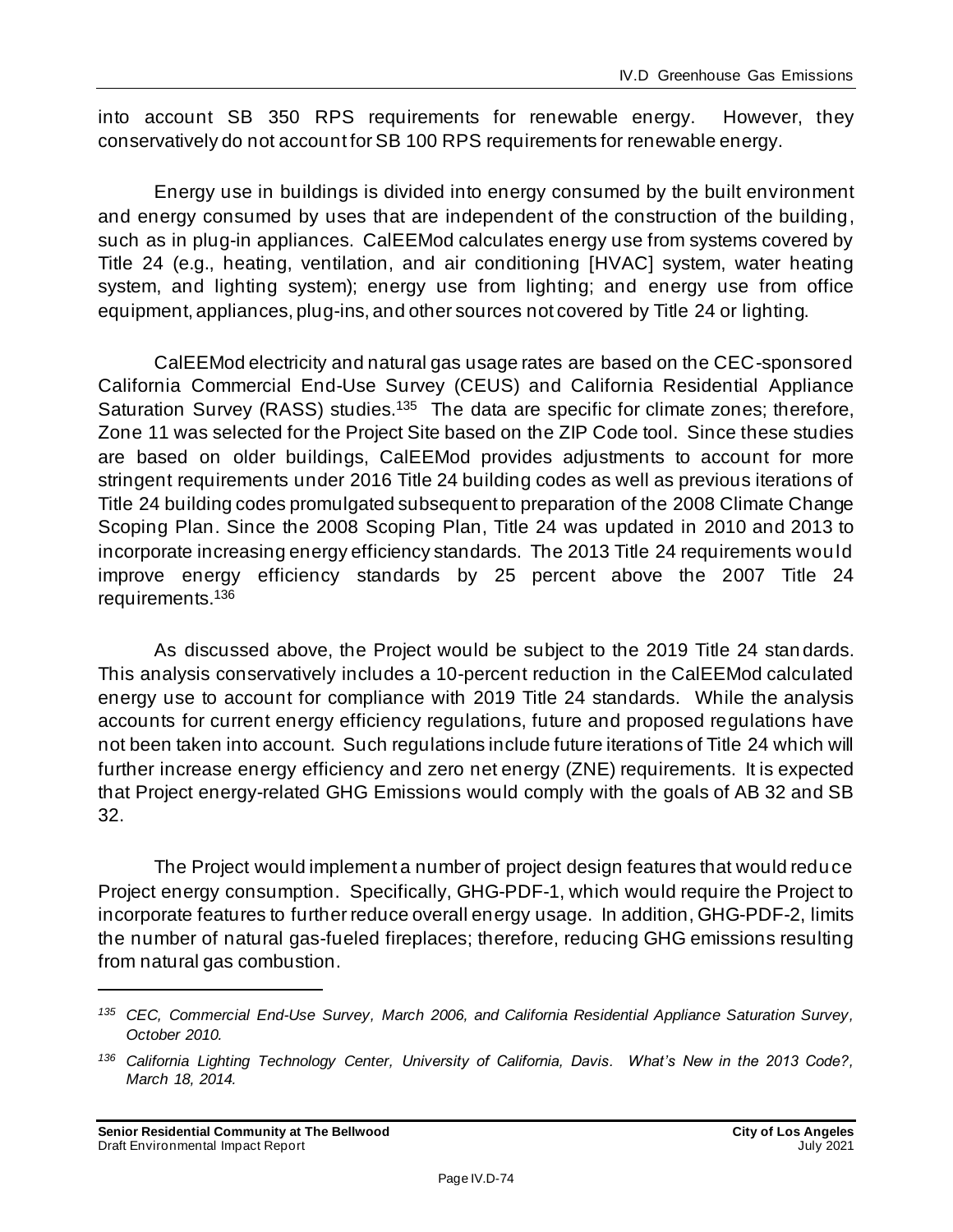As shown in Table IV.D-10 on pag[e IV.D-73](#page-72-0), Project GHG emissions from electricity and natural gas usage would result in a total of 274 MTCO2e per year, which reflects a 15-percent reduction in electricity and natural gas emissions with implementation of GHG-PDF-1 and GHG-PDF-2.

#### Mobile Source Emissions

Mobile-source emissions were calculated using the SCAQMD-recommended CalEEMod emissions inventory model. CalEEMod calculates the emissions associated with on-road mobile sources associated with residents, employees, visitors, and delivery vehicles visiting the Project Site based on the number of daily trips generated and VMT.

Mobile source operational GHG emissions were calculated using CalEEMod, based on the Project VMT estimates provided by Gibson Transportation Consulting.<sup>137</sup> As discussed in Section IV.I, Transportation, of this Draft EIR, the LADOT VMT Calculator was used to calculate Project VMT and trip estimates based on the amount of building area and the number of residential units.

As discussed above, the Project design also includes characteristics that would further reduce trips and VMT as compared to a project without VMT reducing measures within the Air Basin as calculated within the LADOT VMT Calculator. The Project would develop new senior residential uses on a site that is within an HQTA and would reduce vehicle trips and VMT by encouraging walking and non‐automotive forms of transportation . The Project Site is located approximately 0.5-mile from a future Metro Purple Line rail station. In addition, the Project Site is served by Culver City Bus and Santa Monica Big Blue Bus lines, which are within 0.25-mile of the site. Antelope Valley Transit Authority, Santa Clarita Transit, Metro and LADOT Commuter Express are also located within 0.5 mile of the site. The increase in bicycle parking spaces provided on -site would further reduce vehicle trips and VMT by encouraging walking and non‐automotive forms of transportation. Project design would also provide pedestrian access that minimizes barriers and links the Project Site with existing or planned external streets to encourage people to walk instead of drive. As discussed previously, the LADOT VMT Calculator takes into account VMT reducing features such as proximity to transit, as shown in Table IV.H-24 and Table IV.H-25 in Section IV.I, Transportation, of this Draft EIR.

It should be noted that the Project would result in a net decrease in vehicle trips when accounting for removal of existing residential uses. As shown in Table IV.D-10, Project GHG emissions from mobile sources would result in a net decrease of 3 MTCO2e

*<sup>137</sup> Gibson Transportation Consulting, Transportation Assessment for Senior Residential Community at the Bellwood Project, February 2021, revised April 2021.*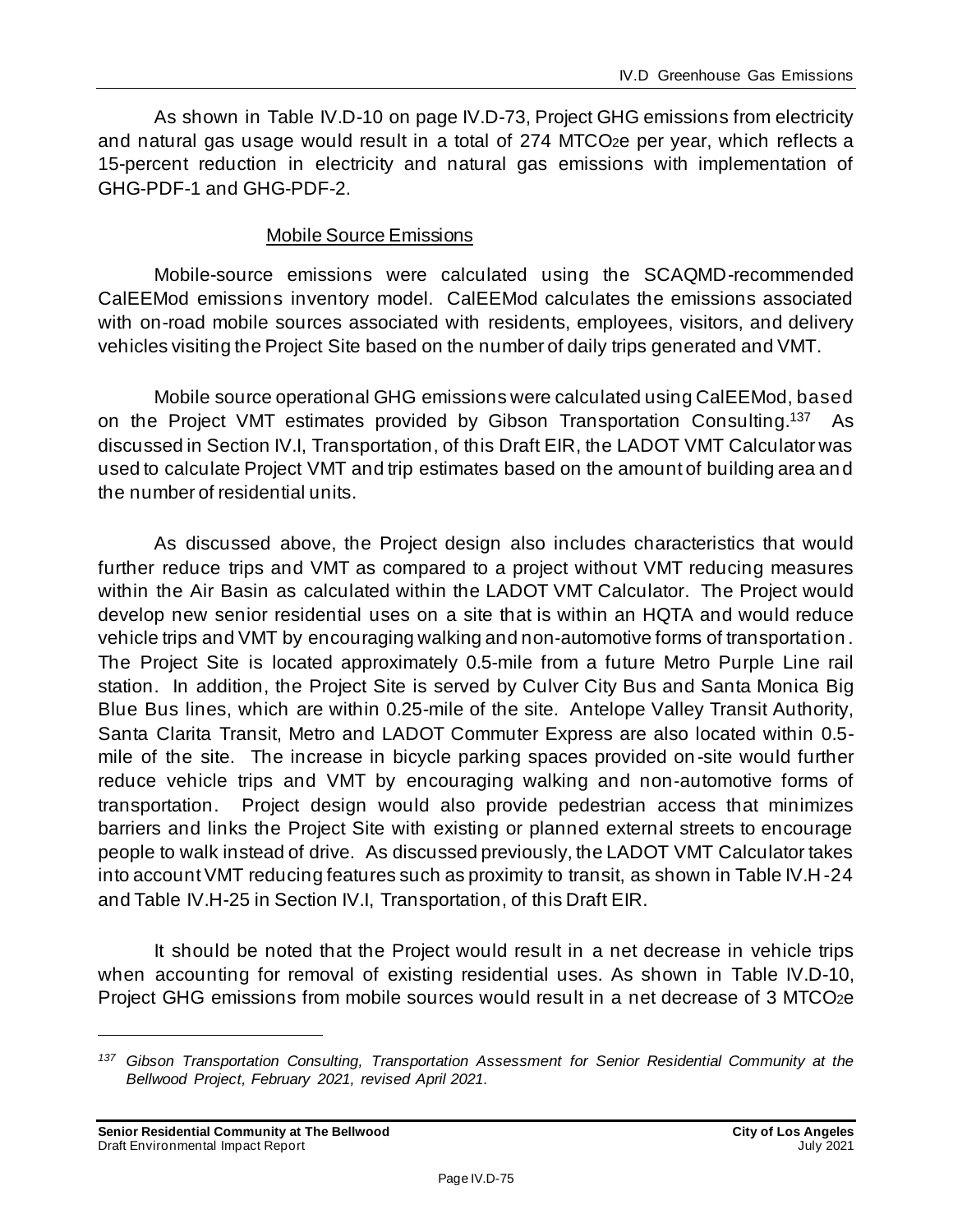per year, when accounting for existing uses. Please refer to Appendix C of this Draft EIR for the supporting calculations that reflect the emission reduction measures.

The Project's GHG emissions inventory does not take into account future regulations to reduce VMT and vehicle GHG emissions. As discussed above, SB 375 requires CARB to adopt VMT reduction targets for the SCAG region every eight years. It is expected that future VMT reduction targets would be more stringent in order to meet AB 32 and SB 32 GHG reduction targets. In addition, fuel efficiency for vehicles is expected to increase in future years beyond the buildout year of (2023) under the CAFE standards, resulting in fewer Project-related mobile source GHG emissions. Also, Governor Newsom has issued an executive order to require all new passenger cars and trucks sold to be zero-emission vehicles by 2035.<sup>138</sup> Although specific details regarding future VMT and GHG reduction measures are not yet known, it is expected that Project mobile-source GHG emissions would comply with the goals of AB 32 and SB 32.

#### Stationary Source Emissions

Emissions related to stationary sources were calculated using the CalEEMod emissions inventory model. It is anticipated that the Project would include an emergency generator on-site. As shown in Table IV.D-10 on pag[e IV.D-73](#page-72-0), the Project scenario is expected to result in a total of 1 MTCO<sub>2</sub>e per year from stationary sources.

#### Solid Waste Generation Emissions

Emissions related to solid waste were calculated using the CalEEMod emissions inventory model, which multiplies an estimate of the waste generated by applicable emissions factors provided in Section 2.4 of USEPA's AP-42, Compilation of Air Pollutant Emission Factors. CalEEMod solid waste generation rates for each applicable land use were selected for this analysis. As shown in Table IV.D-10, Project GHG emissions from solid waste generation would result in a total of 25 MTCO<sub>2</sub>e per year which accounts for a 76-percent recycling/diversion rate.. This assumes a 76.4-percent waste diversion rate for both the Buildout with reducing measures and Buildout without reducing measures scenarios.

The Project's GHG emissions inventory does not take into account solid waste diversion rates and recycling legislation in future years anticipated beyond Project buildout (Year 2023). Such legislation includes AB 1826 which requires commercial uses to recycle a specific amount of organic waste. Although AB 1826 is currently enforced, specific details regarding waste diversion are not yet known and not accounted for in the Project's

*<sup>138</sup> State of California, Executive Order N-79-20, September 23, 2020.*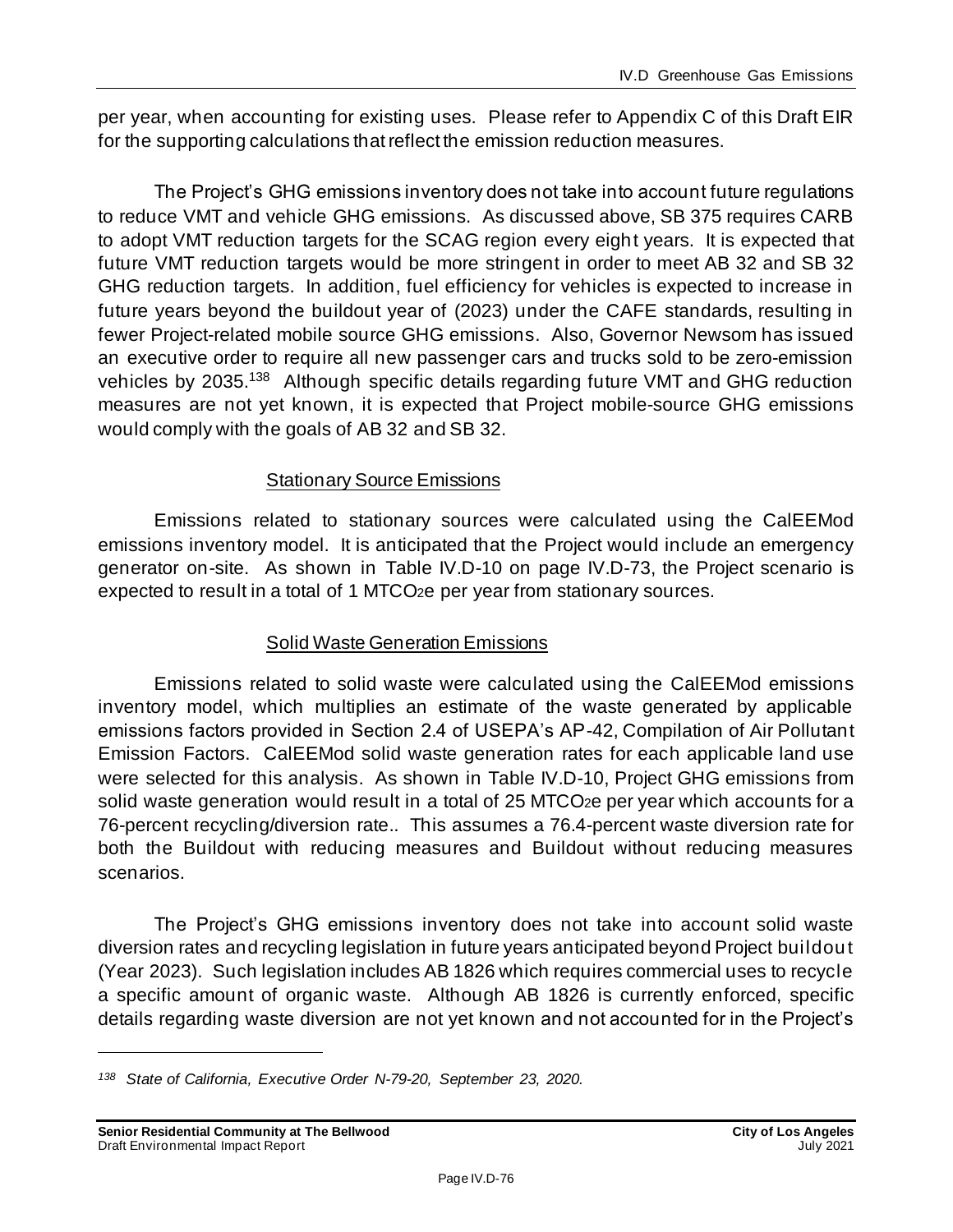GHG emissions inventory. However, it is anticipated that AB 1826 would reduce the amount of solid waste sent to landfills and thereby reducing the Project's GHG emissions in future years.

#### Water Usage and Wastewater Generation Emissions

GHG emissions are related to the energy used to convey, treat, distribute water, and treat wastewater. Thus, these emissions are generally indirect emissions from the production of electricity to power these systems. Three processes are necessary to supply potable water; these include: (1) supply and conveyance of the water from the source; (2) treatment of the water to potable standards; and (3) distribution of the water to individual users. After use, energy is used as the wastewater is treated and reused as reclaimed water.

Emissions related to water usage and wastewater generation were calculated using the CalEEMod emissions inventory model, which multiplies an estimate of the water usage by the applicable energy intensity factor<sup>139</sup> to determine the embodied energy necessary to supply potable water. GHG emissions are then calculated based on the amount of electricity consumed, multiplied by the GHG intensity factors for the utility provider. In this case, embodied energy for Southern California supplied water and GHG intensity factors for LADWP were selected in CalEEMod. Water usage rates were calculated consistent with the requirements under City of Los Angeles Ordinance No. 184,248, 2016 California Plumbing Code, 2019 CALGreen, 2017 Los Angeles Plumbing Code, and 2017 Los Angeles Green Building Code, and reflect an approximately 20-percent reduction as compared to the base demand.<sup>140</sup> Base water use demand is determined by the maximum allowable water use per plumbing fixture and fitting as required by the California Building Standards Code.

The Project's GHG emissions inventory does not take into account future water conservation measures. Although specific details are not yet known, it is anticipated that future water conservation measures would be more stringent in the future. Recently enacted legislation include Senate Bill 606 and Assembly Bill 1668, which serve as a roadmap to establish water conservation targets and reduce water usage beyond what is currently accounted for in the Project's GHG emissions inventory. 141

*<sup>139</sup> The intensity factor reflects the average pounds of CO2e per megawatt generated by a utility company.*

*<sup>140</sup> Base water demand calculated according to City of LA Ordinance No. 184248.*

*<sup>141</sup> California Department of Water Resources. Fast Facts on the Water Conservation Legislation.*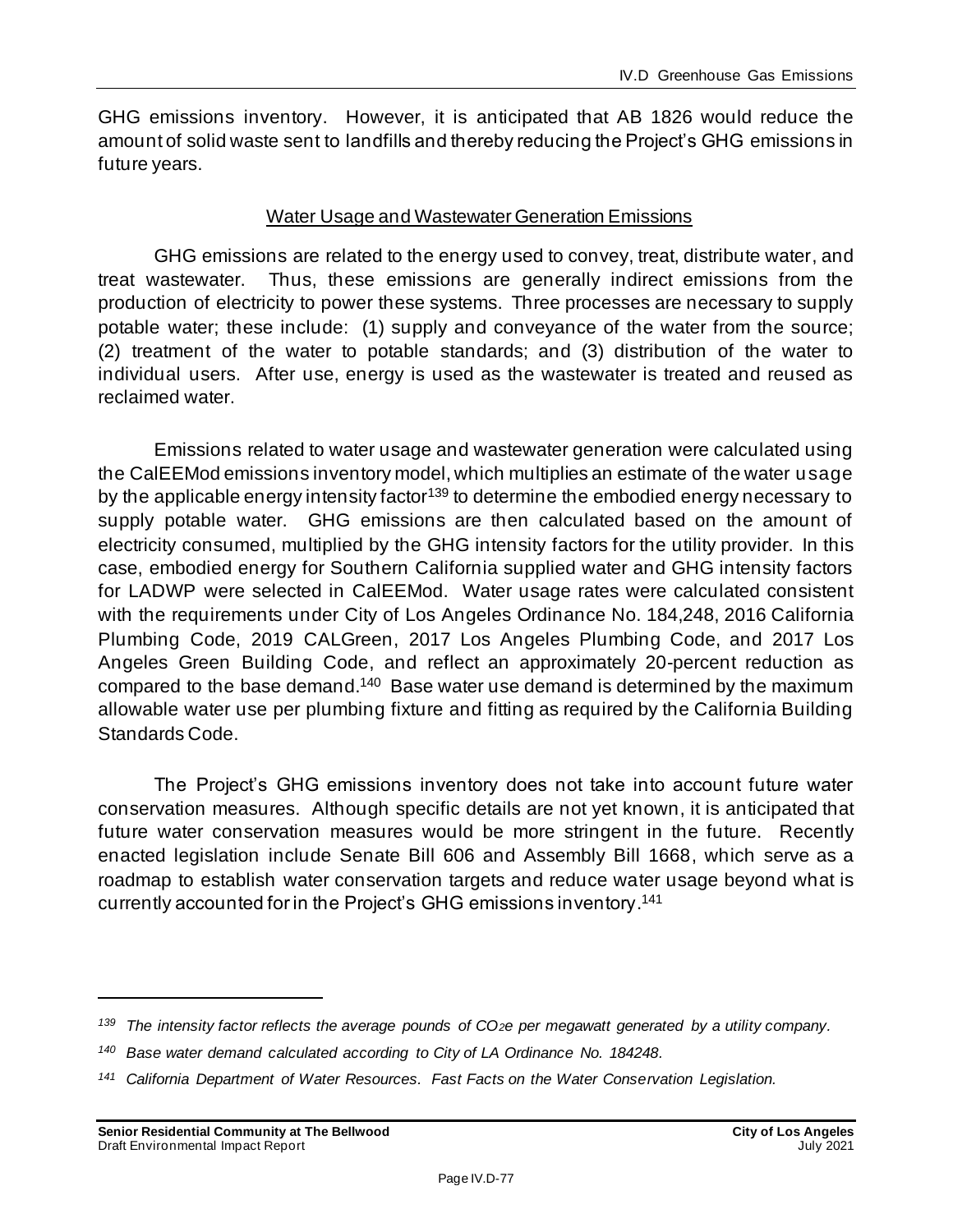As shown in Table IV.D-10 on pag[e IV.D-73](#page-72-0), Project GHG emissions from water/ wastewater usage would result in a total of 26 MTCO<sub>2</sub>e per year, which accounts for a 20-percent reduction in water/wastewater emissions, consistent with City Ordinance No. 184,248, as compared to the Project without water conservation features. Please refer to Appendix C of this Draft EIR for the supporting calculations that reflect the emission reduction measures.

#### *(iii) Combined Construction and Operational Impacts*

As shown in Table IV.D-10, when taking into consideration implementation of relevant project design features, as well as the requirements set forth in the City of Los Angeles Green Building Code, and full implementation of current State mandates, the Project's GHG emissions for the Project in 2023 would result in 95 MTCO<sub>2</sub>e per year (amortized over 30 years) during construction. With removal of existing uses, the Project would result in an increase of 272 MTCO<sub>2</sub>e per year during operation of the Project. Project construction and operations would result in a combined total of 367 MTCO2e per year.

As discussed above, the Project's GHG emissions inventory does not take into account future regulations and legislation to reduce GHG emissions. Although specific details of future regulations are not yet known, the Project's GHG emissions are expected to be consistent with the goals of AB 32 in future years.

### *(c) Conclusion*

In summary, the Project's location, land use characteristics, and design render it consistent with statewide and regional climate change mandates, plans, policies, and recommendations. More specifically, the plan consistency analysis provided above demonstrates that the Project complies with or exceeds the plans, policies, regulations and GHG reduction actions/strategies outlined in the 2008 Climate Change Scoping Plan and subsequent updates, the 2016–2040 and 2020–2045 RTP/SCS, the Sustainable City pLAn/L.A.'s Green New Deal, as well as the City's Green Building Code. As the Project would not conflict with relevant plans, policies, and regulations adopted for the purpose of reducing the emissions of GHGs, impacts related to regulatory consistency would be less than significant. **Therefore, the Project would not conflict with any applicable plan, policy, or regulation of an agency adopted for the purpose of reducing emissions of GHGs. Furthermore, because the Project is consistent and does not conflict with these plans, policies, and regulations, the Project's incremental increase in GHG emissions as described above would not result in a significant impact on the environment. Therefore, Project-specific impacts with regard to climate change would be less than significant.**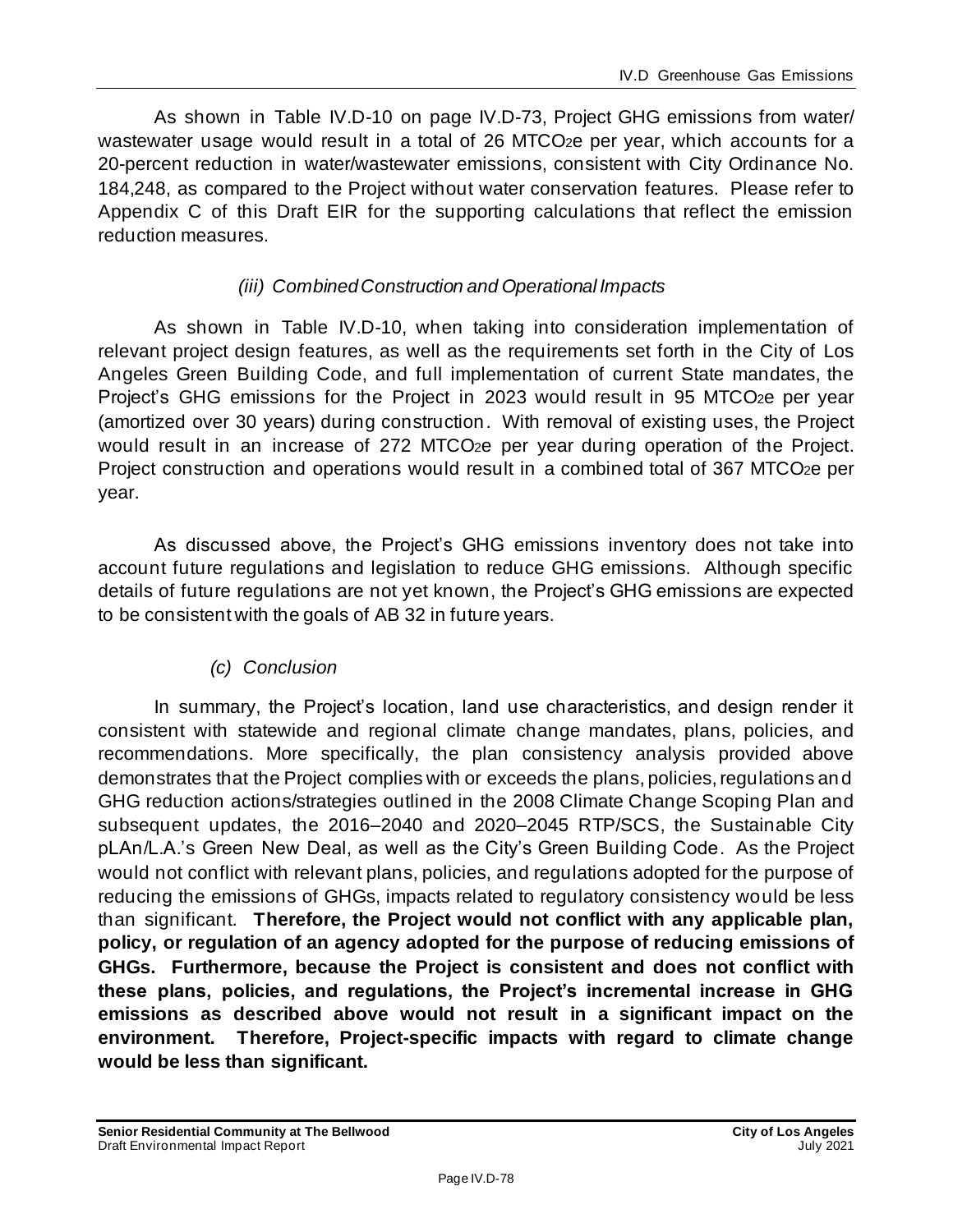# (2) Mitigation Measures

Project-level impacts related to GHG emissions would be less than significant. Therefore, no mitigation measures are required.

# (3) Level of Significance After Mitigation

Project-level impacts related to GHG emissions were determined to be less than significant without mitigation. Therefore, no mitigation measures were required or included, and the impact level remains less than significant.

# **e. Cumulative Impacts**

### (1) Impact Analysis

As explained above, the analysis of a project's GHG emissions is inherently a cumulative impacts analysis because climate change is a global problem and the emissions from any single project alone would be negligible. Accordingly, the analysis above took into account the potential for the Project to contribute to the cumulative impact of global climate change. Table IV.D-10 on page [IV.D-73](#page-72-0) illustrates that implementation of the Project's regulatory requirements and project design features, including state mandates, would contribute to GHG reductions. These reductions support state goals for GHG emissions reduction.

The analysis shows that the Project is consistent with CARB's 2008 Climate Change Scoping Plan and subsequent updates, particularly its emphasis on the identification of emission reduction opportunities that promote economic growth while achieving greater energy efficiency and accelerating the transition to a low-carbon economy. The Project is also consistent with the 2016-2040 and 2020–2045 RTP/SCS' regulatory requirements to reduce regional GHG emissions from the land use and transportation sectors by 2020 and 2035. Furthermore, the Project would generally comply with the aspirations of the Sustainable City pLAn/L.A.'s Green New Deal, which includes specific targets related to housing and development, and mobility and transit.Given the Project's consistency with statewide, regional, and local plans adopted for the reduction of GHG emissions, it is concluded that the Project's incremental contribution to greenhouse gas emissions and their effects on climate change would not be cumulatively considerable. **For these reasons, the Project's cumulative contribution to global climate change is less than significant.**